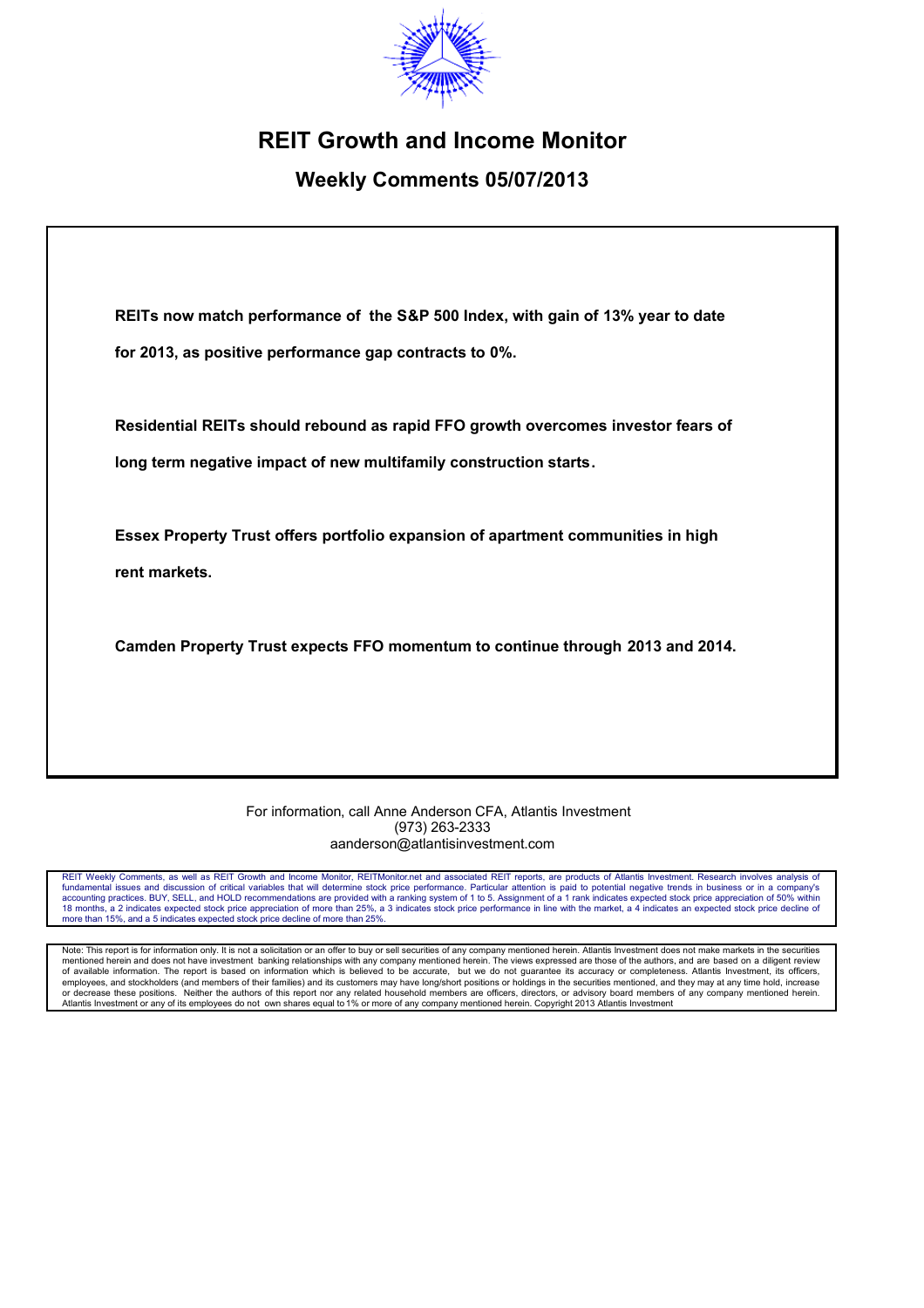

#### **Weekly REIT Comments 05/07/2013**

REIT stocks traded up 1% for the week including the opening days of May, the week ended May 3, 2013. REITs rallied up 13% year to date for 2013, exceeding performance of the S&P 500 Index, also up 13%, as performance gap contracted to 0% year to date for 2013. Average gain for all REITs followed by REIT Growth and Income Monitor is 18% for 2013, exceeding 13% gain for the S&P 500 Index.

Residential REITs expect exceptional FFO growth to continue through 2013, driven by tight occupancy and rental rate increases. Specialty Timber REITs, with portfolios of timberlands and sawlog mills, benefit from improving environment for homebuilders. Industrial REITs are gaining occupancy, while their stocks trade in line with economic indicators. Tenants of Health Care REITs will be impacted by Medicare sequestration during 2013, pending positive impact of the Affordable Care Act in later years. Outlook for Retail REITs is impacted by higher payroll taxes that reduce consumer income growth for 2013. Investors remain skittish over Office REITs, due to exposure to financial industry layoffs and continued rent rolldowns, lagging economic recovery. Hotel REITs rallied due to low gasoline prices and end to furloughs for air traffic comptrollers, although cautious investors ponder impact of federal sequestration on demand for hotel rooms in DC.

Financial Mortgage REITs face significant fundamental change, as reform legislation is to be introduced to Congress during 2Q 2013. FHFA (Federal Housing Finance Agency) has proposed a new joint venture securitization platform, enabling standard fees and financing terms, while removing federal loan guarantees from the balance sheets of Fannie Mae and Freddie Mac. Reform of Fannie Mae may ultimately impact the housing sector starting in 2013 and 2014, changing the outlook for Financial Mortgage REITs and certain Specialty REITs subject to demand fluctuations from home construction. Meanwhile, renewed investor interest in CMBS provides a lift for Financial Commercial REITs.

REIT stocks normally perform like interest rate sensitive stocks, although none of the 14 REITs in the S&P 500 Index are actually invested in financial assets. Dividends continue to move higher during 2013. As dividend payers, REITs may be viewed as income stocks, attracting investors in need of both consistent income and growth.

#### **Lagging Residential REITs Should Rebound As Rapid FFO Growth Continues**

Investors should take note of unusual opportunity among Residential REITs, as lagging stock market performance at a time of exceptional FFO growth promises investors unusual returns. Results for 1Q 2013 once again exceeded expectations, with many Residential REITs increasing FFO guidance for 2013 to indicate growth of more than 12%. Apartment shortage keeps occupancy high in all urban areas, and rental rate increases add to profitability. Rental rate increases exceed 5%, with little discernible impact on apartment turnover. Significant new supply of apartments is expected to impact occupancy no sooner than 2014, providing another year of exceptional profitability. Those Residential REITs with active development pipelines are expecting to extend unusually high FFO growth beyond 2013 into 2014-2015, as new communities add to earnings potential. Factors that could derail this positive growth scenario include sharply higher unemployment, or a sudden change in the desire for home ownership. Neither of these appear likely to occur, causing us to view Residential REITs as providing an exceptional opportunity for investors. The 3 Residential REITs included in the S&P 500 Index (**Equity Residential**, **AvalonBay Communities** and **Apartment Investment and Management**) have been impacted by divestitures and stock offerings, while midcap and small cap Residential REITs (including **Associates Estates Realty**, **Camden Property Trust**, **Colonial Properties Trust**, **Essex Property Trust**, **Home Properties**, **Mid-America Apartment Communities** and **Post Properties**) also establish record FFO growth and profitability.

#### **Trading Opportunities**

Offering one of the best growth portfolios to investors due to portfolio location on the west coast, **Essex Properties Trust**, with market cap of \$5.9 billion, appears poised for exceptional growth over the next year, supported by acquisition and investment in \$926 million new developments. Stock traded up 10% year to date for 2013, exceeding average performance of Residential REITs. With a portfolio of 35,000 apartments located 44% in southern CA, 32% in northern CA, and 24% in Seattle, **Essex Properties Trust** sees occupancy driven by employment growth in high wage technology and services industries. FFO for 1Q 2013 increased 14%, with occupancy at 96.6% and average monthly rental rates up 6.7%. Guidance for FFO for 2013 indicates 13% growth. Management has resisted requests to split the stock, as one of just a few REIT stocks trading above \$100 per share. Dividends were increased 10% for 2013, continuing an excellent record of long term growth. **Essex Properties Trust** provides income investors with 3.1% current yield.

Another attractive growth vehicle among mid-cap Residential REITs is **Camden Property Trust**, with market cap of \$6.3 billion. Stock traded up 8% year to date for 2013, outperforming Residential REITs. **Camden Property Trust**'s portfolio of 65,000 apartments is geographically diversified, with significant markets including 20% of the portfolio located in TX, 20% in FL, 9% in metropolitan DC and 6% in CA. Innovative marketing programs support lease-up of new properties. **Camden Property Trust** is investing in \$642 million new developments to support 3% portfolio capacity expansion over the next 2 years. FFO increased 16% for 1Q 2013, with occupancy of 95% and rental rate increase of 5.6%. Guidance for FFO for 2013 indicates 11% growth. Dividends increased 13% during 2013, continuing recovery to just short of the \$2.70 per share dividend paid to shareholders for 2008. **Camden Property Trust** now provides income investors with 3.5% current yield.

Note: This report is for information only. It is not a solicitation or an offer to buy or sell securities of any company mentioned herein. Atlantis Investment does not make markets in the securities mentioned herein and do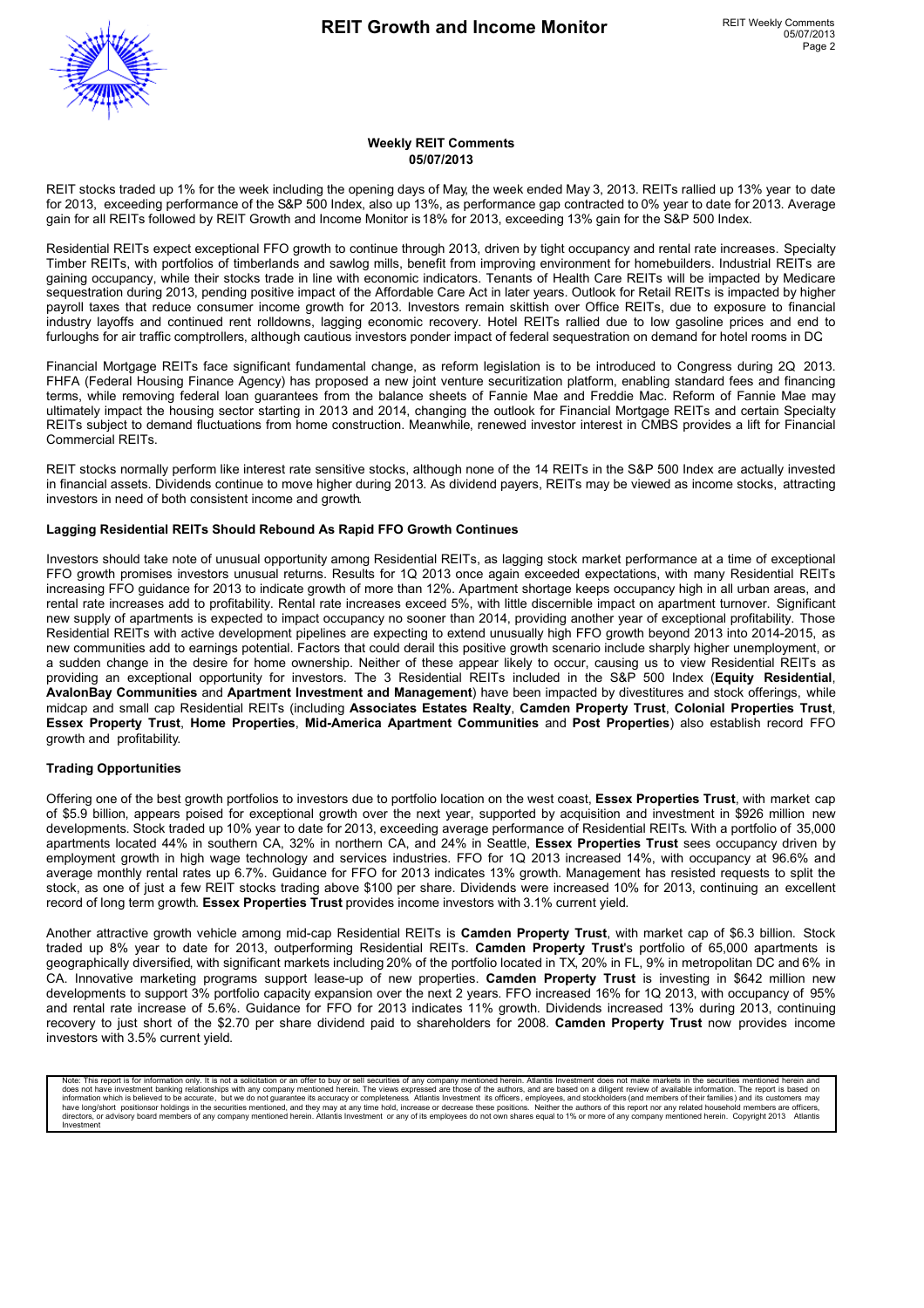

#### **Weekly Price Change for S&P 500 Index REITs**

| S&P 500 Index PEITS:                |            | Price<br>12/31/2012 | Price<br>03/28/2013 | Price<br>04/05/2013 | Price<br>04/12/2013 | Price<br>04/19/2013 | Price<br>04/26/2013 | Price<br>05.03.2013 | Weekly<br>Price Change | 2013<br><b>Price Change</b> |
|-------------------------------------|------------|---------------------|---------------------|---------------------|---------------------|---------------------|---------------------|---------------------|------------------------|-----------------------------|
| Apartment Investment and Management | AN         | \$27                | \$31                | \$32                | \$32                | \$31                | \$31                | \$30                | $-12$                  | 13%                         |
| <b>AvalonBay Communities</b>        | AVB        | \$136               | \$127               | \$133               | \$136               | \$133               | \$130               | \$130               | $-0o$                  | $-4%$                       |
| <b>Boston Properties</b>            | <b>BXP</b> | \$106               | \$101               | \$106               | \$110               | \$110               | \$108               | \$109               | $1\%$                  | $3\%$                       |
| <b>Equity Residential</b>           | EQR        | \$57                | \$55                | \$57                | \$59                | \$58                | \$57                | \$56                | $-1%$                  | $-1%$                       |
| HCP Inc.                            | HСР        | \$45                | \$50                | \$51                | \$52                | \$53                | \$53                | \$53                | 1%                     | 18%                         |
| <b>Health Care REIT</b>             | HCN        | \$61                | \$68                | \$70                | \$71                | \$73                | \$73                | \$75                | 2%                     | 22%                         |
| <b>Host Hotels &amp; Resorts</b>    | <b>HST</b> | \$16                | \$17                | \$17                | \$18                | \$18                | \$18                | \$18                | 3%                     | 17%                         |
| Kimco Realty                        | KIM        | \$19                | \$22                | \$23                | \$23                | \$23                | \$23                | \$25                | 6%                     | 27%                         |
| <b>Plum Creek Timber</b>            | <b>PCL</b> | \$44                | \$52                | \$51                | \$52                | \$52                | \$53                | \$51                | -4%                    | 15%                         |
| Prologis, Inc                       | PLD        | \$36                | \$40                | \$40                | \$41                | \$42                | \$42                | \$43                | 3%                     | 17%                         |
| <b>Public Storage</b>               | <b>PSA</b> | \$145               | \$152               | \$156               | \$159               | \$159               | \$160               | \$166               | 4%                     | 15%                         |
| Simon Property Group                | SPG        | \$158               | \$159               | \$169               | \$174               | \$176               | \$176               | \$179               | 2%                     | 14%                         |
| Ventas                              | VTR        | \$65                | \$73                | \$75                | \$77                | \$79                | \$78                | \$80                | 2%                     | 24%                         |
| Vornado Realty Trust                | VND        | \$80                | \$84                | \$87                | \$87                | \$86                | \$86                | \$87                | $1\%$                  | 9%                          |
| 5&P 500 Index                       | S&P 500    | \$1,426             | \$1,569             | \$1,553             | \$1,589             | \$1,555             | \$1,582             | \$1,614             | 2%                     | 13%                         |
| Average for S&P 500 Index PEITs     |            |                     |                     |                     |                     |                     |                     |                     | $1\%$                  | 13%                         |

REIT stocks traded up 1% for the week including the opening days of May, the week ended May 3, 2013. REITs lagged performance of the S&P 500 Index, trading up 2% for the week. REITs rallied up 13% year to date for 2013, matching performance of the S&P 500 Index, also up 13%. Performance gap is now 0% as REITs are evenly matched with the S&P 500 Index.

Price changes for 2013 indicate varied performance, with 10 of the 14 REITs included in the S&P 500 Index up the same or more than 13% gain for the S&P 500 Index and 2 REITs up less than the S&P 500 Index, while 2 REITs traded down year to date for 2013. Health Care REITs are showing exceptional gains, with **HCP** up 18%, **Health Care REIT** up 22% and **Ventas** up 24%. Also showing exceptional gains are **Kimco Realty**, up 27%, on joint venture equity investment in SUPERVALU grocery chain properties, and **Plum Creek Timber,** up 15% on further improvement for US housing sector. Other REITs demonstrating outperformance include **Apartment Investment and Management**, up 13%, **Prologis Inc**, up 17%, **Host Hotels & Resorts**, up 17%, and **Public Storage**, up 15%. **Simon Property Group**, largest Retail REIT, is showing improved performance, now up 14% year to date for 2013. Smaller gains were achieved by Office REITs **Vornado Realty Trust**, up 9%, and **Boston Properties**, up 3%, as investors see Office REITs struggling with lagging rental rates. REITs in the S&P 500 Index trading down year to date for 2013 include **AvalonBay Communities**, down (4%), and **Equity Residential**, down (1%), as investors consider the eventual impact of multifamily housing starts on occupancy for Residential REITs.

Note: This report is for information only. It is not a solicitation or an offer to buy or sell securities of any company mentioned forein Allantis Investment does not and does not and does not have investment does not make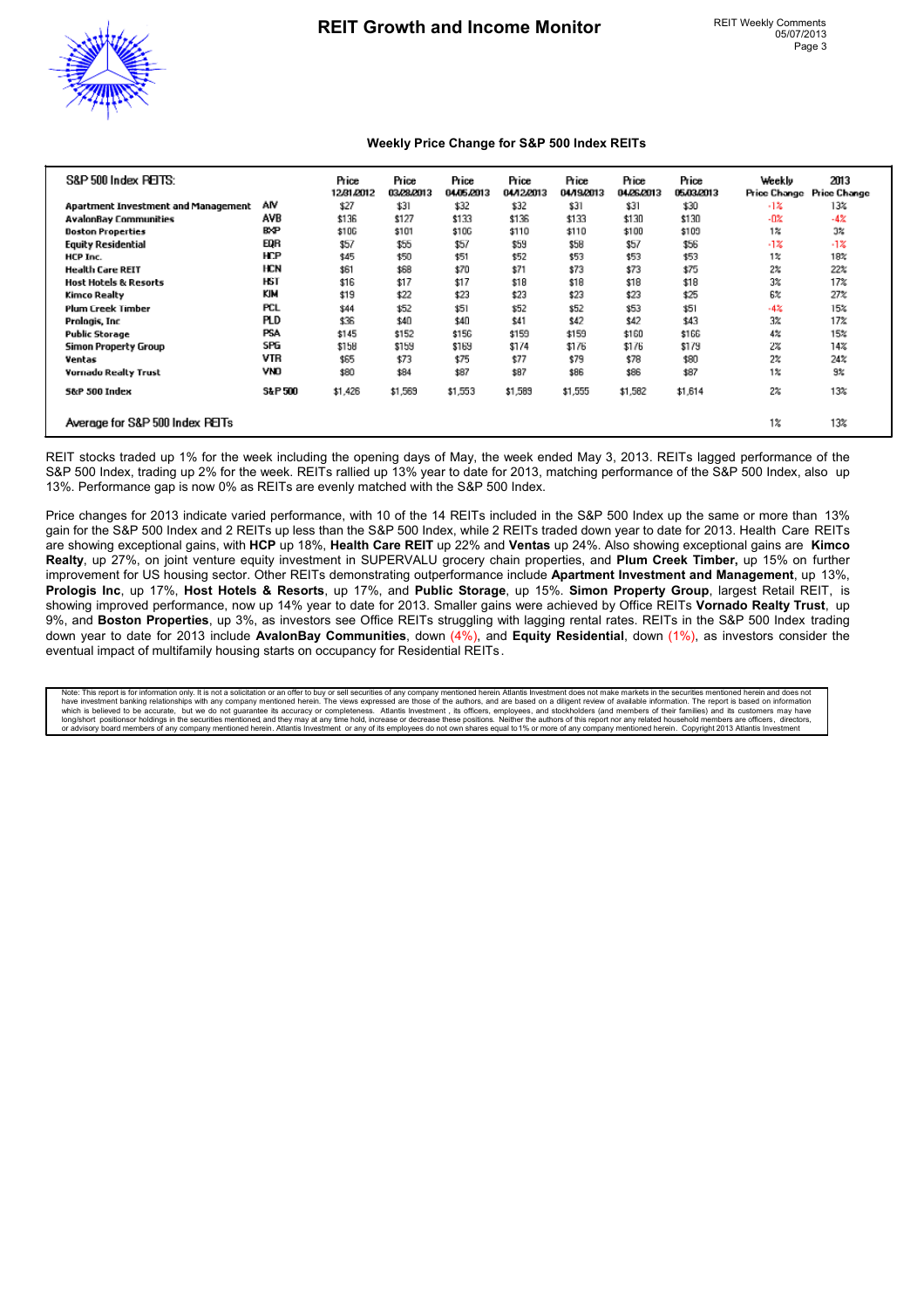#### **Weekly REIT Price Changes by Sector**



Most REIT sectors traded higher for the week including the opening days of May, the week ended May 3, 2013. Strongest gains were shown by Health Care REITs, Industrial REITs, Retail REITs and Specialty REITs, all trading up 3%, followed by Hotel REITs, up 2%. Financial Commercial REITs and Office REITs showed smaller gains, up 1%. Lagging sectors were Residential REITs, down less than (1%), and Financial Mortgage REITs, down (1%). On average, stock prices for REIT Growth and Income Monitor increased 1% for the week including the opening days of May, the week ended May 3, 2013.



Stock prices for REITs followed by REIT Growth and Income Monitor traded up 18% on average year to date for 2013, exceeding performance of the S&P 500 Index, now up 13% year to date for 2013. REITs outperform as investors seek dividend income. REITs offer higher yields than S&P 500 stocks, with REIT dividends taxed at the same rate as ordinary income. REIT funds flow remains consistent, at a time when other market sectors face adjusted expectations due to currency exposure and variable international economies. Leading sector for 2013 is Financial Commercial REITs, up 37%, as investor interest in non-agency securities revives. Health Care REITs are up 23%, on hopes for positive impact of the Affordable Care Act. Industrial REITs rallied up 22%, due to positive news on US industrial production. Hotel REITs show 20% gain, benefitting from depressed gasoline prices and end to worries over furloughs of air traffic comptrollers. Retail REITs traded up 18%, following news of better than expected employment gains and growth in disposable income. Specialty REITs show 16% year to date gain for 2013, followed by Office REITs, up 15%. Financial Mortgage REITs show gain of 11%, as investors prepare for pending Fannie Mae reform to be considered by Congress. Lagging Residential REITs are again up only 4%. We expect improved performance for Residential REITs, as guidance indicates continued rapid FFO growth through 2013.

Note: This report is for information only. It is not a solicitation or an offer to buy or sell securities of any company mentioned herein. Atlantis Investment does not make markets in the securities mentioned herein and do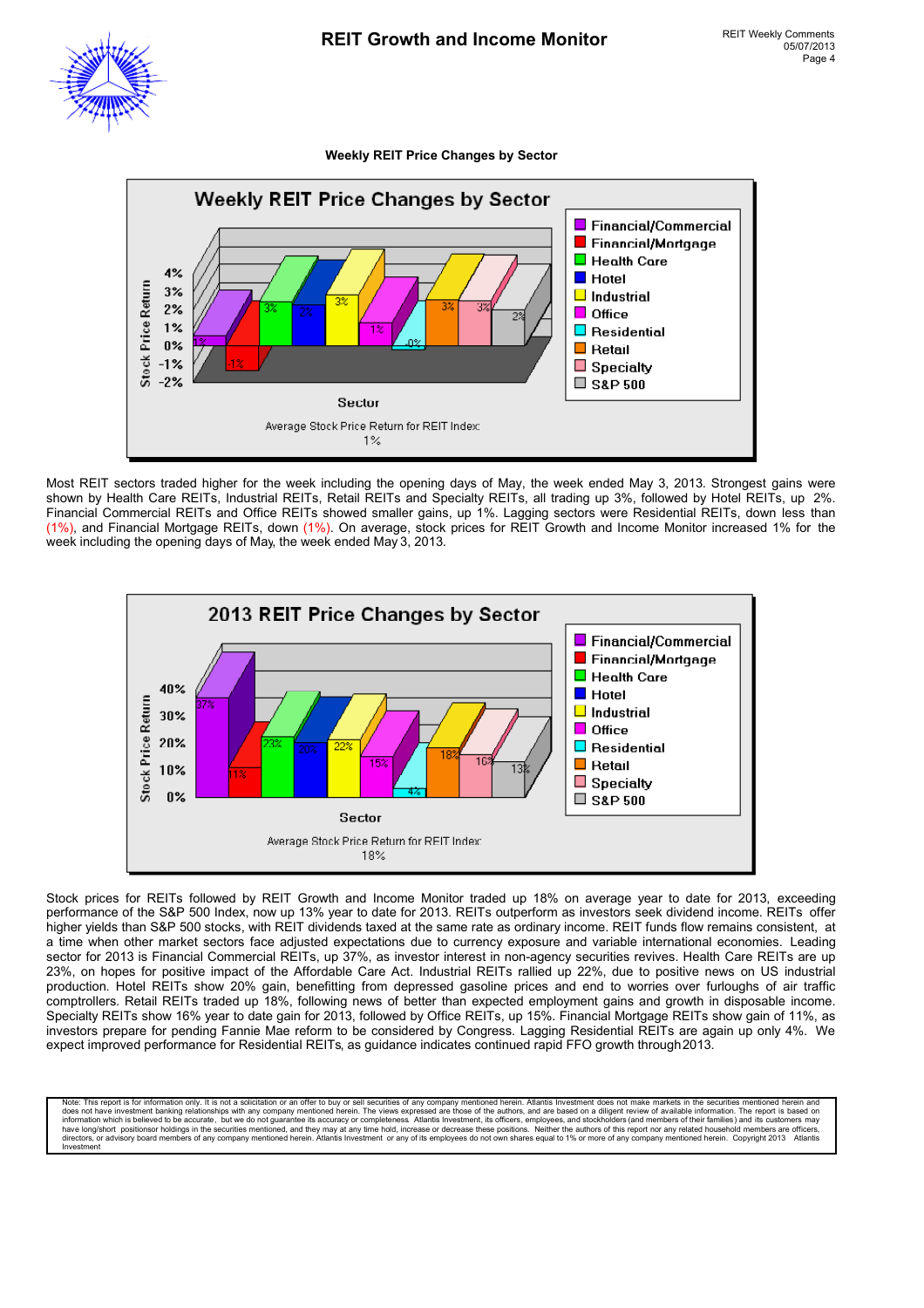

#### **INDEX TO DAILY REIT COMMENTS Week from 04/27/2013 to 05/03/2013**

| EdR                                       | <b>IEDR</b> | page 7    |
|-------------------------------------------|-------------|-----------|
| <b>Annaly Capital Management</b>          | NLY         | page 8    |
| <b>Simon Property Group</b>               | <b>SPG</b>  | page 9    |
| <b>National Health Investors</b>          | NHI         | page 10   |
| <b>National Health Investors</b>          | NHI         | page 11   |
| <b>Senior Housing Properties Trust</b>    | <b>SNH</b>  | page 12   |
| <b>Extra Space Storage</b>                | <b>EXR</b>  | page 13   |
| <b>Boston Properties</b>                  | <b>BXP</b>  | page $14$ |
| Pennsylvania REIT                         | PEI         | page 15   |
| National Health Investors                 | <b>NHI</b>  | page 16   |
| <b>Extra Space Storage</b>                | <b>EXR</b>  | page 17   |
| <b>Gladstone Commercial Corp</b>          | GOOD        | page 18   |
| <b>General Growth Properties</b>          | GGP         | page 19   |
|                                           |             |           |
| <b>Taubman Centers</b>                    | TCO         | page 20   |
| <b>Taubman Centers</b>                    | <b>TCO</b>  | page 21   |
| <b>Annaly Capital Management</b>          | <b>NLY</b>  | page 22   |
| <b>iStar Financial</b>                    | <b>SFI</b>  | page 23   |
| <b>Post Properties</b>                    | <b>PPS</b>  | page $24$ |
| <b>CBL &amp; Associates</b>               | <b>CBL</b>  | page 25   |
| <b>HCP Inc</b>                            | HCP         | page 26   |
| <b>CBL &amp; Associates</b>               | <b>CBL</b>  | page 27   |
| UDR, Inc                                  | <b>UDR</b>  | page 28   |
| <b>Plum Creek Timber</b>                  | PCL         | page 29   |
| <b>Anworth Mortgage Asset</b>             | <b>ANH</b>  | page 30   |
| <b>Plum Creek Timber</b>                  | <b>PCL</b>  | page 31   |
| <b>General Growth Properties</b>          | GGP         | page 32   |
| <b>Host Hotels &amp; Resorts</b>          | HST         | page 33   |
| <b>Kilroy Realty</b>                      | KRC         | page 34   |
| <b>Entertainment Properties Trust</b>     | <b>EPR</b>  | page 35   |
| <b>Entertainment Properties Trust</b>     | <b>EPR</b>  | page 36   |
| Pennsylvania REIT                         | PEI         | page 37   |
| <b>Government Properties Income Trust</b> | GOV         | page 38   |
| UDR, Inc                                  | <b>UDR</b>  | page 39   |
| <b>DDR Corp</b>                           | <b>DDR</b>  | page 40   |
| <b>Tanger Factory Outlet Centers</b>      | <b>SKT</b>  | page 41   |
| Strategic Hotels & Resorts                | <b>BEE</b>  | page 42   |
| <b>Tanger Factory Outlet Centers</b>      | <b>ISKT</b> | page 43   |
| <b>Equity Residential</b>                 | <b>EQR</b>  | page 44   |
| Highwoods Properties                      | <b>HIW</b>  | page 45   |
| <b>AvalonBay Communities</b>              | <b>AVB</b>  | page 46   |
| Kilroy Realty                             | KRC         | page 47   |
| <b>Ashford Hospitality Trust</b>          |             |           |
| <b>AvalonBay Communities</b>              | AHT         | page 48   |
|                                           | AVB         | page 49   |
| <b>Equity Residential</b>                 | EQR         | page 50   |
| <b>Kilroy Realty</b>                      | KRC         | page 51   |
| <b>Annaly Capital Management</b>          | <b>NLY</b>  | page 52   |
| <b>Boston Properties</b>                  | <b>BXP</b>  | page 53   |
| <b>Kimco Realty</b>                       | KIM         | page 54   |
| <b>MFA Financial</b>                      | <b>MFA</b>  | page 55   |
| <b>MFA Financial</b>                      | <b>MFA</b>  | page 56   |
| <b>Boston Properties</b>                  | <b>BXP</b>  | page 57   |
| <b>Essex Property Trust</b>               | ESS         | page 58   |
| Macerich                                  | <b>MAC</b>  | page 59   |
| <b>Redwood Trust</b>                      | <b>RWT</b>  | page 60   |

Note: This report is for information only. It is not a solicitation or an offer to buy or sell securities of any company mentioned herein. Atlantis Investment does not make markets in the securities mentioned herein and do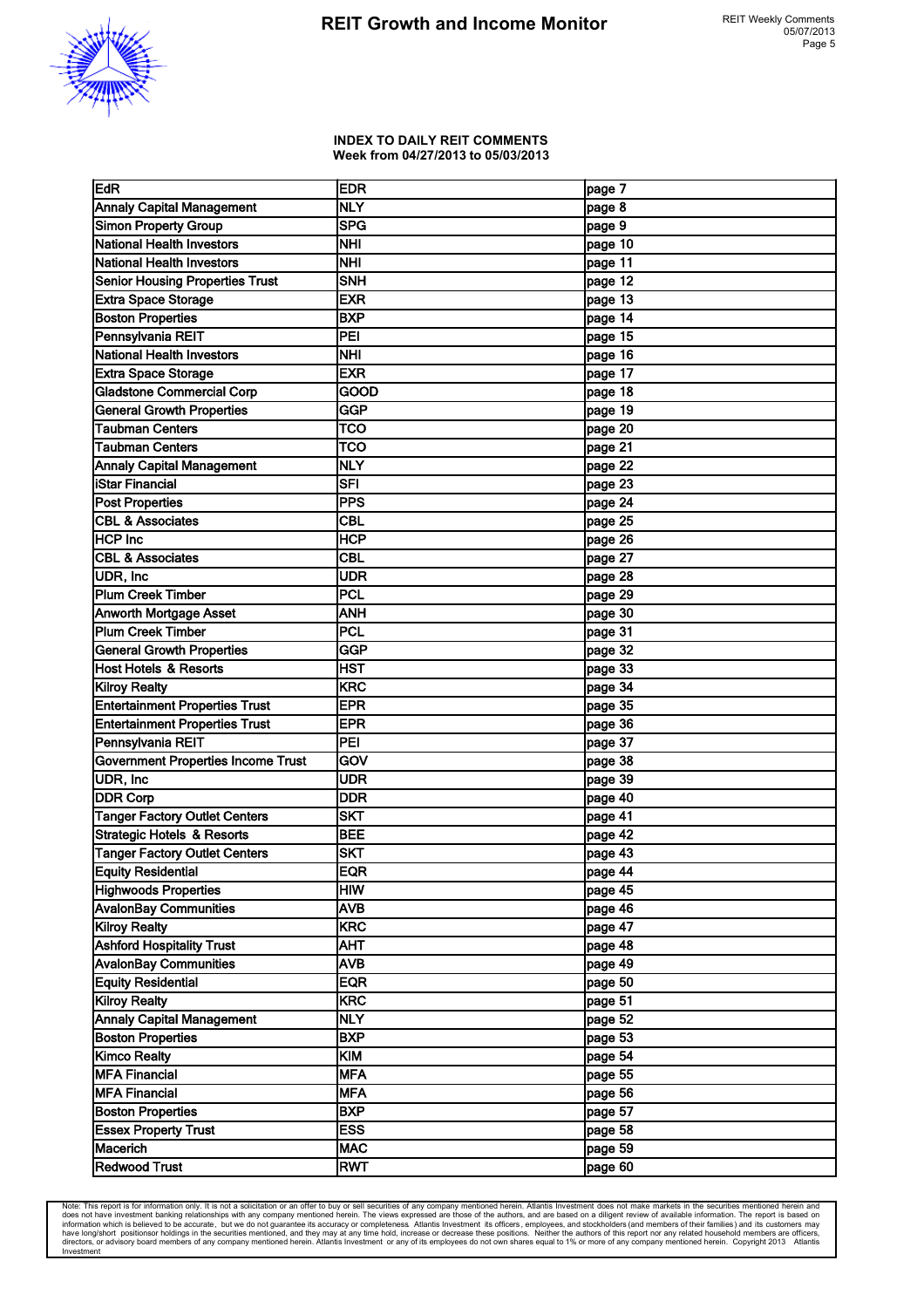

#### **INDEX TO DAILY REIT COMMENTS, continued Week from 04/27/2013 to 05/03/2013**

| <b>Essex Property Trust</b>                | <b>ESS</b>      | page 61 |
|--------------------------------------------|-----------------|---------|
| <b>Annaly Capital Management</b>           | <b>NLY</b>      | page 62 |
| Omega Healthcare Investors                 | $\overline{CH}$ | page 63 |
| <b>Brookfield Office Properties</b>        | <b>BPO</b>      | page 64 |
| <b>Equity Residential</b>                  | <b>EQR</b>      | page 65 |
| <b>Annaly Capital Management</b>           | <b>NLY</b>      | page 66 |
| Host Hotels & Resorts                      | <b>HST</b>      | page 67 |
| <b>DCT Industrial Trust</b>                | <b>DCT</b>      | page 68 |
| Newcastle Investment                       | <b>NCT</b>      | page 69 |
| Newcastle Investment                       | <b>NCT</b>      | page 70 |
| <b>Apartment Investment and Management</b> | <b>AIV</b>      | page 71 |
| CommonWealth REIT                          | <b>CWH</b>      | page 72 |
| Apartment Investment and Management        | <b>AIV</b>      | page 73 |
| <b>DCT Industrial Trust</b>                | <b>DCT</b>      | page 74 |
| <b>Medical Properties Trust</b>            | <b>MPW</b>      | page 75 |
| National Retail Properties                 | <b>NNN</b>      | page 76 |
| <b>Healthcare Realty Trust</b>             | <b>HR</b>       | page 77 |
| NorthStar Realty Finance                   | <b>NRF</b>      | page 78 |
| <b>Camden Property Trust</b>               | <b>CPT</b>      | page 79 |
| <b>Home Properties</b>                     | <b>HME</b>      | page 80 |
| NorthStar Realty Finance                   | <b>NRF</b>      | page 81 |
|                                            |                 |         |
|                                            |                 |         |
|                                            |                 |         |
|                                            |                 |         |
|                                            |                 |         |
|                                            |                 |         |
|                                            |                 |         |
|                                            |                 |         |
|                                            |                 |         |
|                                            |                 |         |
|                                            |                 |         |
|                                            |                 |         |
|                                            |                 |         |
|                                            |                 |         |
|                                            |                 |         |
|                                            |                 |         |
|                                            |                 |         |
|                                            |                 |         |
|                                            |                 |         |
|                                            |                 |         |
|                                            |                 |         |
|                                            |                 |         |
|                                            |                 |         |
|                                            |                 |         |
|                                            |                 |         |
|                                            |                 |         |
|                                            |                 |         |
|                                            |                 |         |
|                                            |                 |         |
|                                            |                 |         |
|                                            |                 |         |
|                                            |                 |         |
|                                            |                 |         |
|                                            |                 |         |

Note: This report is for information only. It is not a solicitation or an offer to buy or sell securities of any company mentioned herein. Atlantiis lines and all these investment banking relationships with any company men Investment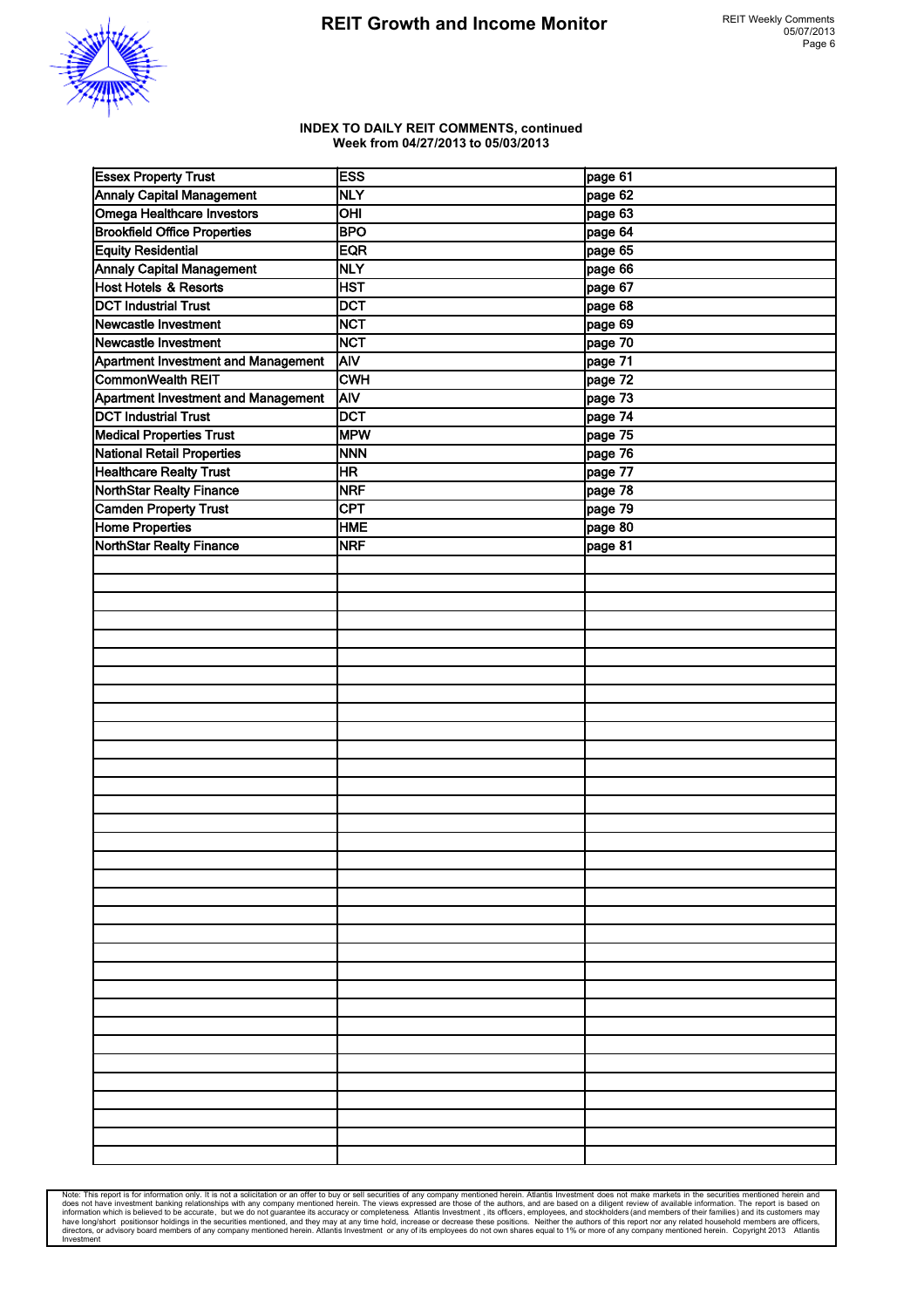

| Company:                                                                                                                                                                                                                                                                                                 | EdR                                                                                                                                                                            |  |  |  |
|----------------------------------------------------------------------------------------------------------------------------------------------------------------------------------------------------------------------------------------------------------------------------------------------------------|--------------------------------------------------------------------------------------------------------------------------------------------------------------------------------|--|--|--|
| Price:                                                                                                                                                                                                                                                                                                   | \$10                                                                                                                                                                           |  |  |  |
| Recommendation:                                                                                                                                                                                                                                                                                          | SELL                                                                                                                                                                           |  |  |  |
| Ranking:                                                                                                                                                                                                                                                                                                 | 4                                                                                                                                                                              |  |  |  |
| Market Cap:                                                                                                                                                                                                                                                                                              | \$1,184                                                                                                                                                                        |  |  |  |
| Link:                                                                                                                                                                                                                                                                                                    | http://www.reitmonitor.net/atlantis/REITWebRpt.nsf/PayBuy?OpenFor<br>m&REIT                                                                                                    |  |  |  |
| <b>Additional Text:</b><br>04/29/2013<br><b>EDR \$10</b>                                                                                                                                                                                                                                                 |                                                                                                                                                                                |  |  |  |
| and other non-operating items                                                                                                                                                                                                                                                                            | EdR EDR 1Q 2013 core FFO \$0.14 (adjusted) v \$0.13 (adjusted) UP $+7\%$<br>EDR 1Q 2013 FFO (adjusted) excludes net charges of (\$0.01) per share relating to acquisition cost |  |  |  |
| EDR made no change to guidance 2013 core FFO $$0.53-$0.57 \vee $0.47$ (adjusted) UP +13%-+21%<br>EDR guidance 2013 FFO (adjusted) excludes net charges of (\$0.06) per share relating to<br>acquisition cost and other non-operating items<br>EDR guidance 2013 FFO assumes same property NOI UP +0%-+3% |                                                                                                                                                                                |  |  |  |
| EDR 1Q 2013 same property NOI DOWN (4.0%)<br>EDR 1Q 2013 same property occupancy DOWN (4.0%)                                                                                                                                                                                                             |                                                                                                                                                                                |  |  |  |
| EDR 1Q 2013 core portfolio economic occupancy 90.5% DOWN (3.6%)<br>EDR 1Q 2013 core portfolio monthly RevPAB (revenue per available bed) \$552 UP +7.8%                                                                                                                                                  |                                                                                                                                                                                |  |  |  |
| EDR student housing properties now 63.3% leased for 2013/2014 academic year, UP +4.1% from<br>previous year<br>EDR expects rental rate increase UP +2.2% for 2013/2014 academic year                                                                                                                     |                                                                                                                                                                                |  |  |  |
| EDR pending acquisition \$44 million                                                                                                                                                                                                                                                                     |                                                                                                                                                                                |  |  |  |
| EDR current development pipeline \$500 million for 12 owned projects<br>EDR current development pipeline to provide 18% portfolio expansion                                                                                                                                                              |                                                                                                                                                                                |  |  |  |
| EDR stock price supported by current annual dividend yield of 3.9%                                                                                                                                                                                                                                       |                                                                                                                                                                                |  |  |  |
|                                                                                                                                                                                                                                                                                                          | EDR a Specialty REIT with a portfolio of educational housing communities                                                                                                       |  |  |  |
| EDR we rank 4 SELL                                                                                                                                                                                                                                                                                       |                                                                                                                                                                                |  |  |  |
| EDR market cap \$1.2 billion                                                                                                                                                                                                                                                                             |                                                                                                                                                                                |  |  |  |
|                                                                                                                                                                                                                                                                                                          |                                                                                                                                                                                |  |  |  |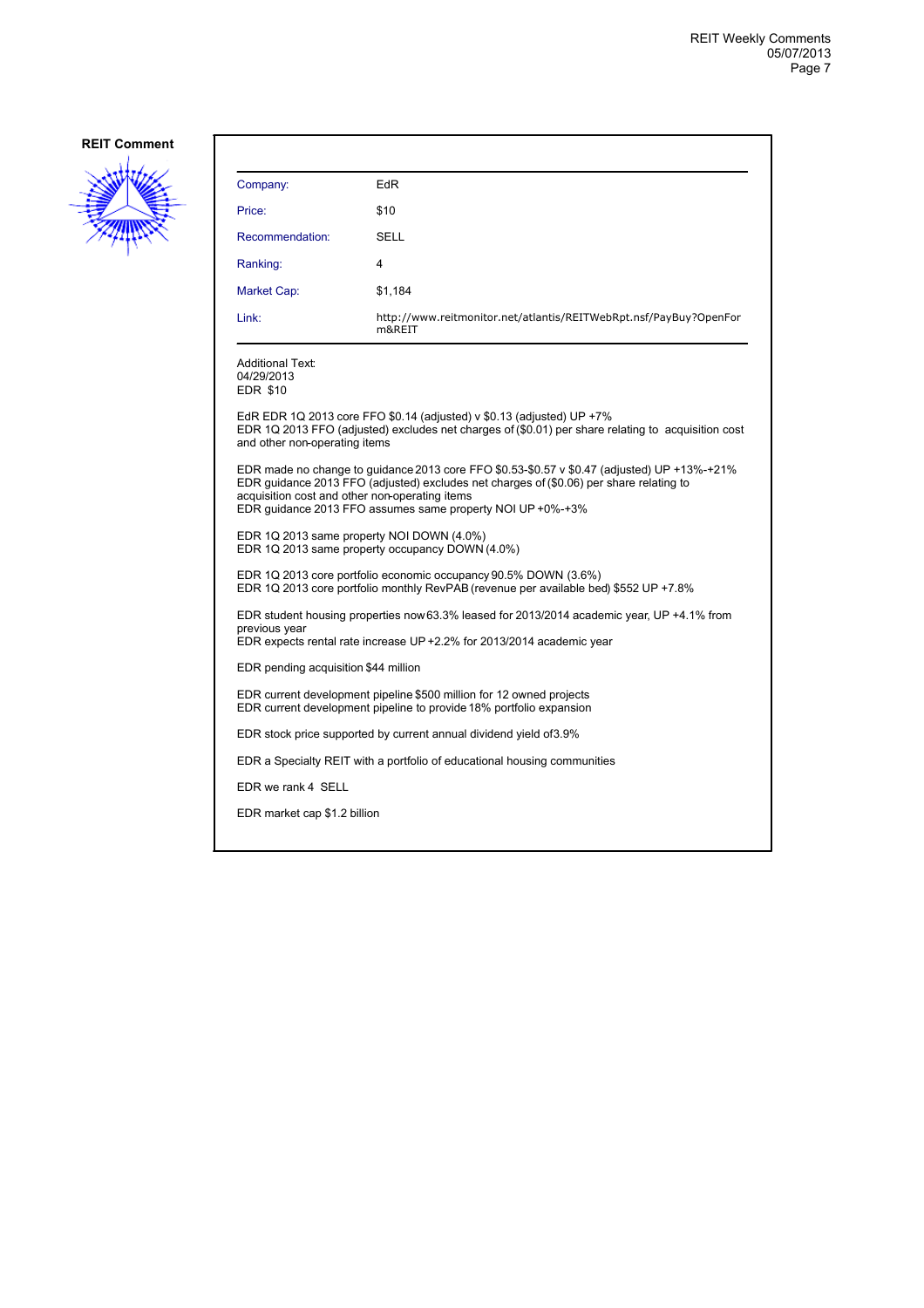

| Company:        | Annaly Capital Management                                                   |
|-----------------|-----------------------------------------------------------------------------|
| Price:          | \$16                                                                        |
| Recommendation: | <b>BUY</b>                                                                  |
| Ranking:        | 2                                                                           |
| Market Cap:     | \$15,951                                                                    |
| Link:           | http://www.reitmonitor.net/atlantis/REITWebRpt.nsf/PayBuy?OpenFor<br>m&REIT |

Additional Text: 04/29/2013

NLY \$16

Annaly Capital Management NLY report of higher sales of existing homes supports outlook for higher mortgage application volume to purchase homes

NLY report from NAR (National Association of Realtors) found pending sales of existing homes UP +1.5% for March 2013 from previous month

NLY pending sales of existing homes UP +7.0% from previous year

NLY economist for NAR sees market "leveling off" due to limited supply of homes available for sale

NLY economist for NAR forecasts existing home sales will increase UP +6.5%-+7.0% to 5.0 million homes for 2013, with average home sale prices UP+7.5%

NLY proposals for Fannie Mae reform expected from Congress during 2Q 2013, according to Jeb Hensarling, Chairman of House Financial Services Committee

NLY recently completed \$721 million acquisition of publicly traded NLY subsidiary CreXus Investment CXS, as part of strategic decision to invest up to 25% of equity in non-agency real estate assets

NLY stock price supported by current annual dividend yield of 11.5%, above the midpoint of the range for Financial Mortgage REITs

NLY a Financial Mortgage REIT with a portfolio of agency guaranteed Residential MBS

NLY we rank 2 BUY

NLY market cap \$16.0 billion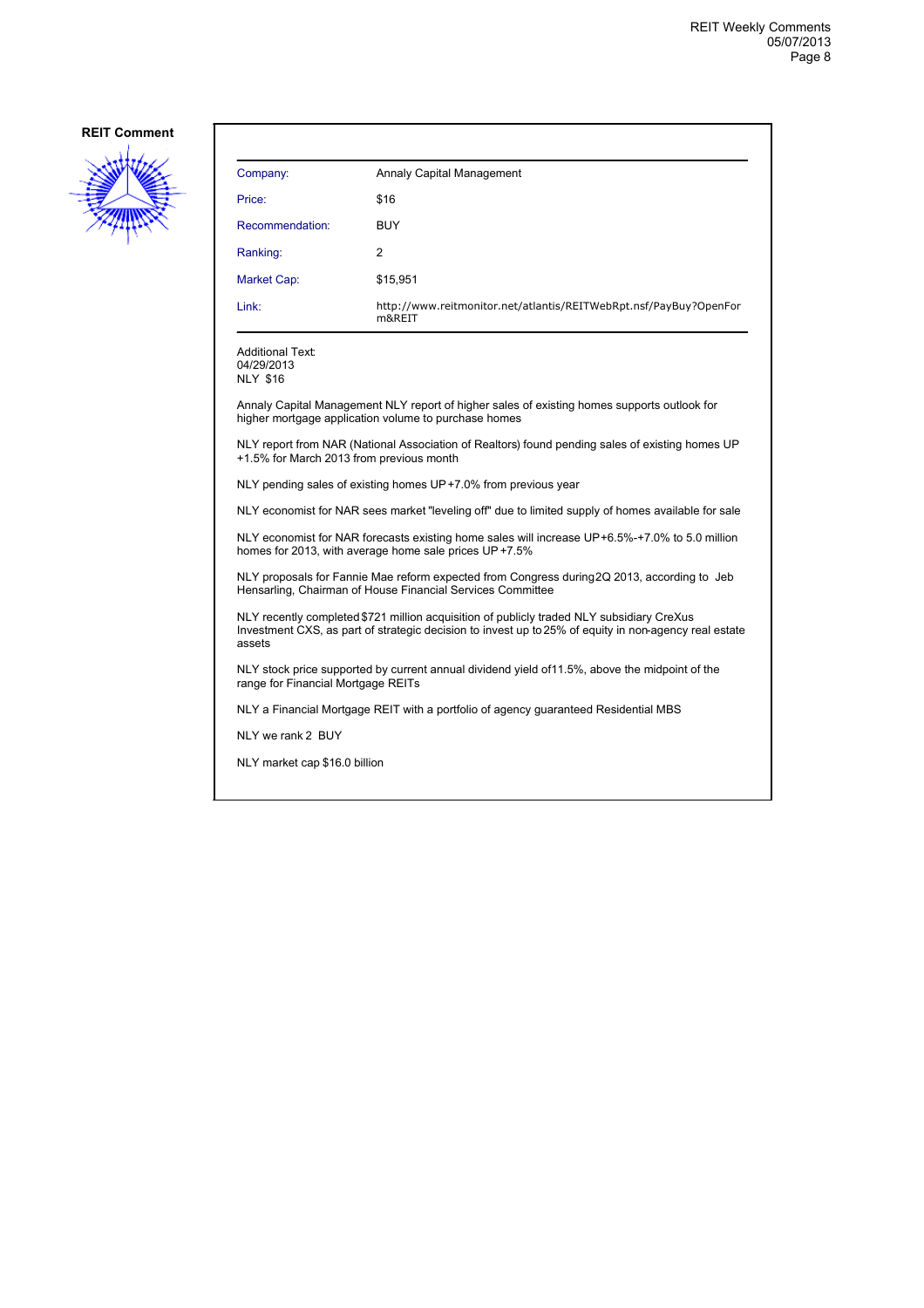

| Company:                                                                                                                                                                                                              | Simon Property Group                                                                    |  |  |  |
|-----------------------------------------------------------------------------------------------------------------------------------------------------------------------------------------------------------------------|-----------------------------------------------------------------------------------------|--|--|--|
| Price:                                                                                                                                                                                                                | \$176                                                                                   |  |  |  |
| Recommendation:                                                                                                                                                                                                       | <b>BUY</b>                                                                              |  |  |  |
| Ranking:                                                                                                                                                                                                              | 2                                                                                       |  |  |  |
| Market Cap:                                                                                                                                                                                                           | \$54,426                                                                                |  |  |  |
| Link:                                                                                                                                                                                                                 | http://www.reitmonitor.net/atlantis/REITWebRpt.nsf/PayBuy?OpenFor<br>m&REIT             |  |  |  |
| Additional Text:<br>04/29/2013<br>SPG \$176                                                                                                                                                                           |                                                                                         |  |  |  |
| <b>REITs</b>                                                                                                                                                                                                          | Simon Property Group SPG report of higher consumer incomes supports momentum for Retail |  |  |  |
| SPG report from Commerce Department BEA (Bureau of Economic Analysis) found disposable<br>personal income UP +0.2% for March 2013, demonstrating much slower growth than revised growth<br>UP +1.1% for February 2013 |                                                                                         |  |  |  |
| SPG personal consumption expenditures also UP+0.2% for March, 2013                                                                                                                                                    |                                                                                         |  |  |  |
| SPG impact of higher payroll taxes may take time to work through consumer spending plans<br>throughout the full year 2013, with holiday spending likely to be lower than previous yea                                 |                                                                                         |  |  |  |
| SPG payroll tax increase to capture \$2,000 on \$100,000 annual salary                                                                                                                                                |                                                                                         |  |  |  |
| SPG recent management comments on reporting results for 1Q 2013 indicated confidence in<br>continued retail sales momentum, supported by slow growth economy                                                          |                                                                                         |  |  |  |
| SPG rental rate increases indicate tenant strength                                                                                                                                                                    |                                                                                         |  |  |  |
| SPG increased quidance for FFO for 2013 to indicate growth UP +8%                                                                                                                                                     |                                                                                         |  |  |  |
| SPG provides current annual dividend yield of 2.6%                                                                                                                                                                    |                                                                                         |  |  |  |
| SPG a Retail REIT with a portfolio of regional malls and brand name outlet centers in US Europe<br>and Asia                                                                                                           |                                                                                         |  |  |  |
| SPG we rank 2 BUY                                                                                                                                                                                                     |                                                                                         |  |  |  |
| SPG market cap \$54.4 billion                                                                                                                                                                                         |                                                                                         |  |  |  |
| SPG an S&P 500 Index REIT                                                                                                                                                                                             |                                                                                         |  |  |  |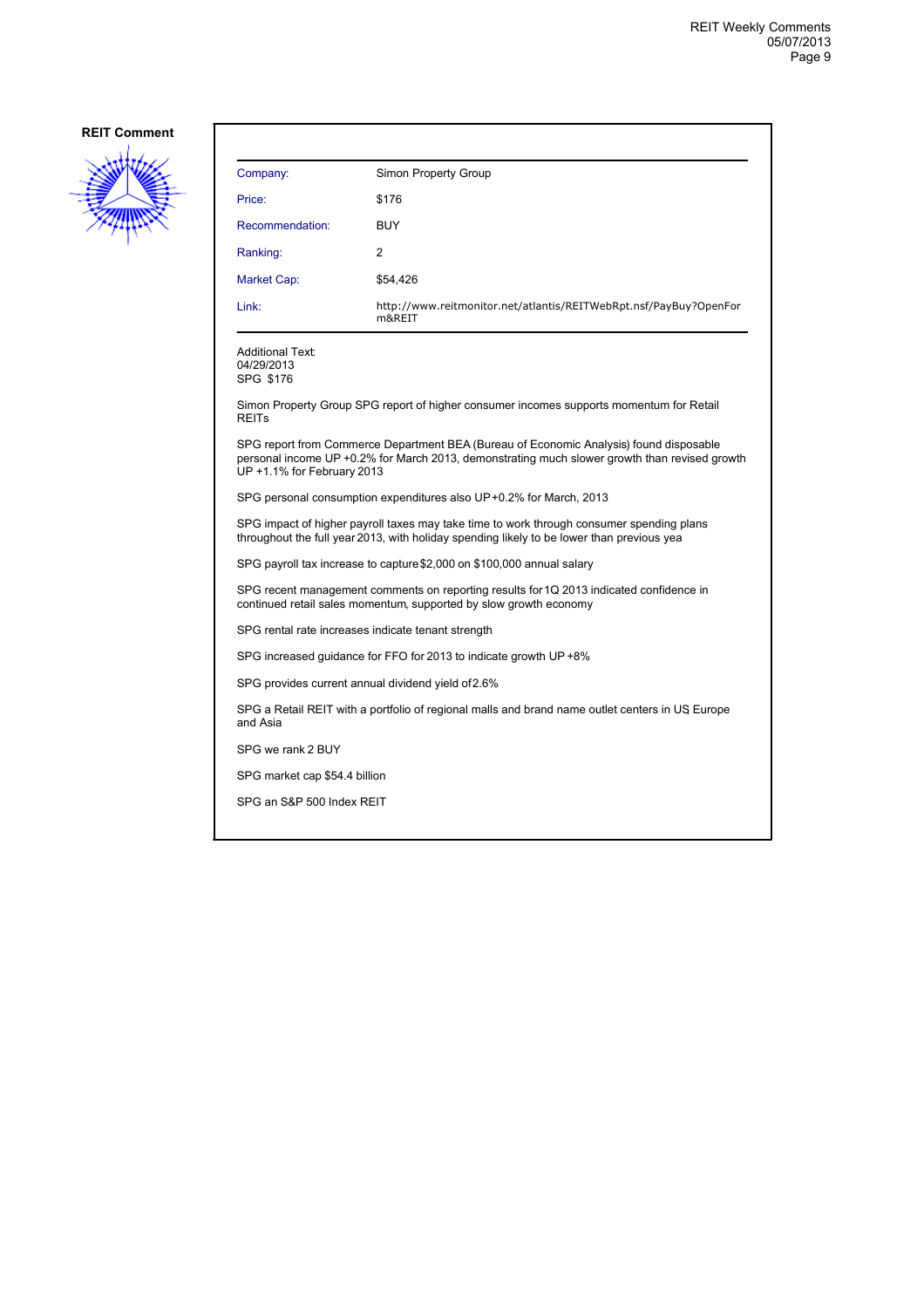

| Company:                                                                                               | National Health Investors                                                   |  |
|--------------------------------------------------------------------------------------------------------|-----------------------------------------------------------------------------|--|
| Price:                                                                                                 | \$65                                                                        |  |
| Recommendation:                                                                                        | BUY                                                                         |  |
| Ranking:                                                                                               | 2                                                                           |  |
| Market Cap:                                                                                            | \$1,817                                                                     |  |
| Link:                                                                                                  | http://www.reitmonitor.net/atlantis/REITWebRpt.nsf/PayBuy?OpenFor<br>m&RFIT |  |
| <b>Additional Text:</b><br>04/29/2013<br><b>NHI \$65</b>                                               |                                                                             |  |
| National Health Investors NHI increased quarterly dividend distribution by6% to \$0.735 for 3Q 2013    |                                                                             |  |
| NHI new annual dividend \$2.94 per share                                                               |                                                                             |  |
| NHI new yield 4.5%                                                                                     |                                                                             |  |
| NHI this represents second consecutive quarterly dividend increase during 2013                         |                                                                             |  |
| NHI a Health Care REIT with a portfolio concentrated in skilled nursing and assisted living properties |                                                                             |  |
| NHI we rank 2 BUY                                                                                      |                                                                             |  |
| NHI market cap \$1.8 billion                                                                           |                                                                             |  |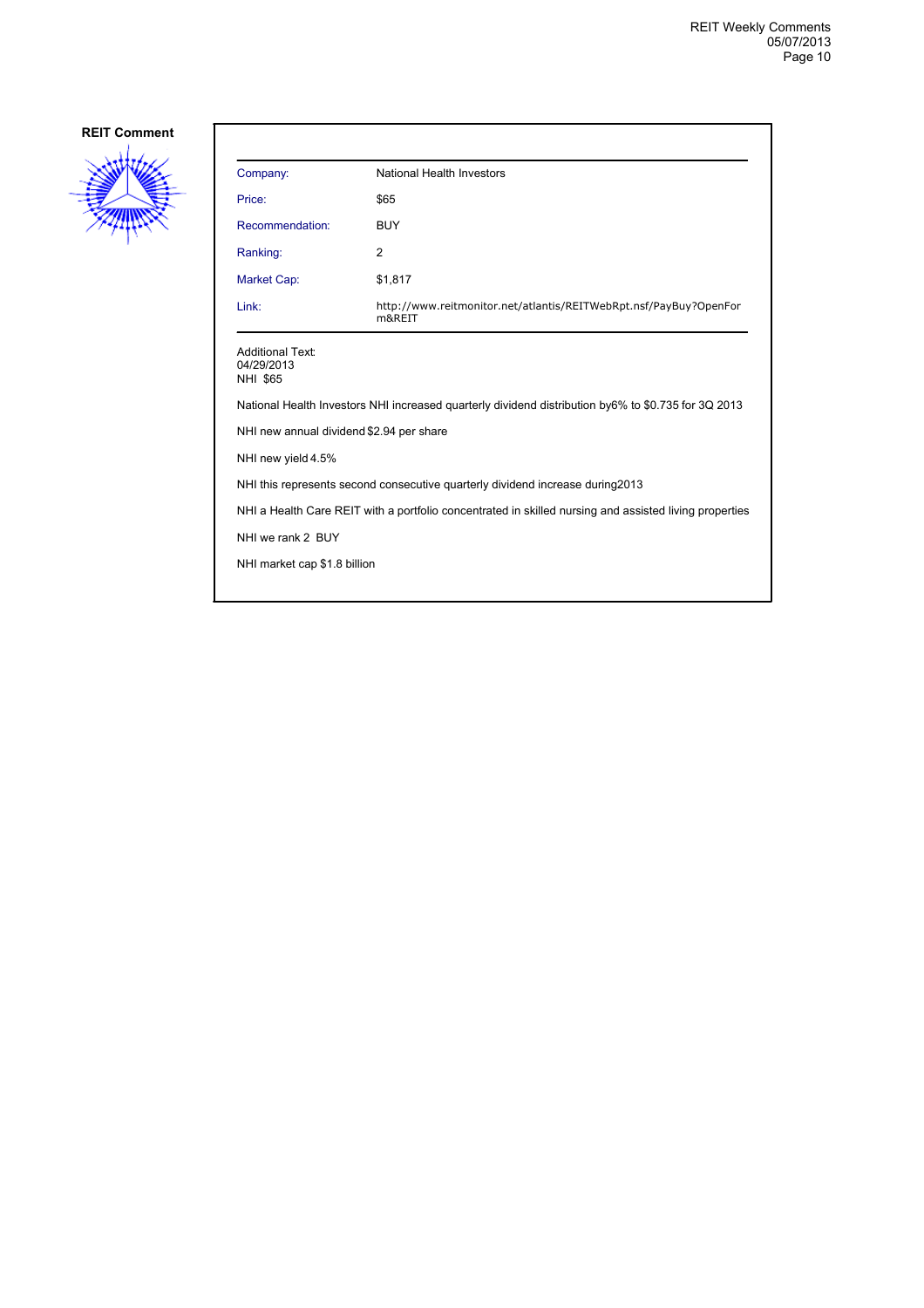

| Company:                                                                                                                                           | National Health Investors                                                   |  |
|----------------------------------------------------------------------------------------------------------------------------------------------------|-----------------------------------------------------------------------------|--|
| Price:                                                                                                                                             | \$65                                                                        |  |
| Recommendation:                                                                                                                                    | BUY                                                                         |  |
| Ranking:                                                                                                                                           | 2                                                                           |  |
| Market Cap:                                                                                                                                        | \$1,817                                                                     |  |
| Link:                                                                                                                                              | http://www.reitmonitor.net/atlantis/REITWebRpt.nsf/PayBuy?OpenFor<br>m&REIT |  |
| <b>Additional Text:</b><br>04/29/2013<br><b>NHI \$65</b>                                                                                           |                                                                             |  |
| National Health Investors NHI increased quidance, as well as dividend increase, indicates<br>management confidence for continued FFO growth        |                                                                             |  |
| NHI increased guidance 2013 normalized FFO \$3.42-\$3.50 v \$3.18 UP +7%-+10%<br>NHI previous guidance 2013 normalized FFO \$3.30-\$3.38 per share |                                                                             |  |
| NHI to discuss results for 1Q 2013 on Monday May 6, 2013 with a conference call for investors<br>scheduled at 1:00 PM                              |                                                                             |  |
| NHI increased quarterly dividend distribution by 6% to provide new yield 4.5%                                                                      |                                                                             |  |
| NHI a Health Care REIT with a portfolio concentrated in skilled nursing and assisted living properties                                             |                                                                             |  |
| NHI we rank 2 BUY                                                                                                                                  |                                                                             |  |
| NHI market cap \$1.8 billion                                                                                                                       |                                                                             |  |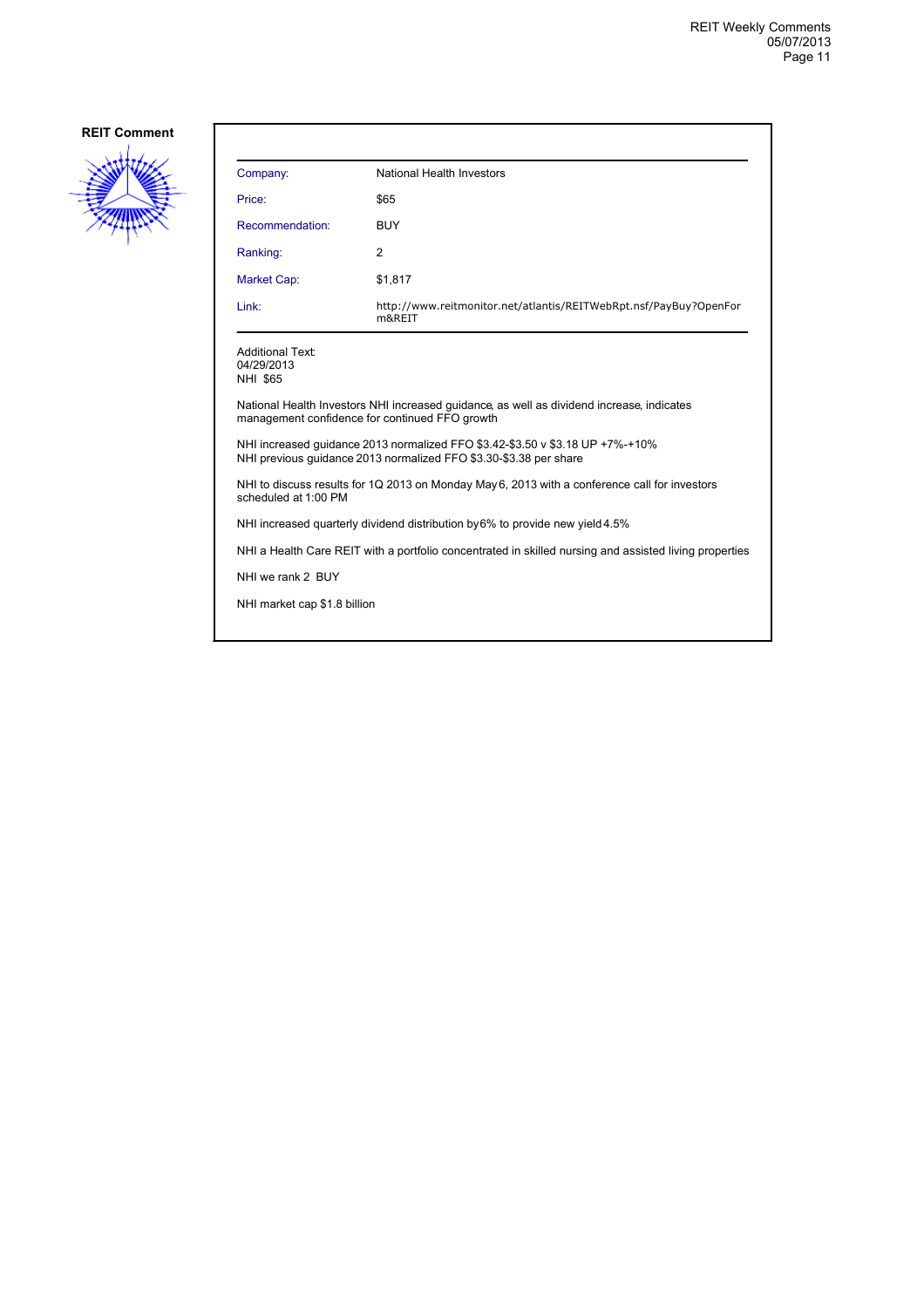

| Company:                                         | <b>Senior Housing Properties Trust</b>                                                                                                                                                                                                                                      |
|--------------------------------------------------|-----------------------------------------------------------------------------------------------------------------------------------------------------------------------------------------------------------------------------------------------------------------------------|
| Price:                                           | \$29                                                                                                                                                                                                                                                                        |
| Recommendation:                                  | <b>BUY</b>                                                                                                                                                                                                                                                                  |
| Ranking:                                         | 2                                                                                                                                                                                                                                                                           |
| Market Cap:                                      | \$5,049                                                                                                                                                                                                                                                                     |
| Link:                                            | http://www.reitmonitor.net/atlantis/REITWebRpt.nsf/PayBuy?OpenFor<br>m&REIT                                                                                                                                                                                                 |
| Additional Text:<br>04/29/2013<br>SNH \$29       |                                                                                                                                                                                                                                                                             |
| DOWN (4%)                                        | Senior Housing Properties Trust SNH 1Q 2013 normalized FFO \$0.43 (adjusted) v \$0.45 (adjusted)<br>SNH 1Q 2013 normalized FFO excludes net charges of (\$0.02) per share relating to acquisition<br>costs, debt extinguishment, and other non-cash and non-recurring items |
| SNH no guidance provided for FFO for 2013        |                                                                                                                                                                                                                                                                             |
|                                                  | SNH 1Q 2013 revenues \$189 million UP +31% due to acquisitions during 2012<br>SNH 1Q 2013 operating income \$65 million UP +6%<br>SNH 1Q 2013 adjusted EBITDA \$109 million UP +7%                                                                                          |
|                                                  | SNH 1Q 2013 occupancy for senior living communities 85.7%<br>SNH 1Q 2013 occupancy for medical office buildings 95.0%                                                                                                                                                       |
| SNH plans to divest 1 property now held for sale | SNH 1Q 2013 acquisitions 4 properties for \$75 million<br>SNH 2Q 2013 pending acquisitions 2 properties for \$44 million                                                                                                                                                    |
| focus of investor questions                      | SNH impact of Medicare sequestration on senior housing and skilled nursing properties likely to be                                                                                                                                                                          |
| pending proxy battle for control of CWH          | SNH investors considering upside for all related companies to CommonWealth REIT CWH in light of                                                                                                                                                                             |
|                                                  | SNH managed by same outside management group as CWH                                                                                                                                                                                                                         |
|                                                  | SNH stock price supported by current annual dividend yield of 5.5%                                                                                                                                                                                                          |
|                                                  | SNH a Health Care REIT with a diverse portfolio of health care properties                                                                                                                                                                                                   |
| SNH we rank 2 BUY                                |                                                                                                                                                                                                                                                                             |
| SNH market cap \$5.0 billion                     |                                                                                                                                                                                                                                                                             |
|                                                  |                                                                                                                                                                                                                                                                             |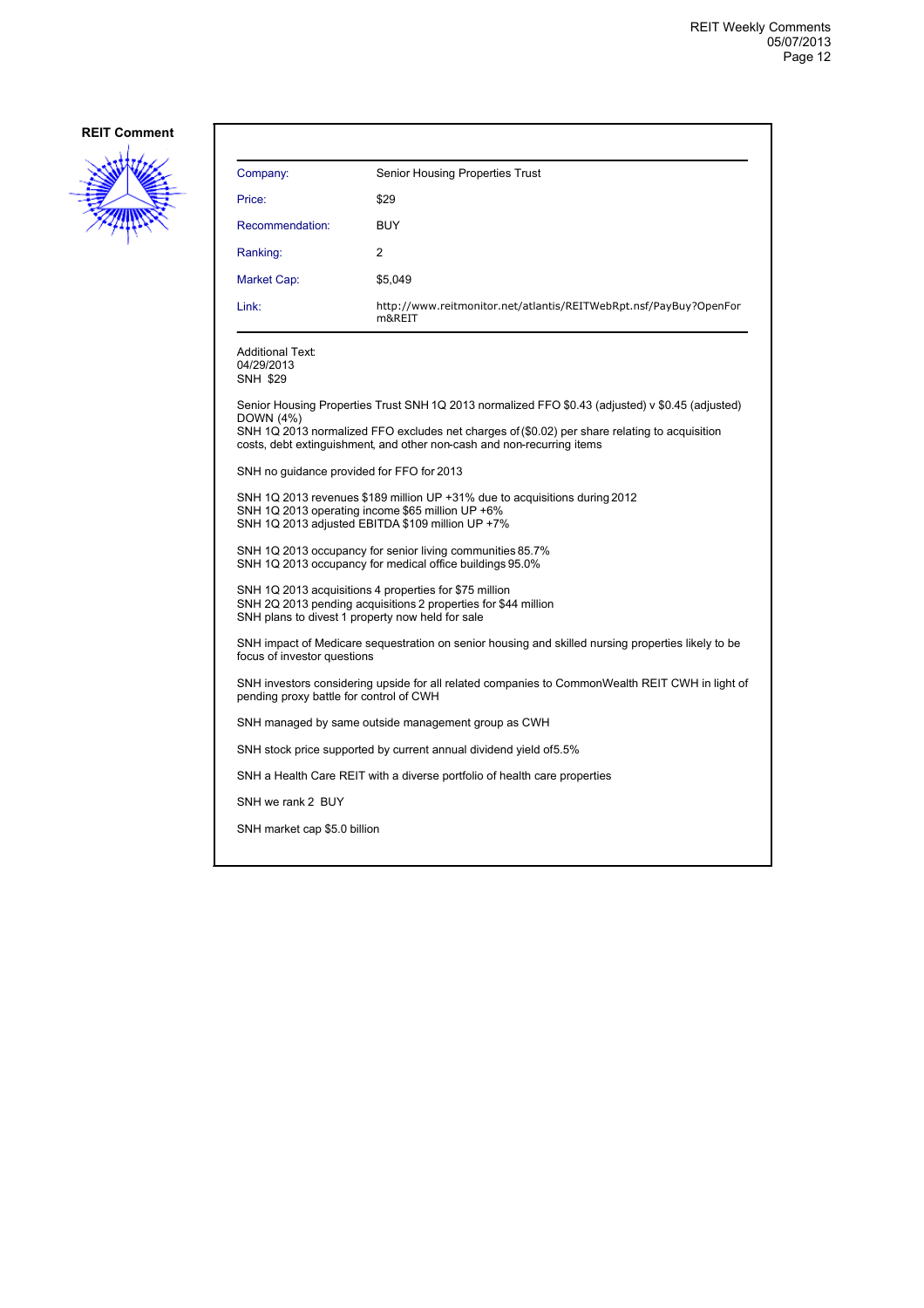

| Company:                                                                                           | Extra Space Storage                                                                                                                                                                                             |  |
|----------------------------------------------------------------------------------------------------|-----------------------------------------------------------------------------------------------------------------------------------------------------------------------------------------------------------------|--|
| Price:                                                                                             | \$42                                                                                                                                                                                                            |  |
| Recommendation:                                                                                    | <b>BUY</b>                                                                                                                                                                                                      |  |
| Ranking:                                                                                           | $\overline{2}$                                                                                                                                                                                                  |  |
| Market Cap:                                                                                        | \$4,703                                                                                                                                                                                                         |  |
| Link:                                                                                              | http://www.reitmonitor.net/atlantis/REITWebRpt.nsf/PayBuy?OpenFor<br>m&REIT                                                                                                                                     |  |
| Additional Text:<br>04/29/2013<br><b>EXR \$42</b>                                                  |                                                                                                                                                                                                                 |  |
|                                                                                                    | Extra Space Storage EXR 1Q 2013 FFO \$0.46 (adjusted) v \$0.34 (adjusted) UP +35%<br>EXR 1Q 2013 FFO (adjusted) excludes net charge of (\$0.01) per share relating to acquisition cost                          |  |
|                                                                                                    | EXR increased quidance 2013 FFO \$1.94-\$2.01 v \$1.64 (adjusted) UP +18%-+23%<br>EXR previous guidance 2013 FFO \$1.87-\$1.95 per share<br>EXR new guidance 2013 FFO assumes same property NOI UP +6.5%-+8.25% |  |
| EXR new quidance 2Q 2013 FFO \$0.47-\$0.49 v \$0.39 (adjusted) UP +21%-+26%                        |                                                                                                                                                                                                                 |  |
| EXR 1Q 2013 same property NOI UP +10.8%<br>EXR 1Q 2013 same property occupancy 88.6% UP +2.9%      |                                                                                                                                                                                                                 |  |
| EXR recent large acquisition driving revenues and profitability                                    |                                                                                                                                                                                                                 |  |
| EXR stock price supported by current annual dividend yield of 2.4%                                 |                                                                                                                                                                                                                 |  |
| EXR a Specialty REIT with a portfolio of self-storage properties concentrated in east coast states |                                                                                                                                                                                                                 |  |
| EXR we rank 2 BUY                                                                                  |                                                                                                                                                                                                                 |  |
| EXR market cap \$4.7 billion                                                                       |                                                                                                                                                                                                                 |  |
|                                                                                                    |                                                                                                                                                                                                                 |  |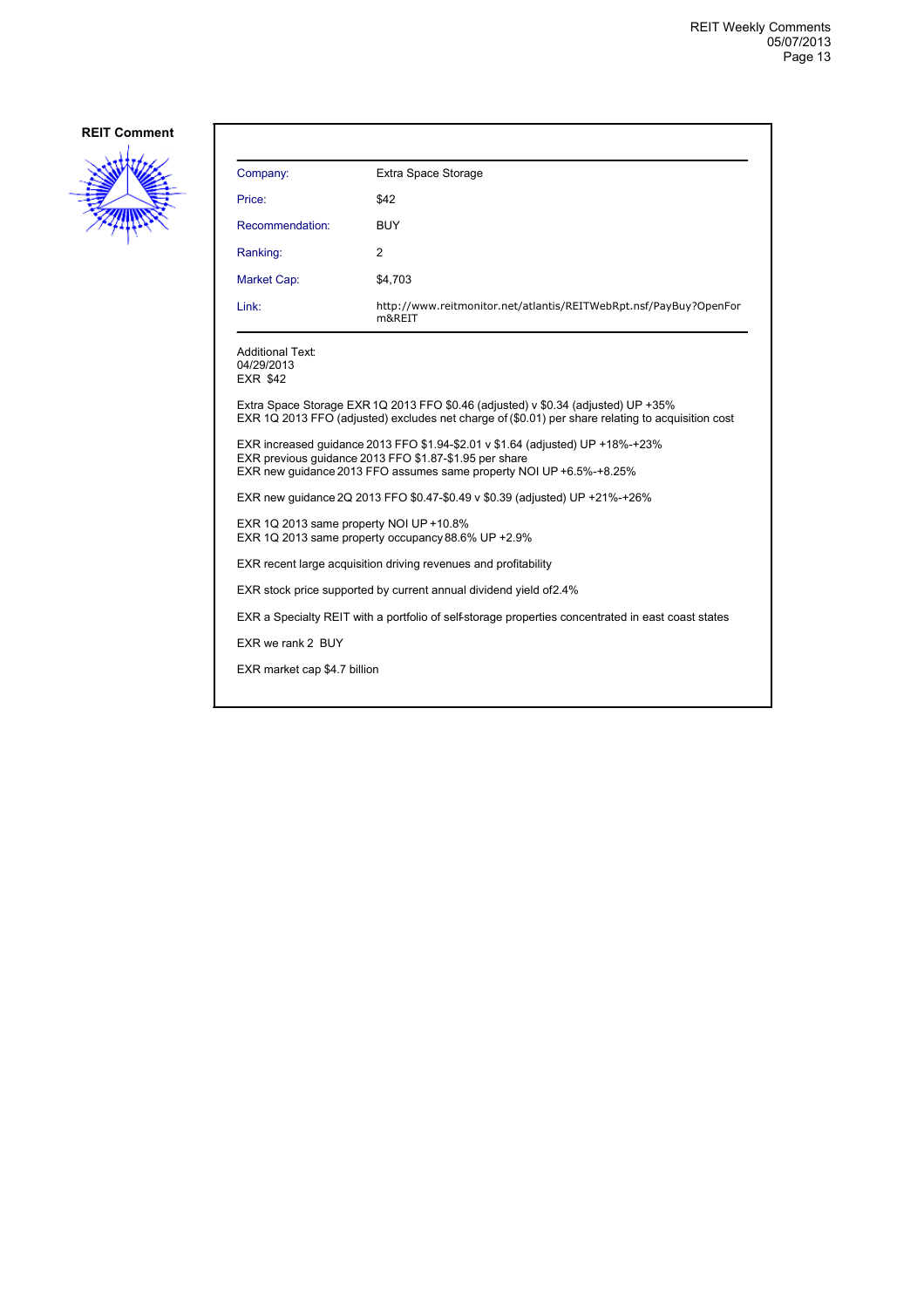

| Company:                                                                                                                                              | <b>Boston Properties</b>                                                    |  |
|-------------------------------------------------------------------------------------------------------------------------------------------------------|-----------------------------------------------------------------------------|--|
| Price:                                                                                                                                                | \$109                                                                       |  |
| Recommendation:                                                                                                                                       | SELL                                                                        |  |
| Ranking:                                                                                                                                              | 4                                                                           |  |
| Market Cap:                                                                                                                                           | \$16,525                                                                    |  |
| Link:                                                                                                                                                 | http://www.reitmonitor.net/atlantis/REITWebRpt.nsf/PayBuy?OpenFor<br>m&REIT |  |
| <b>Additional Text:</b><br>04/29/2013<br><b>BXP \$109</b>                                                                                             |                                                                             |  |
| Boston Properties BXP traded UP \$1.38 per share to close UP +1% day                                                                                  |                                                                             |  |
| BXP stock traded UP +3% year to date for 2013, underperforming Office REITs, trading UP +14%<br>for 2013                                              |                                                                             |  |
| BXP investor concern over exposure to metropolitan DC area representing 22% of total EBITDA,<br>with 5% of total rents directly paid by US government |                                                                             |  |

BXP reported FFO UP +1% for 2012, with guidance for FFO for 2013 indicating growth UP +6%

BXP to discuss results for 1Q 2013 on Wednesday, May 1, 2013, with a conference call for investors scheduled for 10:00 AM

BXP dividend increase of +18% for 1Q 2013 brings current annual dividend yield to 2.4%

BXP an Office REIT with a portfolio of upscale office properties in NY, Boston, DC and San Francisco

BXP we rank 4 SELL

BXP market cap \$16.5 billion

BXP an S&P 500 Index REIT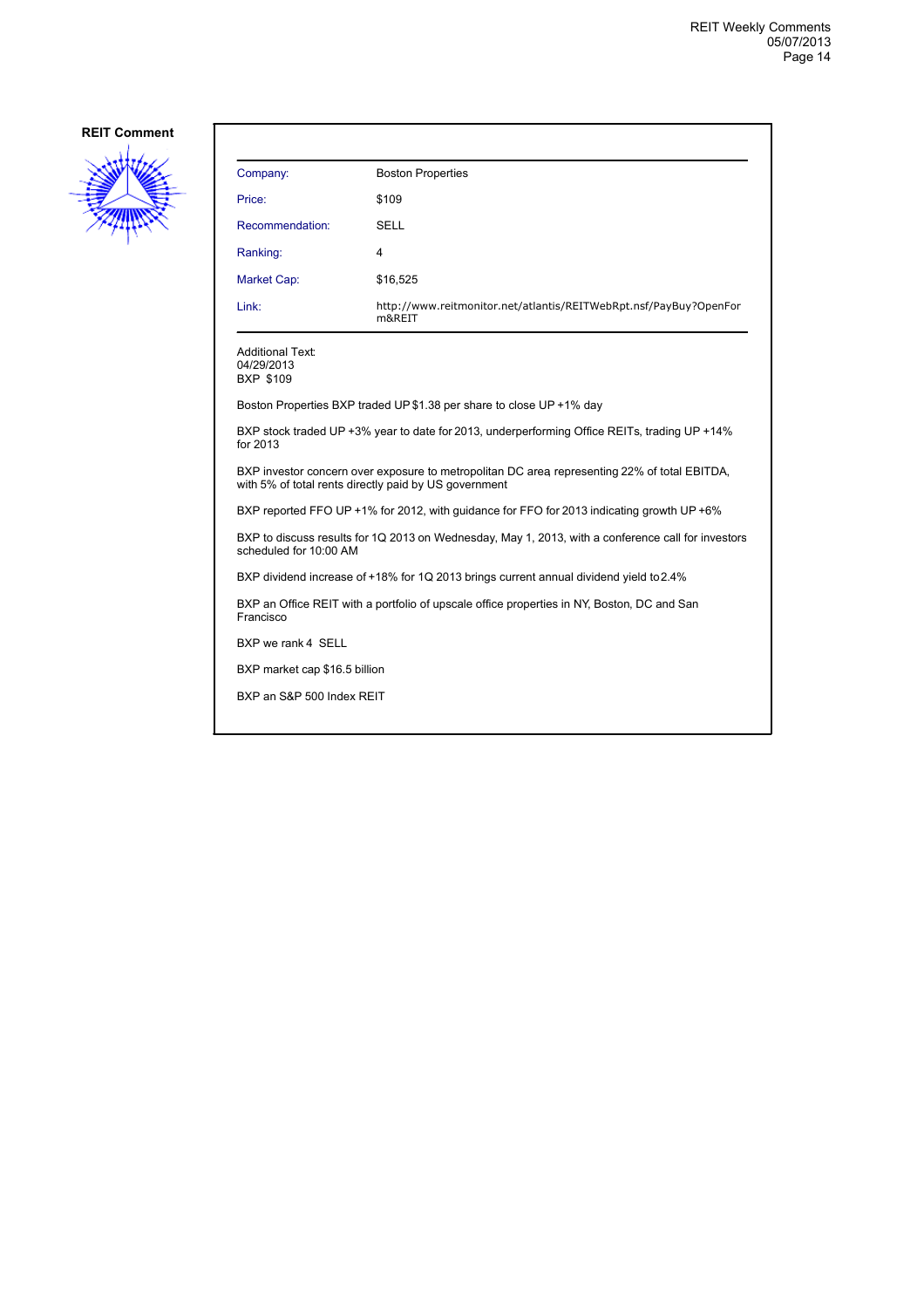

| Company:                                                                                                | Pennsylvania REIT                                                           |  |  |
|---------------------------------------------------------------------------------------------------------|-----------------------------------------------------------------------------|--|--|
| Price:                                                                                                  | \$20                                                                        |  |  |
| Recommendation:                                                                                         | <b>BUY</b>                                                                  |  |  |
| Ranking:                                                                                                | 2                                                                           |  |  |
| Market Cap:                                                                                             | \$1,122                                                                     |  |  |
| Link:                                                                                                   | http://www.reitmonitor.net/atlantis/REITWebRpt.nsf/PayBuy?OpenFor<br>m&REIT |  |  |
| <b>Additional Text:</b><br>04/29/2013<br><b>PEI \$20</b>                                                |                                                                             |  |  |
| Pennsylvania REIT PEI traded UP \$0.15 per share to close UP +1% day                                    |                                                                             |  |  |
| PEI stock traded UP +15% year to date for 2013, outperforming Retail REITs, trading UP +15% for<br>2013 |                                                                             |  |  |
| PEI last week increased guidance for FFO for 2013 to indicate growth UP +14%                            |                                                                             |  |  |
| PEI investing to upgrade portfolio of regional mall properties                                          |                                                                             |  |  |
| PEI draws 30% of NOI from Philadelphia PA region                                                        |                                                                             |  |  |
| PEI recent dividend increase brings current annual dividend yield to 3.6%                               |                                                                             |  |  |
| PEI a Retail REIT with a portfolio of regional malls in mid-Atlantic states                             |                                                                             |  |  |
| PEI we rank 2 BUY                                                                                       |                                                                             |  |  |
| PEI market cap \$1.1 billion                                                                            |                                                                             |  |  |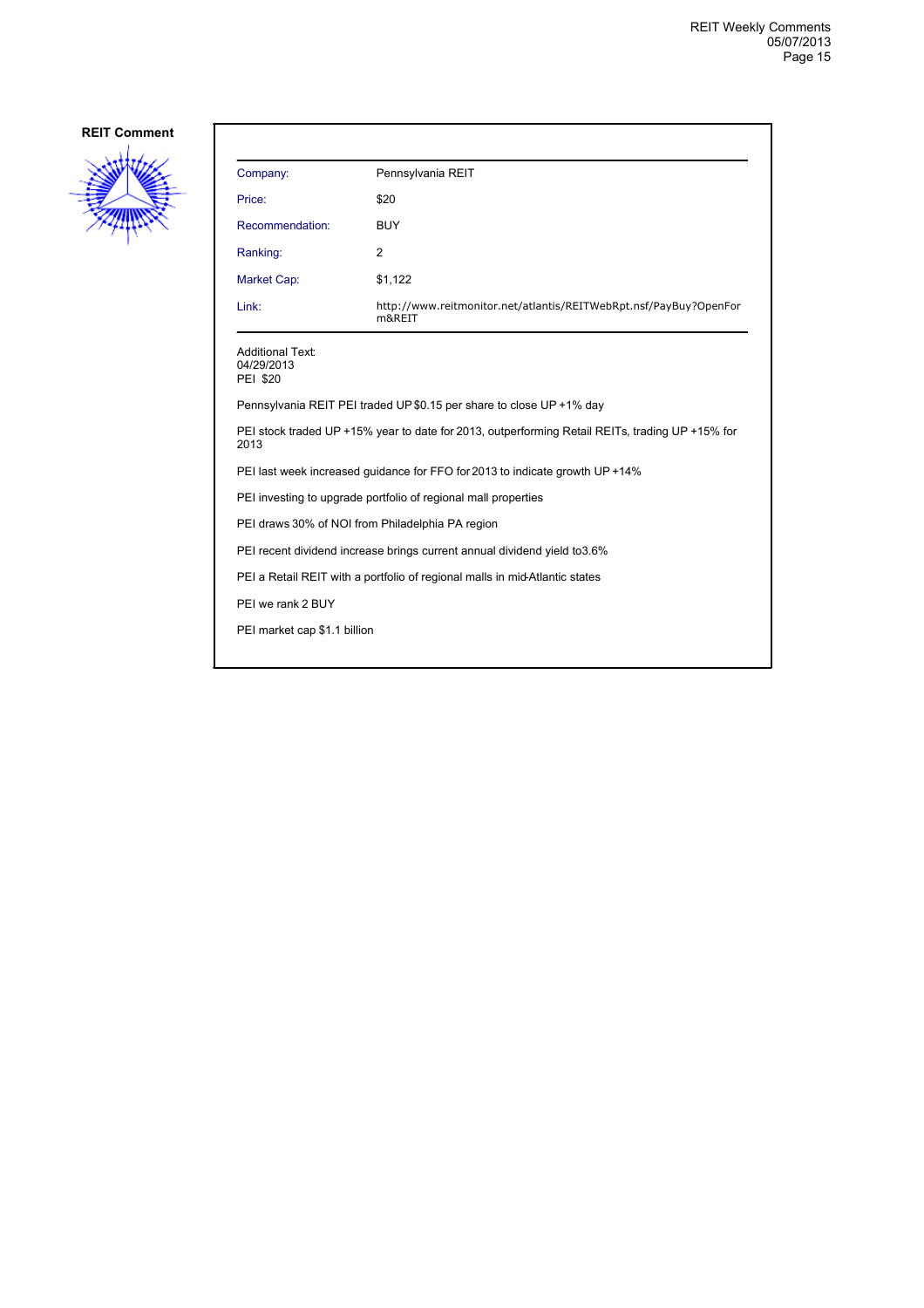

| Company:                                                                                                              | National Health Investors                                                   |  |
|-----------------------------------------------------------------------------------------------------------------------|-----------------------------------------------------------------------------|--|
| Price:                                                                                                                | \$66                                                                        |  |
| Recommendation:                                                                                                       | <b>BUY</b>                                                                  |  |
| Ranking:                                                                                                              | 2                                                                           |  |
| <b>Market Cap:</b>                                                                                                    | \$1,830                                                                     |  |
| Link:                                                                                                                 | http://www.reitmonitor.net/atlantis/REITWebRpt.nsf/PayBuy?OpenFor<br>m&REIT |  |
| <b>Additional Text:</b><br>04/29/2013<br>NHI \$66                                                                     |                                                                             |  |
| National Health Investors NHI stock traded UP \$0.47 per share to close UP +1% day                                    |                                                                             |  |
| NHI stock traded UP +16% year to date for 2013, underperforming Health Care REITs, trading UP<br>+20% for 2013        |                                                                             |  |
| NHI dividend increase in synch with higher quidance for FFO for 2013 likely to bring more investors<br>to the stock   |                                                                             |  |
| NHI to discuss results for 1Q 2013 on Monday May 6, 2013 with a conference call for investors<br>scheduled at 1:00 PM |                                                                             |  |
| NHI increased quarterly dividend distribution by 6% to provide new yield 4.5%                                         |                                                                             |  |
| NHI a Health Care REIT with a portfolio concentrated in skilled nursing and assisted living properties                |                                                                             |  |
| NHI we rank 2 BUY                                                                                                     |                                                                             |  |

NHI market cap \$1.8 billion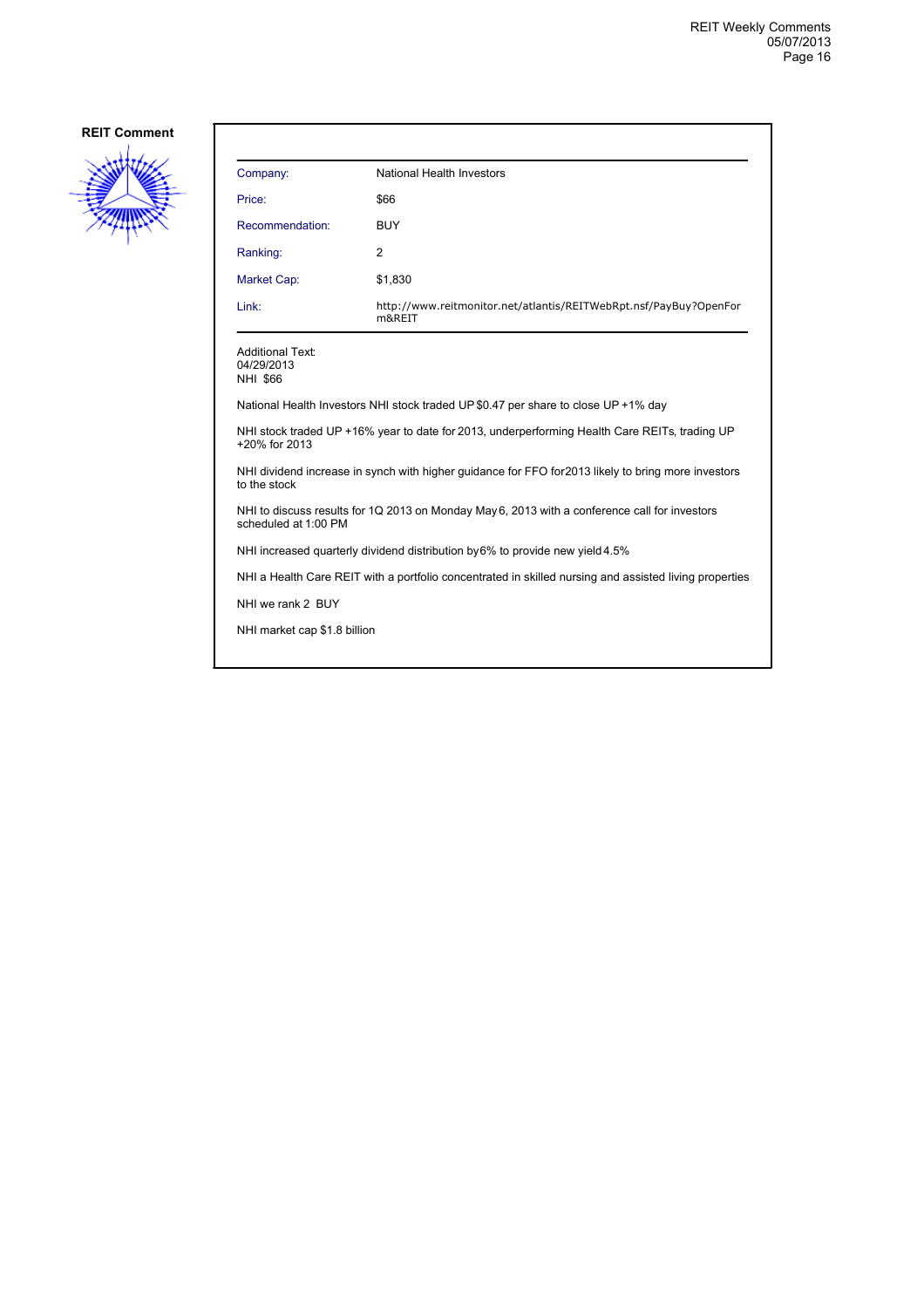

| Company:                                                                                                                              | Extra Space Storage                                                         |  |
|---------------------------------------------------------------------------------------------------------------------------------------|-----------------------------------------------------------------------------|--|
| Price:                                                                                                                                | \$43                                                                        |  |
| Recommendation:                                                                                                                       | <b>BUY</b>                                                                  |  |
| Ranking:                                                                                                                              | 2                                                                           |  |
| Market Cap:                                                                                                                           | \$4,812                                                                     |  |
| Link:                                                                                                                                 | http://www.reitmonitor.net/atlantis/REITWebRpt.nsf/PayBuy?OpenFor<br>m&REIT |  |
| Additional Text:<br>04/29/2013<br><b>EXR \$43</b>                                                                                     |                                                                             |  |
|                                                                                                                                       | Extra Space Storage EXR traded UP \$0.97 per share to close UP +2% day      |  |
| EXR stock traded UP +18% year to date for 2013, outperforming Specialty REITs, trading UP +13%<br>for 2013                            |                                                                             |  |
| EXR recent large acquisition driving revenues and profitability                                                                       |                                                                             |  |
| EXR today reported better than expected results for 1Q 2013, with FFO for 1Q 2013 UP +35%,<br>following FFO reported UP +33% for 2012 |                                                                             |  |
| EXR reporting profitability improved on higher rental rates                                                                           |                                                                             |  |
|                                                                                                                                       | EXR increased guidance for FFO for 2013 to indicate growth UP +23%          |  |
| EXR stock price supported by current annual dividend yield of 2.3%                                                                    |                                                                             |  |
| EXR a Specialty REIT with a portfolio of self-storage properties concentrated in east coast states                                    |                                                                             |  |
| EXR we rank 2 BUY                                                                                                                     |                                                                             |  |
| EXR market cap \$4.8 billion                                                                                                          |                                                                             |  |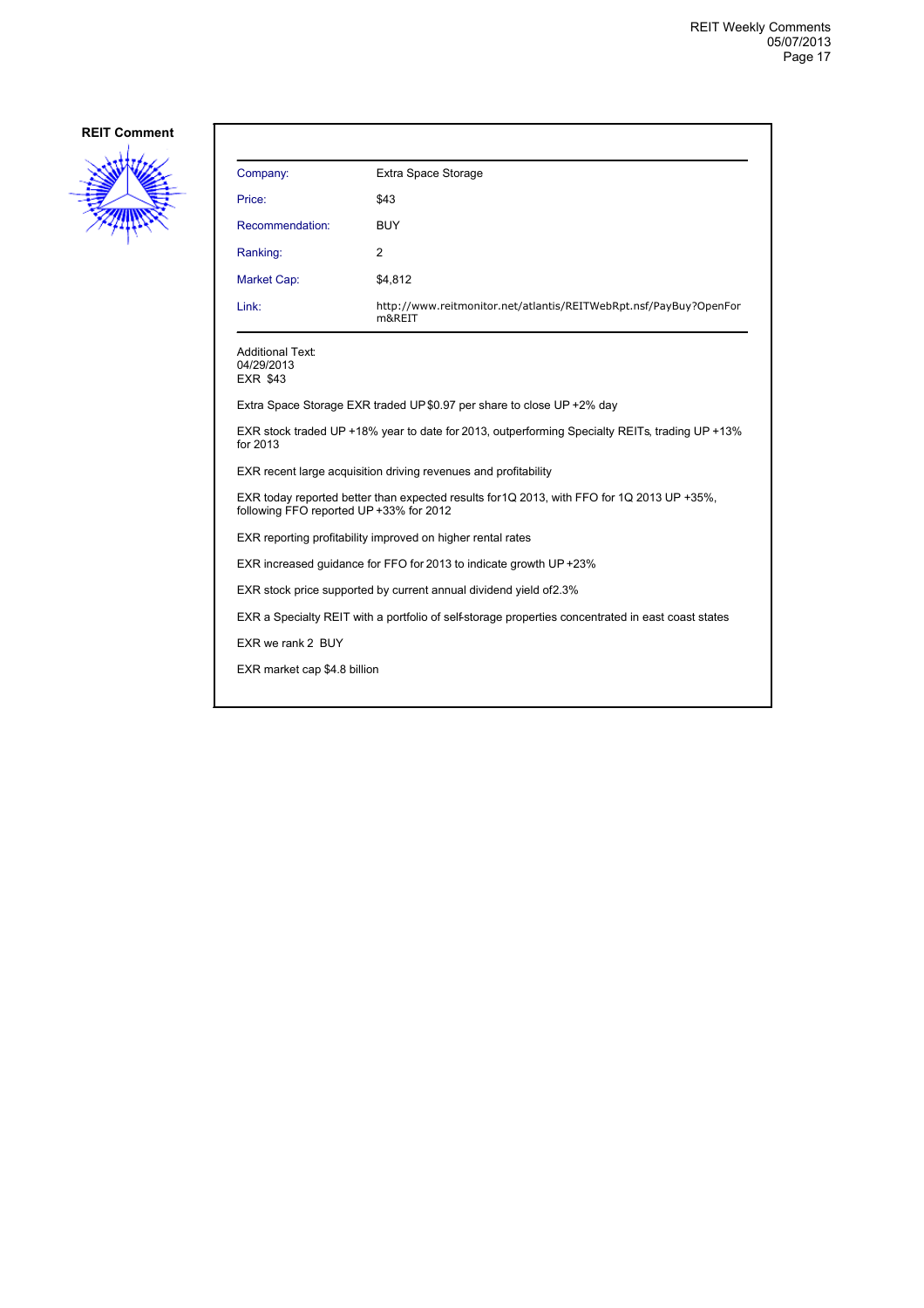

| Company:                                                                                                                      | Gladstone Commercial Corp.                                                                  |  |
|-------------------------------------------------------------------------------------------------------------------------------|---------------------------------------------------------------------------------------------|--|
| Price:                                                                                                                        | \$19                                                                                        |  |
| Recommendation:                                                                                                               | <b>BUY</b>                                                                                  |  |
| Ranking:                                                                                                                      | 2                                                                                           |  |
| Market Cap:                                                                                                                   | \$212                                                                                       |  |
| Link:                                                                                                                         | http://www.reitmonitor.net/atlantis/REITWebRpt.nsf/PayBuy?OpenFor<br>m&REIT                 |  |
| Additional Text:<br>04/30/2013<br>GOOD \$19                                                                                   |                                                                                             |  |
|                                                                                                                               | Gladstone Commercial GOOD 1Q 2013 FFO \$0.37 v \$0.38 DOWN (3%)                             |  |
|                                                                                                                               | GOOD lower FFO per share due to higher shares outstanding following recent financing        |  |
| GOOD no quidance provided for FFO for 2013                                                                                    |                                                                                             |  |
| GOOD 1Q 2013 revenue \$14 million UP +16% due to acquisitions during 2012<br>GOOD 1Q 2013 operating income \$7 million UP +7% |                                                                                             |  |
| GOOD 1Q 2013 occupancy 95.8%                                                                                                  |                                                                                             |  |
| GOOD acquired 1 property for \$6 million during 2013, and is seeking to acquire additional net leased<br>properties           |                                                                                             |  |
|                                                                                                                               | GOOD pays monthly dividends of \$0.125 per share for current yield of 7.8%                  |  |
| GOOD 100% of dividends represented non-taxable return of capital during 2012                                                  |                                                                                             |  |
|                                                                                                                               | GOOD an Industrial REIT with a portfolio of net leased industrial and commercial properties |  |
| GOOD we rank 2 BUY                                                                                                            |                                                                                             |  |
| GOOD market cap \$212 million                                                                                                 |                                                                                             |  |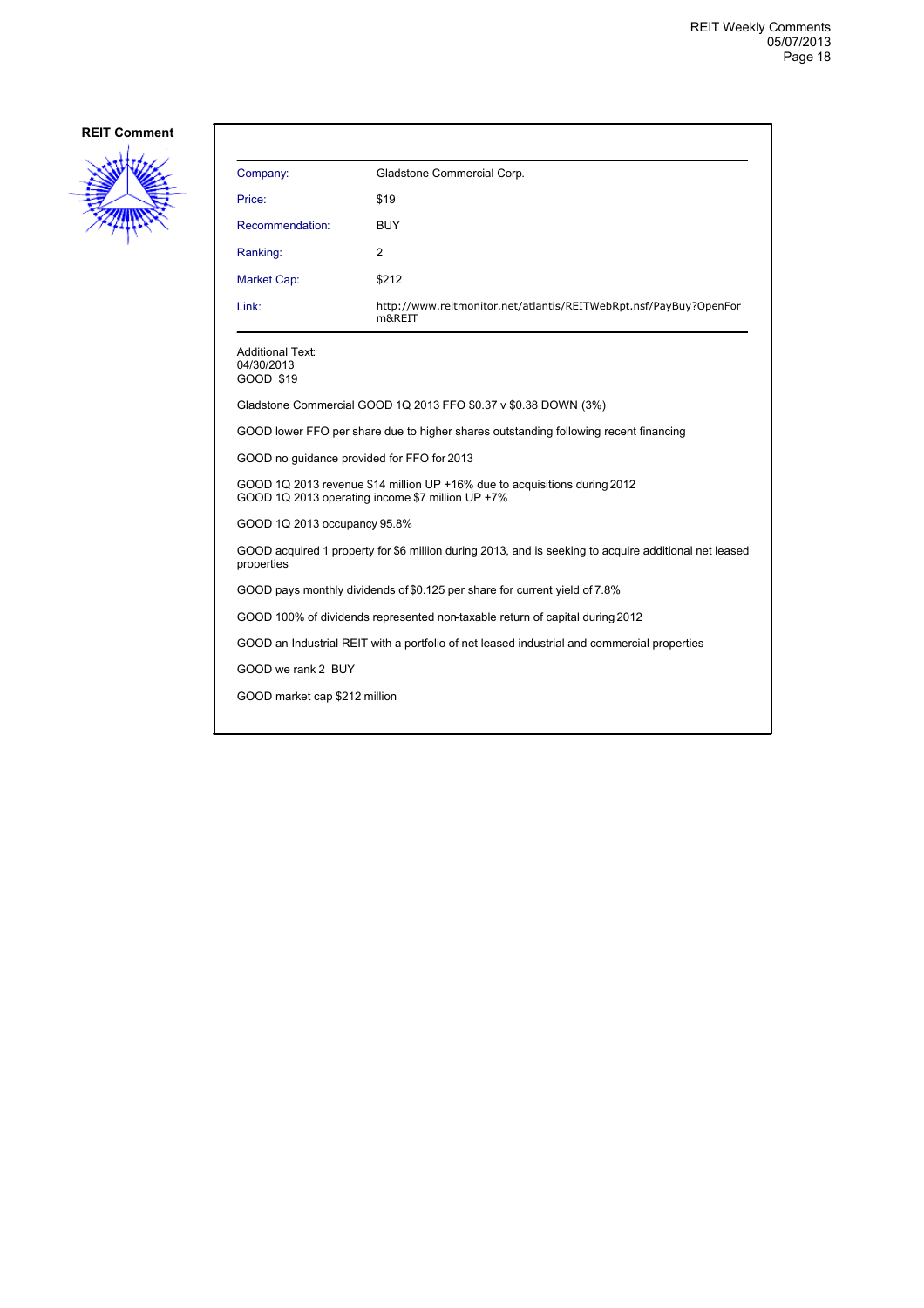

| Company:                                                                                                                                                                     | <b>General Growth Properties</b>                                            |  |
|------------------------------------------------------------------------------------------------------------------------------------------------------------------------------|-----------------------------------------------------------------------------|--|
| Price:                                                                                                                                                                       | \$22                                                                        |  |
| Recommendation:                                                                                                                                                              | <b>BUY</b>                                                                  |  |
| Ranking:                                                                                                                                                                     | 2                                                                           |  |
| Market Cap:                                                                                                                                                                  | \$22,391                                                                    |  |
| Link:                                                                                                                                                                        | http://www.reitmonitor.net/atlantis/REITWebRpt.nsf/PayBuy?OpenFor<br>m&REIT |  |
| <b>Additional Text:</b><br>04/30/2013<br>GGP \$22                                                                                                                            |                                                                             |  |
| GGP 1Q 2013 EBITDA \$496 million UP +6%                                                                                                                                      | General Growth Properties GGP 1Q 2013 FFO \$0.25 v \$0.22 UP +14%           |  |
| GGP increased guidance 2013 FFO \$1.11-\$1.15 v \$0.99 UP +12%-+16%<br>GGP previous quidance 2013 FFO \$1.08-\$1.12 per share<br>GGP quidance 2013 FFO assumes EBITDA UP +4% |                                                                             |  |
| GGP new quidance 2Q 2013 FFO \$0.24-\$0.26 v \$0.23 UP +4%-+13%                                                                                                              |                                                                             |  |
| GGP 1Q 2013 mall same property NOI UP +3.7%<br>GGP 1Q 2013 mall occupancy 95.8% UP +2.1%                                                                                     |                                                                             |  |
| GGP 1Q 2013 trailing 12 month annualized tenant sales per square foot \$558 UP +6%<br>GGP 1Q 2013 average annualized starting rents per square foot \$64.44 UP +11%          |                                                                             |  |
| GGP investing \$900 million to redevelop 24 mall properties                                                                                                                  |                                                                             |  |
| GGP increased quarterly dividend distribution by 9% for 2013, bringing current annual dividend yield<br>to 2.2%                                                              |                                                                             |  |
| GGP a Retail REIT with a portfolio of regional malls                                                                                                                         |                                                                             |  |
| GGP we rank 3 HOLD                                                                                                                                                           |                                                                             |  |
| GGP market cap \$22.4 billion                                                                                                                                                |                                                                             |  |
|                                                                                                                                                                              |                                                                             |  |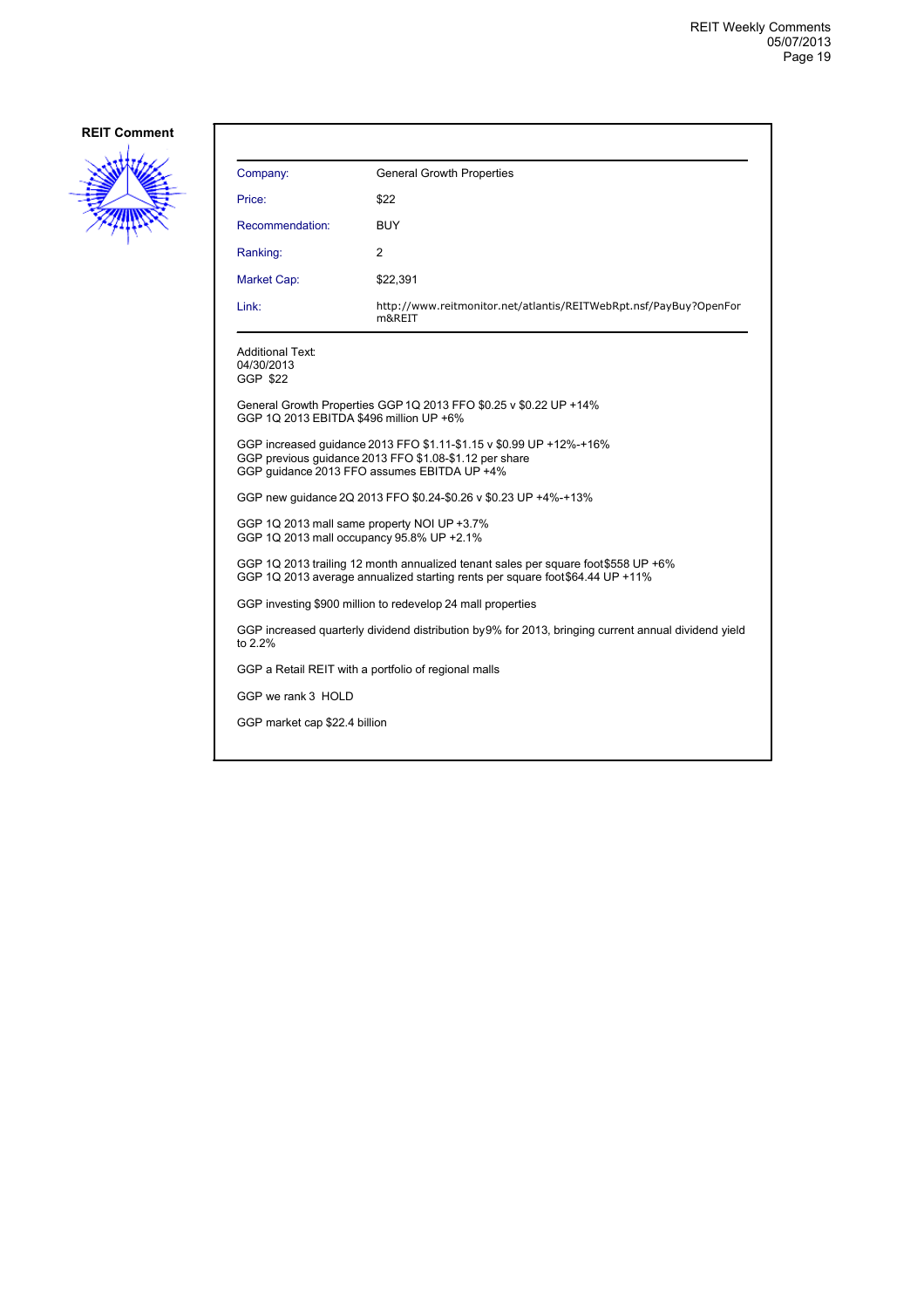

| Company:                                                                                                                                                                                                         | <b>Taubman Centers</b>                                                      |  |
|------------------------------------------------------------------------------------------------------------------------------------------------------------------------------------------------------------------|-----------------------------------------------------------------------------|--|
| Price:                                                                                                                                                                                                           | \$84                                                                        |  |
| Recommendation:                                                                                                                                                                                                  | <b>BUY</b>                                                                  |  |
| Ranking:                                                                                                                                                                                                         | 2                                                                           |  |
| Market Cap:                                                                                                                                                                                                      | \$12,910                                                                    |  |
| Link:                                                                                                                                                                                                            | http://www.reitmonitor.net/atlantis/REITWebRpt.nsf/PayBuy?OpenFor<br>m&REIT |  |
| <b>Additional Text:</b><br>04/30/2013<br><b>TCO \$84</b>                                                                                                                                                         |                                                                             |  |
|                                                                                                                                                                                                                  | Taubman Centers TCO 1Q 2013 FFO \$0.90 v \$0.75 UP +20%                     |  |
| TCO reduced top end of guidance range 2013 FFO \$3.57-\$3.67 v \$3.34 UP +7%-+10%<br>TCO previous quidance 2013 FFO \$3.57-\$3.70 per share<br>TCO new guidance 2013 FFO assumes same property mall NOI UP +3.0% |                                                                             |  |
| TCO 1Q 2013 same property mall NOI excluding lease termination fees UP+5.0%<br>TCO 1Q 2013 mall leased occupancy 92.4% UP +0.5%                                                                                  |                                                                             |  |
| TCO 1Q 2013 trailing 12 month tenant sales per square foot \$698 UP +5.9%<br>TCO 1Q 2013 average annualized mall rent per square foot \$47.83 UP +4.2%                                                           |                                                                             |  |
| TCO investing in 6 new development projects to open from 2013-2016, including 2 traditional malls<br>in US, as well as 1 in Puerto Rico, and 3 in China and Korea                                                |                                                                             |  |
| TCO increased dividend by 8%, providing current yield of 2.4%                                                                                                                                                    |                                                                             |  |
|                                                                                                                                                                                                                  | TCO a Retail REIT with a portfolio of upscale regional malls                |  |
| TCO we rank 2 BUY                                                                                                                                                                                                |                                                                             |  |
| TCO market cap \$12.9 billion                                                                                                                                                                                    |                                                                             |  |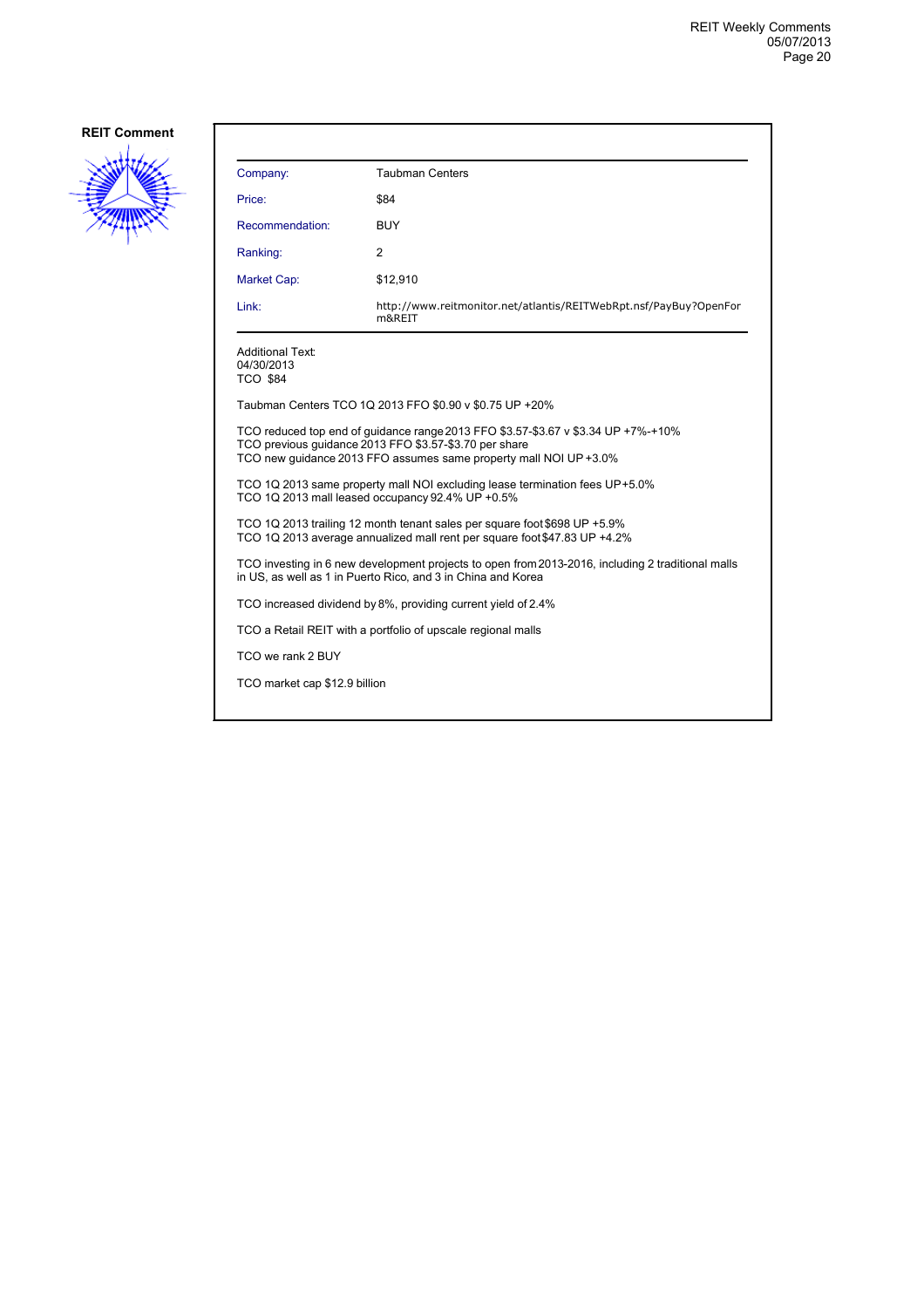

| Company:                                                                     | <b>Taubman Centers</b>                                                      |  |
|------------------------------------------------------------------------------|-----------------------------------------------------------------------------|--|
| Price:                                                                       | \$84                                                                        |  |
| Recommendation:                                                              | <b>BUY</b>                                                                  |  |
| Ranking:                                                                     | 2                                                                           |  |
| Market Cap:                                                                  | \$12,910                                                                    |  |
| Link:                                                                        | http://www.reitmonitor.net/atlantis/REITWebRpt.nsf/PayBuy?OpenFor<br>m&REIT |  |
| <b>Additional Text:</b><br>04/30/2013<br><b>TCO \$84</b>                     |                                                                             |  |
| Taubman Centers TCO increased dividend by 8% to \$0.50 per share for 1Q 2013 |                                                                             |  |
| TCO new annual dividend \$2.00 per share                                     |                                                                             |  |
| TCO new yield 2.4%                                                           |                                                                             |  |
| TCO a Retail REIT with a portfolio of upscale regional malls                 |                                                                             |  |
| TCO we rank 2 BUY                                                            |                                                                             |  |
| TCO market cap \$12.9 billion                                                |                                                                             |  |
|                                                                              |                                                                             |  |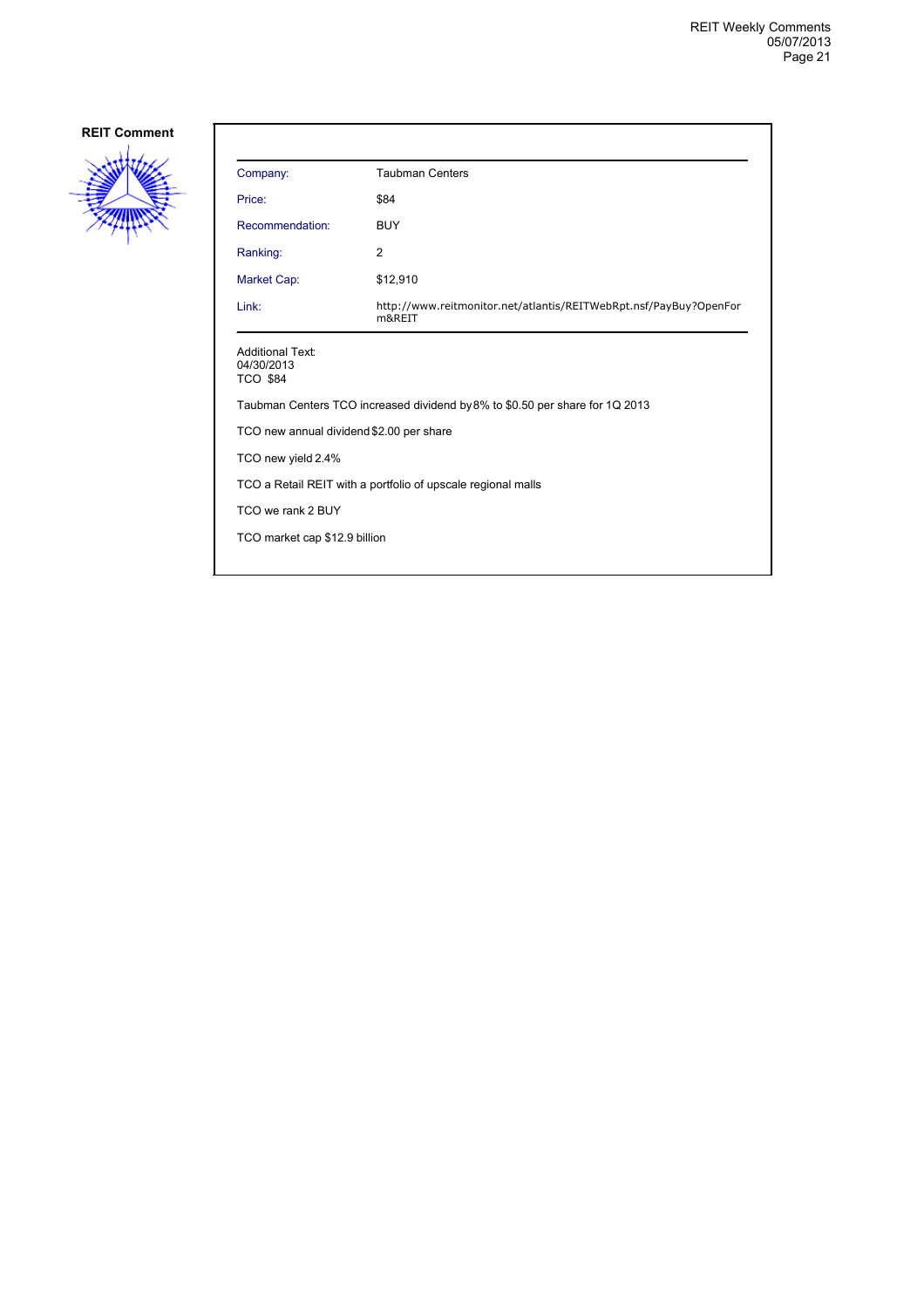

| Company:        | Annaly Capital Management                                                   |
|-----------------|-----------------------------------------------------------------------------|
| Price:          | \$16                                                                        |
| Recommendation: | <b>BUY</b>                                                                  |
| Ranking:        | 2                                                                           |
| Market Cap:     | \$16,175                                                                    |
| Link:           | http://www.reitmonitor.net/atlantis/REITWebRpt.nsf/PayBuy?OpenFor<br>m&REIT |

Additional Text: 04/30/2013 NLY \$16

Annaly Capital Management NLY news of higher home prices from closely followed CaseShiller index indicates strengthening recovery of US housing sector, with no regions reporting decline in prices

NLY report from Case-Shiller showed prices of US existing homes UP +9.3% for February 2013 from previous year

NLY greatest yearly change in prices included Phoenix UP+23.0%, San Francisco UP +18.9%, Las Vegas UP +17.6%, Atlanta UP +16.5%, Detroit UP +15.2%, Los Angeles UP +14.1% and Minneapolis UP 12.0%

NLY lowest yearly change in prices shown for New York UP+1.9%, Chicago UP +5.1% and Boston UP +5.2%

NLY proposals for Fannie Mae reform expected from Congress during 2Q 2013, according to Jeb Hensarling, Chairman of House Financial Services Committee

NLY recently completed \$721 million acquisition of publicly traded NLY subsidiary CreXus Investment CXS, as part of strategic decision to invest up to 25% of equity in non-agency real estate assets

NLY stock price supported by current annual dividend yield of 11.3%, above the midpoint of the range for Financial Mortgage REITs

NLY a Financial Mortgage REIT with a portfolio of agency guaranteed Residential MBS

NLY we rank 2 BUY

NLY market cap \$16.2 billion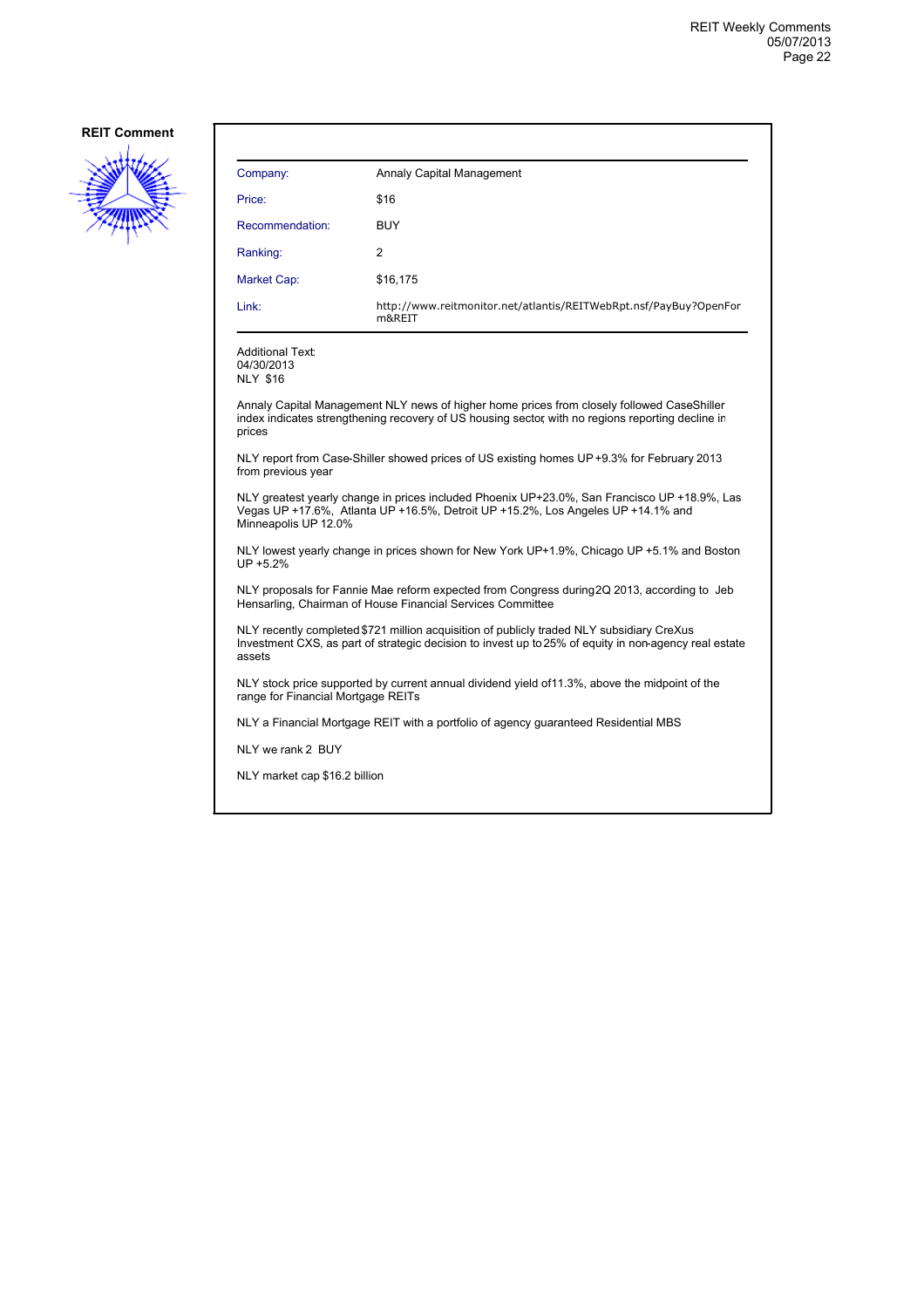

| Company:                                                                                                                                                                                                                                                                                                                                                                         | iStar Financial                                                                                                                                       |  |
|----------------------------------------------------------------------------------------------------------------------------------------------------------------------------------------------------------------------------------------------------------------------------------------------------------------------------------------------------------------------------------|-------------------------------------------------------------------------------------------------------------------------------------------------------|--|
| Price:                                                                                                                                                                                                                                                                                                                                                                           | \$12                                                                                                                                                  |  |
| Recommendation:                                                                                                                                                                                                                                                                                                                                                                  | SELL                                                                                                                                                  |  |
| Ranking:                                                                                                                                                                                                                                                                                                                                                                         | 5                                                                                                                                                     |  |
| Market Cap:                                                                                                                                                                                                                                                                                                                                                                      | \$974                                                                                                                                                 |  |
| Link:                                                                                                                                                                                                                                                                                                                                                                            | http://www.reitmonitor.net/atlantis/REITWebRpt.nsf/PayBuy?OpenFor<br>m&REIT                                                                           |  |
| <b>Additional Text:</b><br>04/30/2013<br>SFI \$12                                                                                                                                                                                                                                                                                                                                |                                                                                                                                                       |  |
|                                                                                                                                                                                                                                                                                                                                                                                  | iStar Financial SFI 1Q 2013 EPS loss (\$0.49) v (\$0.66) per share<br>SFI 1Q 2013 EPS loss includes charges of (\$22) million for loan loss provision |  |
| SFI 1Q 2013 adjusted EBITDA \$102 million UP +7%<br>SFI 4Q 2012 adjusted EBITDA is direct segment profit before interest expense and allocated<br>overhead                                                                                                                                                                                                                       |                                                                                                                                                       |  |
| SFI no guidance 2013 EPS                                                                                                                                                                                                                                                                                                                                                         |                                                                                                                                                       |  |
| SFI 1Q 2013 portfolio \$6.1 billion, including \$1.6 billion loans and investments, \$1.3 billion net leased<br>properties, \$1.1 billion commercial operating properties and \$1.0 billion land and other assets<br>SFI 1Q 2013 portfolio leverage 2.1X DOWN (0.4X) from December 2012<br>SFI 1Q 2013 administrative expense 1.4% of average assets UP +0.2% from December 2012 |                                                                                                                                                       |  |
| SFI 1Q 2013 non-performing loans \$359 million book value, with \$825 million face value<br>SFI 1Q 2013 total loan loss reserve \$522 million, 25% of book value of total loans                                                                                                                                                                                                  |                                                                                                                                                       |  |
| SFI 1Q 2013 portfolio occupancy for net leased assets 95.0%<br>SFI 1Q 2013 condo sales \$83 million for 116 condominiums, generating \$26 million gains                                                                                                                                                                                                                          |                                                                                                                                                       |  |
| SFI recent portfolio disclosure highlighted exposure to asset and industry types revealing land now<br>22% of total portfolio<br>SFI investment in luxury condos generating cash flow through condo sales and mortgage interest<br>SFI condos represent 9% of total portfolio exposure, compared to 13% office, 12% industrial, 10%<br>entertainment, 9% hotel and 9% retail     |                                                                                                                                                       |  |
| SFI to recognize gain of \$220 million for 2Q 2013 on recent sale of 24% ownership of LNR to<br><b>Starwood Property Trust</b>                                                                                                                                                                                                                                                   |                                                                                                                                                       |  |
|                                                                                                                                                                                                                                                                                                                                                                                  | SFI has not paid dividends on common stock since 2008                                                                                                 |  |
| SFI a Financial Commercial REIT                                                                                                                                                                                                                                                                                                                                                  |                                                                                                                                                       |  |
| SFI we UPGRADE to 3 HOLD                                                                                                                                                                                                                                                                                                                                                         |                                                                                                                                                       |  |
| SFI market cap \$974 million                                                                                                                                                                                                                                                                                                                                                     |                                                                                                                                                       |  |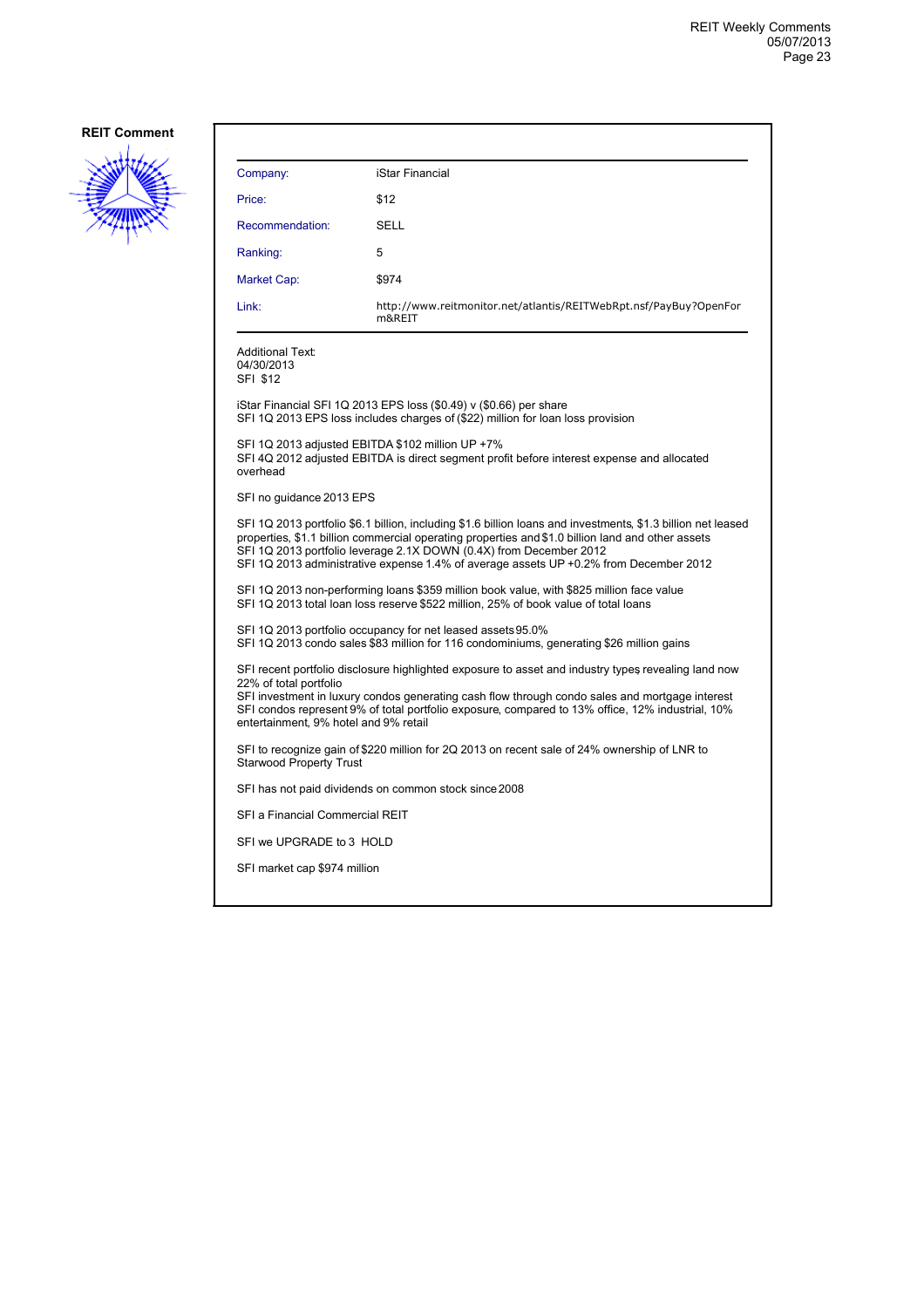

| <b>Post Properties</b>                                                                                                                                                                                                  |  |  |
|-------------------------------------------------------------------------------------------------------------------------------------------------------------------------------------------------------------------------|--|--|
| \$50                                                                                                                                                                                                                    |  |  |
| <b>BUY</b>                                                                                                                                                                                                              |  |  |
| 2                                                                                                                                                                                                                       |  |  |
| \$2,719                                                                                                                                                                                                                 |  |  |
| http://www.reitmonitor.net/atlantis/REITWebRpt.nsf/PayBuy?OpenFor<br>m&REIT                                                                                                                                             |  |  |
|                                                                                                                                                                                                                         |  |  |
| Post Properties PPS 1Q 2013 total FFO \$0.74 v \$0.64 UP +16%<br>PPS 1Q 2013 condo sales of \$18 million contributed \$0.15 per share to FFO<br>PPS 1Q 2013 core FFO (excluding condo sales) \$0.59 v \$0.51 UP +16%    |  |  |
| PPS made no change to quidance 2013 core FFO \$2.46-\$2.56 v \$2.25 UP +9%-+14%<br>PPS quidance 2013 FFO including condo sales \$2.66-\$2.93 v \$2.92<br>PPS quidance 2013 FFO assumes same property NOI UP +4.0%-+5.5% |  |  |
| PPS 1Q 2013 same property NOI UP +5.2%<br>PPS 1Q 2013 average portfolio occupancy 95.3% DOWN (0.5%)                                                                                                                     |  |  |
| PPS 1Q 2013 average monthly rent \$1,393 UP +5.3%                                                                                                                                                                       |  |  |
| PPS 5 properties in lease-up now 4.2%-84.8% leased                                                                                                                                                                      |  |  |
| PPS investing in 7 development projects with 2,046 apartments for 9% portfolio expansion<br>PPS expects to start another \$100 million developments during 2013                                                         |  |  |
| PPS provides income investors with current dividend yield of 2.1%                                                                                                                                                       |  |  |
| PPS a Residential REIT with a diverse portfolio of apartment communities concentrated in<br>southeastern states                                                                                                         |  |  |
| PPS we rank 2 BUY                                                                                                                                                                                                       |  |  |
| PPS market cap \$2.7 billion                                                                                                                                                                                            |  |  |
|                                                                                                                                                                                                                         |  |  |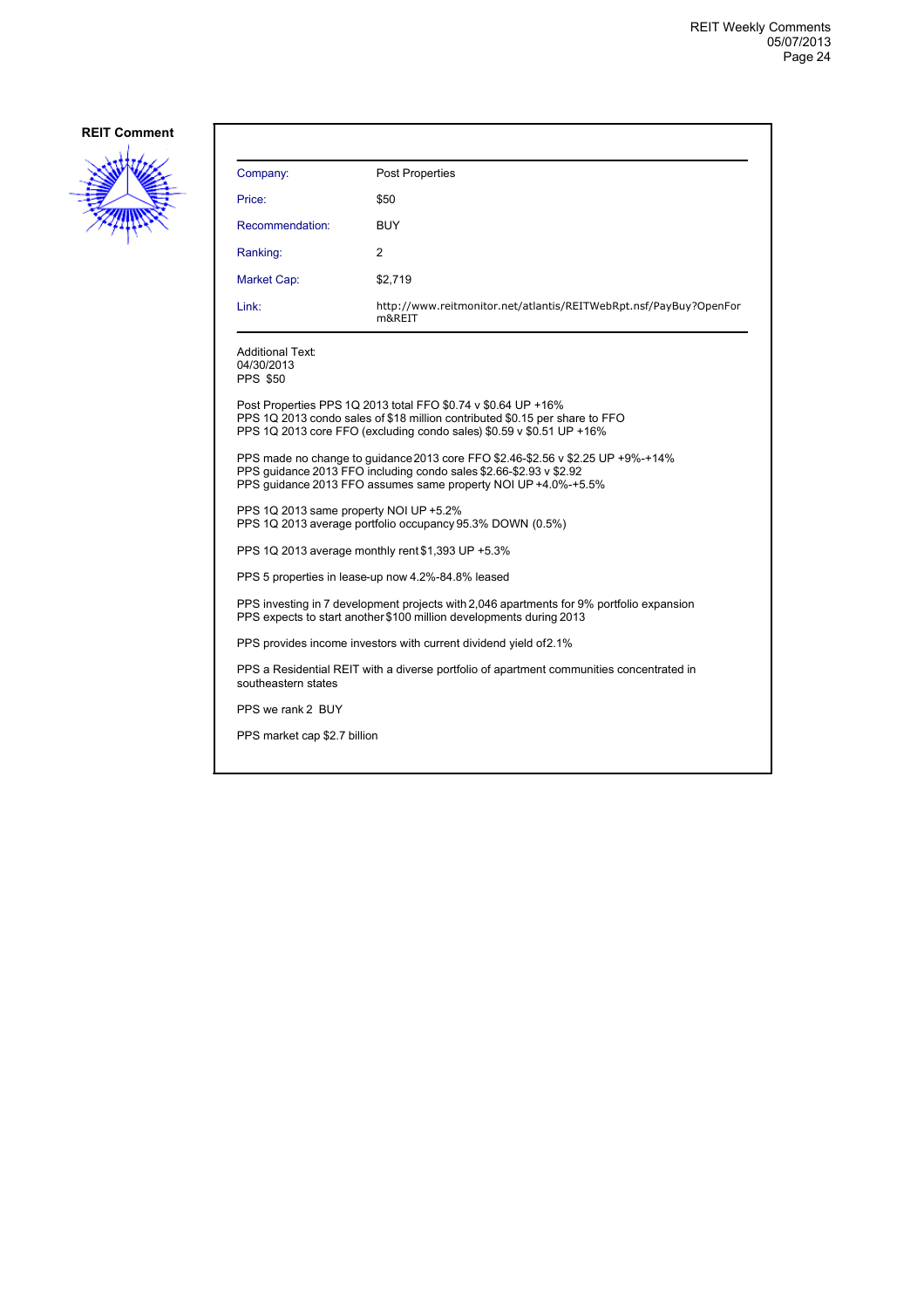

| Company:                                                                                                                                                             | CBL & Associates                                                            |  |
|----------------------------------------------------------------------------------------------------------------------------------------------------------------------|-----------------------------------------------------------------------------|--|
| Price:                                                                                                                                                               | \$24                                                                        |  |
| Recommendation:                                                                                                                                                      | <b>BUY</b>                                                                  |  |
| Ranking:                                                                                                                                                             | $\overline{2}$                                                              |  |
| Market Cap:                                                                                                                                                          | \$4,605                                                                     |  |
| Link:                                                                                                                                                                | http://www.reitmonitor.net/atlantis/REITWebRpt.nsf/PayBuy?OpenFor<br>m&REIT |  |
| <b>Additional Text:</b><br>04/30/2013<br>CBL \$24                                                                                                                    |                                                                             |  |
|                                                                                                                                                                      | CBL & Associates CBL 1Q 2013 FFO \$0.53 v \$0.49 UP +8%                     |  |
| CBL made no change to guidance 2013 FFO \$2.18-\$2.26 v \$2.17 (adjusted) FLAT - UP +4%<br>CBL quidance 2013 FFO assumes same property NOI UP +1.0%-+3.0%            |                                                                             |  |
| CBL 1Q 2013 same property NOI UP +1.0%<br>CBL 1Q 2013 portfolio occupancy 92.2% UP +0.4%                                                                             |                                                                             |  |
| CBL 1Q 2013 trailing 12 month annualized mall tenant sales per square foot \$355 UP +4.4%<br>CBL 1Q 2013 average annualized mall gross rent per square foot UP+10.8% |                                                                             |  |
| CBL investment in portfolio expansion drives FFO growth<br>CBL renovations at 3 regional malls should contribute to improved profitability during 2013               |                                                                             |  |
| CBL increased dividend by 4.5%, now providing current yield of 3.8%                                                                                                  |                                                                             |  |
| CBL a Retail REIT with a portfolio of regional malls in southeastern and midAtlantic states                                                                          |                                                                             |  |
| CBL we rank 2 BUY                                                                                                                                                    |                                                                             |  |
| CBL market cap \$4.6 billion                                                                                                                                         |                                                                             |  |
|                                                                                                                                                                      |                                                                             |  |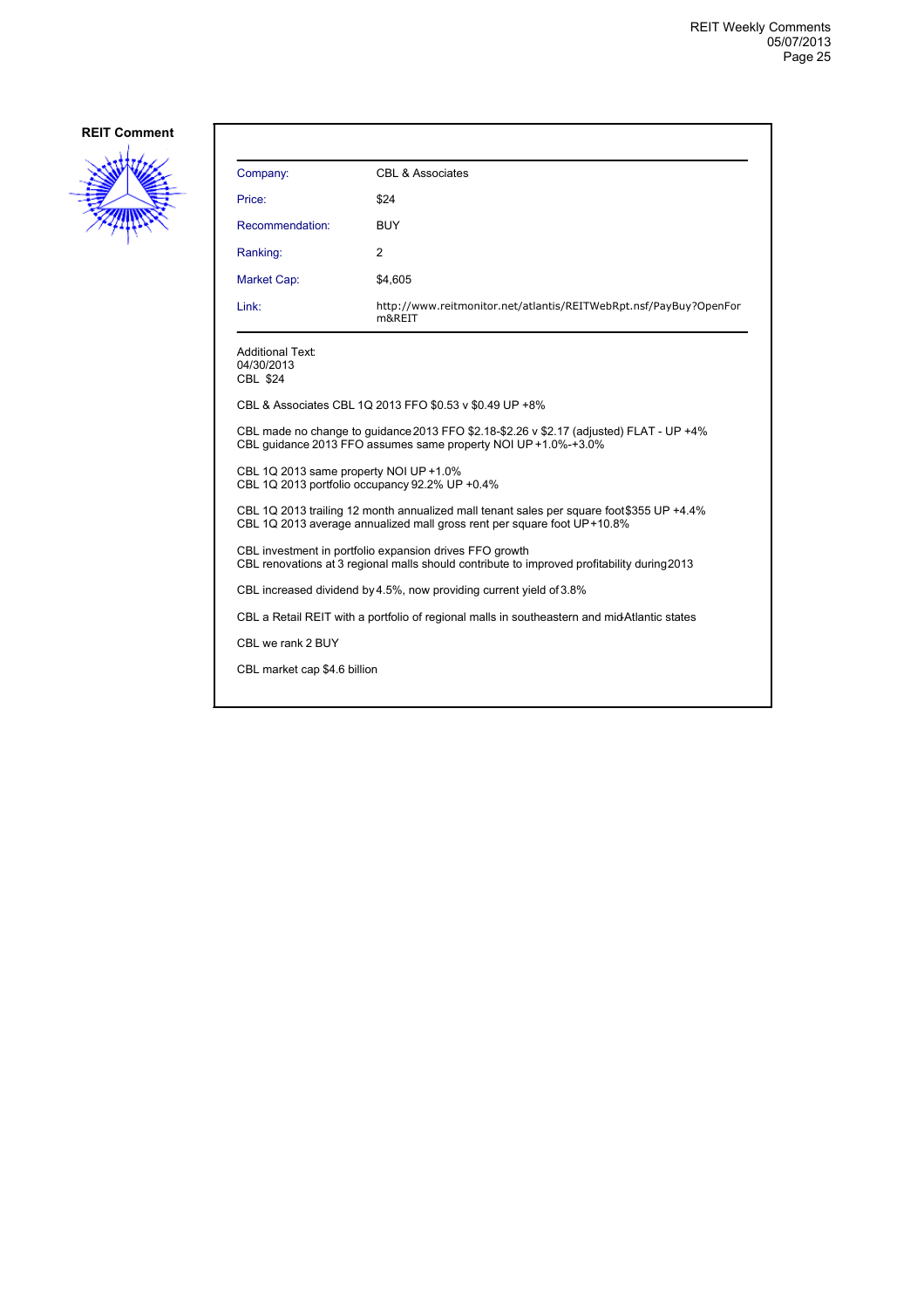

| Company:                                                                              | <b>HCP</b> Inc                                                                                                                                                                                                                |  |
|---------------------------------------------------------------------------------------|-------------------------------------------------------------------------------------------------------------------------------------------------------------------------------------------------------------------------------|--|
| Price:                                                                                | \$53                                                                                                                                                                                                                          |  |
| Recommendation:                                                                       | BUY                                                                                                                                                                                                                           |  |
| Ranking:                                                                              | 2                                                                                                                                                                                                                             |  |
| Market Cap:                                                                           | \$23,994                                                                                                                                                                                                                      |  |
| Link:                                                                                 | http://www.reitmonitor.net/atlantis/REITWebRpt.nsf/PayBuy?OpenFor<br>m&REIT                                                                                                                                                   |  |
| Additional Text:<br>04/30/213<br><b>HCP \$53</b>                                      |                                                                                                                                                                                                                               |  |
|                                                                                       | HCP Inc HCP 1Q 2013 FFO \$0.74 v \$0.67 (adjusted) UP +10%                                                                                                                                                                    |  |
|                                                                                       | HCP increased guidance 2013 FFO \$2.94-\$3.00 v \$2.78 UP +6%-+8%<br>HCP previous quidance 2013 \$2.92-\$2.98 per share<br>HCP new guidance 2013 FFO assumes same property NOI UP +2.5%-+3.5%                                 |  |
| HCP 1Q 2013 same property NOI UP +1.1%                                                |                                                                                                                                                                                                                               |  |
|                                                                                       | HCP 1Q 2013 occupancy for senior housing portfolio 85.9%<br>HCP 1Q 2013 occupancy for life science portfolio 91.5%<br>HCP 1Q 2013 occupancy for medical office portfolio 91.0%                                                |  |
|                                                                                       | HCP 1Q 2013 portfolio income generated by senior housing 36%, post cute/skilled nursing 31%, life<br>science 14%, medical office 14% and hospital 5%<br>HCP 1Q 2013 triple net leases represent 85% of owned portfolio assets |  |
| HCP investing \$226 million to redevelop 9 life science and medical office properties |                                                                                                                                                                                                                               |  |
|                                                                                       | HCP provides current annual dividend yield of 4.0%                                                                                                                                                                            |  |
|                                                                                       | HCP a Health Care REIT with a diverse portfolio of health care and life science properties                                                                                                                                    |  |
| HCP we rank 2 BUY                                                                     |                                                                                                                                                                                                                               |  |
| HCP market cap \$24.0 billion                                                         |                                                                                                                                                                                                                               |  |
| HCP an S&P 500 Index REIT                                                             |                                                                                                                                                                                                                               |  |
|                                                                                       |                                                                                                                                                                                                                               |  |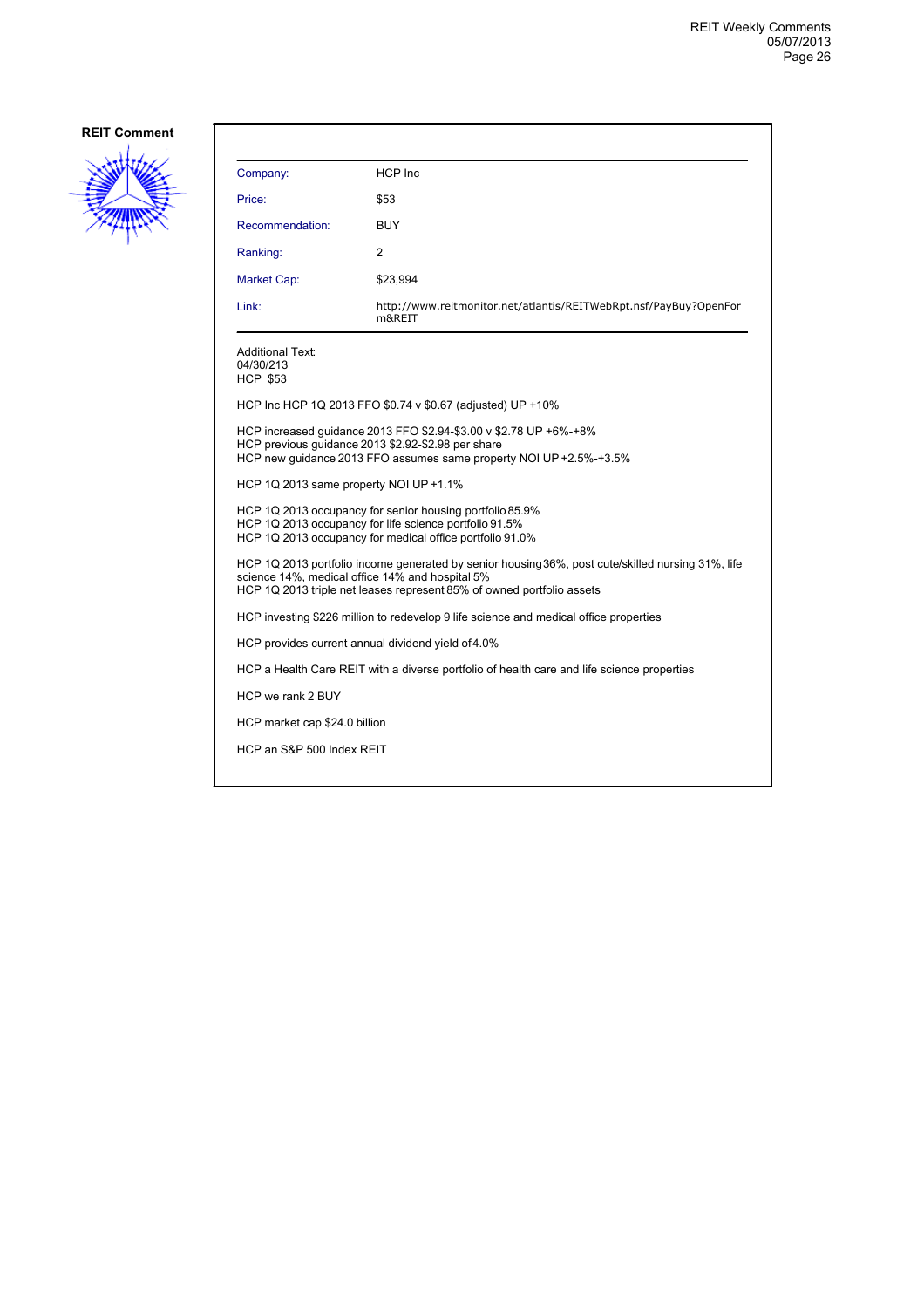

| Company:                                                                                    | CBL & Associates                                                            |  |
|---------------------------------------------------------------------------------------------|-----------------------------------------------------------------------------|--|
| Price:                                                                                      | \$24                                                                        |  |
| Recommendation:                                                                             | <b>BUY</b>                                                                  |  |
| Ranking:                                                                                    | 2                                                                           |  |
| Market Cap:                                                                                 | \$4,605                                                                     |  |
| Link:                                                                                       | http://www.reitmonitor.net/atlantis/REITWebRpt.nsf/PayBuy?OpenFor<br>m&REIT |  |
| <b>Additional Text:</b><br>04/30/2013<br>CBL \$24                                           |                                                                             |  |
| CBL & Associates CBL increased quarterly dividend by 4.5% to \$0.23 per share for 2Q 2013   |                                                                             |  |
| CBL new annual dividend \$0.92 per share                                                    |                                                                             |  |
| CBL new yield 3.8%                                                                          |                                                                             |  |
| CBL a Retail REIT with a portfolio of regional malls in southeastern and midAtlantic states |                                                                             |  |
| CBL we rank 2 BUY                                                                           |                                                                             |  |
| CBL market cap \$4.6 billion                                                                |                                                                             |  |
|                                                                                             |                                                                             |  |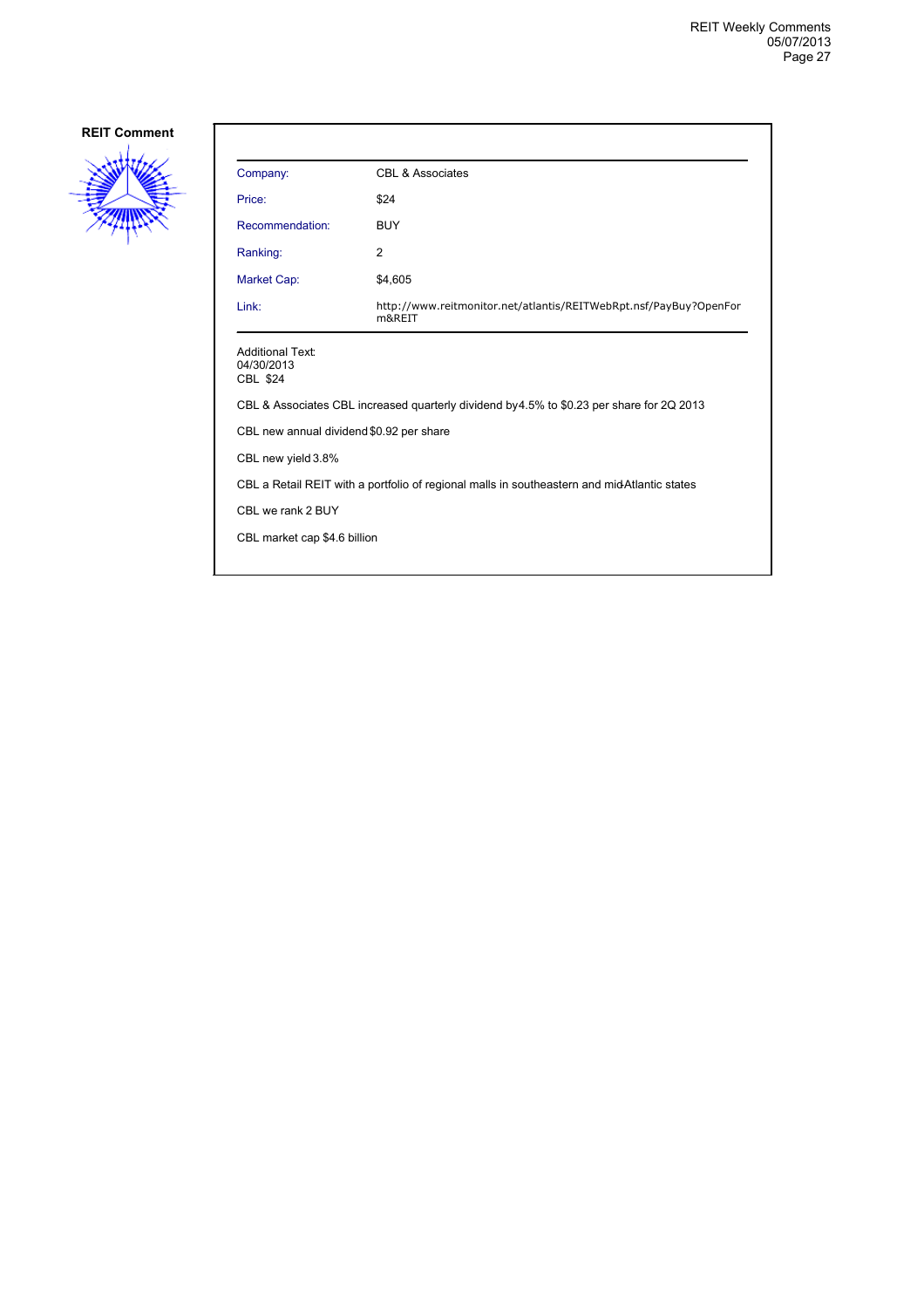

| Company:                                                                        | UDR, Inc.                                                                                                                                                                                                                                                                         |
|---------------------------------------------------------------------------------|-----------------------------------------------------------------------------------------------------------------------------------------------------------------------------------------------------------------------------------------------------------------------------------|
| Price:                                                                          | \$25                                                                                                                                                                                                                                                                              |
| Recommendation:                                                                 | <b>BUY</b>                                                                                                                                                                                                                                                                        |
| Ranking:                                                                        | 2                                                                                                                                                                                                                                                                                 |
| Market Cap:                                                                     | \$6.459                                                                                                                                                                                                                                                                           |
| Link:                                                                           | http://www.reitmonitor.net/atlantis/REITWebRpt.nsf/PayBuy?OpenFor<br>m&REIT                                                                                                                                                                                                       |
| <b>Additional Text:</b><br>04/30/2013<br><b>UDR \$25</b>                        |                                                                                                                                                                                                                                                                                   |
|                                                                                 | UDR Inc UDR 1Q 2013 FFO \$0.34 (adjusted) v \$0.34 (adjusted) FLAT<br>UDR 1Q 2013 FFO (adjusted) excludes net gain of \$0.01 per share relating to insurance recoveries                                                                                                           |
| $(1\%) - UP + 3\%$<br>items<br>occupancy at 95.5%                               | UDR made no change to quidance 2013 FFO \$1.33-\$1.39 (adjusted) v \$1.35 (adjusted) DOWN<br>UDR guidance 2013 FFO (adjusted) excludes net gain of \$0.03 per share relating to non-recurring<br>UDR guidance 2013 FFO (adjusted) assumes same property NOI UP +4.25%-+6.0%, with |
| UDR 1Q 2013 same property NOI UP +6.3%<br>UDR 1Q 2013 portfolio occupancy 95.5% |                                                                                                                                                                                                                                                                                   |
|                                                                                 | UDR 1Q 2013 average monthly rent \$1,514 UP +8.5%                                                                                                                                                                                                                                 |
|                                                                                 | UDR investing in \$1.2 billion development pipeline for 6% portfolio capacity increment                                                                                                                                                                                           |
|                                                                                 | UDR stock price supported by current annual dividend yield of 3.8%                                                                                                                                                                                                                |
|                                                                                 | UDR a Residential REIT with a diverse portfolio of apartment communities                                                                                                                                                                                                          |
| UDR we rank 2 BUY                                                               |                                                                                                                                                                                                                                                                                   |
| UDR market cap \$6.5 billion                                                    |                                                                                                                                                                                                                                                                                   |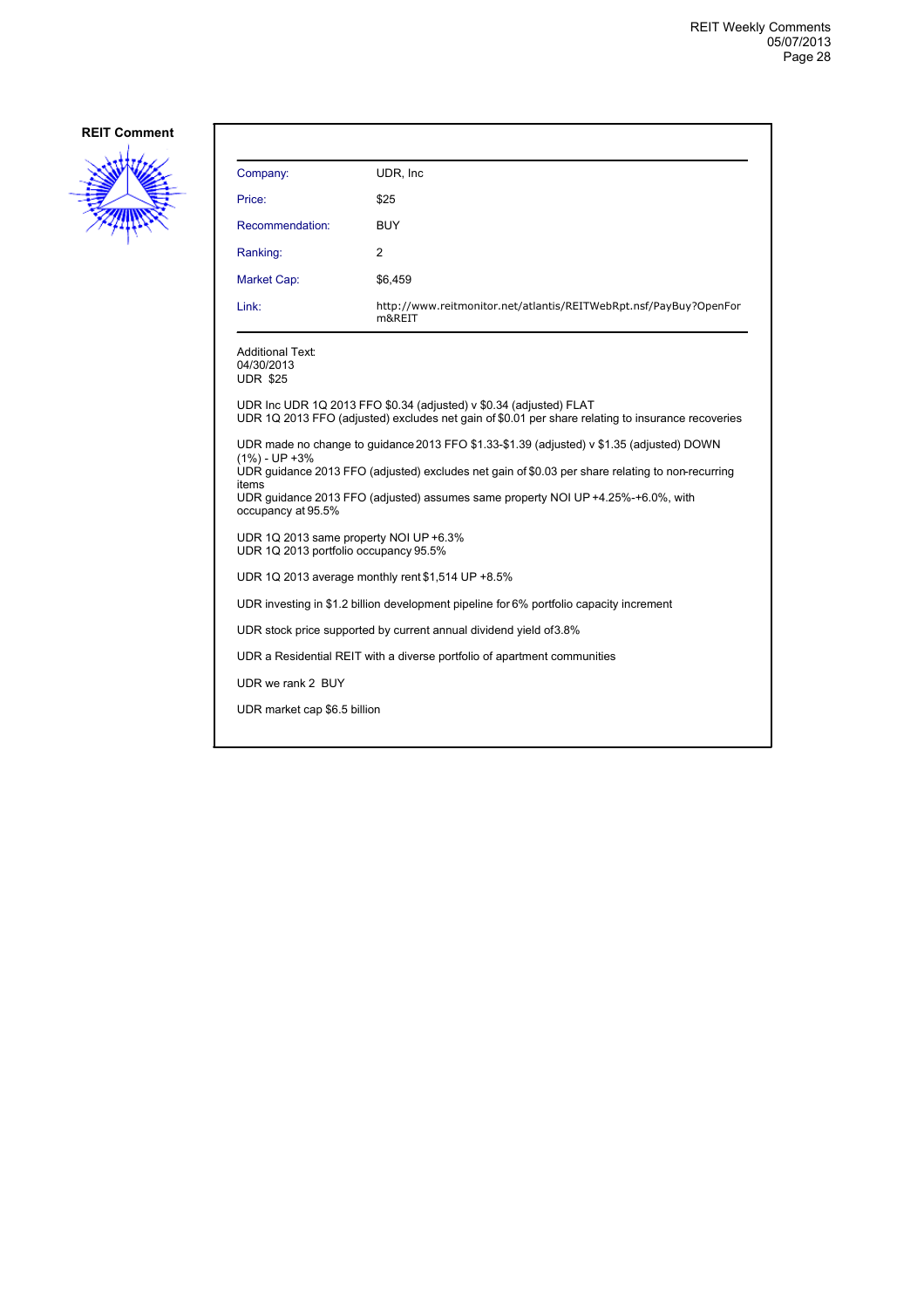

| Company:                                                 | Plum Creek Timber                                                                                                                                                                                                                                                                                             |
|----------------------------------------------------------|---------------------------------------------------------------------------------------------------------------------------------------------------------------------------------------------------------------------------------------------------------------------------------------------------------------|
| Price:                                                   | \$53                                                                                                                                                                                                                                                                                                          |
| Recommendation:                                          | <b>BUY</b>                                                                                                                                                                                                                                                                                                    |
| Ranking:                                                 | 2                                                                                                                                                                                                                                                                                                             |
| Market Cap:                                              | \$8,645                                                                                                                                                                                                                                                                                                       |
| Link:                                                    | http://www.reitmonitor.net/atlantis/REITWebRpt.nsf/PayBuy?OpenFor<br>m&REIT                                                                                                                                                                                                                                   |
| <b>Additional Text:</b><br>04/30/2013<br><b>PCL \$53</b> |                                                                                                                                                                                                                                                                                                               |
|                                                          | Plum Creek Timber PCL 1Q 2013 EPS \$0.35 v \$0.18 UP +94%                                                                                                                                                                                                                                                     |
|                                                          | PCL 1Q 2013 adjusted EBITDA \$128 million DOWN (8%)                                                                                                                                                                                                                                                           |
|                                                          | PCL made no change to guidance 2013 EPS \$1.25-\$1.50 v \$1.25 FLAT - UP +20%<br>PCL guidance 2013 EPS assumes harvest volume \$17.5-18.0 million tons FLAT - DOWN (2%)                                                                                                                                       |
|                                                          | PCL new guidance 2Q 2013 EPS \$0.20-\$0.25 v \$0.22 DOWN (9%)-UP +14%                                                                                                                                                                                                                                         |
|                                                          | PCL 1Q 2013 operating profit northern resource segment \$11 million UP +83%<br>PCL 1Q 2013 operating profit southern resource segment \$24 million UP +14%<br>PCL 1Q 2013 operating profit real estate segment \$45 million UP +50%<br>PCL 1Q 2013 operating profit manufacturing segment 10 million UP +150% |
|                                                          | PCL management comments noted prices may moderate in northern timber markets but should<br>strengthen in southern timber markets during the rest of 2013<br>PCL manufacturing business expected to continue to improve as lumber demand increases                                                             |
|                                                          | PCL stock price supported by current annual dividend yield of 3.2%                                                                                                                                                                                                                                            |
|                                                          | PCL a Specialty Timber REIT with a portfolio of timberlands and sawlog mills                                                                                                                                                                                                                                  |
| PCL we rank 2 BUY                                        |                                                                                                                                                                                                                                                                                                               |
| PCL market cap \$8.6 billion                             |                                                                                                                                                                                                                                                                                                               |
| PCL an S&P 500 Index REIT                                |                                                                                                                                                                                                                                                                                                               |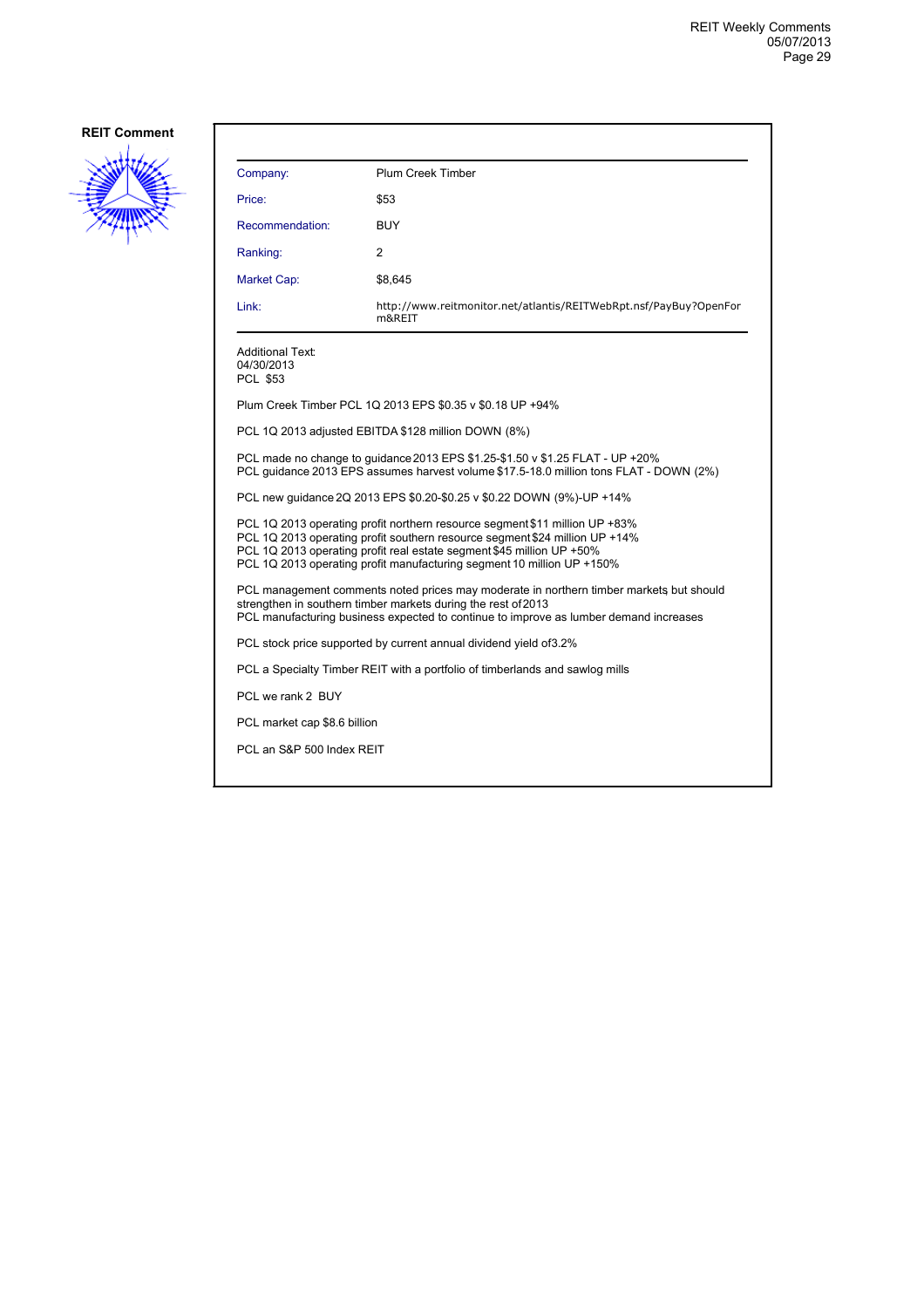

| Company:                                                | Anworth Mortgage Asset                                                                                                                                                  |
|---------------------------------------------------------|-------------------------------------------------------------------------------------------------------------------------------------------------------------------------|
| Price:                                                  | \$6                                                                                                                                                                     |
| Recommendation:                                         | <b>BUY</b>                                                                                                                                                              |
| Ranking:                                                | 2                                                                                                                                                                       |
| Market Cap:                                             | \$861                                                                                                                                                                   |
| Link:                                                   | http://www.reitmonitor.net/atlantis/REITWebRpt.nsf/PayBuy?OpenFor<br>m&REIT                                                                                             |
| <b>Additional Text:</b><br>04/30/2013<br><b>ANH \$6</b> |                                                                                                                                                                         |
|                                                         | Anworth Mortgage Asset ANH 1Q 2013 EPS \$0.15 v \$0.20 DOWN (25%)<br>ANH 1Q 2013 EPS includes net gain of \$5.2 million on sales of agency quaranteed securities        |
| ANH no guidance provided for EPS for 2013               |                                                                                                                                                                         |
|                                                         | ANH 1Q 2013 book value \$7.04 per share, DOWN (1%) from December 2012<br>ANH stock now trading at discount of (11%) to book value of \$7.04 per share as of March, 2013 |
| ANH 1Q 2013 portfolio \$9.52 billion                    | ANH 1Q 2013 average portfolio yield 2.74% DOWN (0.15%) from December 2012<br>ANH 1Q 2013 average portfolio amortized cost 103.08%                                       |
|                                                         | ANH 1Q 2013 NIM (net interest margin) 0.89% DOWN (0.05%) from December 2012                                                                                             |
| ANH 1Q 2013 portfolio leverage 7.1X                     | ANH 1Q 2013 CPR (constant prepayment rate) 24% DOWN (1.0%) from December 2012                                                                                           |
| for Financial Mortgage REITs                            | ANH stock price supported by current annual dividend yield of 9.6%, near the midpoint of the range                                                                      |
|                                                         | ANH a Financial Mortgage REIT with a portfolio of agency guaranteed Residential MBS                                                                                     |
| ANH we rank 2 BUY                                       |                                                                                                                                                                         |
| ANH market cap \$861 million                            |                                                                                                                                                                         |
|                                                         |                                                                                                                                                                         |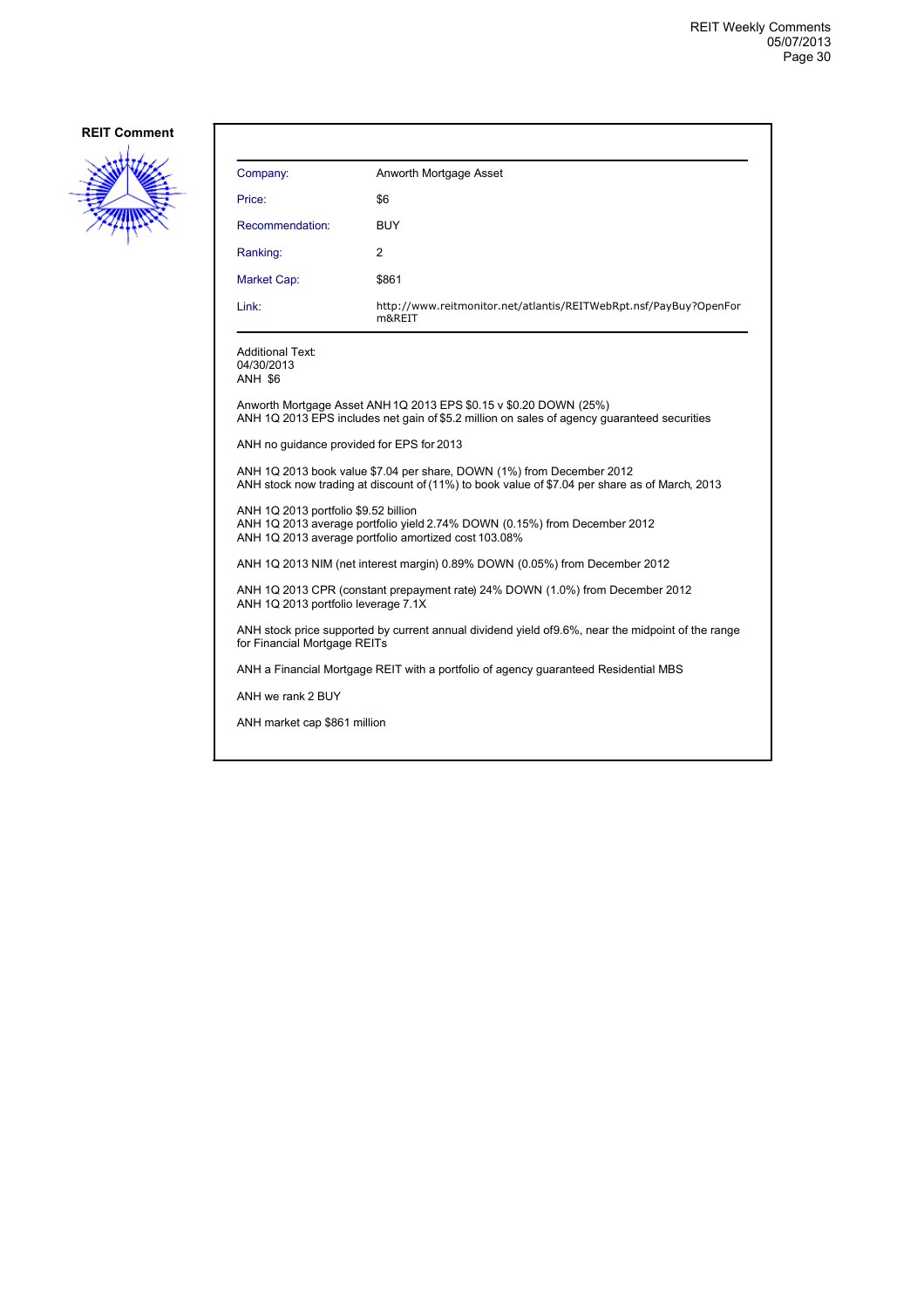

| Company:                                                 | <b>Plum Creek Timber</b>                                                                                                                                                                    |
|----------------------------------------------------------|---------------------------------------------------------------------------------------------------------------------------------------------------------------------------------------------|
| Price:                                                   | \$52                                                                                                                                                                                        |
| Recommendation:                                          | <b>BUY</b>                                                                                                                                                                                  |
| Ranking:                                                 | $\overline{2}$                                                                                                                                                                              |
| Market Cap:                                              | \$8,645                                                                                                                                                                                     |
| Link:                                                    | http://www.reitmonitor.net/atlantis/REITWebRpt.nsf/PayBuy?OpenFor<br>m&REIT                                                                                                                 |
| <b>Additional Text:</b><br>04/30/2013<br><b>PCL \$52</b> |                                                                                                                                                                                             |
|                                                          | Plum Creek Timber PCL traded DOWN (\$1.76) per share to close DOWN (3%) day                                                                                                                 |
| for 2013                                                 | PCL stock traded UP +16% year to date for 2013, outperforming Specialty REITs, trading UP +13%                                                                                              |
| further during the rest of 2013                          | PCL management discussion of results for 1Q 2013 noted probable moderation of timber and<br>sawlog prices in nothern resource markets, while southern resource markets likely to strengther |
|                                                          | PCL lumber manufacturing business expected to continue to improve as lumber demand increases                                                                                                |
|                                                          | PCL made no change to quidance for 2013 indicating EPS growth of as much as UP+20%                                                                                                          |
|                                                          | PCL stock price supported by current annual dividend yield of 3.2%                                                                                                                          |
|                                                          | PCL a Specialty Timber REIT with a portfolio of timberlands and sawlog mills                                                                                                                |
| PCL we rank 2 BUY                                        |                                                                                                                                                                                             |
| PCL market cap \$8.6 billion                             |                                                                                                                                                                                             |
| PCL an S&P 500 Index REIT                                |                                                                                                                                                                                             |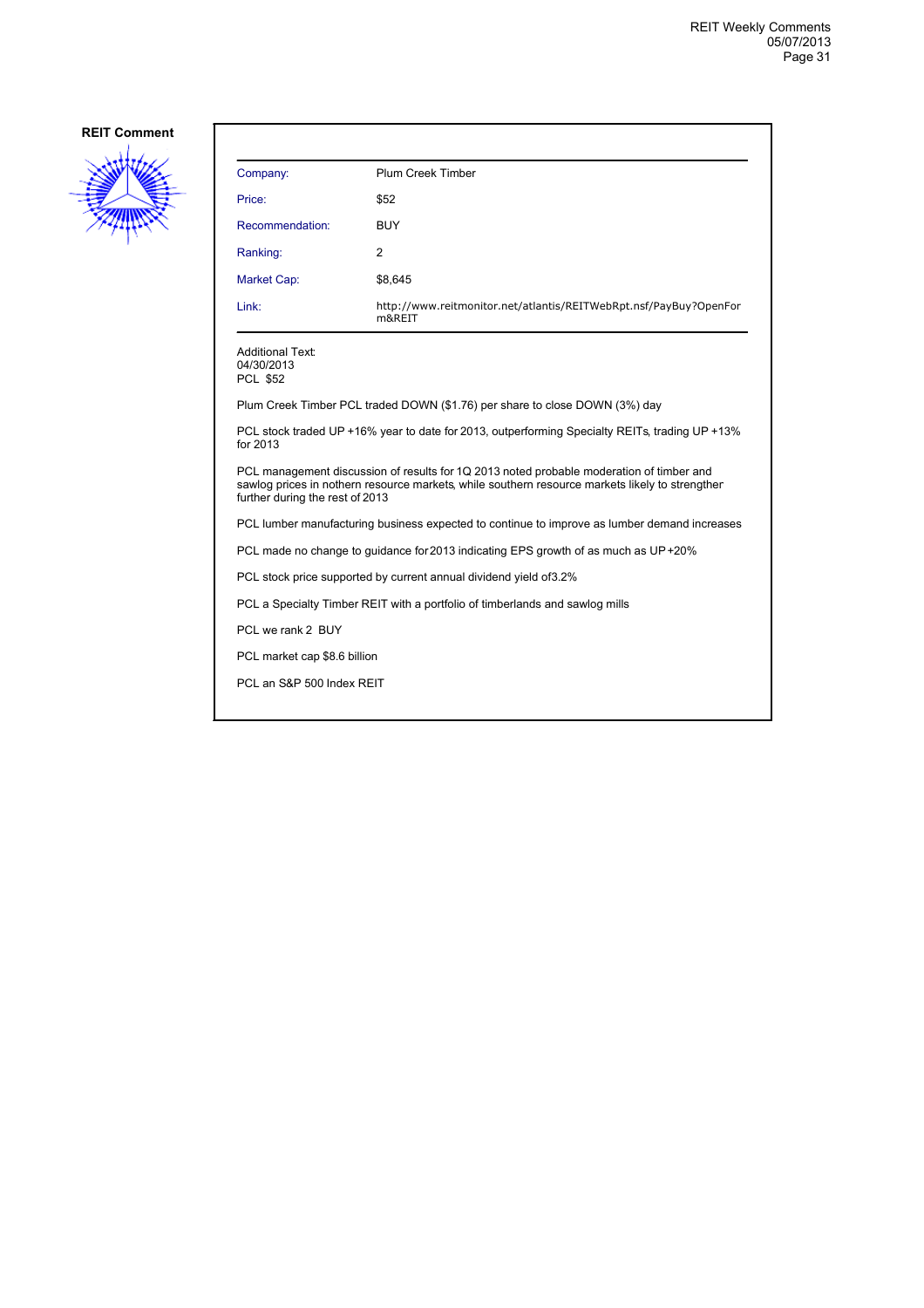

| Company:                                                                                                                      | <b>General Growth Properties</b>                                                              |
|-------------------------------------------------------------------------------------------------------------------------------|-----------------------------------------------------------------------------------------------|
| Price:                                                                                                                        | \$22                                                                                          |
| Recommendation:                                                                                                               | <b>BUY</b>                                                                                    |
| Ranking:                                                                                                                      | $\overline{2}$                                                                                |
| Market Cap:                                                                                                                   | \$22,391                                                                                      |
| Link:                                                                                                                         | http://www.reitmonitor.net/atlantis/REITWebRpt.nsf/PayBuy?OpenFor<br>m&REIT                   |
| <b>Additional Text:</b><br>04/30/2013<br>GGP \$22                                                                             |                                                                                               |
|                                                                                                                               | General Growth Properties GGP traded UP \$0.69 per share to close UP +3% day                  |
| for 2013                                                                                                                      | GGP stock traded UP +14% year to date for 2013, underperforming Retail REITs, trading UP +15% |
| GGP management comments today noted tenant sales gains likely to be maintained in range of UP<br>+5%-+7% for the rest of 2013 |                                                                                               |
| GGP reported better than expected results for 1Q 2013, with FFO growth UP +14%                                                |                                                                                               |
|                                                                                                                               | GGP increased guidance for FFO for 2013 to indicate growth UP +16%                            |
|                                                                                                                               | GGP provides current annual dividend yield of 2.1%                                            |
| GGP a Retail REIT with a portfolio of regional malls                                                                          |                                                                                               |
| GGP we rank 3 HOLD                                                                                                            |                                                                                               |
| GGP market cap \$22.4 billion                                                                                                 |                                                                                               |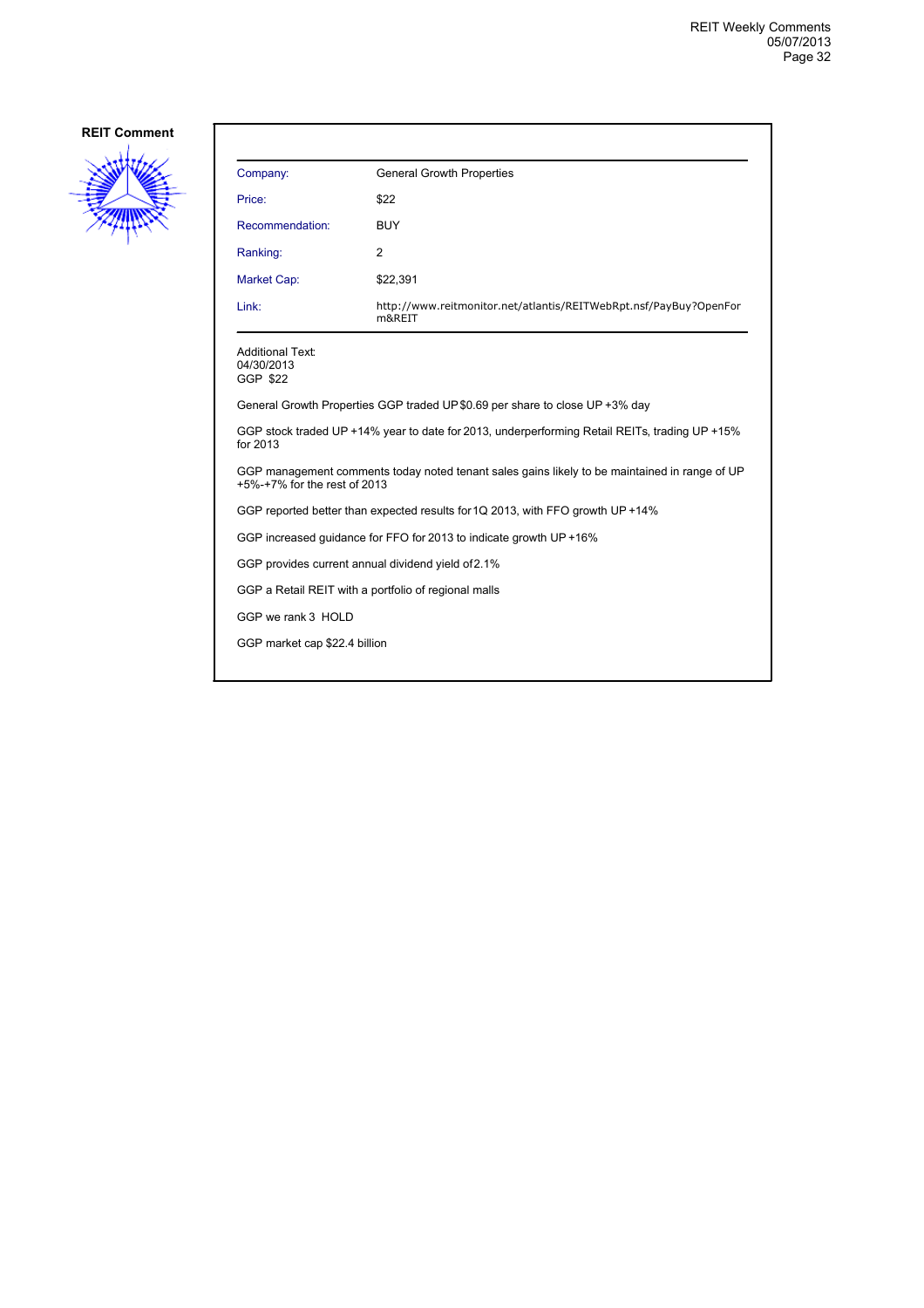

| Company:                                                                                                                                                                        | Host Hotels & Resorts                                                                            |
|---------------------------------------------------------------------------------------------------------------------------------------------------------------------------------|--------------------------------------------------------------------------------------------------|
| Price:                                                                                                                                                                          | \$18                                                                                             |
| Recommendation:                                                                                                                                                                 | <b>HOLD</b>                                                                                      |
| Ranking:                                                                                                                                                                        | 3                                                                                                |
| Market Cap:                                                                                                                                                                     | \$12,943                                                                                         |
| Link:                                                                                                                                                                           | http://www.reitmonitor.net/atlantis/REITWebRpt.nsf/PayBuy?OpenFor<br>m&REIT                      |
| <b>Additional Text:</b><br>04/30/2013<br><b>HST \$18</b>                                                                                                                        |                                                                                                  |
|                                                                                                                                                                                 | Host Hotels & Resorts HST traded UP \$0.42 per share to close UP +2% day                         |
| HST stock traded UP +17% year to date for 2013, outperforming Hotel REITs, trading UP +18% year<br>to date for 2013                                                             |                                                                                                  |
| HST news from FAA of end to furlough of air traffic comptrollers should relieve congestion at<br>airports, supporting travel related stocks, including airlines and Hotel REITs |                                                                                                  |
| HST last week as many of 40% of US flights delayed by 1-3 hours, keeping some travelers at home                                                                                 |                                                                                                  |
| HST to discuss results for 1Q 2013 this week on Friday, May 3, 2013 with a conference call for<br>investors scheduled at 10:00 AM                                               |                                                                                                  |
|                                                                                                                                                                                 | HST quidance for FFO for 2013 indicates growth UP +15%                                           |
|                                                                                                                                                                                 | HST stock price supported by new annual dividend yield of 2.2%                                   |
|                                                                                                                                                                                 | HST a Hotel REIT with a portfolio of upscale hotels and resorts in US Mexico, Europe and Pacific |
| HST we rank 3 HOLD                                                                                                                                                              |                                                                                                  |
| HST market cap \$12.9 billion                                                                                                                                                   |                                                                                                  |
| HST an S&P 500 Index REIT                                                                                                                                                       |                                                                                                  |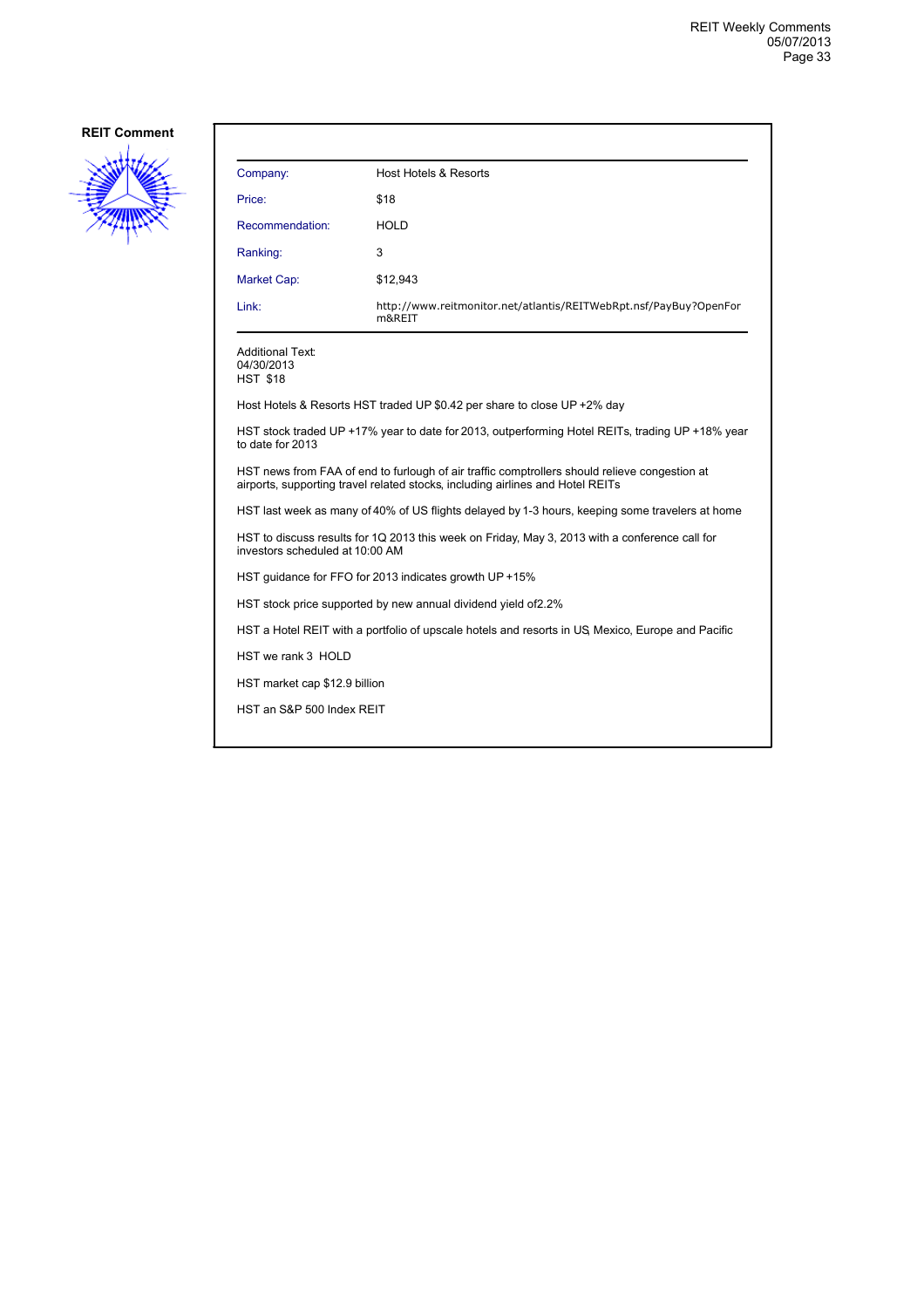

| Company:                                                                                                                     | <b>Kilroy Realty</b>                                                                            |
|------------------------------------------------------------------------------------------------------------------------------|-------------------------------------------------------------------------------------------------|
| Price:                                                                                                                       | \$55                                                                                            |
| Recommendation:                                                                                                              | <b>BUY</b>                                                                                      |
| Ranking:                                                                                                                     | $\overline{2}$                                                                                  |
| <b>Market Cap:</b>                                                                                                           | \$4,344                                                                                         |
| Link:                                                                                                                        | http://www.reitmonitor.net/atlantis/REITWebRpt.nsf/PayBuy?OpenFor<br>m&REIT                     |
| <b>Additional Text:</b><br>04/30/2013<br><b>KRC \$57</b>                                                                     |                                                                                                 |
|                                                                                                                              | Kilroy Realty KRC traded UP \$1.41 per share to close UP +3% day                                |
| 2013                                                                                                                         | KRC stock traded UP +19% year to date for 2013, outperforming Office REITs, trading UP +14% for |
| investors scheduled at 1:00 PM                                                                                               | KRC to discuss results for 1Q 2013 tomorrow, Wednesday, May 1, 2013, with a conference call for |
| achieve portfolio diversification                                                                                            | KRC acquiring office properties and investing in new developments in northern CA and Seattle to |
|                                                                                                                              | KRC most recent quidance for FFO for 2013 indicates growth UP +8%-+17%                          |
| KRC provides current yield of 2.4%                                                                                           |                                                                                                 |
| KRC an Office REIT with a portfolio of properties concentrated in southern and northern CA with<br>new investment in Seattle |                                                                                                 |
| KRC we rank 2 BUY                                                                                                            |                                                                                                 |
| KRC market cap \$4.3 billion                                                                                                 |                                                                                                 |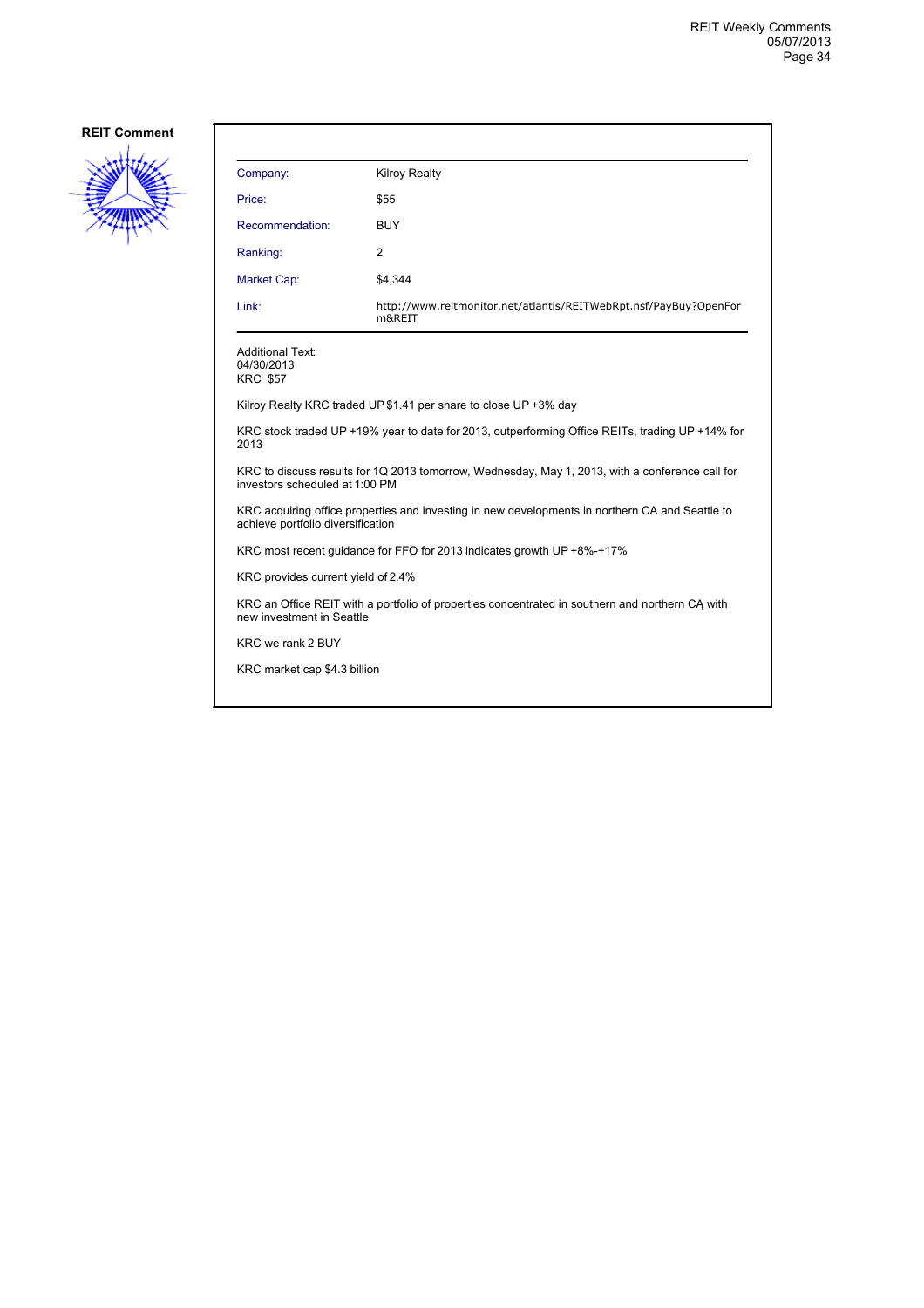

| Company:                                                 | <b>Entertainment Properties Trust</b>                                                                                                                                                |
|----------------------------------------------------------|--------------------------------------------------------------------------------------------------------------------------------------------------------------------------------------|
| Price:                                                   | \$56                                                                                                                                                                                 |
| Recommendation:                                          | HOLD                                                                                                                                                                                 |
| Ranking:                                                 | 3                                                                                                                                                                                    |
| Market Cap:                                              | \$2,656                                                                                                                                                                              |
| Link:                                                    | http://www.reitmonitor.net/atlantis/REITWebRpt.nsf/PayBuy?OpenFor<br>m&REIT                                                                                                          |
| <b>Additional Text:</b><br>05/01/2013<br><b>EPR \$56</b> |                                                                                                                                                                                      |
| partially offset by transaction costs                    | Entertainment Properties Trust EPR 1Q 2013 FFO \$0.94 (adjusted) v \$0.86 UP +6%<br>EPR 1Q 2013 FFO (adjusted) excludes net gain of \$0.09 per share relating to debt extinguishment |
|                                                          | EPR made no change to quidance 2013 FFO \$3.79-\$3.94 v UP +3%-+7%<br>EPR quidance 2013 FFO assumes new investments of \$300-\$350 million                                           |
| EPR 1Q 2013 portfolio occupancy 98%                      |                                                                                                                                                                                      |
| EPR 2003 investment goal \$300-\$350 million             | EPR 1Q 2013 investments \$35 million for entertainment, education and recreation assets<br>EPR 1Q 2013 mortgage loan portfolio now totals \$469 million                              |
|                                                          | EPR 1Q 2013 divested 1 winery and a portion of related vineyards for \$24 million<br>EPR almost no remaining vineyard and winery assets to be divested                               |
| yield of 5.6%                                            | EPR announced transition to monthly dividend distributions still providing current annual dividend                                                                                   |
| venues and public charter schools                        | EPR a Specialty REIT with a portfolio of net leased cinemas entertainment, restaurant and retail                                                                                     |
| EPR we rank 2 BUY                                        |                                                                                                                                                                                      |
| EPR market cap \$2.7 billion                             |                                                                                                                                                                                      |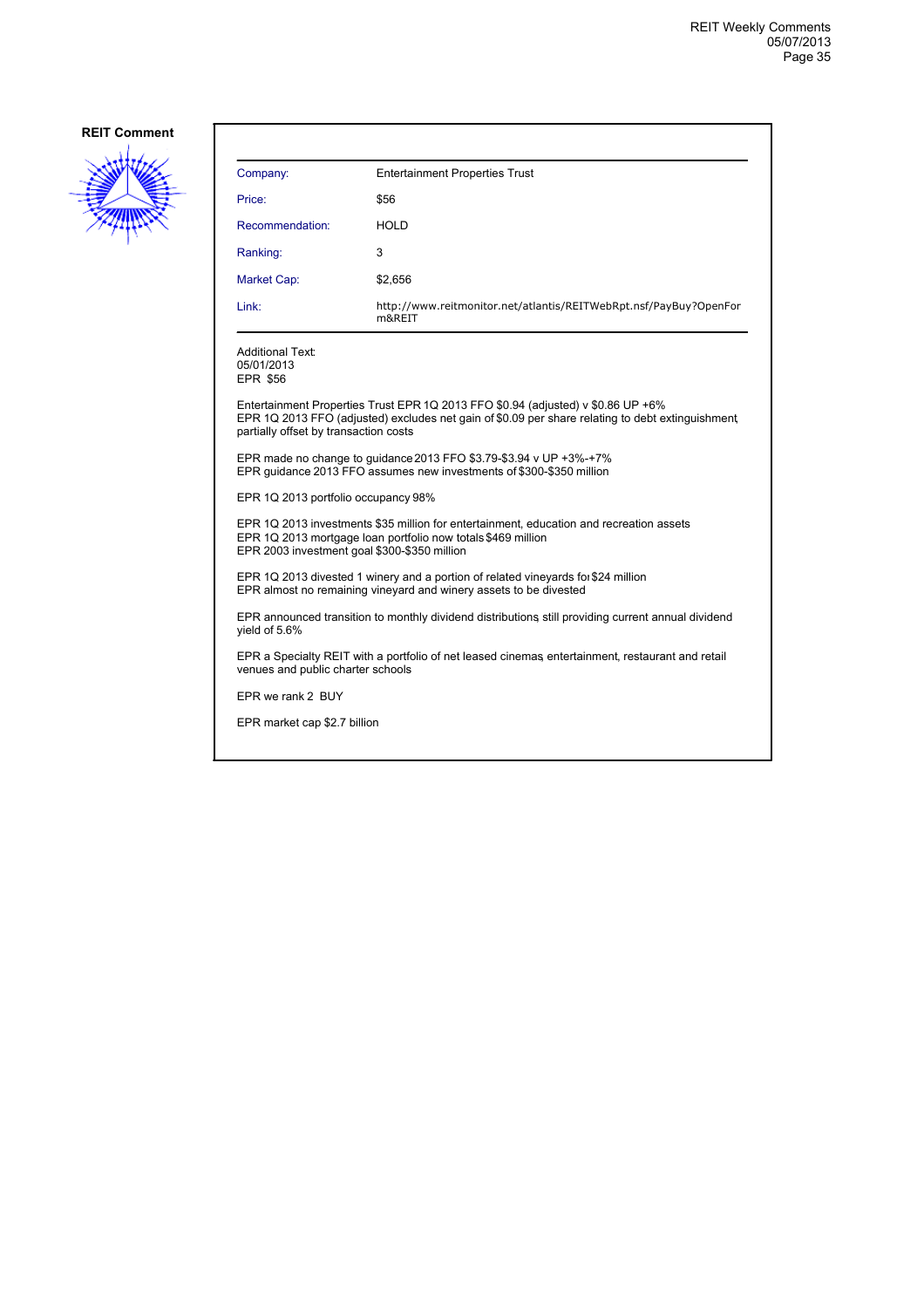

| Company:                                                 | <b>Entertainment Properties Trust</b>                                                              |
|----------------------------------------------------------|----------------------------------------------------------------------------------------------------|
| Price:                                                   | \$56                                                                                               |
| Recommendation:                                          | <b>HOLD</b>                                                                                        |
| Ranking:                                                 | 3                                                                                                  |
| Market Cap:                                              | \$2,656                                                                                            |
| Link:                                                    | http://www.reitmonitor.net/atlantis/REITWebRpt.nsf/PayBuy?OpenFor<br>m&REIT                        |
| <b>Additional Text:</b><br>05/01/2013<br><b>EPR \$56</b> |                                                                                                    |
|                                                          | Entertainment Properties Trust EPR announced transition to monthly dividends                       |
|                                                          | EPR to commence monthly dividend distributions at current rate of \$0.2633 per month for May, 2013 |
|                                                          | EPR previously increased dividend by 5% for 2Q 2013                                                |
|                                                          | EPR maintains current annual dividend rate of \$3.16 per share                                     |
| EPR current annual dividend yield 5.6%                   |                                                                                                    |
| venues and public charter schools                        | EPR a Specialty REIT with a portfolio of net leased cinemas entertainment, restaurant and retail   |
| FPR we rank 2 BUY                                        |                                                                                                    |
| EPR market cap \$2.7 billion                             |                                                                                                    |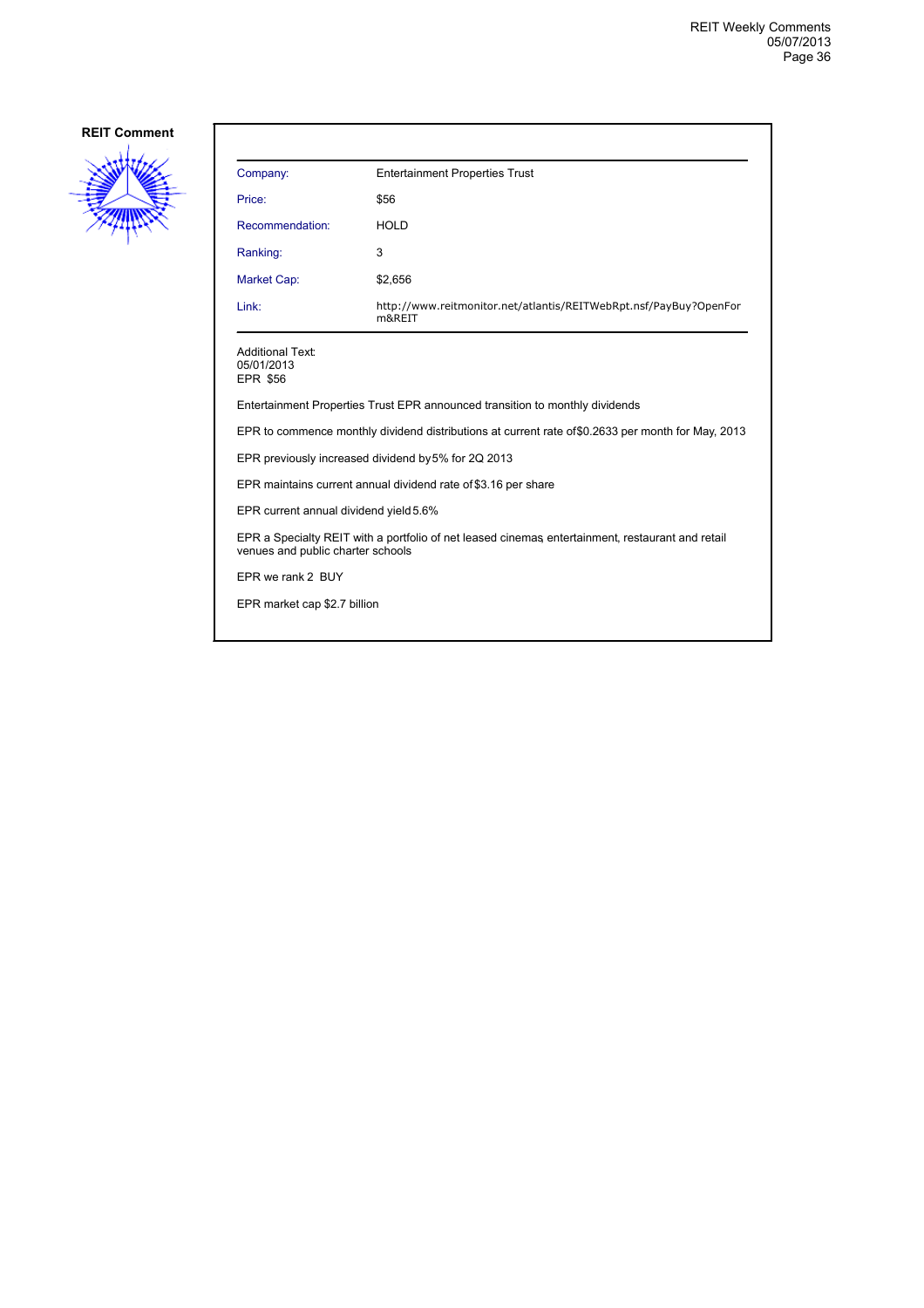

| Company:                                                                    | Pennsylvania REIT                                                           |  |
|-----------------------------------------------------------------------------|-----------------------------------------------------------------------------|--|
| Price:                                                                      | \$20                                                                        |  |
| Recommendation:                                                             | <b>BUY</b>                                                                  |  |
| Ranking:                                                                    | 2                                                                           |  |
| Market Cap:                                                                 | \$1,122                                                                     |  |
| Link:                                                                       | http://www.reitmonitor.net/atlantis/REITWebRpt.nsf/PayBuy?OpenFor<br>m&REIT |  |
| <b>Additional Text:</b><br>05/01/2013<br><b>PEI \$20</b>                    |                                                                             |  |
| Pennsylvania REIT PEI commencing public offering of 10 million shares       |                                                                             |  |
| PEI expected proceeds of \$200 million to be applied to repay debt          |                                                                             |  |
| PEI joint bookrunning managers BofA Merrill Lynch, Citi, and JP Morgan      |                                                                             |  |
| PEI May 2013 offering to increase total shares outstanding by 17%           |                                                                             |  |
| PEI recent dividend increase brings current annual dividend yield to 3.6%   |                                                                             |  |
| PEI a Retail REIT with a portfolio of regional malls in mid-Atlantic states |                                                                             |  |
| PEI we rank 2 BUY                                                           |                                                                             |  |
| PEI market cap \$1.1 billion                                                |                                                                             |  |
|                                                                             |                                                                             |  |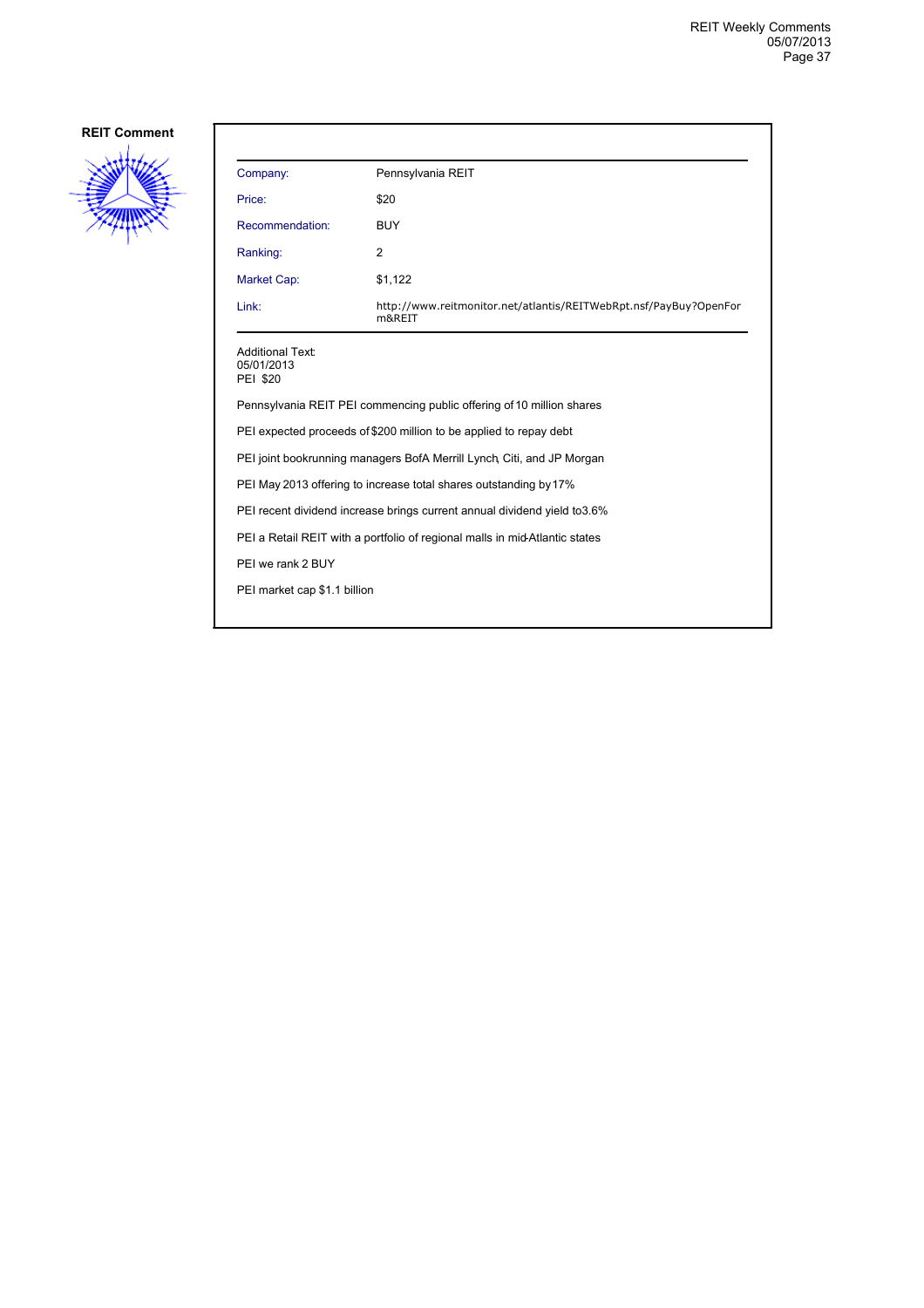

| Company:                                                                                                                                                                                                                      | Government Properties Income Trust                                                                                                                 |  |
|-------------------------------------------------------------------------------------------------------------------------------------------------------------------------------------------------------------------------------|----------------------------------------------------------------------------------------------------------------------------------------------------|--|
| Price:                                                                                                                                                                                                                        | \$26                                                                                                                                               |  |
| Recommendation:                                                                                                                                                                                                               | <b>HOLD</b>                                                                                                                                        |  |
| Ranking:                                                                                                                                                                                                                      | 3                                                                                                                                                  |  |
| Market Cap:                                                                                                                                                                                                                   | \$1,213                                                                                                                                            |  |
| Link:                                                                                                                                                                                                                         | http://www.reitmonitor.net/atlantis/REITWebRpt.nsf/PayBuy?OpenFor<br>m&REIT                                                                        |  |
| Additional Text:<br>05/01/2013<br>GOV \$26                                                                                                                                                                                    |                                                                                                                                                    |  |
|                                                                                                                                                                                                                               | Government Properties Income Trust GOV 1Q 2013 FFO \$0.56 (adjusted) v \$0.54 (adjusted) UP                                                        |  |
| +4%                                                                                                                                                                                                                           | GOV 1Q 2013 FFO (adjusted) excludes net charges of (\$0.01) per share relating to acquisitions<br>GOV 1Q 2013 adjusted EBITDA \$35 million UP +18% |  |
| GOV no guidance provided for FFO for 2013                                                                                                                                                                                     |                                                                                                                                                    |  |
| GOV 1Q 2013 same property NOI UP +3.1%<br>GOV 1Q 2013 portfolio occupancy 92.8% UP +1.1%                                                                                                                                      |                                                                                                                                                    |  |
| GOV 1Q 2013 rental rate increase on lease turnover UP +14.8%<br>GOV 10 2013 tenant retention 100%                                                                                                                             |                                                                                                                                                    |  |
| GOV to continue strategy of portfolio expansion through acquisition with \$500 million potential<br>acquisitions now under consideration<br>GOV 1Q 2013 divested 2 properties for \$19 million                                |                                                                                                                                                    |  |
|                                                                                                                                                                                                                               | GOV management comments noted federal government agencies reducing total employment while<br>state agencies expected to resume hiring during 2013  |  |
|                                                                                                                                                                                                                               | GOV has greatest exposure of any REIT to federal agency tenants at 83% of total rents                                                              |  |
| GOV following recent secondary stock offering of all remaining shares held by CommonWealth REIT<br>CWH during March 2013, GOV is now fully independent and no longer treated as a subsidiary of a<br>closely held Office REIT |                                                                                                                                                    |  |
|                                                                                                                                                                                                                               | GOV provides current annual dividend yield of 6.7%                                                                                                 |  |
|                                                                                                                                                                                                                               | GOV a Specialty REIT with a portfolio of office properties net leased to federal and state agencies                                                |  |
| GOV we rank 3 HOLD                                                                                                                                                                                                            |                                                                                                                                                    |  |
| GOV market cap \$1.2 billion                                                                                                                                                                                                  |                                                                                                                                                    |  |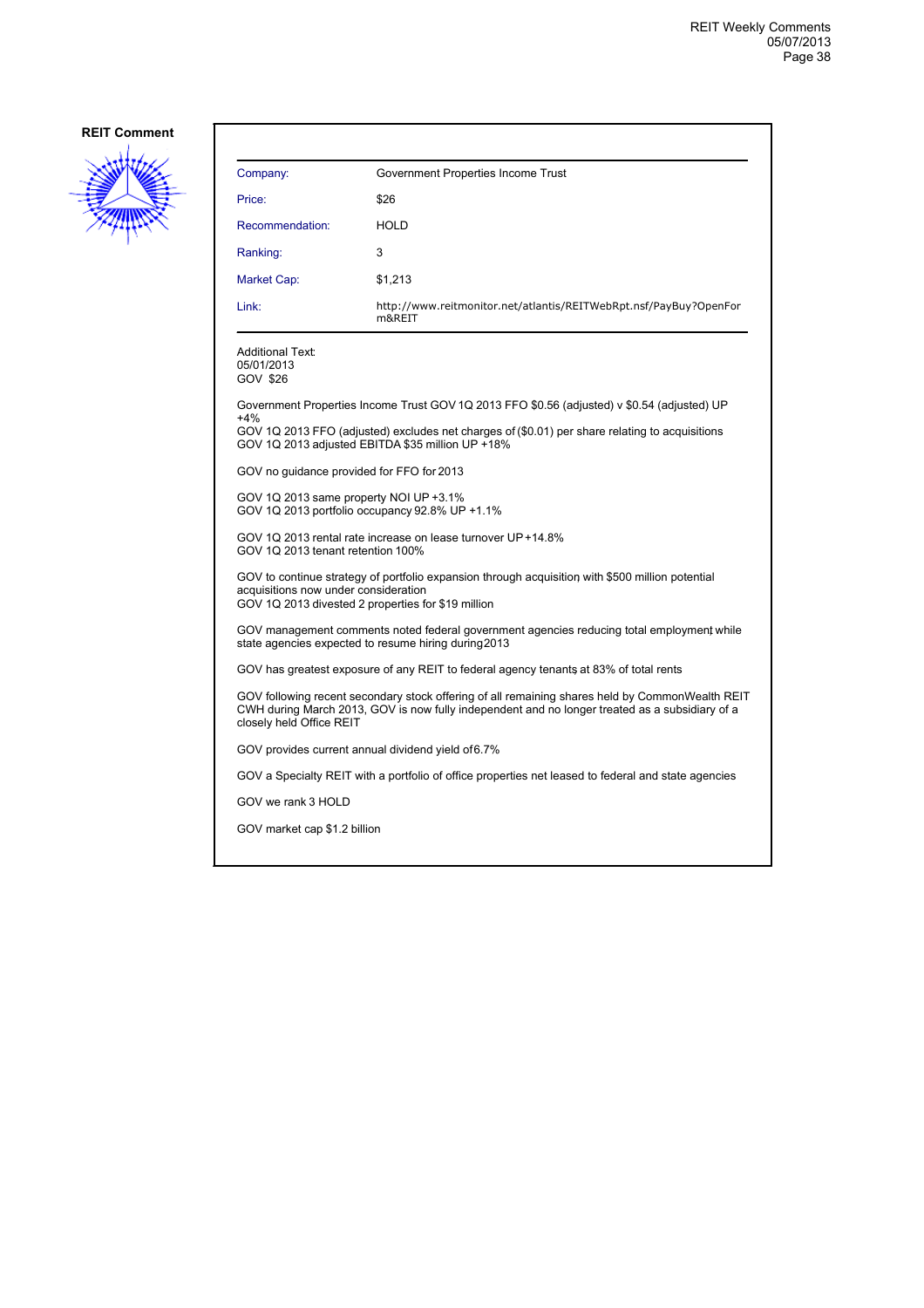

| Company:                                                                                                                                                                                       | UDR, Inc.                                                                               |  |
|------------------------------------------------------------------------------------------------------------------------------------------------------------------------------------------------|-----------------------------------------------------------------------------------------|--|
| Price:                                                                                                                                                                                         | \$25                                                                                    |  |
| Recommendation:                                                                                                                                                                                | BUY                                                                                     |  |
| Ranking:                                                                                                                                                                                       | 2                                                                                       |  |
| <b>Market Cap:</b>                                                                                                                                                                             | \$6,459                                                                                 |  |
| Link:                                                                                                                                                                                          | http://www.reitmonitor.net/atlantis/REITWebRpt.nsf/PayBuy?OpenFor<br>m&REIT             |  |
| <b>Additional Text:</b><br>05/01/2013<br><b>UDR \$25</b>                                                                                                                                       |                                                                                         |  |
| UDR Inc UDR disappointing report of new job creation for private sector confirms positive<br>employment trends slowing                                                                         |                                                                                         |  |
| UDR report from ADP (payroll processor Automatic Data Processing) indicates 119,000 private<br>sector jobs created for April 2013, DOWN (12,000) from revised number of 131,000 for March 2013 |                                                                                         |  |
| UDR report expected later this week from Labor Department may confirm slowing due to inclusion of<br>shrinking government jobs                                                                 |                                                                                         |  |
| UDR like all Residential REITs reporting high occupancy and rental rate increases supported by<br>improving employment trends                                                                  |                                                                                         |  |
| UDR yesterday confirmed guidance for FFO for 2013 indicating growth UP +3%                                                                                                                     |                                                                                         |  |
|                                                                                                                                                                                                | UDR investing in \$1.2 billion development pipeline for 6% portfolio capacity increment |  |
|                                                                                                                                                                                                | UDR stock price supported by current annual dividend yield of 3.8%                      |  |
|                                                                                                                                                                                                | UDR a Residential REIT with a diverse portfolio of apartment communities                |  |
| UDR we rank 2 BUY                                                                                                                                                                              |                                                                                         |  |
| UDR market cap \$6.5 billion                                                                                                                                                                   |                                                                                         |  |
|                                                                                                                                                                                                |                                                                                         |  |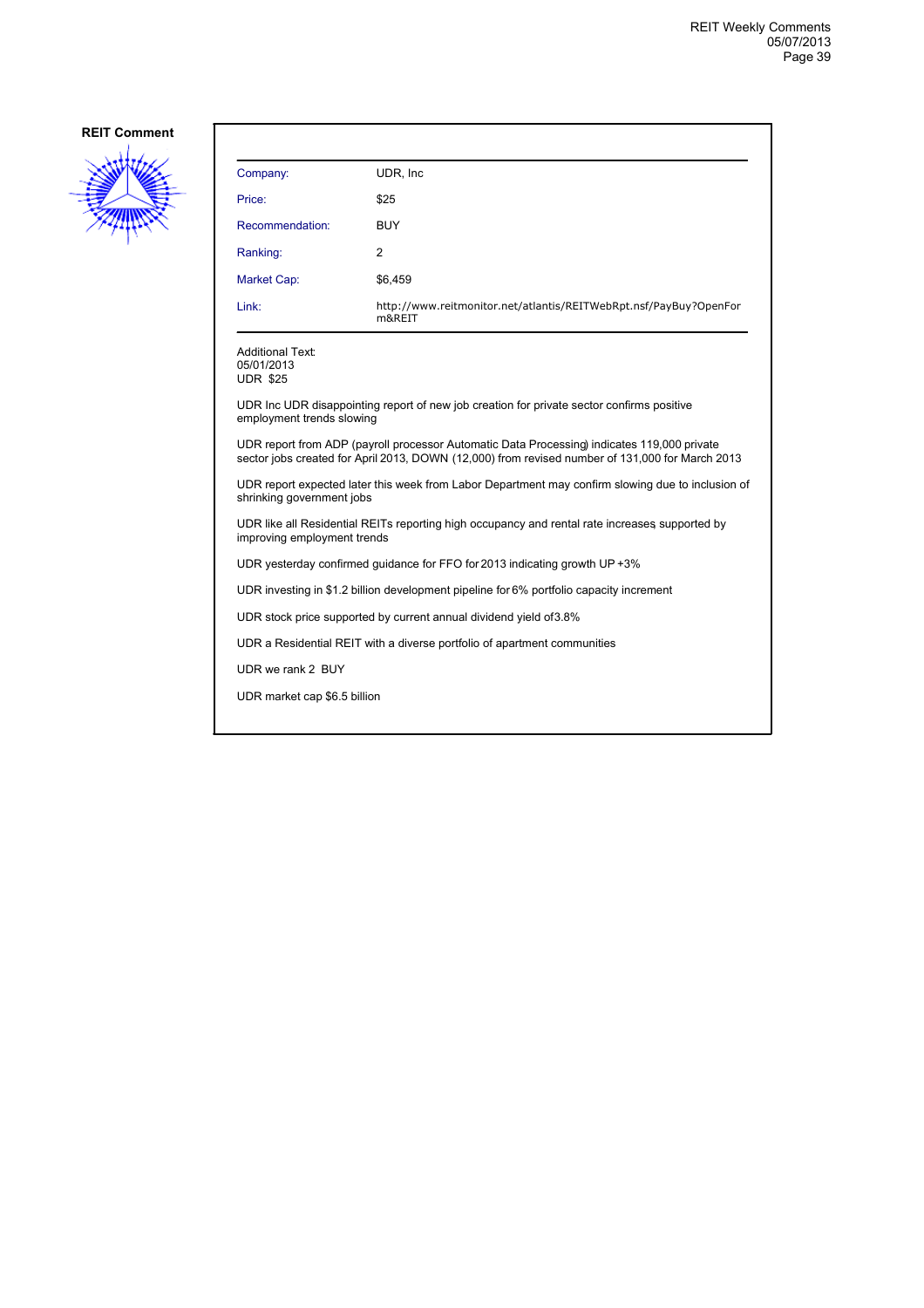

| Company:                                                                                                                     | <b>DDR Corp</b>                                                                                                                                                               |  |
|------------------------------------------------------------------------------------------------------------------------------|-------------------------------------------------------------------------------------------------------------------------------------------------------------------------------|--|
| Price:                                                                                                                       | \$18                                                                                                                                                                          |  |
| Recommendation:                                                                                                              | <b>BUY</b>                                                                                                                                                                    |  |
| Ranking:                                                                                                                     | 2                                                                                                                                                                             |  |
| Market Cap:                                                                                                                  | \$5,644                                                                                                                                                                       |  |
| Link:                                                                                                                        | http://www.reitmonitor.net/atlantis/REITWebRpt.nsf/PayBuy?OpenFor<br>m&REIT                                                                                                   |  |
| <b>Additional Text:</b><br>05/01/2013<br><b>DDR \$18</b>                                                                     |                                                                                                                                                                               |  |
| and other non-recurring items                                                                                                | DDR Corp DDR 1Q 2013 FFO \$0.27 (adjusted) v \$0.24 (adjusted) UP +13%<br>DDR 1Q 2013 FFO (adjusted) excludes net charges of (\$0.01) per share relating to transaction costs |  |
| DDR made no change to guidance 2013 FFO \$1.07-\$1.11 v \$1.04 UP +3%-+7%                                                    |                                                                                                                                                                               |  |
| DDR 1Q 2013 same property NOI UP +3.3%<br>DDR 1Q 2013 occupancy 94.4% UP +0.7%                                               |                                                                                                                                                                               |  |
| DDR 1Q 2013 rents on lease turnover UP +7.6%, with new leases UP +10.7% and renewed leases<br>UP +7.0%                       |                                                                                                                                                                               |  |
| DDR 1Q 2013 acquisitions \$81 million for 2 properties<br>DDR 2Q 2013 acquired 85% interest in 5 properties for \$94 million |                                                                                                                                                                               |  |
|                                                                                                                              | DDR 1Q 2013 dispositions 7 properties for \$25 million                                                                                                                        |  |
| DDR provides current annual dividend yield of 3.0%                                                                           |                                                                                                                                                                               |  |
|                                                                                                                              | DDR a Retail REIT with a diverse portfolio of retail properties in US, Puerto Rico and Brazil                                                                                 |  |
| DDR we rank 2 BUY                                                                                                            |                                                                                                                                                                               |  |
| DDR market cap \$5.6 billion                                                                                                 |                                                                                                                                                                               |  |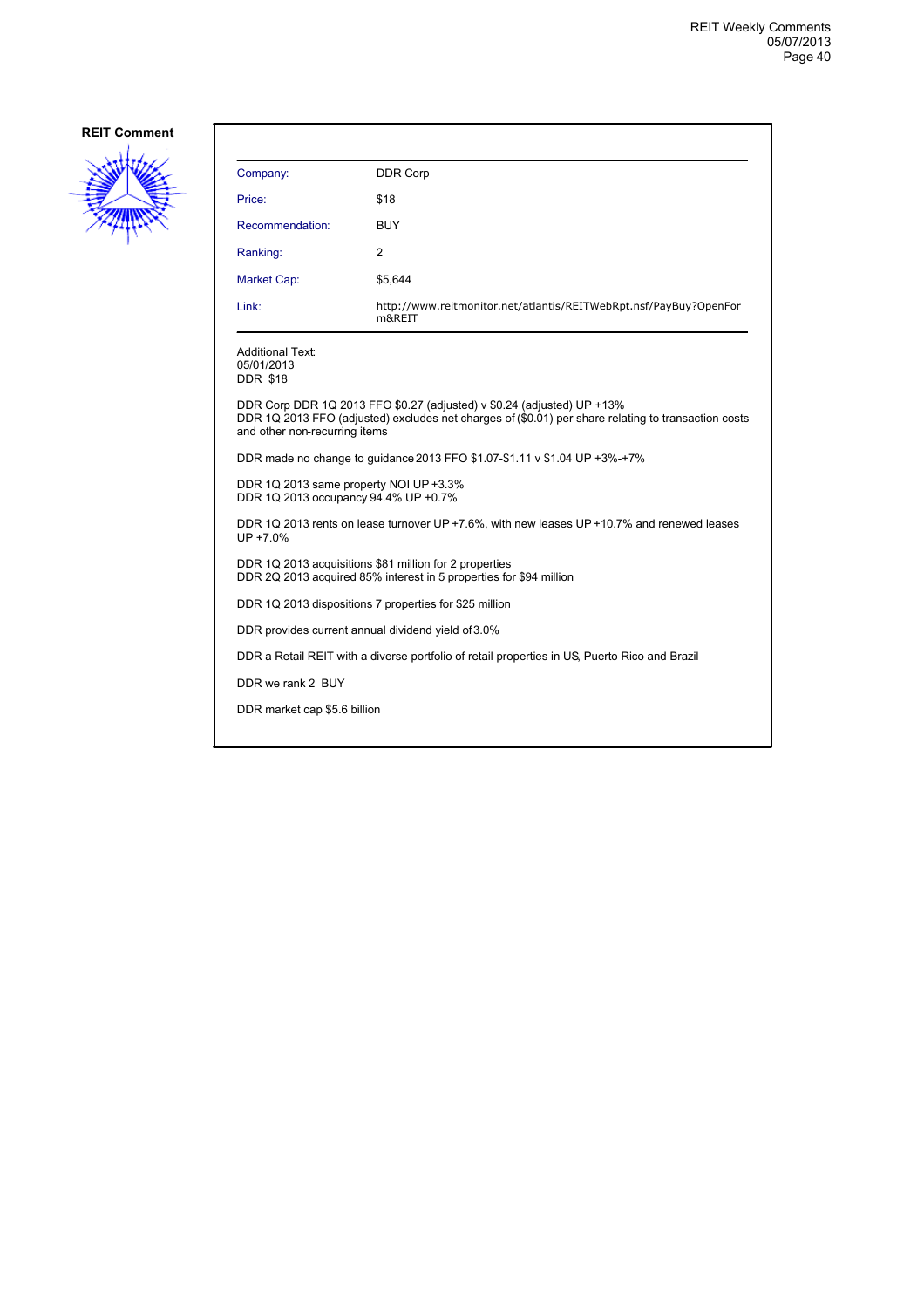

| Company:                                                                                   | <b>Tanger Factory Outlet Centers</b>                                        |  |
|--------------------------------------------------------------------------------------------|-----------------------------------------------------------------------------|--|
| Price:                                                                                     | \$37                                                                        |  |
| Recommendation:                                                                            | <b>BUY</b>                                                                  |  |
| Ranking:                                                                                   | 2                                                                           |  |
| Market Cap:                                                                                | \$3,648                                                                     |  |
| Link:                                                                                      | http://www.reitmonitor.net/atlantis/REITWebRpt.nsf/PayBuy?OpenFor<br>m&REIT |  |
| <b>Additional Text:</b><br>05/01/2013<br><b>SKT \$37</b>                                   |                                                                             |  |
| Tanger Factory Outlet Centers SKT increased quarterly dividend by7% to \$0.225 for 2Q 2013 |                                                                             |  |
| SKT new annual dividend \$0.90 per share                                                   |                                                                             |  |
| SKT new yield 2.4%                                                                         |                                                                             |  |
| SKT a Retail REIT with a portfolio of brand name outlet centers                            |                                                                             |  |
| SKT we rank 2 BUY                                                                          |                                                                             |  |
| SKT market cap \$3.6 billion                                                               |                                                                             |  |
|                                                                                            |                                                                             |  |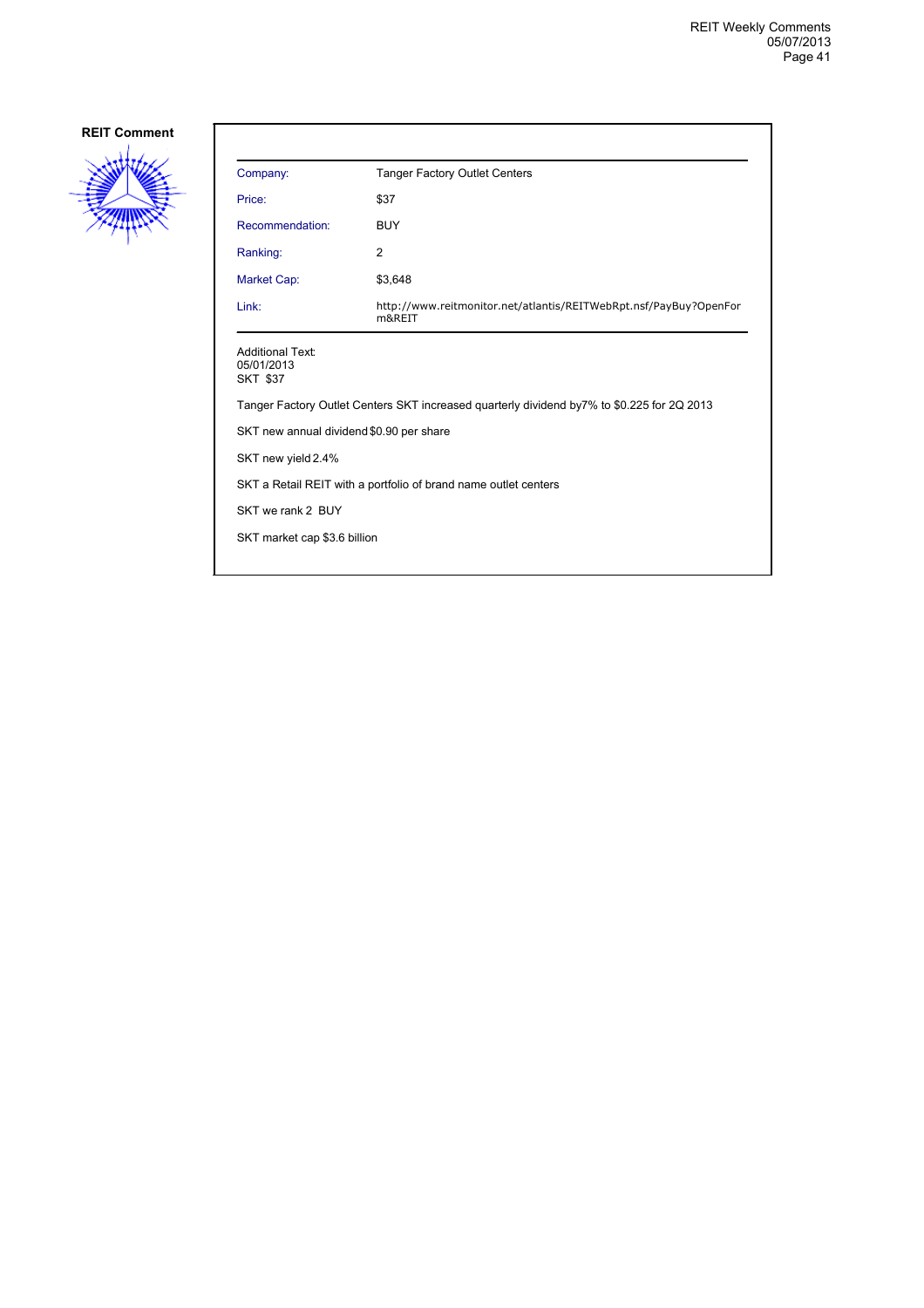

| Company:                                                                                                                                                                                                                                                                                                                                           | <b>Strategic Hotels &amp; Resorts</b>                                                                                                                                                                                                                                                                                             |  |
|----------------------------------------------------------------------------------------------------------------------------------------------------------------------------------------------------------------------------------------------------------------------------------------------------------------------------------------------------|-----------------------------------------------------------------------------------------------------------------------------------------------------------------------------------------------------------------------------------------------------------------------------------------------------------------------------------|--|
| Price:                                                                                                                                                                                                                                                                                                                                             | \$8                                                                                                                                                                                                                                                                                                                               |  |
| Recommendation:                                                                                                                                                                                                                                                                                                                                    | HOLD                                                                                                                                                                                                                                                                                                                              |  |
| Ranking:                                                                                                                                                                                                                                                                                                                                           | 3                                                                                                                                                                                                                                                                                                                                 |  |
| Market Cap:                                                                                                                                                                                                                                                                                                                                        | \$1,686                                                                                                                                                                                                                                                                                                                           |  |
| Link:                                                                                                                                                                                                                                                                                                                                              | http://www.reitmonitor.net/atlantis/REITWebRpt.nsf/PayBuy?OpenFor<br>m&REIT                                                                                                                                                                                                                                                       |  |
| <b>Additional Text:</b><br>05/01/2012<br><b>BEE \$8</b>                                                                                                                                                                                                                                                                                            |                                                                                                                                                                                                                                                                                                                                   |  |
|                                                                                                                                                                                                                                                                                                                                                    | Strategic Hotels & Resorts BEE 1Q 2013 \$0.01 (adjusted) v \$0.02 (adjusted) DOWN (50%)<br>BEE 1Q 2013 FFO (adjusted) excludes net charges of (\$0.03) per share relating to non-cash<br>accounting adjustments for interest rate swaps and foreign currency gain<br>BEE 1Q 2013 comparable EBITDA (adjusted) \$35 million UP +4% |  |
| $+26% -+54%$<br>available room) UP +5%-+7%                                                                                                                                                                                                                                                                                                         | BEE made no change to guidance 2013 FFO \$0.33-\$0.40 (adjusted) v \$0.26 (adjusted) UP<br>BEE quidance 2013 FFO (adjusted) assumes North American hotel portfolio RevPAR (revenue per<br>BEE guidance 2013 FFO assumes comparable EBITDA (adjusted) \$195-\$210 million                                                          |  |
| BEE 1Q 2013 North American hotel portfolio RevPAR (revenue per available room) \$190 UP +6.0%<br>BEE 1Q 2013 North American hotel portfolio ADR (average daily rate) \$280 UP +6.4%<br>BEE 1Q 2013 North American hotel portfolio occupancy 67.9% DOWN (0.3%)<br>BEE 1Q 2013 hotel EBITDA margin for North American hotel portfolio 18.9% UP +1.1% |                                                                                                                                                                                                                                                                                                                                   |  |
| BEE 1Q 2013 total group nights DOWN for North American hotels, adding to margin but impacting<br>total revenues<br>BEE results for 1Q 2013 also impacted by lower RevPAR (revenue per available room) and lower<br>ADR (average daily rate) for hotels in Europe                                                                                   |                                                                                                                                                                                                                                                                                                                                   |  |
| BEE completed \$475 million refinance of joint venture owned Hotel del Coronado during March2013                                                                                                                                                                                                                                                   |                                                                                                                                                                                                                                                                                                                                   |  |
| BEE management noted North American hotel portfolio group reservations UP+4.3% for 2013<br>BEE North Amercian hotel portfolio margins responding to occupancy and rental rate gains                                                                                                                                                                |                                                                                                                                                                                                                                                                                                                                   |  |
| BEE has not yet restored common stock dividends                                                                                                                                                                                                                                                                                                    |                                                                                                                                                                                                                                                                                                                                   |  |
|                                                                                                                                                                                                                                                                                                                                                    | BEE a Hotel REIT with a portfolio of upscale and resort hotels in US Europe and Mexico                                                                                                                                                                                                                                            |  |
| BEE we rank 3 HOLD                                                                                                                                                                                                                                                                                                                                 |                                                                                                                                                                                                                                                                                                                                   |  |
| BEE market cap \$1.7 billion                                                                                                                                                                                                                                                                                                                       |                                                                                                                                                                                                                                                                                                                                   |  |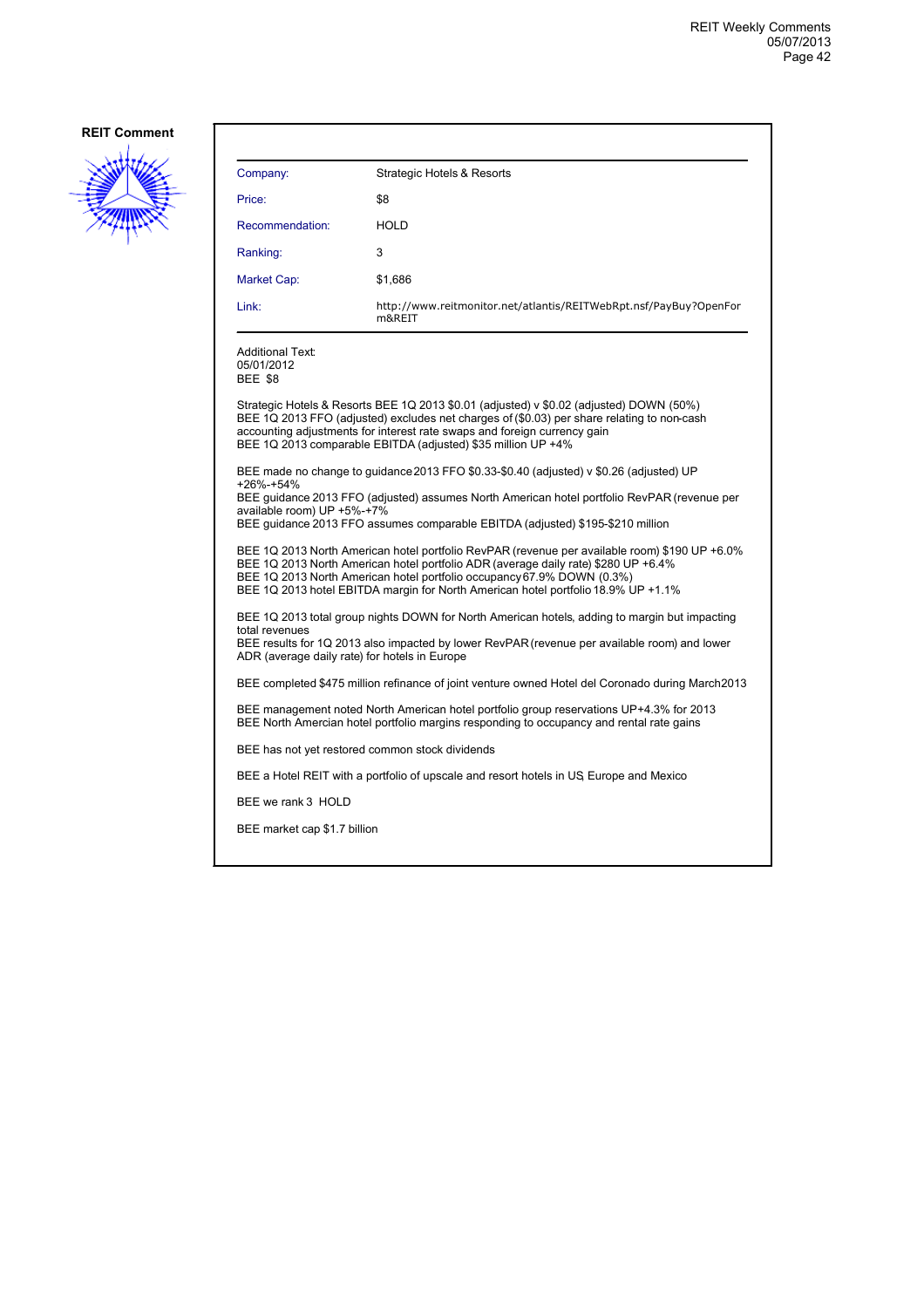

| Company:                                                                                                                                                                                                                                                                            | <b>Tanger Factory Outlet Centers</b>                                             |  |
|-------------------------------------------------------------------------------------------------------------------------------------------------------------------------------------------------------------------------------------------------------------------------------------|----------------------------------------------------------------------------------|--|
| Price:                                                                                                                                                                                                                                                                              | \$37                                                                             |  |
| Recommendation:                                                                                                                                                                                                                                                                     | <b>BUY</b>                                                                       |  |
| Ranking:                                                                                                                                                                                                                                                                            | 2                                                                                |  |
| Market Cap:                                                                                                                                                                                                                                                                         | \$3,648                                                                          |  |
| Link:                                                                                                                                                                                                                                                                               | http://www.reitmonitor.net/atlantis/REITWebRpt.nsf/PayBuy?OpenFor<br>m&REIT      |  |
| Additional Text:<br>05/01/2013<br>SKT \$37                                                                                                                                                                                                                                          |                                                                                  |  |
|                                                                                                                                                                                                                                                                                     | Tanger Factory Outlet Centers SKT 1Q 2013 FFO \$0.42 v \$0.37 (adjusted) UP +14% |  |
| SKT increased low end of quidance range 2013 FFO \$1.77-\$1.81 v \$1.63 UP +9%-+11%<br>SKT previous guidance 2013 FFO \$1.76-\$1.81 per share<br>SKT new guidance 2013 FFO assumes same property NOI UP +4.0%                                                                       |                                                                                  |  |
| SKT 1Q 2013 same property NOI UP +3.9%<br>SKT 1Q 2013 occupancy 98.0% UP +0.7%<br>SKT 1Q 2013 rents on lease turnover UP +21.2%                                                                                                                                                     |                                                                                  |  |
| SKT 1Q 2013 trailing 12 months annualized tenant sales per square foot\$380 UP +2.3%<br>SKT 1Q 2013 tenant same store sales UP +4.9%                                                                                                                                                |                                                                                  |  |
| SKT portfolio expansion driven by development of new outlet centers including locations at National<br>Harbor in DC, Foxwoods resort in CT, and Scottsdale, AZ, as well as 2 joint venture development<br>projects with Simon Property Group SPG in Charlotte NC and in Columbus OH |                                                                                  |  |
| SKT joint venture development projects with RioCan in Canada include2 new locations in Ontario<br>and expansions of 3 existing properties in Ontario and Quebec                                                                                                                     |                                                                                  |  |
| SKT provides current annual dividend yield of 2.8%                                                                                                                                                                                                                                  |                                                                                  |  |
|                                                                                                                                                                                                                                                                                     | SKT a Retail REIT with a portfolio of brand name outlet centers                  |  |
| SKT we rank 2 BUY                                                                                                                                                                                                                                                                   |                                                                                  |  |
| SKT market cap \$3.6 billion                                                                                                                                                                                                                                                        |                                                                                  |  |
|                                                                                                                                                                                                                                                                                     |                                                                                  |  |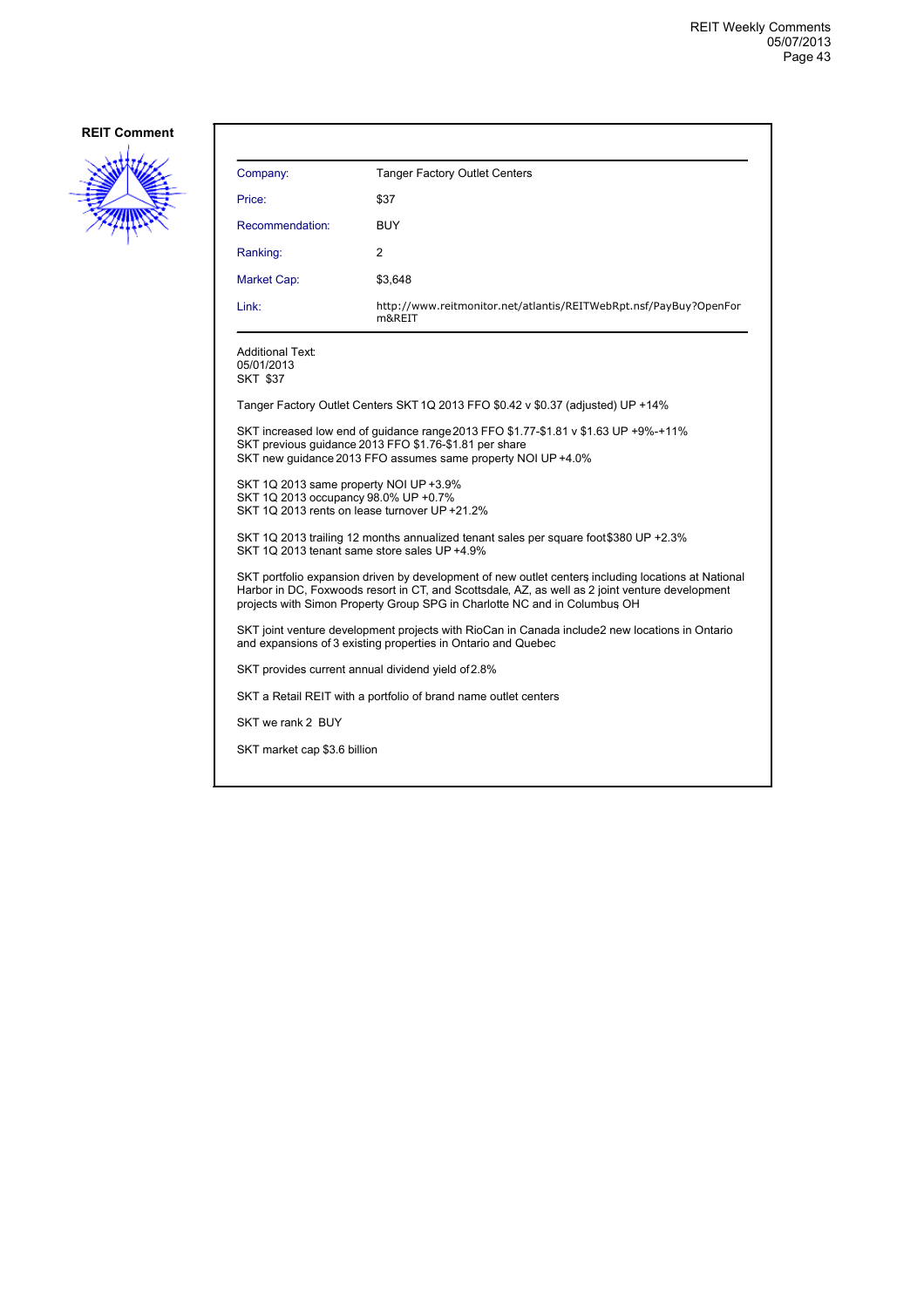

| Company:                                                                                                                                                                                                                              | <b>Equity Residential</b>                                                                                                                                                                   |  |
|---------------------------------------------------------------------------------------------------------------------------------------------------------------------------------------------------------------------------------------|---------------------------------------------------------------------------------------------------------------------------------------------------------------------------------------------|--|
| Price:                                                                                                                                                                                                                                | \$57                                                                                                                                                                                        |  |
| Recommendation:                                                                                                                                                                                                                       | BUY                                                                                                                                                                                         |  |
| Ranking:                                                                                                                                                                                                                              | 2                                                                                                                                                                                           |  |
| Market Cap:                                                                                                                                                                                                                           | \$18,295                                                                                                                                                                                    |  |
| Link:                                                                                                                                                                                                                                 | http://www.reitmonitor.net/atlantis/REITWebRpt.nsf/PayBuy?OpenFor<br>m&REIT                                                                                                                 |  |
| <b>Additional Text:</b><br>05/01/2013<br><b>EQR \$57</b>                                                                                                                                                                              |                                                                                                                                                                                             |  |
| transaction costs for Archstone acquisition                                                                                                                                                                                           | Equity Residential EQR 1Q 2013 normalized FFO \$0.64 (adjusted) v \$0.61 (adjusted) UP +5%<br>EQR 1Q 2013 normalized FFO (adjusted) excludes net charges of (\$0.42) per share relating to  |  |
| UP +1%-+5%<br>95.3%                                                                                                                                                                                                                   | EQR made no change to guidance 2013 normalized FFO \$2.80-\$2.90 (adjusted) v \$2.76 (adjusted)<br>EQR previous guidance 2013 FFO assumes same property NOI UP +4.5%-+6.0% and occupancy of |  |
| EQR new guidance 2Q 2013 normalized FFO \$0.67-\$0.71 v \$0.68 DOWN (1%)-UP +4%                                                                                                                                                       |                                                                                                                                                                                             |  |
| EQR 1Q 2013 same property NOI UP +6.3%<br>EQR 1Q 2013 same property occupancy 95.0% UP +0.3%                                                                                                                                          |                                                                                                                                                                                             |  |
| EQR 1Q 2013 average portfolio monthly rent \$1,974 UP +14%<br>EQR 1Q 2013 average monthly rent of core portfolio \$2,126 UP +10%                                                                                                      |                                                                                                                                                                                             |  |
| EQR 1Q 2013 annualized apartment turnover 49.2%                                                                                                                                                                                       |                                                                                                                                                                                             |  |
| EQR closed \$9.4 billion acquisition of 60% of Archstone portfolio during 1Q 2013<br>EQR 1Q 2013 \$9.4 billion acquisition of Archstone added 22,000 apartments, offset by 1Q 2013 \$3.0<br>billion divestitures of 18,000 apartments |                                                                                                                                                                                             |  |
| EQR stock supported by current annual dividend yield of 3.1%                                                                                                                                                                          |                                                                                                                                                                                             |  |
| EQR the largest publicly traded Residential REIT with a diverse portfolio of apartment communities                                                                                                                                    |                                                                                                                                                                                             |  |
| EQR we rank 2 BUY                                                                                                                                                                                                                     |                                                                                                                                                                                             |  |
| EQR market cap \$18.3 billion                                                                                                                                                                                                         |                                                                                                                                                                                             |  |
| EQR an S&P 500 Index REIT                                                                                                                                                                                                             |                                                                                                                                                                                             |  |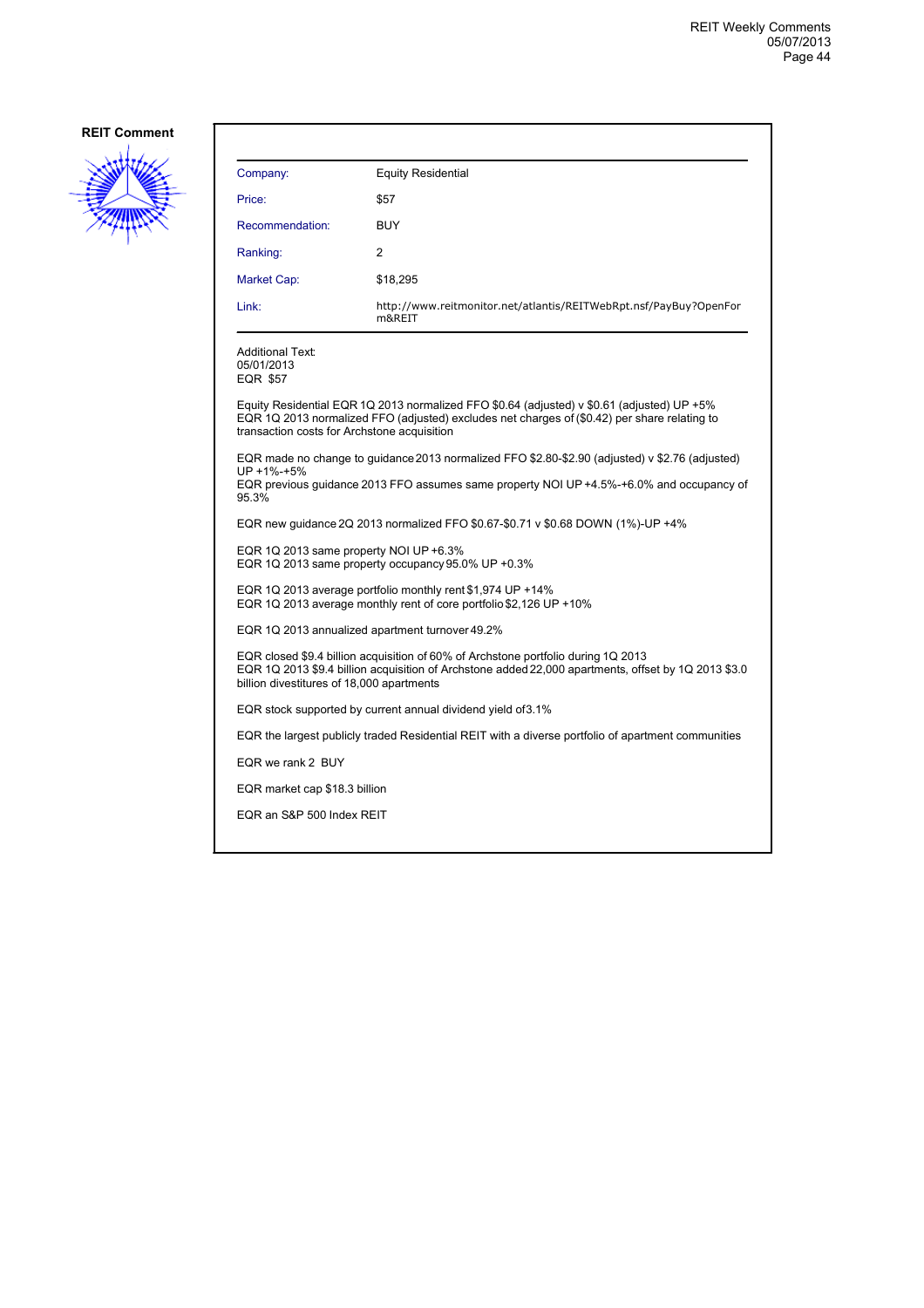

| Company:                                                                                                                                                                                        | <b>Highwoods Properties</b>                                                 |  |
|-------------------------------------------------------------------------------------------------------------------------------------------------------------------------------------------------|-----------------------------------------------------------------------------|--|
| Price:                                                                                                                                                                                          | \$41                                                                        |  |
| Recommendation:                                                                                                                                                                                 | <b>HOLD</b>                                                                 |  |
| Ranking:                                                                                                                                                                                        | 3                                                                           |  |
| Market Cap:                                                                                                                                                                                     | \$3,379                                                                     |  |
| Link:                                                                                                                                                                                           | http://www.reitmonitor.net/atlantis/REITWebRpt.nsf/PayBuy?OpenFor<br>m&REIT |  |
| <b>Additional Text:</b><br>05/01/2013<br><b>HIW \$41</b>                                                                                                                                        |                                                                             |  |
| Highwoods Properties HIW 1Q 2013 FFO \$0.68 (adjusted) v \$0.70 DOWN (3%)<br>HIW 1Q 2013 normalized FFO (adjusted) excludes net charge of (\$0.01) per share relating to debt<br>extinguishment |                                                                             |  |
| HIW made no change to quidance 2013 FFO \$2.68-\$2.81 v \$2.73 DOWN (2%)-UP +3%<br>HIW guidance 2013 FFO assumes same property NOI UP 0.5%-+1.5%, with occupancy 90.0%                          |                                                                             |  |
| HIW 1Q 2013 same property NOI UP +3.0%<br>HIW 1Q 2013 occupancy 90.6%                                                                                                                           |                                                                             |  |
| HIW 1Q 2013 rents on lease turnover UP +4.8%                                                                                                                                                    |                                                                             |  |
| HIW 1Q 2013 acquisitions \$89 million<br>HIW 1Q 2013 divestitures \$19 million, with \$43 million divested to date during 2Q 2013                                                               |                                                                             |  |
| HIW to invest \$56 million in new build-to-suit office tower for International Paper IP located in<br>Memphis TN, with construction to start 4Q 2013 for 2015 completion                        |                                                                             |  |
| HIW stock price supported by current annual dividend yield of 4.2%                                                                                                                              |                                                                             |  |
| HIW an Office REIT with a diverse portfolio of office, industrial and retail properties concentrated in<br>southeastern states                                                                  |                                                                             |  |
| HIW we rank 3 HOLD                                                                                                                                                                              |                                                                             |  |
| HIW market cap \$3.4 billion                                                                                                                                                                    |                                                                             |  |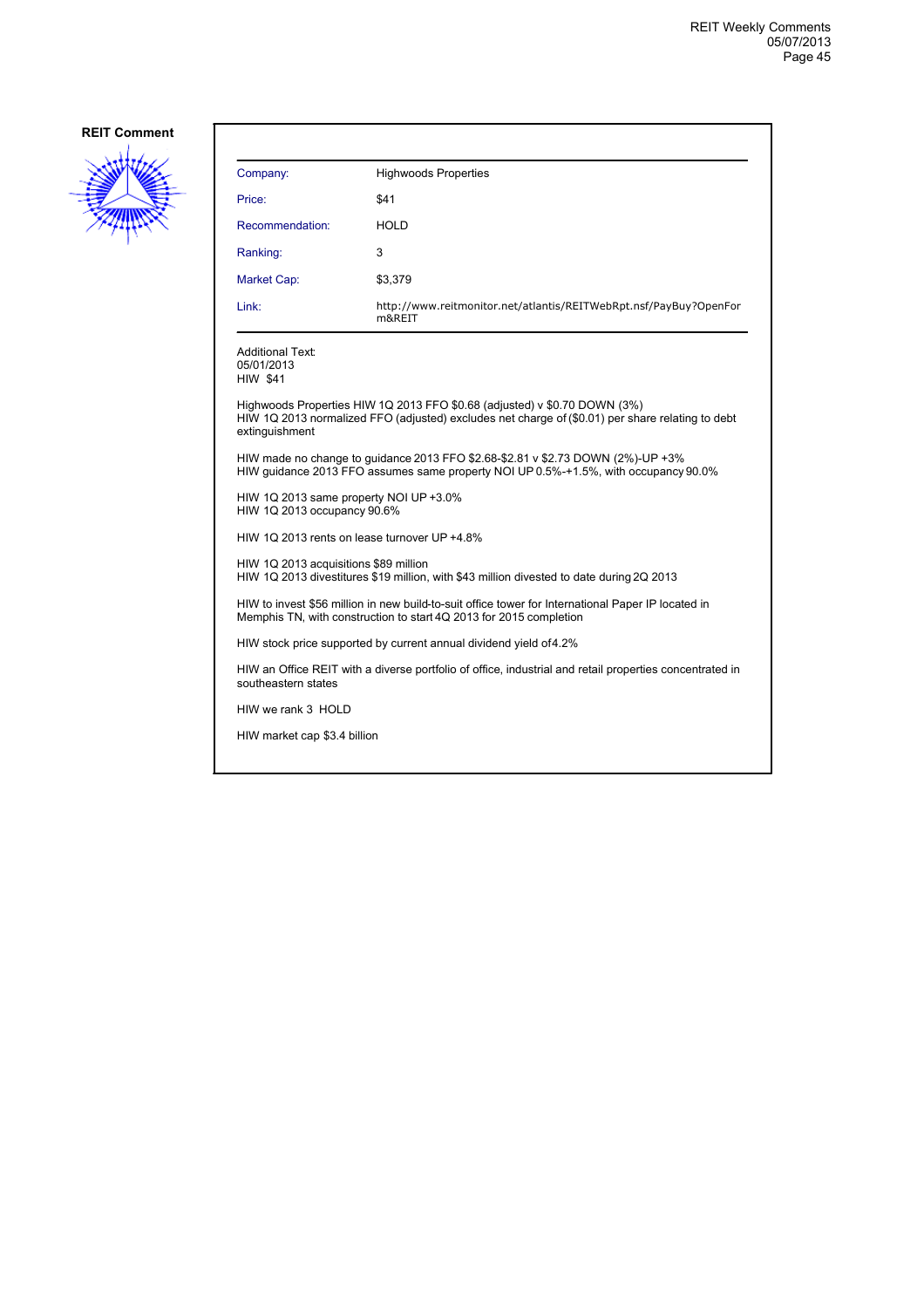

| Company:                                                                                                                                                                                                                                                                                   | <b>AvalonBay Communities</b>                                                                                                                                                      |  |
|--------------------------------------------------------------------------------------------------------------------------------------------------------------------------------------------------------------------------------------------------------------------------------------------|-----------------------------------------------------------------------------------------------------------------------------------------------------------------------------------|--|
| Price:                                                                                                                                                                                                                                                                                     | \$131                                                                                                                                                                             |  |
| Recommendation:                                                                                                                                                                                                                                                                            | <b>BUY</b>                                                                                                                                                                        |  |
| Ranking:                                                                                                                                                                                                                                                                                   | 2                                                                                                                                                                                 |  |
| Market Cap:                                                                                                                                                                                                                                                                                | \$13,480                                                                                                                                                                          |  |
| Link:                                                                                                                                                                                                                                                                                      | http://www.reitmonitor.net/atlantis/REITWebRpt.nsf/PayBuy?OpenFor<br>m&REIT                                                                                                       |  |
| <b>Additional Text:</b><br>05/01/2013<br>AVB \$131                                                                                                                                                                                                                                         |                                                                                                                                                                                   |  |
| acquisition and other non-routine items                                                                                                                                                                                                                                                    | AvalonBay Communities AVB 1Q 2013 FFO \$1.36 (adjusted) v \$1.28 (adjusted) UP +6%<br>AVB 1Q 2013 FFO (adjusted) excludes net charges of (\$0.58) per share relating to Archstone |  |
| AVB increased guidance 2013 FFO \$6.14-\$7.14 (adjusted) v \$5.42 (adjusted) UP +13%-+21%<br>AVB guidance 2013 FFO (adjusted) excludes net charges of (\$1.16) per share relating to Archstone<br>acquisition and other non-routine items<br>AVB previous guidance \$6.00-\$7.00 per share |                                                                                                                                                                                   |  |
| AVB 1Q 2013 same property NOI UP +5.6%<br>AVB 1Q 2013 occupancy 96.2% UP +0.2%                                                                                                                                                                                                             |                                                                                                                                                                                   |  |
| AVB 1Q 2013 average monthly rental rates \$2.116 UP +4.7%<br>AVB 1Q 2013 annualized apartment turnover 41.5%                                                                                                                                                                               |                                                                                                                                                                                   |  |
| AVB 1Q 2013 divested 1 property for \$135 million, generating \$84 million gain<br>AVB during 2Q 2013 divested 2 properties acquired from Archstone for \$197 million                                                                                                                      |                                                                                                                                                                                   |  |
| AVB adjusted acquisitions target DOWN to \$150 million for rest of 2013<br>AVB increased expected dispositions to UP to \$900 million for 2013                                                                                                                                             |                                                                                                                                                                                   |  |
| AVB development pipeline totals 27 apartment communities for \$2.2 billion, representing 10%<br>portfolio capacity increment                                                                                                                                                               |                                                                                                                                                                                   |  |
| AVB provides current annual dividend yield of 3.2%                                                                                                                                                                                                                                         |                                                                                                                                                                                   |  |
| AVB a Residential REIT with a portfolio of upscale apartment communities in east coast and west<br>coast locations                                                                                                                                                                         |                                                                                                                                                                                   |  |
| AVB we rank 2 BUY                                                                                                                                                                                                                                                                          |                                                                                                                                                                                   |  |
| AVB market cap \$13.5 billion                                                                                                                                                                                                                                                              |                                                                                                                                                                                   |  |
|                                                                                                                                                                                                                                                                                            | AVB an S&P 500 Index REIT                                                                                                                                                         |  |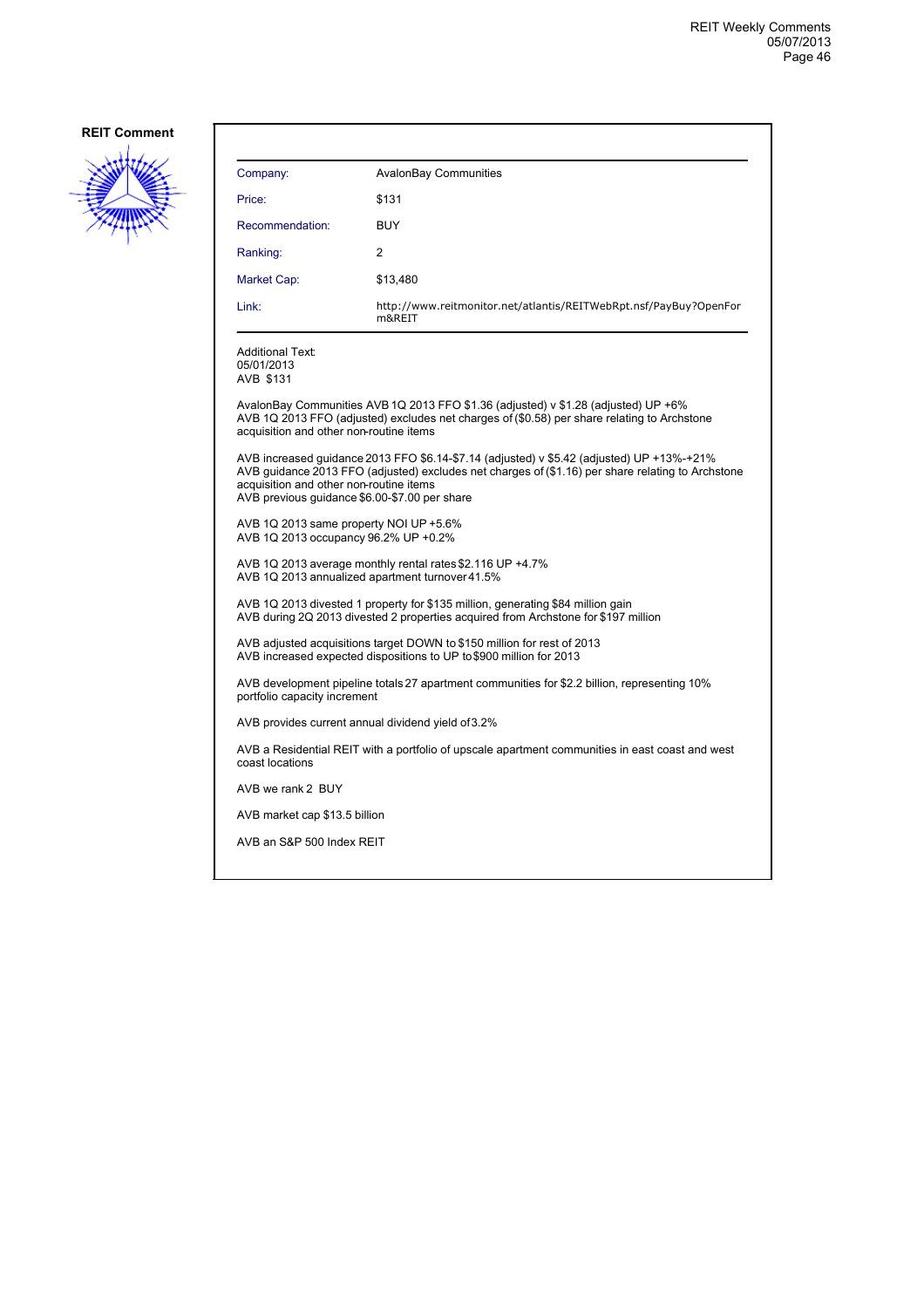

| Company:                                                                                                                              | <b>Kilroy Realty</b>                                                        |  |
|---------------------------------------------------------------------------------------------------------------------------------------|-----------------------------------------------------------------------------|--|
| Price:                                                                                                                                | \$55                                                                        |  |
| Recommendation:                                                                                                                       | <b>BUY</b>                                                                  |  |
| Ranking:                                                                                                                              | $\overline{2}$                                                              |  |
| Market Cap:                                                                                                                           | \$4,344                                                                     |  |
| Link:                                                                                                                                 | http://www.reitmonitor.net/atlantis/REITWebRpt.nsf/PayBuy?OpenFor<br>m&REIT |  |
| <b>Additional Text:</b><br>05/01/2013<br><b>KRC \$55</b>                                                                              |                                                                             |  |
|                                                                                                                                       | Kilroy Realty KRC 1Q 2013 FFO \$0.62 v \$0.49 UP +27%                       |  |
| KRC narrowed guidance range for 2013 FFO \$2.46-\$2.60 v \$2.25 UP +9%-+16%<br>KRC previous quidance 2013 FFO \$2.43-\$2.63 per share |                                                                             |  |
| KRC 1Q 2013 same property NOI DOWN (1.0%) on cash basis<br>KRC 1Q 2013 same property NOI adjusted for one-time items UP +2.9%         |                                                                             |  |
| KRC 1Q 2013 stabilized portfolio leased occupancy 93.4%                                                                               |                                                                             |  |
| KRC 1Q 2013 acquired an office tower in Seattle for \$170 million                                                                     |                                                                             |  |
| KRC investing \$810 million for 4 build-to-suit projects under construction in San Francisco for<br>delivery from 4Q 2013 to 2Q 2015  |                                                                             |  |
| KRC provides current yield of 2.5%                                                                                                    |                                                                             |  |
| KRC an Office REIT with a portfolio of properties concentrated in southern and northern CA with<br>new investment in Seattle          |                                                                             |  |
| KRC we rank 2 BUY                                                                                                                     |                                                                             |  |
| KRC market cap \$4.3 billion                                                                                                          |                                                                             |  |
|                                                                                                                                       |                                                                             |  |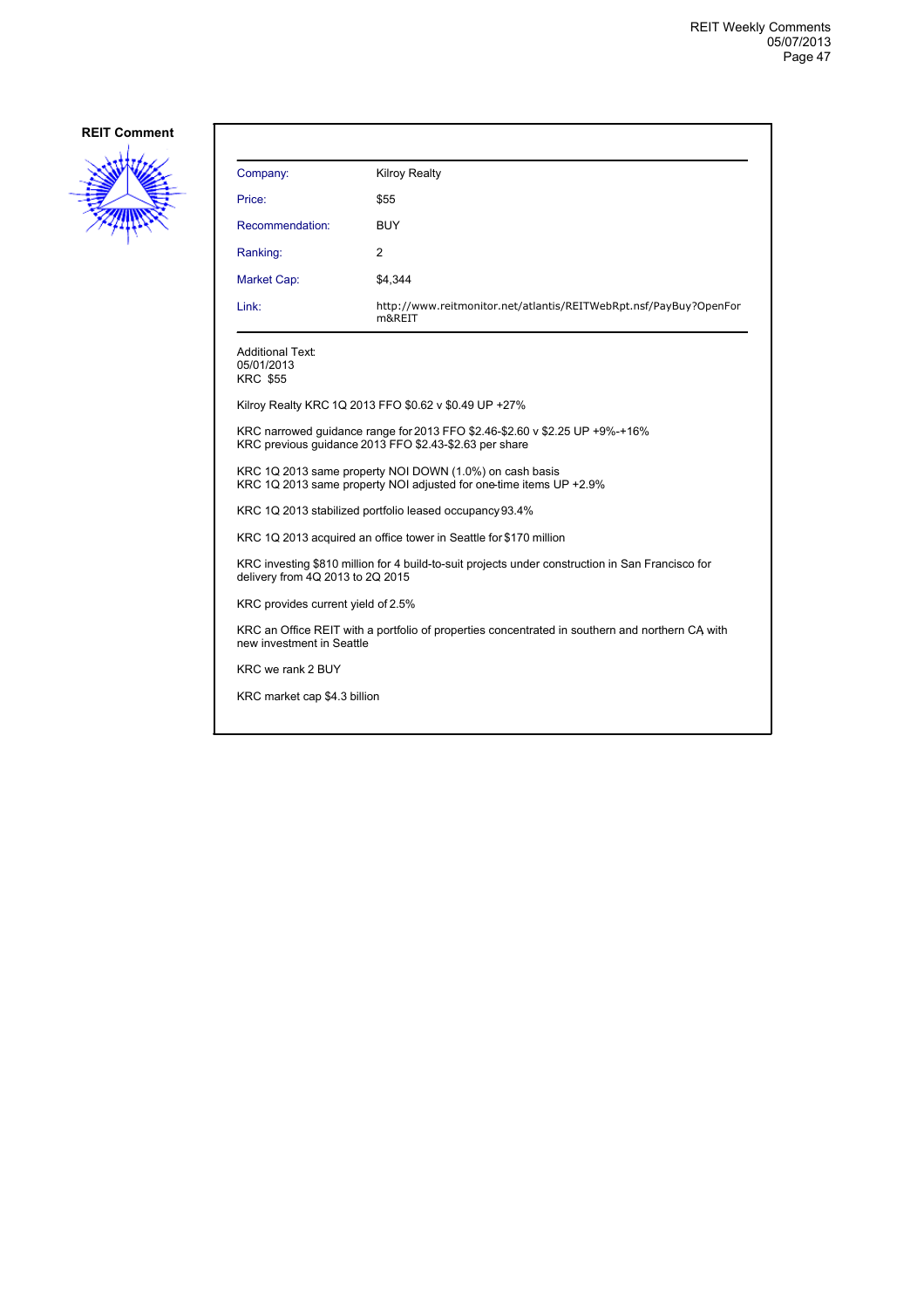

| Company:        | <b>Ashford Hospitality Trust</b>                                            |
|-----------------|-----------------------------------------------------------------------------|
| Price:          | \$12                                                                        |
| Recommendation: | <b>BUY</b>                                                                  |
| Ranking:        | 2                                                                           |
| Market Cap:     | \$1,065                                                                     |
| Link:           | http://www.reitmonitor.net/atlantis/REITWebRpt.nsf/PayBuy?OpenFor<br>m&REIT |

Additional Text: 05/01/2013 AHT \$12

Ashford Hospitality Trust AHT traded DOWN (\$0.41) per share to close DOWN (3%) day

AHT stock traded UP +19% year to date for 2013, outperforming Hotel REITs, trading UP +18% year to date for 2013

AHT negative impact of FAA layoffs on business travel creates a new risk for Hotel REITs

AHT hotel renovation program expected to generate exceptional returns supplementing growth from portfolio of legacy hotels

AHT to discuss results for 1Q 2013 next week on Thursday, May 9, 2013, with a conference call for investors scheduled for 11:00 AM

AHT calendar 2012 dividend distributions of \$0.43 per share were classified 100% as untaxable return of capital

AHT provides current dividend yield of 3.9%

AHT a Hotel REIT

AHT we rank 2 BUY

AHT market cap \$1.1 billion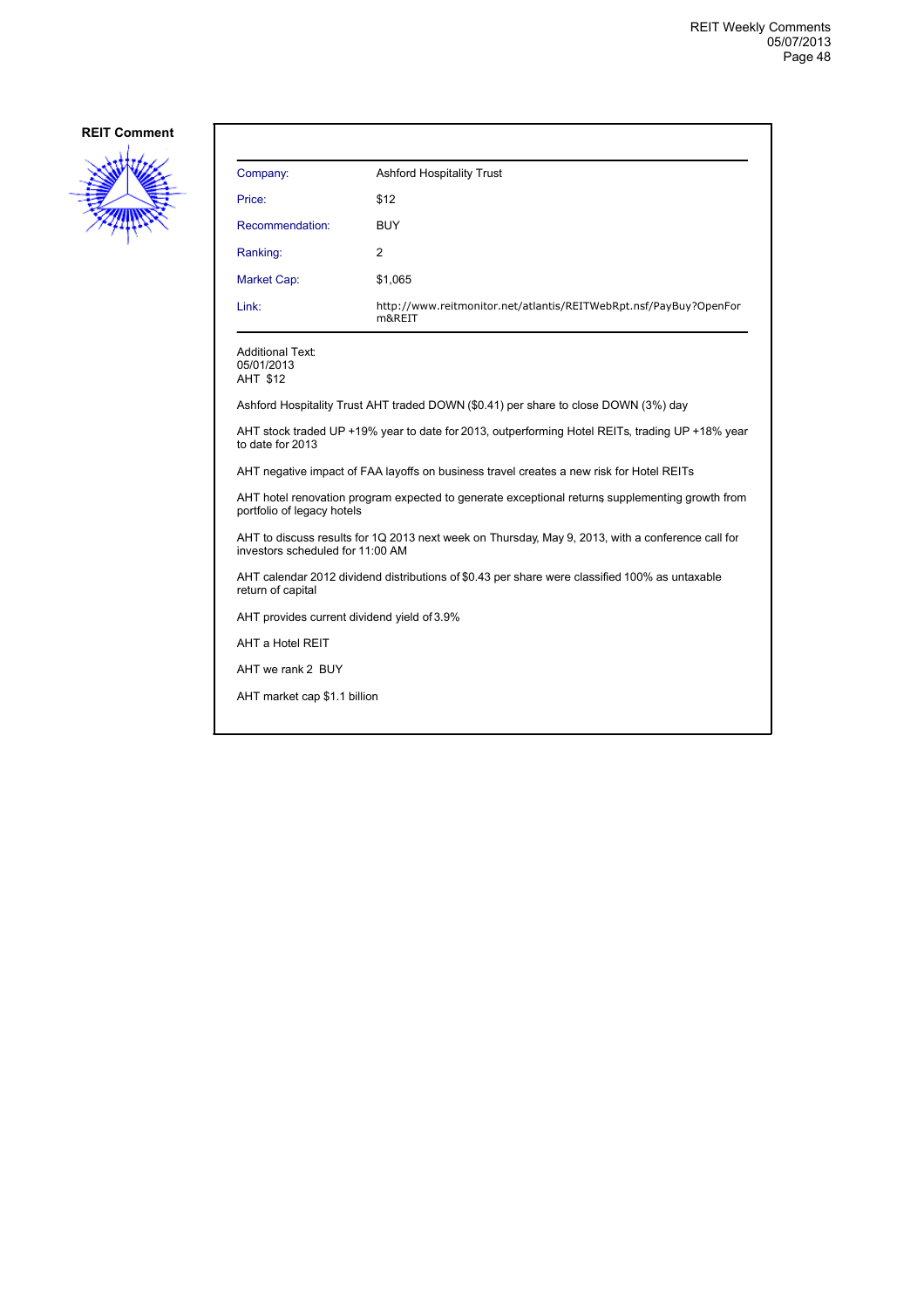

| Company:                                                                                                                                                   | <b>AvalonBay Communities</b>                                                    |  |
|------------------------------------------------------------------------------------------------------------------------------------------------------------|---------------------------------------------------------------------------------|--|
| Price:                                                                                                                                                     | \$132                                                                           |  |
| Recommendation:                                                                                                                                            | <b>BUY</b>                                                                      |  |
| Ranking:                                                                                                                                                   | 2                                                                               |  |
| Market Cap:                                                                                                                                                | \$13,603                                                                        |  |
| Link:                                                                                                                                                      | http://www.reitmonitor.net/atlantis/REITWebRpt.nsf/PayBuy?OpenFor<br>m&REIT     |  |
| <b>Additional Text:</b><br>05/01/2012<br>AVB \$132                                                                                                         |                                                                                 |  |
|                                                                                                                                                            | AvalonBay Communities AVB traded DOWN (\$0.80) per share to close DOWN (1%) day |  |
| AVB stock traded DOWN (2%) year to date for 2013, underperforming Residential REITs, trading<br>UP +4% year to date for 2013                               |                                                                                 |  |
| AVB today's disappointing jobs report from Automatic Data Processing impacting trading in<br>Residential REITs, as sensitive to positive employment trends |                                                                                 |  |
| AVB like all Residential REITs seeing profit improvement on high occupancy and rental rate<br>increases                                                    |                                                                                 |  |
| AVB reported better than expected results for 1Q 2013, with FFO UP +6%, and increased guidance<br>for FFO for 2013 to indicate growth UP more than +13%    |                                                                                 |  |
| AVB well positioned to gain market share, with \$2.2 billion development pipeline to contribute 22% to<br>portfolio capacity                               |                                                                                 |  |
| AVB completed \$6.9 billion Archstone acquisition during 1Q 2013                                                                                           |                                                                                 |  |
| AVB provides current annual dividend yield of 3.2%                                                                                                         |                                                                                 |  |
| AVB a Residential REIT with a portfolio of upscale apartment communities in east coast and west<br>coast locations                                         |                                                                                 |  |
| AVB we rank 2 BUY                                                                                                                                          |                                                                                 |  |
| AVB market cap \$13.6 billion                                                                                                                              |                                                                                 |  |
| AVB an S&P 500 Index REIT                                                                                                                                  |                                                                                 |  |
|                                                                                                                                                            |                                                                                 |  |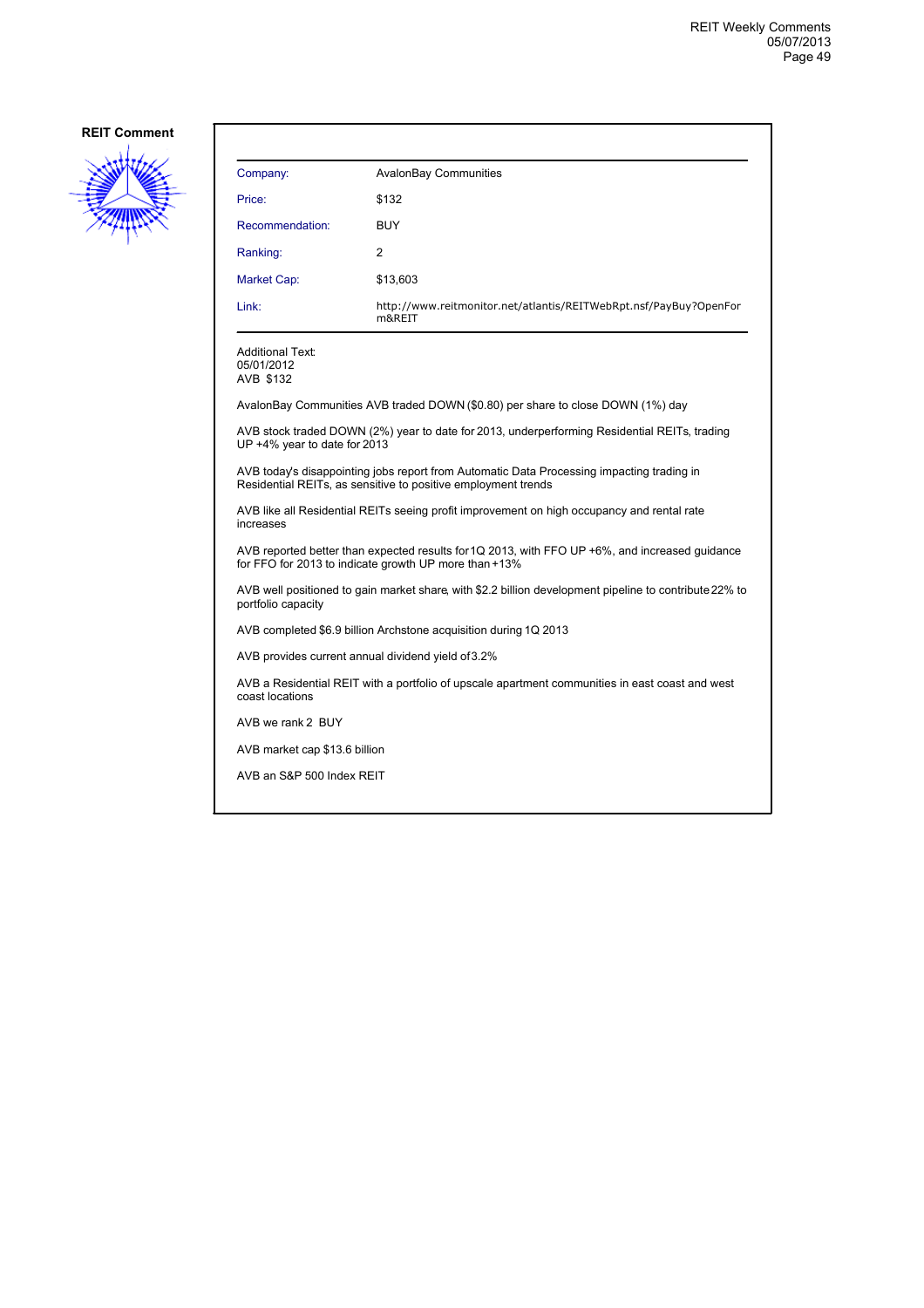

| Company:                                                                                                         | <b>Equity Residential</b>                                                   |  |
|------------------------------------------------------------------------------------------------------------------|-----------------------------------------------------------------------------|--|
| Price:                                                                                                           | \$57                                                                        |  |
| Recommendation:                                                                                                  | <b>BUY</b>                                                                  |  |
| Ranking:                                                                                                         | $\overline{2}$                                                              |  |
| Market Cap:                                                                                                      | \$18,196                                                                    |  |
| Link:                                                                                                            | http://www.reitmonitor.net/atlantis/REITWebRpt.nsf/PayBuy?OpenFor<br>m&REIT |  |
| <b>Additional Text:</b><br>05/01/2013<br><b>EQR \$57</b>                                                         |                                                                             |  |
| Equity Residential EQR traded DOWN (\$1.16) per share to close DOWN (2%) day                                     |                                                                             |  |
| EQR stock traded unchanged year to date for 2013, underperforming Residential REITs, trading UP<br>+4% for 2013  |                                                                             |  |
| EQR reported FFO UP +5% for 1Q 2013, and made no change to guidance for FFO for 2013<br>indicating growth UP +5% |                                                                             |  |
| EQR impact of Archstone acquisition positive for margins, but creates need for divestitures to repay<br>debt     |                                                                             |  |
| EQR stock supported by current annual dividend yield of 3.1%                                                     |                                                                             |  |
| EQR the largest publicly traded Residential REIT with a diverse portfolio of apartment communities               |                                                                             |  |
| EQR we rank 2 BUY                                                                                                |                                                                             |  |
| EQR market cap \$18.2 billion                                                                                    |                                                                             |  |
| EQR an S&P 500 Index REIT                                                                                        |                                                                             |  |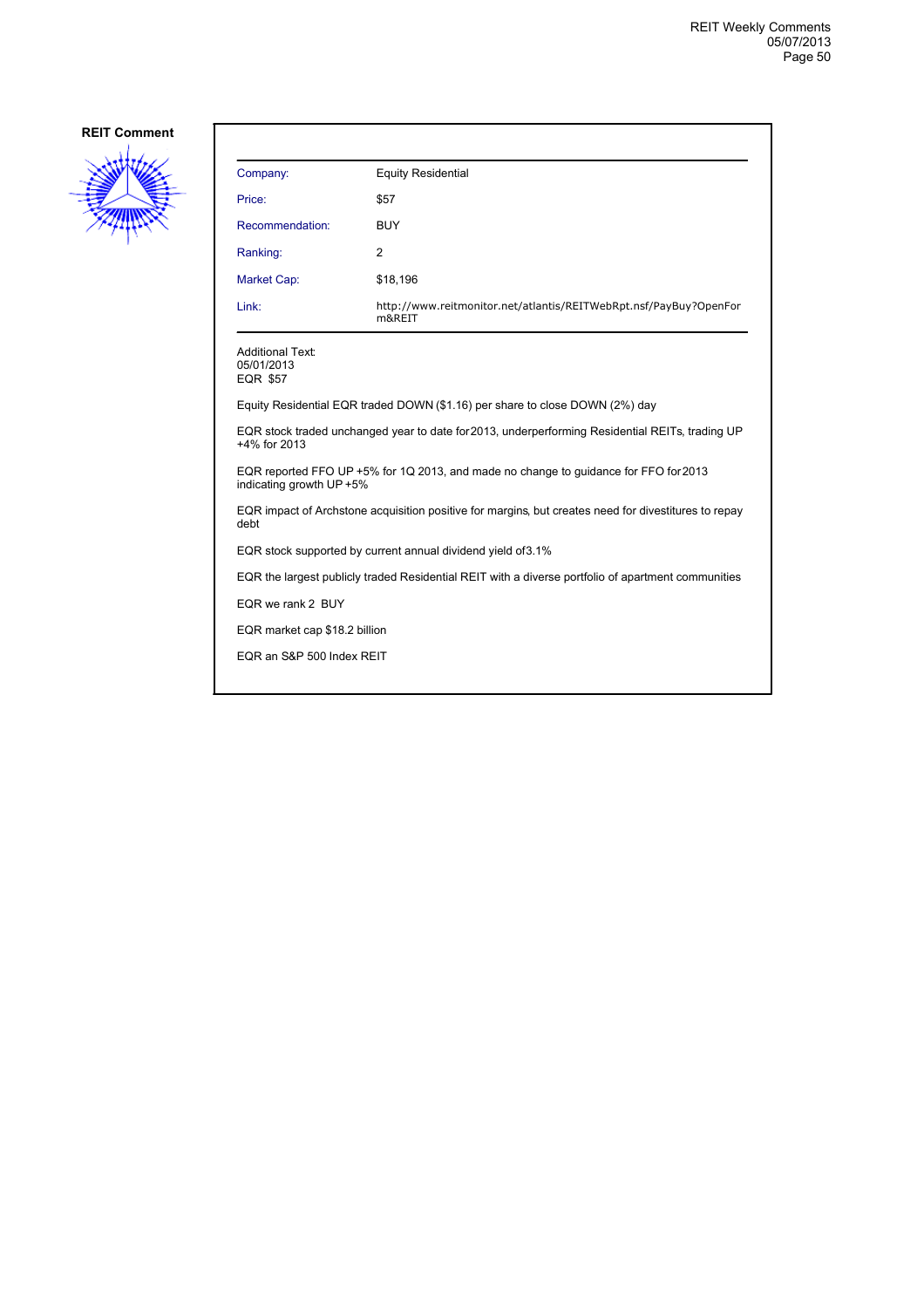

| Company:                                                                                                                     | <b>Kilroy Realty</b>                                                        |  |
|------------------------------------------------------------------------------------------------------------------------------|-----------------------------------------------------------------------------|--|
| Price:                                                                                                                       | \$56                                                                        |  |
| Recommendation:                                                                                                              | <b>BUY</b>                                                                  |  |
| Ranking:                                                                                                                     | $\overline{2}$                                                              |  |
| Market Cap:                                                                                                                  | \$4,400                                                                     |  |
| Link:                                                                                                                        | http://www.reitmonitor.net/atlantis/REITWebRpt.nsf/PayBuy?OpenFor<br>m&REIT |  |
| <b>Additional Text:</b><br>05/01/2013<br><b>KRC \$56</b>                                                                     |                                                                             |  |
|                                                                                                                              | Kilroy Realty KRC traded DOWN (\$0.70) per share to close DOWN (1%) day     |  |
| KRC stock traded UP +18% year to date for 2013, outperforming Office REITs, trading UP +14% for<br>2013                      |                                                                             |  |
| KRC investing in northern CA markets and in Seattle to offset slow growth in southern CA office<br>markets                   |                                                                             |  |
| KRC narrowed guidance for FFO for 2013 to indicate growth UP +16%                                                            |                                                                             |  |
| KRC provides current yield of 2.5%                                                                                           |                                                                             |  |
| KRC an Office REIT with a portfolio of properties concentrated in southern and northern CA with<br>new investment in Seattle |                                                                             |  |
| KRC we rank 2 BUY                                                                                                            |                                                                             |  |
| KRC market cap \$4.4 billion                                                                                                 |                                                                             |  |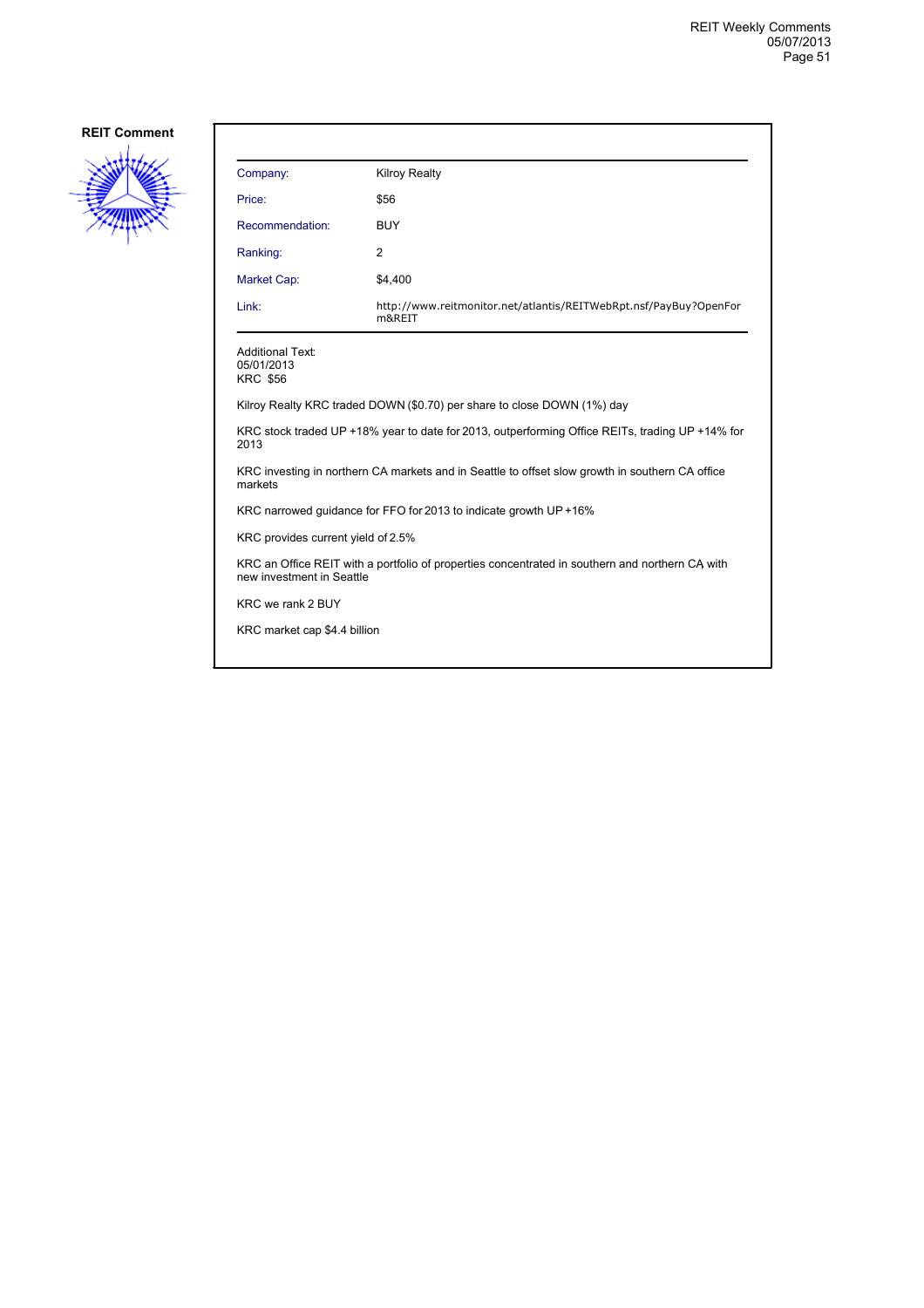

| Company:                                                                                                                                                                                                                                                                  | Annaly Capital Management                                                                                                                                               |  |
|---------------------------------------------------------------------------------------------------------------------------------------------------------------------------------------------------------------------------------------------------------------------------|-------------------------------------------------------------------------------------------------------------------------------------------------------------------------|--|
| Price:                                                                                                                                                                                                                                                                    | \$16                                                                                                                                                                    |  |
| Recommendation:                                                                                                                                                                                                                                                           | <b>BUY</b>                                                                                                                                                              |  |
| Ranking:                                                                                                                                                                                                                                                                  | 2                                                                                                                                                                       |  |
| Market Cap:                                                                                                                                                                                                                                                               | \$16,114                                                                                                                                                                |  |
| Link:                                                                                                                                                                                                                                                                     | http://www.reitmonitor.net/atlantis/REITWebRpt.nsf/PayBuy?OpenFor<br>m&REIT                                                                                             |  |
| <b>Additional Text:</b><br>05/02/2013<br><b>NLY \$16</b>                                                                                                                                                                                                                  |                                                                                                                                                                         |  |
| securities                                                                                                                                                                                                                                                                | Annaly Capital Management NLY1Q 2012 GAAP EPS \$0.90 v \$0.92 DOWN (2%)<br>NLY 1Q 2012 GAAP EPS includes net realized gains of \$183 million on sales of \$17.2 billion |  |
| portfolio adjustments                                                                                                                                                                                                                                                     | NLY adjusted EPS \$0.47 v \$0.54 DOWN (13%)<br>NLY adjusted EPS excludes net charges of (\$0.43) per share unrealized gains and losses on                               |  |
| NLY no guidance provided for FFO for 2013                                                                                                                                                                                                                                 |                                                                                                                                                                         |  |
| NLY 1Q 2013 annualized ROE 22.3%                                                                                                                                                                                                                                          | NLY 1Q 2013 book value \$15.19 DOWN (4%) from December 2012                                                                                                             |  |
| NLY 1Q 2013 NIM (net interest margin) 0.91% UP +0.04% from December 2012<br>NLY 1Q 2013 annualized operating expenses 0.64% of average assets                                                                                                                             |                                                                                                                                                                         |  |
| NLY 1Q 2013 portfolio \$112 billion, concentrated in fixed rate agency guaranteed Residential MBS<br>NLY 1Q 2013 weighted average portfolio yield 2.72% DOWN (0.3%) from December 2012<br>NLY 1Q 2013 average portfolio purchase price 103.9% UP +0.1% from December 2012 |                                                                                                                                                                         |  |
| NLY 1Q 2013 portfolio CPR (constant prepayment rate) 18%<br>NLY 1Q 2013 portfolio leverage 6.6X UP +0.1X from December 2012                                                                                                                                               |                                                                                                                                                                         |  |
| NLY announced new focus on expansion of commercial real estate securities naming executives<br>with experience at CreXus, UBS and Cantor to invest and to manage portfolio                                                                                                |                                                                                                                                                                         |  |
| NLY recently completed \$721 million acquisition of publicly traded NLY subsidiary CreXus<br>Investment CXS, as part of strategic decision to invest up to 25% of equity in non-agency real estate<br>assets                                                              |                                                                                                                                                                         |  |
| NLY management comments noted impact of excess liquidity on market for financial securities                                                                                                                                                                               |                                                                                                                                                                         |  |
| NLY proposals for Fannie Mae reform expected from Congress during 2Q 2013, according to Jeb<br>Hensarling, Chairman of House Financial Services Committee                                                                                                                 |                                                                                                                                                                         |  |
| NLY stock price supported by current annual dividend yield of 11.4%, above the midpoint of the<br>range for Financial Mortgage REITs                                                                                                                                      |                                                                                                                                                                         |  |
|                                                                                                                                                                                                                                                                           | NLY a Financial Mortgage REIT with a portfolio of agency guaranteed Residential MBS                                                                                     |  |
| NLY we rank 2 BUY                                                                                                                                                                                                                                                         |                                                                                                                                                                         |  |
| NLY market cap \$16.1 billion                                                                                                                                                                                                                                             |                                                                                                                                                                         |  |
|                                                                                                                                                                                                                                                                           |                                                                                                                                                                         |  |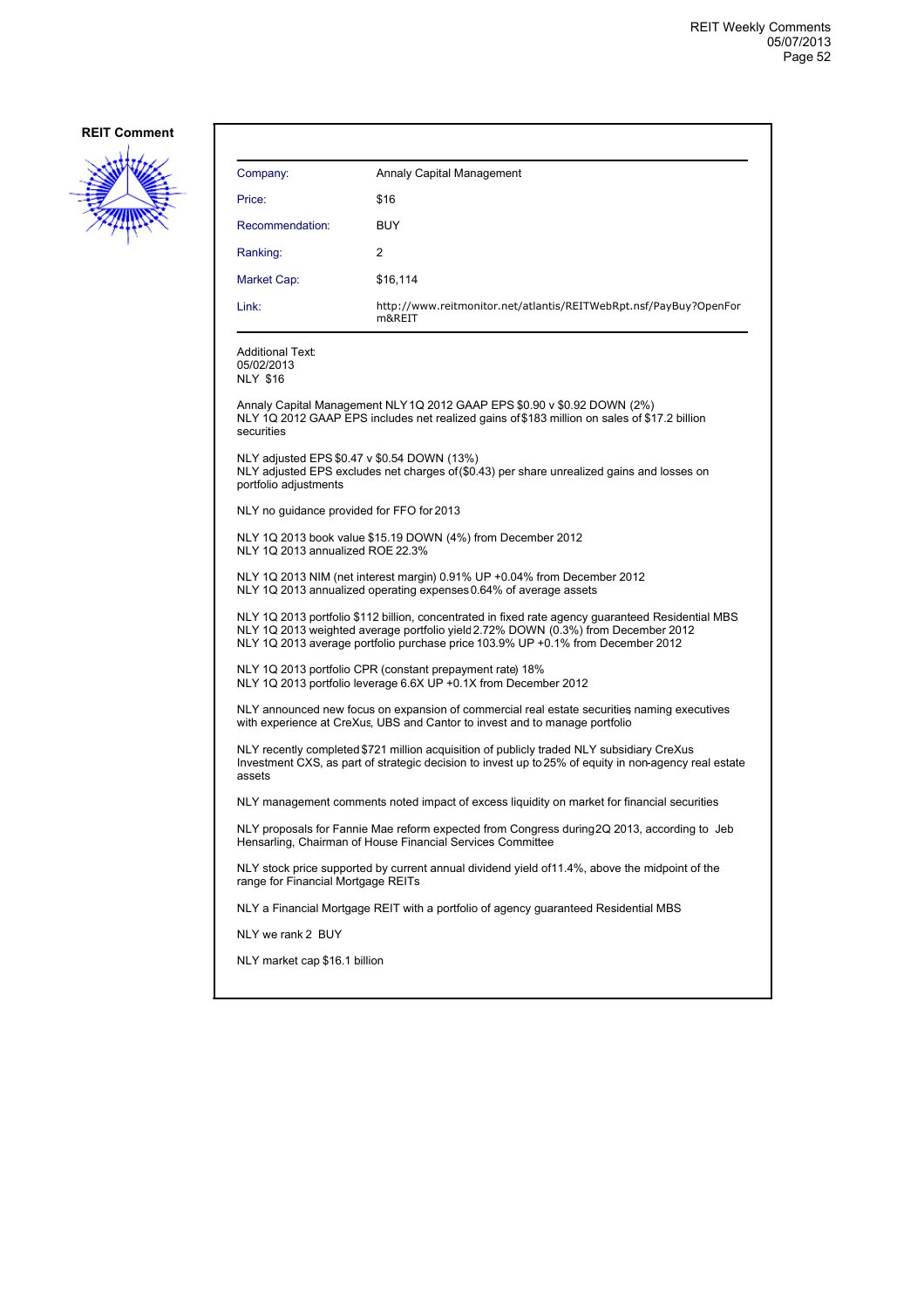

| Company:                                                                                                                                            | <b>Boston Properties</b>                                                    |  |
|-----------------------------------------------------------------------------------------------------------------------------------------------------|-----------------------------------------------------------------------------|--|
| Price:                                                                                                                                              | \$109                                                                       |  |
| Recommendation:                                                                                                                                     | <b>SELL</b>                                                                 |  |
| Ranking:                                                                                                                                            | 4                                                                           |  |
| Market Cap:                                                                                                                                         | \$16,459                                                                    |  |
| Link:                                                                                                                                               | http://www.reitmonitor.net/atlantis/REITWebRpt.nsf/PayBuy?OpenFor<br>m&REIT |  |
| <b>Additional Text:</b><br>05/02/2013<br><b>BXP \$109</b>                                                                                           |                                                                             |  |
| Boston Properties BXP management transition brings founder Morton Zuckerman to position of<br>Non-Executive Chairman of the Board                   |                                                                             |  |
| BXP new CEO Owen D. Thomas previously Chairman of the Board of Lehman Brothers Holdings as<br>well as member of Morgan Stanley Management Committee |                                                                             |  |
| BXP founder Morton Zuckerman to continue under management contract as Non-Executive<br>Chairman of the Board through July 2014                      |                                                                             |  |
| BXP an Office REIT with a portfolio of upscale office properties in NY, Boston, DC and San<br>Francisco                                             |                                                                             |  |
| BXP we rank 4 SELL                                                                                                                                  |                                                                             |  |
| BXP market cap \$16.5 billion                                                                                                                       |                                                                             |  |
| BXP an S&P 500 Index REIT                                                                                                                           |                                                                             |  |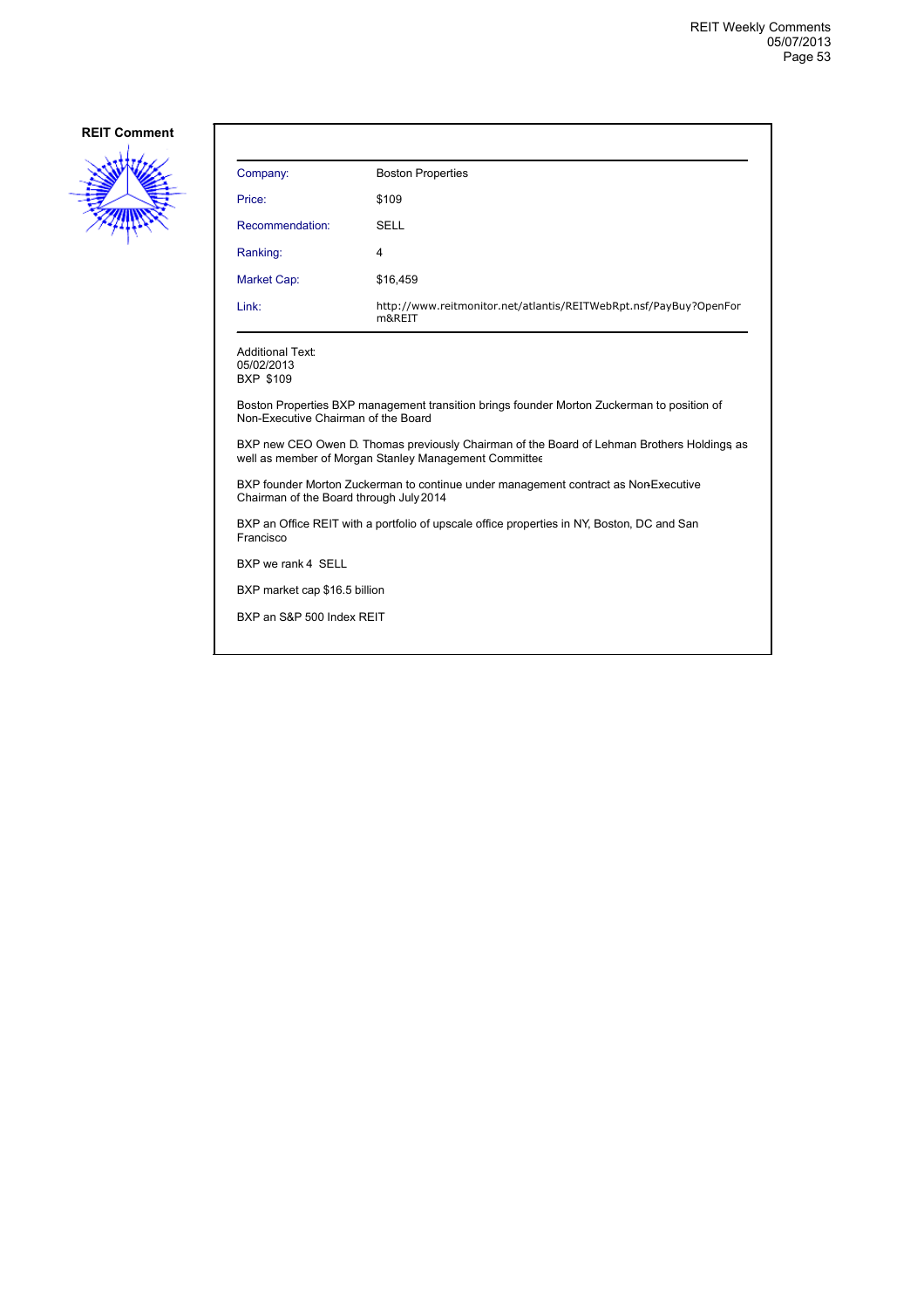

| Company:                                                                                                                                                                                                                                                          | Kimco Realty                                                                                                                                                          |  |
|-------------------------------------------------------------------------------------------------------------------------------------------------------------------------------------------------------------------------------------------------------------------|-----------------------------------------------------------------------------------------------------------------------------------------------------------------------|--|
| Price:                                                                                                                                                                                                                                                            | \$24                                                                                                                                                                  |  |
| Recommendation:                                                                                                                                                                                                                                                   | BUY                                                                                                                                                                   |  |
| Ranking:                                                                                                                                                                                                                                                          | 1                                                                                                                                                                     |  |
| Market Cap:                                                                                                                                                                                                                                                       | \$9,698                                                                                                                                                               |  |
| Link:                                                                                                                                                                                                                                                             | http://www.reitmonitor.net/atlantis/REITWebRpt.nsf/PayBuy?OpenFor<br>m&REIT                                                                                           |  |
| <b>Additional Text:</b><br>05/02/2013<br>KIM \$24                                                                                                                                                                                                                 |                                                                                                                                                                       |  |
|                                                                                                                                                                                                                                                                   | Kimco Realty KIM 1Q 2013 FFO \$0.32 (adjusted) v \$0.31 UP +3%<br>KIM 1Q 2013 FFO (adjusted) excludes net charges of (\$0.01) per share relating to transaction costs |  |
| KIM slightly increased low end of quidance range2013 FFO \$1.29-\$1.33 V \$1.25 UP +3%-+6%<br>KIM previous quidance range 2013 FFO \$1.28-\$1.33 per share<br>KIM guidance 2013 FFO assumes same property NOI UP +2.75-+3.75% with occupancy UP<br>$+0.5% +0.75%$ |                                                                                                                                                                       |  |
| KIM 1Q 2013 same property NOI UP +4.0%<br>KIM 1Q 2013 portfolio occupancy 93.6% UP +0.7%                                                                                                                                                                          |                                                                                                                                                                       |  |
| KIM 1Q 2013 rents on lease turnover UP +13.5%                                                                                                                                                                                                                     |                                                                                                                                                                       |  |
| KIM 1Q 2013 acquisitions \$221 million for 8 properties                                                                                                                                                                                                           |                                                                                                                                                                       |  |
| KIM 1Q 2013 divestitures \$14 million for 3 properties<br>KIM now in contract or negotiations to divest 14 properties for \$111 million<br>KIM additional pending joint venture divestiture of 9 properties in Mexico for \$271 million                           |                                                                                                                                                                       |  |
| KIM invested \$71 million for 15% joint venture interest in deal to acquire \$3.3 billion properties from<br>SUPERVALU SVU                                                                                                                                        |                                                                                                                                                                       |  |
| KIM now owns 8.2 million shares of SUPERVALU SVU, representing 3.2% of total outstanding<br>shares                                                                                                                                                                |                                                                                                                                                                       |  |
| KIM provides current annual dividend yield of 3.6%                                                                                                                                                                                                                |                                                                                                                                                                       |  |
| KIM a Retail REIT with a diverse portfolio of retail properties including neighborhood and community<br>shopping centers and big box retail, as well as grocery anchored shopping centers                                                                         |                                                                                                                                                                       |  |
| KIM we rank 1 BUY                                                                                                                                                                                                                                                 |                                                                                                                                                                       |  |
| KIM market cap \$9.7 billion                                                                                                                                                                                                                                      |                                                                                                                                                                       |  |
| KIM an S&P 500 index REIT                                                                                                                                                                                                                                         |                                                                                                                                                                       |  |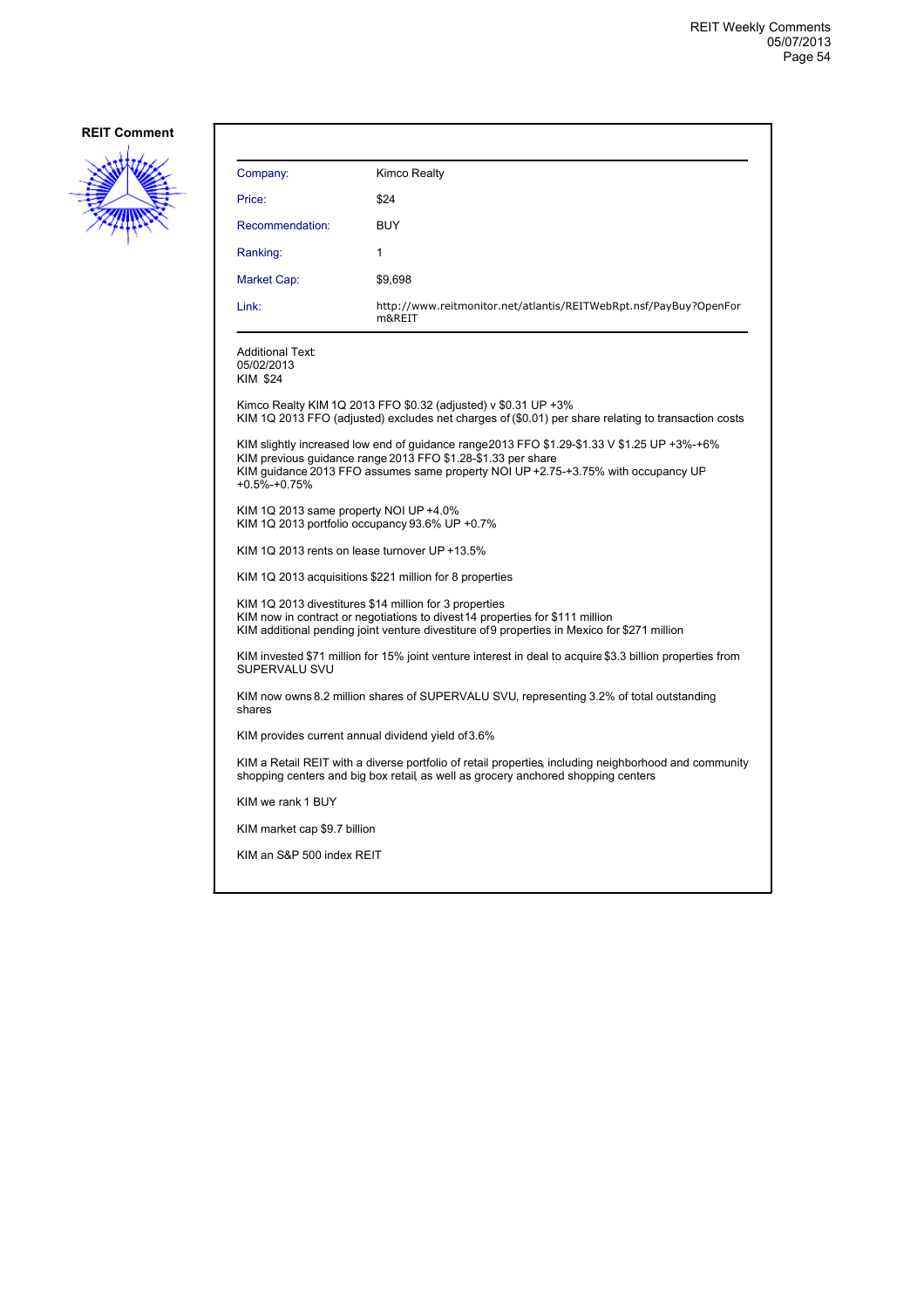

| Company:                                                                                                                                               | <b>MFA Financial</b>                                                        |  |
|--------------------------------------------------------------------------------------------------------------------------------------------------------|-----------------------------------------------------------------------------|--|
| Price:                                                                                                                                                 | \$9                                                                         |  |
| Recommendation:                                                                                                                                        | <b>BUY</b>                                                                  |  |
| Ranking:                                                                                                                                               | 2                                                                           |  |
| <b>Market Cap:</b>                                                                                                                                     | \$3,306                                                                     |  |
| Link:                                                                                                                                                  | http://www.reitmonitor.net/atlantis/REITWebRpt.nsf/PayBuy?OpenFor<br>m&REIT |  |
| <b>Additional Text:</b><br>05/02/2013<br><b>MFA \$9</b>                                                                                                |                                                                             |  |
| MFA Financial MFA increased quarterly dividend by 10% to \$0.22 per share for 2Q 2013                                                                  |                                                                             |  |
| MFA new annual dividend \$0.88 per share                                                                                                               |                                                                             |  |
| MFA new yield 9.51%, near the midpoint of the range for Financial Mortgage REITs                                                                       |                                                                             |  |
| MFA also paid special dividend of \$0.50 per share in April 2013, reflecting undistributed amounts of<br>REIT taxable income relating to prior periods |                                                                             |  |
| MFA a Financial Mortgage REIT with a portfolio of agency guaranteed and nonagency guaranteed<br>Residential loans and MBS                              |                                                                             |  |
| MFA we rank 2 BUY                                                                                                                                      |                                                                             |  |
| MFA market cap \$3.3 billion                                                                                                                           |                                                                             |  |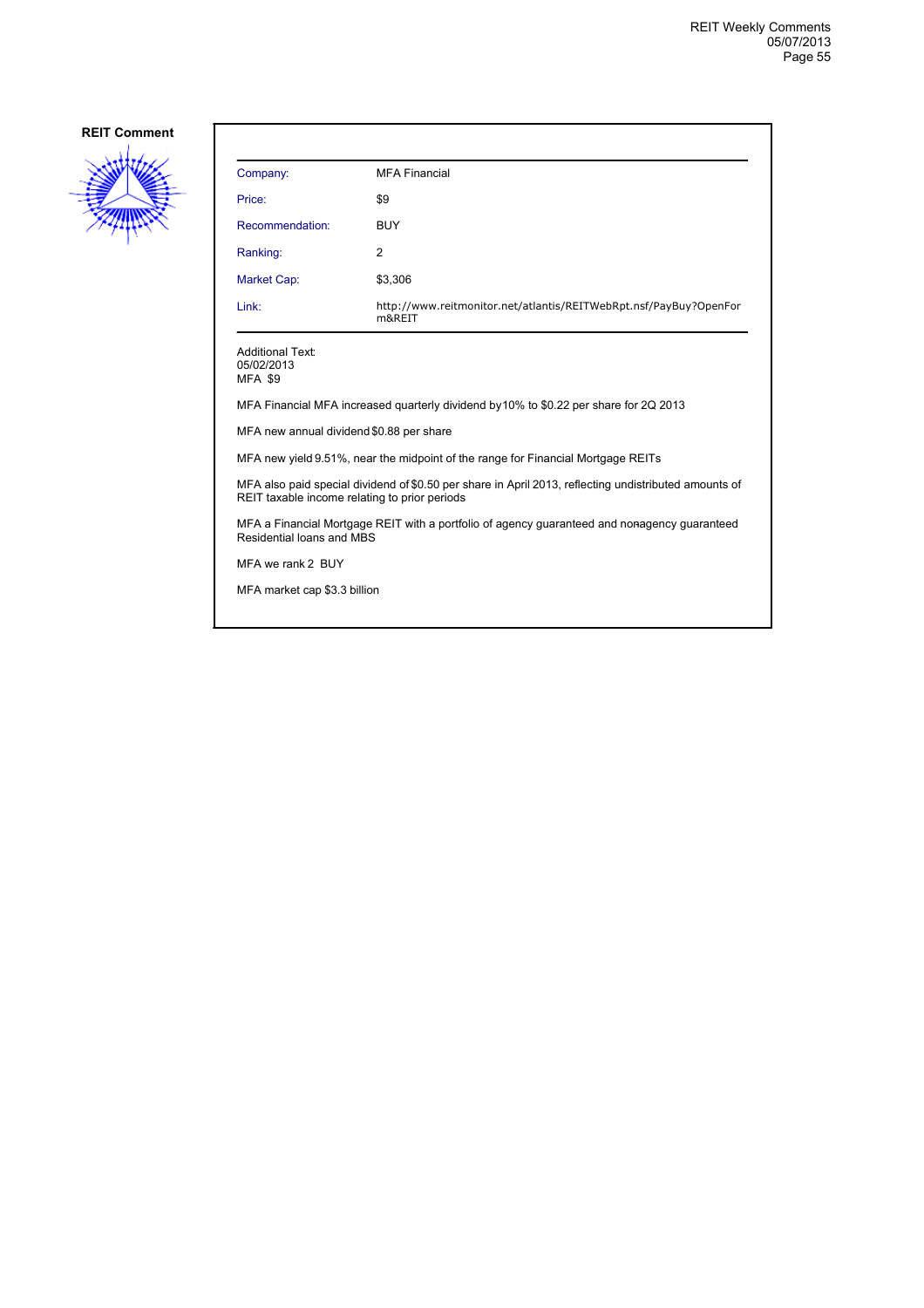

| Company:                                                                                                                                                                                                                                                                                                                                                                                | <b>MFA Financial</b>                                                                                                                                          |  |
|-----------------------------------------------------------------------------------------------------------------------------------------------------------------------------------------------------------------------------------------------------------------------------------------------------------------------------------------------------------------------------------------|---------------------------------------------------------------------------------------------------------------------------------------------------------------|--|
| Price:                                                                                                                                                                                                                                                                                                                                                                                  | \$9                                                                                                                                                           |  |
| Recommendation:                                                                                                                                                                                                                                                                                                                                                                         | <b>BUY</b>                                                                                                                                                    |  |
| Ranking:                                                                                                                                                                                                                                                                                                                                                                                | 2                                                                                                                                                             |  |
| Market Cap:                                                                                                                                                                                                                                                                                                                                                                             | \$3,306                                                                                                                                                       |  |
| Link:                                                                                                                                                                                                                                                                                                                                                                                   | http://www.reitmonitor.net/atlantis/REITWebRpt.nsf/PayBuy?OpenFor<br>m&REIT                                                                                   |  |
| <b>Additional Text:</b><br>05/02/2013<br><b>MFA \$9</b>                                                                                                                                                                                                                                                                                                                                 |                                                                                                                                                               |  |
| gains on portfolio adjustments                                                                                                                                                                                                                                                                                                                                                          | MFA Financial MFA 1Q 2013 GAAP EPS \$0.21 v \$0.23 DOWN (9%)<br>MFA 1Q 2013 GAAP EPS includes \$1.6 million gains on sale of MBS and \$1.5 million unrealized |  |
| MFA 1Q 2013 core EPS \$0.20 v \$0.21 DOWN (5%)<br>MFA 1Q 2013 core EPS excludes \$0.01 gains on sale of MBS and unrealized gains on portfolio<br>adjustments                                                                                                                                                                                                                            |                                                                                                                                                               |  |
|                                                                                                                                                                                                                                                                                                                                                                                         | MFA no guidance provided for GAAP EPS or core EPS for 2013                                                                                                    |  |
| MFA 1Q 2013 GAAP book value \$8.84 per share, DOWN (2%) from December, 2012<br>MFA stock trading at premium of 5% to latest book value                                                                                                                                                                                                                                                  |                                                                                                                                                               |  |
| MFA during 1Q 2013 MFA provided \$34 million reversal of loan loss reserve, to be recognized as<br>gain included in GAAP EPS over the life of the assets<br>MFA provided \$170 million reversal of loan loss reserve over the last 9 months, indicating<br>conservative valuation of non-agency securities                                                                              |                                                                                                                                                               |  |
| MFA 1Q 2013 portfolio \$12.6 billion, including \$7.2 billion agency guaranteed Residential MBS and<br>\$5.4 billion non-agency Residential MBS<br>MFA 1Q 2013 portfolio yield 4.02%, including agency guaranteed RMBS 2.42% and non-agency<br>RMBS 6.80%<br>MFA 1Q 2013 portfolio NIM (net interest income) 2.32%, including agency guaranteed RMBS 1.18%<br>and non-agency RMBS 4.35% |                                                                                                                                                               |  |
| MFA 1Q 2013 portfolio leverage 3.1X, including agency guaranteed RMBS portfolio at 7.8X and<br>non-agency RMBS portfolio at 1.5X<br>MFA 1Q 2013 portfolio CPR (constant prepayment rate) 17.3%, including agency guaranteed RMBS<br>at 19.1% and non-agency RMBS at 15.1%                                                                                                               |                                                                                                                                                               |  |
| MFA rally for non-agency portfolio of RMBS enables MFA to reverse previous loan loss reserves<br>while maintaining conservative valautions<br>MFA stengthening US housing sector stimulates non-agency mortgage originations, providing<br>opportunities for MFA to reposition portfolio                                                                                                |                                                                                                                                                               |  |
| MFA paid special dividend of \$0.50 per share in April 2013, reflecting undistributed amounts of REIT<br>taxable income relating to prior periods                                                                                                                                                                                                                                       |                                                                                                                                                               |  |
| MFA also increased quarterly dividend distribution by 10%, now providing current annual dividend<br>yield of 9.5%, near the midpoint of the range for Financial Mortgage REITs                                                                                                                                                                                                          |                                                                                                                                                               |  |
|                                                                                                                                                                                                                                                                                                                                                                                         | MFA a Financial Mortgage REIT with a portfolio of agency guaranteed and nonagency guaranteed<br>Residential loans and MBS                                     |  |
| MFA we rank 2 BUY                                                                                                                                                                                                                                                                                                                                                                       |                                                                                                                                                               |  |
| MFA market cap \$3.3 billion                                                                                                                                                                                                                                                                                                                                                            |                                                                                                                                                               |  |
|                                                                                                                                                                                                                                                                                                                                                                                         |                                                                                                                                                               |  |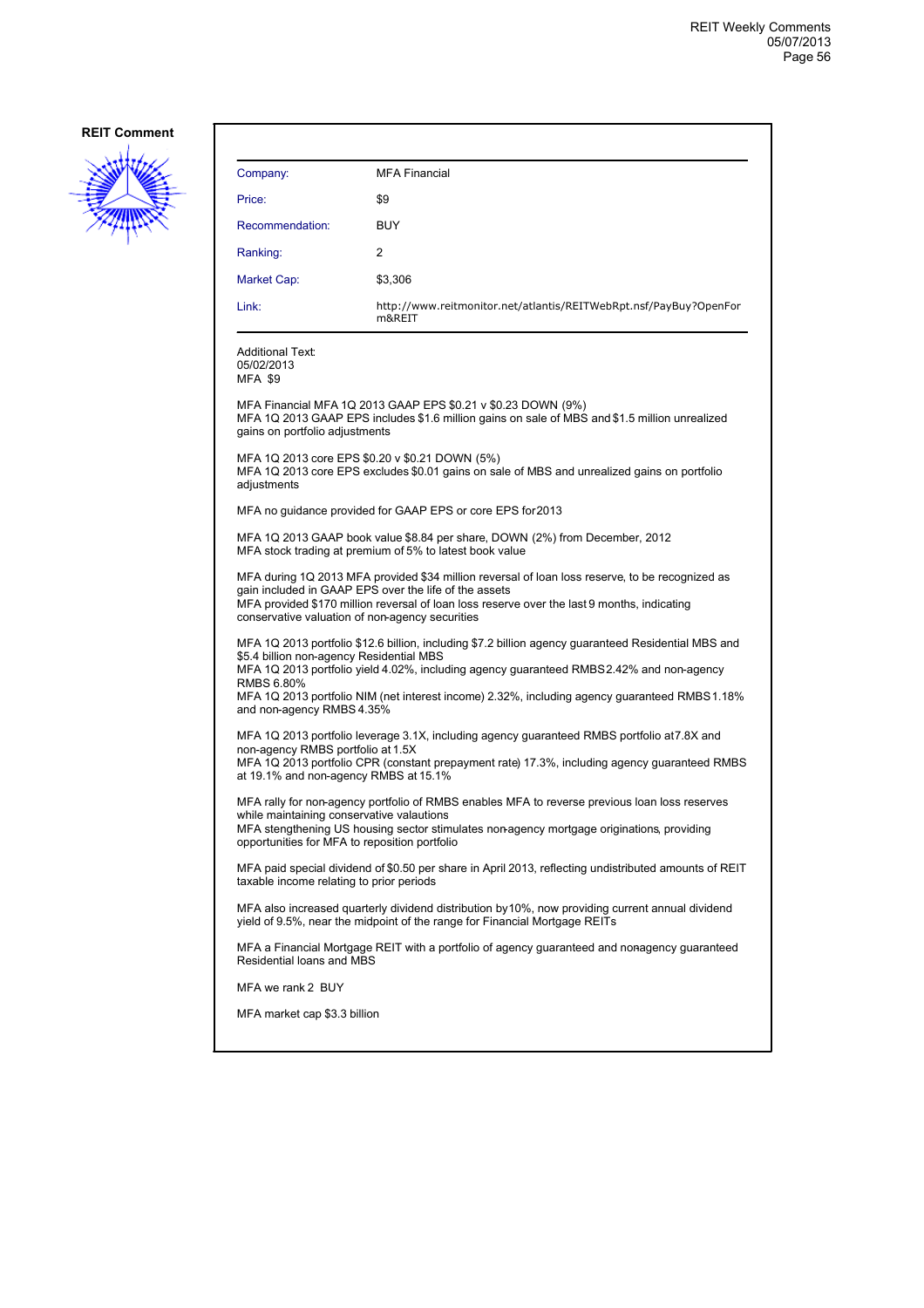

| Company:                                                                                                                                                                                                                                                        | <b>Boston Properties</b>                                                    |  |
|-----------------------------------------------------------------------------------------------------------------------------------------------------------------------------------------------------------------------------------------------------------------|-----------------------------------------------------------------------------|--|
| Price:                                                                                                                                                                                                                                                          | \$109                                                                       |  |
| Recommendation:                                                                                                                                                                                                                                                 | SELL                                                                        |  |
| Ranking:                                                                                                                                                                                                                                                        | 4                                                                           |  |
| Market Cap:                                                                                                                                                                                                                                                     | \$16,459                                                                    |  |
| Link:                                                                                                                                                                                                                                                           | http://www.reitmonitor.net/atlantis/REITWebRpt.nsf/PayBuy?OpenFor<br>m&REIT |  |
| <b>Additional Text:</b><br>05/02/2013<br>BXP \$109                                                                                                                                                                                                              |                                                                             |  |
|                                                                                                                                                                                                                                                                 | Boston Properties BXP 1Q 2013 FFO \$1.06 v \$1.12 DOWN (5%)                 |  |
| BXP reduced guidance 2013 FFO \$4.97-\$5.07 v \$4.90 UP +1%-+3%<br>BXP previous quidance 2013 FFO \$5.06-\$5.18 per share<br>BXP guidance reduction for 2013 FFO a result of management transition expenses and<br>impairments, partially offset by other items |                                                                             |  |
| BXP new quidance 2Q 2013 FFO \$1.25-\$1.27 v \$1.37 DOWN (7%)-(9%)                                                                                                                                                                                              |                                                                             |  |
| BXP 1Q 2013 same property NOI UP +3.1%<br>BXP 1Q 2013 portfolio occupancy 91.8% DOWN (0.3%)                                                                                                                                                                     |                                                                             |  |
| BXP 1Q 2013 rents on lease turnover for same property portfolio DOWN (2.5%)                                                                                                                                                                                     |                                                                             |  |
| BXP 1Q 2013 acquisitions \$290 million for 3 properties<br>BXP 1Q 2013 disposition \$25 million, for gain of \$20 million                                                                                                                                       |                                                                             |  |
| BXP investing \$1.9 billion in 7 construction projects, now 52% pre-leased                                                                                                                                                                                      |                                                                             |  |
| BXP provides current annual dividend yield of 2.4%                                                                                                                                                                                                              |                                                                             |  |
| BXP an Office REIT with a portfolio of upscale office properties in NY, Boston, DC and San<br>Francisco                                                                                                                                                         |                                                                             |  |
| BXP we rank 4 SELL                                                                                                                                                                                                                                              |                                                                             |  |
| BXP market cap \$16.5 billion                                                                                                                                                                                                                                   |                                                                             |  |
| BXP an S&P 500 Index REIT                                                                                                                                                                                                                                       |                                                                             |  |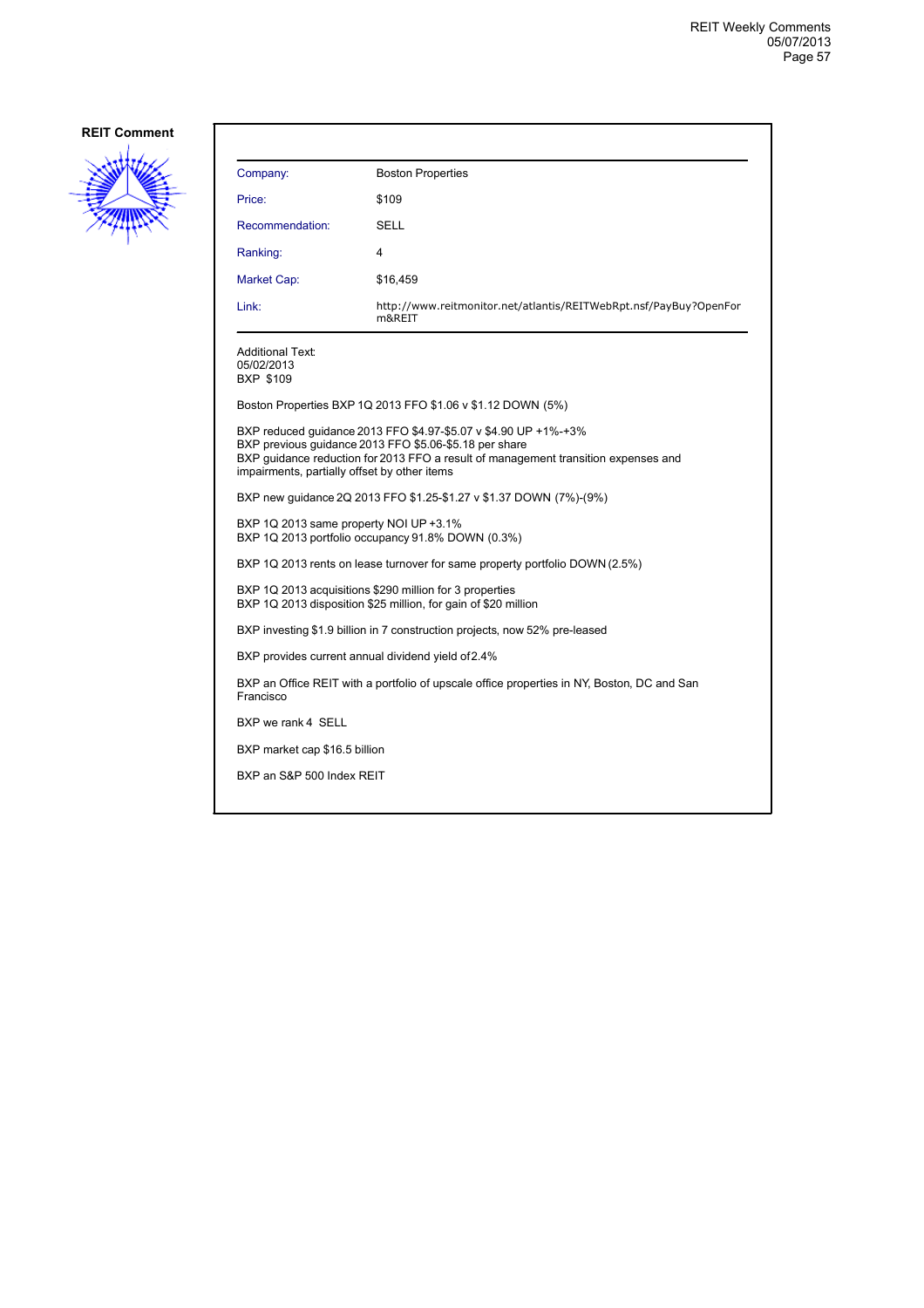

| Company:                                                                                                                                                                                                  | <b>Essex Property Trust</b>                                                 |  |
|-----------------------------------------------------------------------------------------------------------------------------------------------------------------------------------------------------------|-----------------------------------------------------------------------------|--|
| Price:                                                                                                                                                                                                    | \$156                                                                       |  |
| Recommendation:                                                                                                                                                                                           | BUY                                                                         |  |
| Ranking:                                                                                                                                                                                                  | 2                                                                           |  |
| Market Cap:                                                                                                                                                                                               | \$5,957                                                                     |  |
| Link:                                                                                                                                                                                                     | http://www.reitmonitor.net/atlantis/REITWebRpt.nsf/PayBuy?OpenFor<br>m&REIT |  |
| <b>Additional Text:</b><br>05/02/2013<br><b>ESS \$156</b>                                                                                                                                                 |                                                                             |  |
| Essex Property Trust ESS 1Q 2013 FFO \$1.87 (adjusted) v \$1.64 (adjusted) UP +14%<br>ESS 1Q 2013 FFO (adjusted) excludes net gains of \$0.10 per share on sale of assets and gains on<br>debt redemption |                                                                             |  |
| ESS made no change to guidance 2013 FFO \$7.40-\$7.70 v \$6.82 UP +9%-+13%<br>ESS quidance 2013 FFO assumes same property NOI UP +6.0%-+8.0%                                                              |                                                                             |  |
| ESS new guidance 2Q 2013 FFO \$1.79-\$1.87 v \$1.66 (adjusted) UP +8%-+13%                                                                                                                                |                                                                             |  |
| ESS 1Q 2013 same property NOI UP +6.1%<br>ESS 1Q 2013 same property occupancy 96.6% DOWN (0.3%)                                                                                                           |                                                                             |  |
| ESS 1Q 2013 average monthly rent \$1,520 UP +6.7%                                                                                                                                                         |                                                                             |  |
| ESS well positioned for portfolio expansion, with \$926 million pipeline of projects under<br>development, representing 7% portfolio capacity increment                                                   |                                                                             |  |
| ESS increased quarterly dividend distribution by 10%, now providing annual dividend yield of 3.1%                                                                                                         |                                                                             |  |
| ESS a Residential REIT with a diverse portfolio of apartment communities in west coast states                                                                                                             |                                                                             |  |
| ESS we rank 2 BUY                                                                                                                                                                                         |                                                                             |  |
| ESS market cap \$6.0 billion                                                                                                                                                                              |                                                                             |  |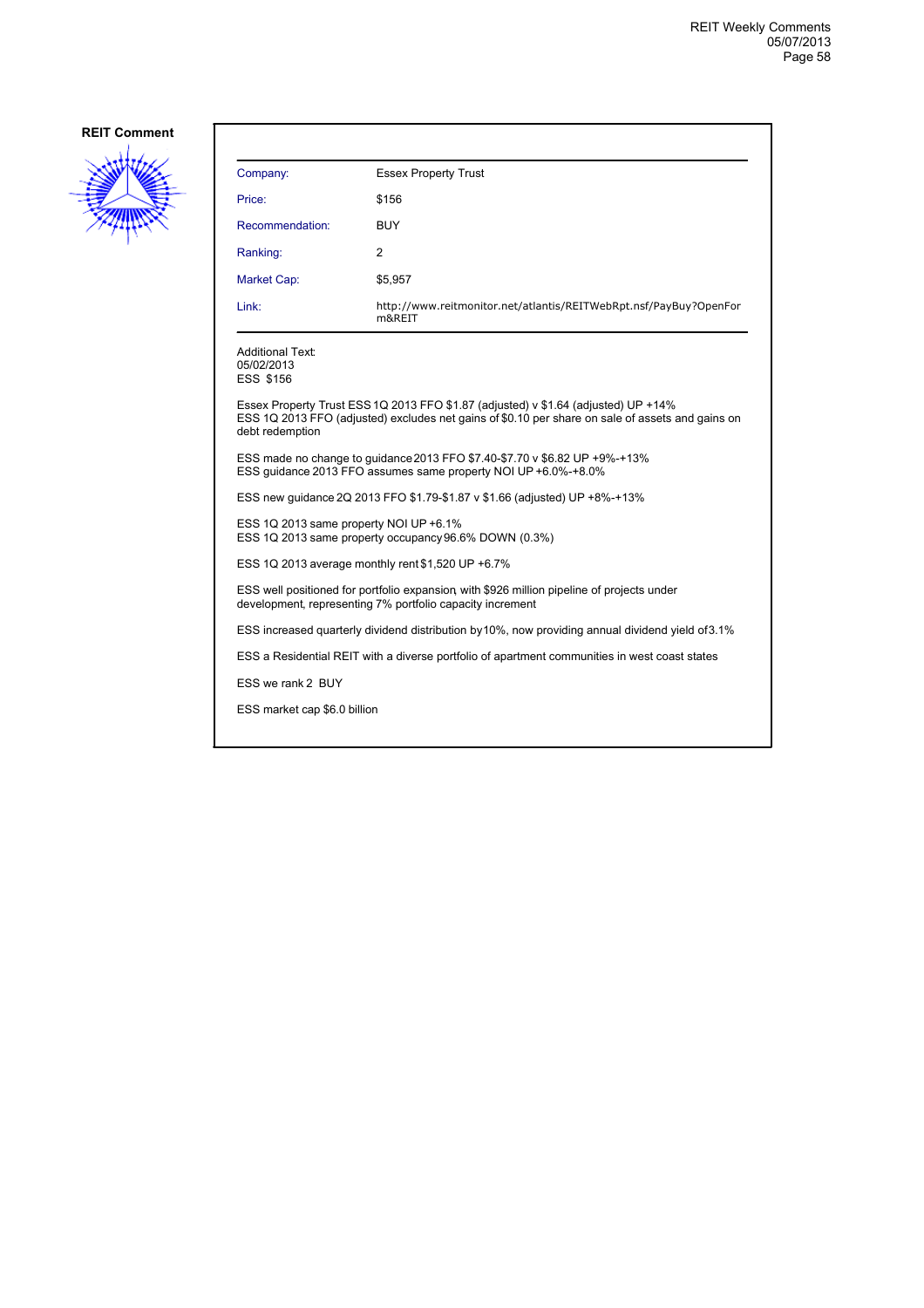

| Company:                                                                                                                                                                                                                    | Macerich                                                                    |  |
|-----------------------------------------------------------------------------------------------------------------------------------------------------------------------------------------------------------------------------|-----------------------------------------------------------------------------|--|
| Price:                                                                                                                                                                                                                      | \$69                                                                        |  |
| Recommendation:                                                                                                                                                                                                             | BUY                                                                         |  |
| Ranking:                                                                                                                                                                                                                    | 2                                                                           |  |
| Market Cap:                                                                                                                                                                                                                 | \$10,130                                                                    |  |
| Link:                                                                                                                                                                                                                       | http://www.reitmonitor.net/atlantis/REITWebRpt.nsf/PayBuy?OpenFor<br>m&REIT |  |
| <b>Additional Text:</b><br>05/02/2013<br>MAC \$69                                                                                                                                                                           |                                                                             |  |
|                                                                                                                                                                                                                             | Macerich MAC 1Q 2013 FFO \$0.86 v \$0.76 UP +13%                            |  |
| MAC increased guidance 2013 FFO \$3.35-\$3.45 v \$3.18 UP +5%-+8%<br>MAC previous guidance \$3.32-\$3.42 per share                                                                                                          |                                                                             |  |
| MAC 1Q 2013 same property NOI UP +3.4%<br>MAC 1Q 2013 mall portfolio occupancy 93.4% UP +1.3%                                                                                                                               |                                                                             |  |
| MAC 1Q 2013 trailing 12 month annualized mall tenant sales per square foot \$535 UP +6.2%                                                                                                                                   |                                                                             |  |
| MAC 1Q 2013 rental rates on lease turnover UP +14.9%<br>MAC 1Q 2013 average annualized mall rent per square foot \$42.34 UP +8.8%                                                                                           |                                                                             |  |
| MAC plans to fund recent \$1.25 billion acquisitions of NY retail properties with planned property<br>divestitures of \$500 million-\$1.0 billion for 2013, absorbing negative FFO impact of (\$0.07)-(\$0.14)<br>per share |                                                                             |  |
| MAC investing \$800 million to develop 3 retail properties in Tysons Corner, Chicago and Niagara<br>Falls                                                                                                                   |                                                                             |  |
| MAC provides current annual dividend yield of 3.4%                                                                                                                                                                          |                                                                             |  |
| MAC a Retail REIT with a portfolio of regional malls concentrated in western states                                                                                                                                         |                                                                             |  |
| MAC we rank 2 BUY                                                                                                                                                                                                           |                                                                             |  |
| MAC market cap \$10.1 billion                                                                                                                                                                                               |                                                                             |  |
|                                                                                                                                                                                                                             |                                                                             |  |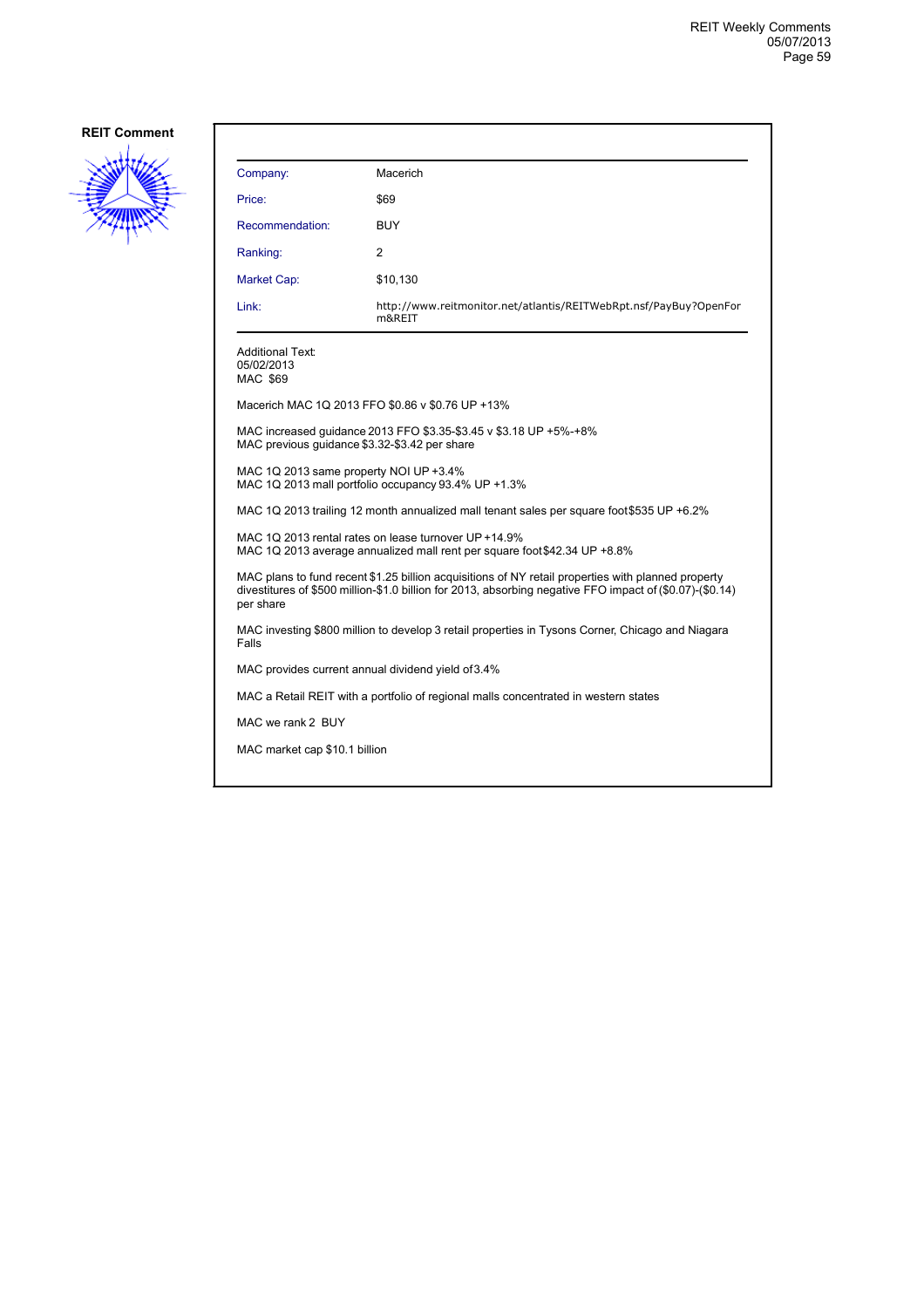

| Company:                                                                                                                                                                                                                                                                                                                                                                 | Redwood Trust                                                                                 |  |
|--------------------------------------------------------------------------------------------------------------------------------------------------------------------------------------------------------------------------------------------------------------------------------------------------------------------------------------------------------------------------|-----------------------------------------------------------------------------------------------|--|
| Price:                                                                                                                                                                                                                                                                                                                                                                   | \$22                                                                                          |  |
| Recommendation:                                                                                                                                                                                                                                                                                                                                                          | <b>HOLD</b>                                                                                   |  |
| Ranking:                                                                                                                                                                                                                                                                                                                                                                 | 3                                                                                             |  |
| Market Cap:                                                                                                                                                                                                                                                                                                                                                              | \$1,850                                                                                       |  |
| Link:                                                                                                                                                                                                                                                                                                                                                                    | http://www.reitmonitor.net/atlantis/REITWebRpt.nsf/PayBuy?OpenFor<br>m&REIT                   |  |
| <b>Additional Text:</b><br>05/02/2013<br><b>RWT \$22</b>                                                                                                                                                                                                                                                                                                                 |                                                                                               |  |
| Redwood Trust RWT 1Q 2013 GAAP EPS profit \$0.69 v \$0.37 UP +86%<br>RWT 1Q 2013 GAAP EPS includes loan loss provision of (\$1) million, adjustments to valuation of \$1<br>million and \$12 million million realized gains                                                                                                                                              |                                                                                               |  |
| RWT 1Q 2013 taxable EPS \$0.20 v \$0.13 per share UP +58%                                                                                                                                                                                                                                                                                                                |                                                                                               |  |
| RWT 1Q 2013 GAAP book value \$14.54 per share UP +4% from December 2012<br>RWT stock trading at premium of 54% to adjusted book value, reflecting income value of investment<br>banking business                                                                                                                                                                         |                                                                                               |  |
| RWT 1Q 2013 portfolio \$4.7 billion, including \$3.0 billion jumbo residential loans, \$400 million<br>commercial loans, and \$1.2 billion real estate securities                                                                                                                                                                                                        |                                                                                               |  |
| RWT 1Q 2013 NIM (net interest margin) 3.09%, UP +0.99% from previous year<br>RWT 1Q 2013 operating expenses per average assets 1.63%                                                                                                                                                                                                                                     |                                                                                               |  |
| RWT plans to offer 1 new issue of securitized jumbo loans per month during 2013, with goal of \$7<br>billion securitizations for this year, including \$7 billion Residential MBS and \$1 billion senior<br>commercial loans<br>RWT 1Q 2013 completed 4 securitizations totaling \$2.2 billion during January 2013<br>RWT also originated \$300 million commercial loans |                                                                                               |  |
| Mortgage REITs                                                                                                                                                                                                                                                                                                                                                           | RWT provides current annual dividend yield of 5.0%, at the low end of the range for Financial |  |
|                                                                                                                                                                                                                                                                                                                                                                          | RWT a Financial Mortgage REIT with a portfolio of non-agency residential loans and securities |  |
| RWT we rank 3 HOLD                                                                                                                                                                                                                                                                                                                                                       |                                                                                               |  |
| RWT market cap \$1.9 billion                                                                                                                                                                                                                                                                                                                                             |                                                                                               |  |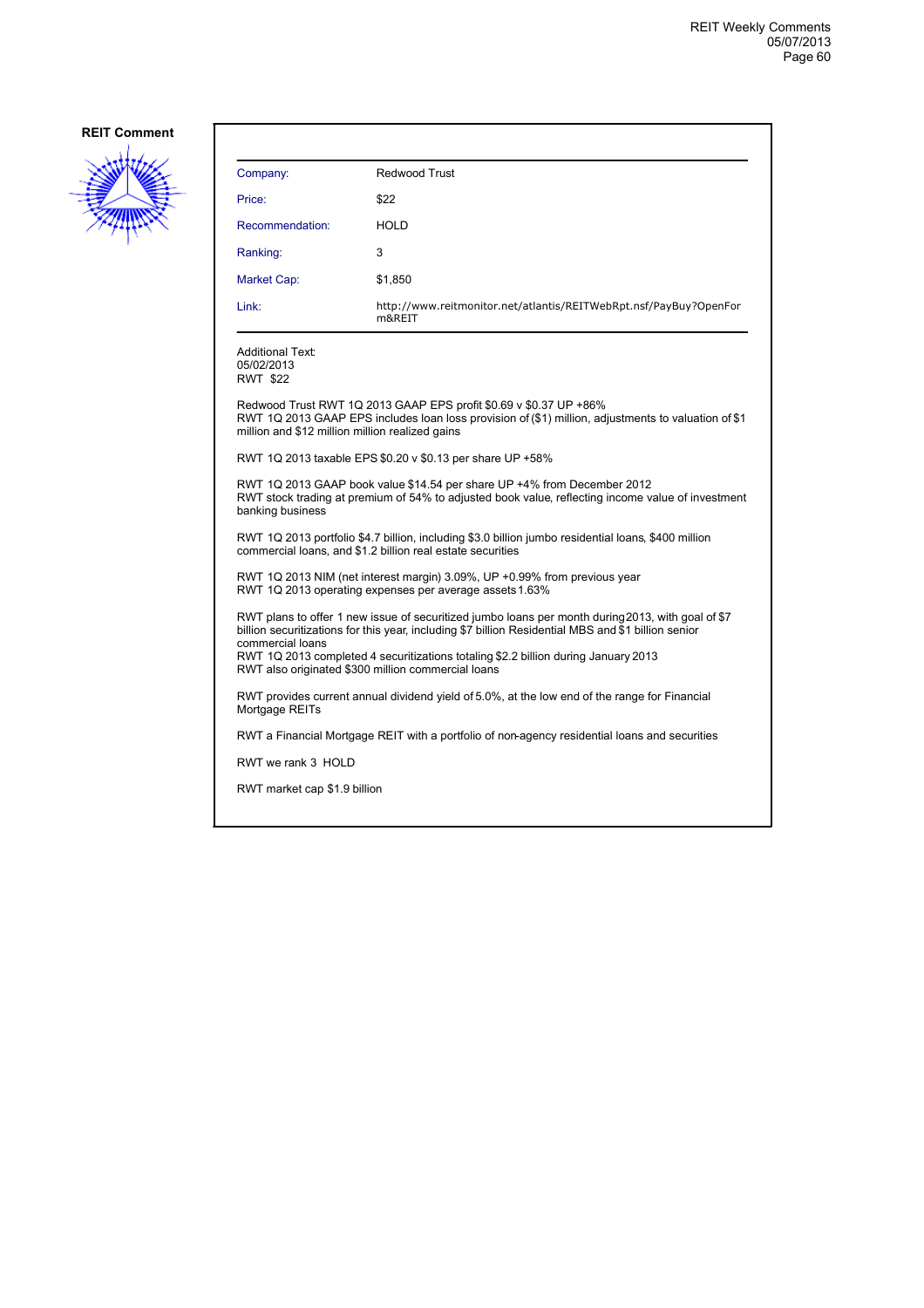

| Company:                                                  | <b>Essex Property Trust</b>                                                                          |
|-----------------------------------------------------------|------------------------------------------------------------------------------------------------------|
| Price:                                                    | \$156                                                                                                |
| Recommendation:                                           | <b>BUY</b>                                                                                           |
| Ranking:                                                  | 2                                                                                                    |
| Market Cap:                                               | \$5,957                                                                                              |
| Link:                                                     | http://www.reitmonitor.net/atlantis/REITWebRpt.nsf/PayBuy?OpenFor<br>m&REIT                          |
| <b>Additional Text:</b><br>05/02/2013<br><b>ESS \$156</b> |                                                                                                      |
| 2013                                                      | Essex Property Trust ESS increased quarterly dividend distribution by 10% to \$1.21 per share for 2Q |
| ESS new annual dividend \$4.84 per share                  |                                                                                                      |
| ESS new yield 3.1%                                        |                                                                                                      |
|                                                           | ESS a Residential REIT with a diverse portfolio of apartment communities in west coast states        |
| ESS we rank 2 BUY                                         |                                                                                                      |
|                                                           |                                                                                                      |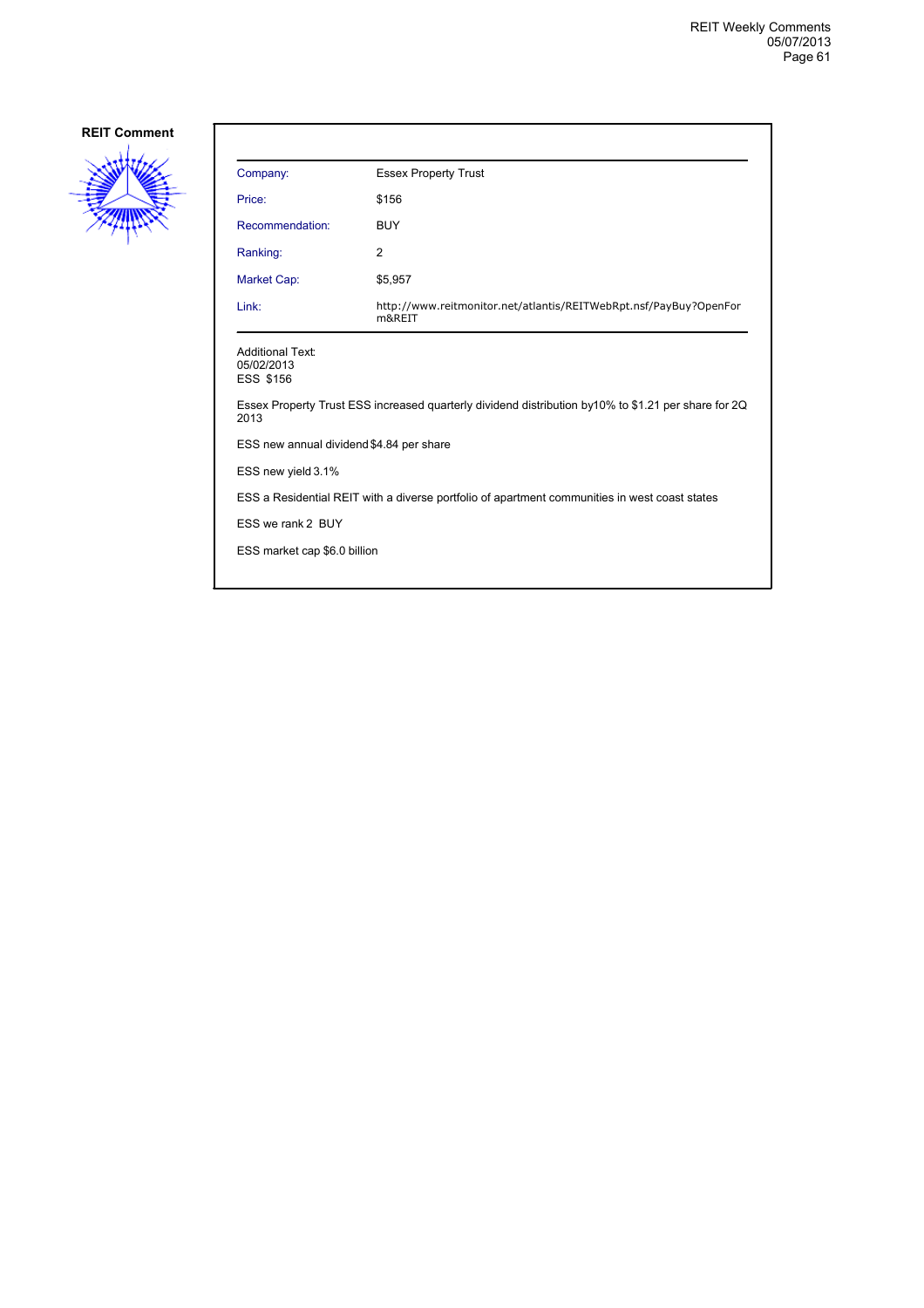

| Company:                                                 | Annaly Capital Management                                                                                                                                                                  |
|----------------------------------------------------------|--------------------------------------------------------------------------------------------------------------------------------------------------------------------------------------------|
| Price:                                                   | \$16                                                                                                                                                                                       |
| Recommendation:                                          | <b>BUY</b>                                                                                                                                                                                 |
| Ranking:                                                 | 2                                                                                                                                                                                          |
| Market Cap:                                              | \$15,778                                                                                                                                                                                   |
| Link:                                                    | http://www.reitmonitor.net/atlantis/REITWebRpt.nsf/PayBuy?OpenFor<br>m&REIT                                                                                                                |
| <b>Additional Text:</b><br>05/02/2013<br><b>NLY \$16</b> |                                                                                                                                                                                            |
|                                                          | Annaly Capital Management NLY traded DOWN (\$0.33) per share to close DOWN (2%) day                                                                                                        |
| trading UP $+13\%$ for 2013                              | NLY stock traded UP +10% year to date for 2013, underperforming Financial Mortgage REITs,                                                                                                  |
| lower portfolio NIM (net interest margin)                | NLY management comments noted negative impact of excess liquidity in market for agency<br>Residential MBS, with Federal Reserve QE (quantitative easing) contributing to higher prices and |

NLY reported lower EPS, with book value DOWN (4%) for 1Q 2013

NLY proposals for Fannie Mae reform expected from Congress during 2Q 2013, according to Jeb Hensarling, Chairman of House Financial Services Committee

NLY stock price supported by current annual dividend yield of 11.4%, above the midpoint of the range for Financial Mortgage REITs

NLY a Financial Mortgage REIT with a portfolio of agency guaranteed Residential MBS

NLY we rank 2 BUY

NLY market cap \$15.8 billion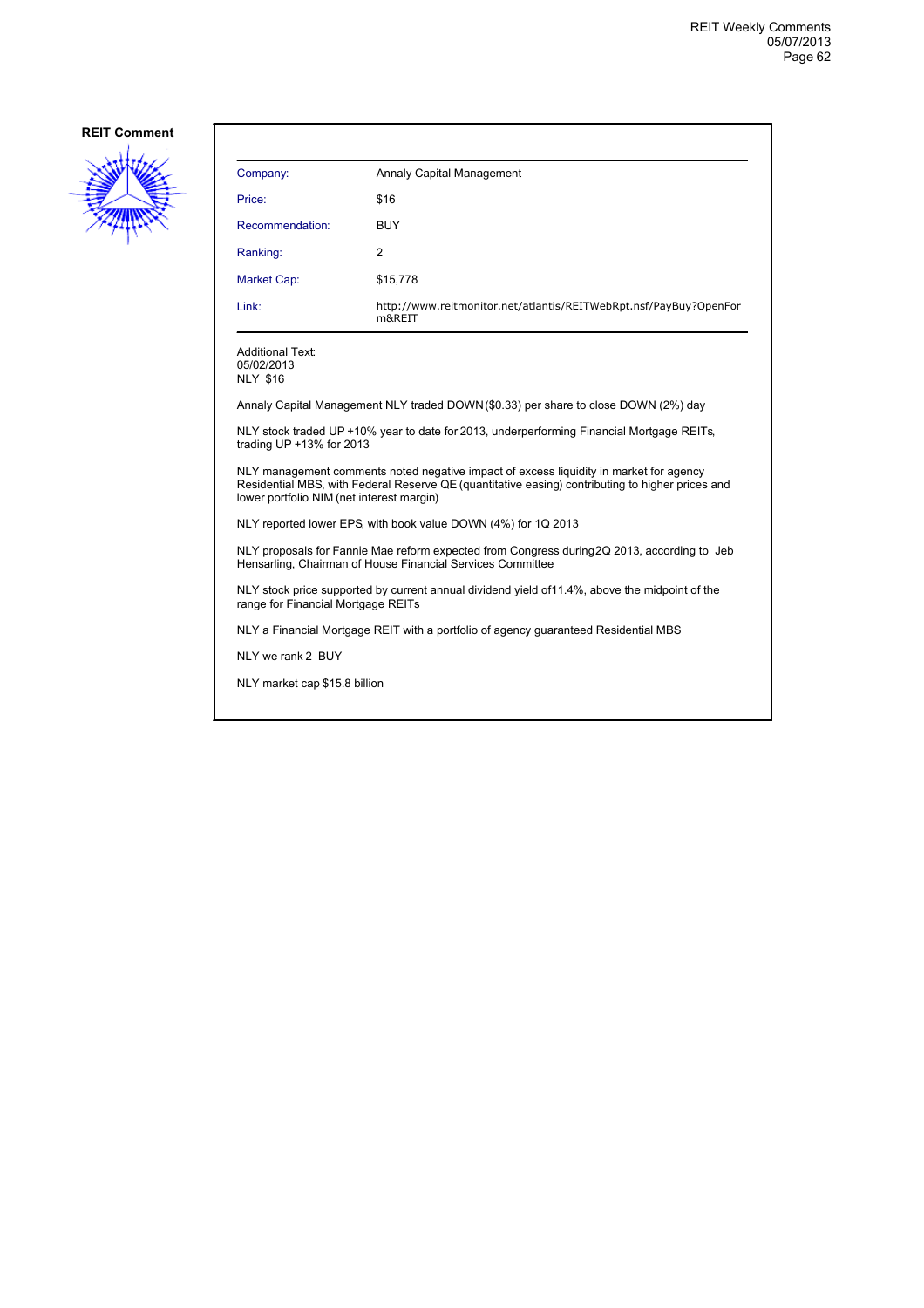

| Company:                                                                                                                                                                                              | Omega Healthcare Investors                                                                  |  |
|-------------------------------------------------------------------------------------------------------------------------------------------------------------------------------------------------------|---------------------------------------------------------------------------------------------|--|
| Price:                                                                                                                                                                                                | \$34                                                                                        |  |
| Recommendation:                                                                                                                                                                                       | BUY                                                                                         |  |
| Ranking:                                                                                                                                                                                              | $\overline{2}$                                                                              |  |
| Market Cap:                                                                                                                                                                                           | \$3,781                                                                                     |  |
| Link:                                                                                                                                                                                                 | http://www.reitmonitor.net/atlantis/REITWebRpt.nsf/PayBuy?OpenFor<br>m&REIT                 |  |
| <b>Additional Text:</b><br>05/02/2013<br>OHI \$34                                                                                                                                                     |                                                                                             |  |
|                                                                                                                                                                                                       | Omega Healthcare Investors OHI traded UP\$1.32 per share to close UP +4% day                |  |
| +20% for 2013                                                                                                                                                                                         | OHI stock traded UP +41% year to date for 2013, outperforming Health Care REITs, trading UP |  |
| OHI rally for Health Care REITs indicates investors attracted to positive long term growth outlook for<br>this high yielding REIT sector, despite tenant exposure to Medicare reimbursement reduction |                                                                                             |  |
| OHI to discuss results for 1Q 2013 next week on Wednesday, May 8, 2013, with a conference call<br>for investors scheduled at 10:00 AM                                                                 |                                                                                             |  |
| OHI recent guidance for FFO for 2013 indicates growth UP +14%                                                                                                                                         |                                                                                             |  |
| OHI stock price supported by current annual dividend yield of 5.6%                                                                                                                                    |                                                                                             |  |
| OHI a Health Care REIT with a portfolio concentrated in skilled nursing and assisted living properties                                                                                                |                                                                                             |  |
| OHI we rank 2 BUY                                                                                                                                                                                     |                                                                                             |  |
| OHI market cap \$3.8 billion                                                                                                                                                                          |                                                                                             |  |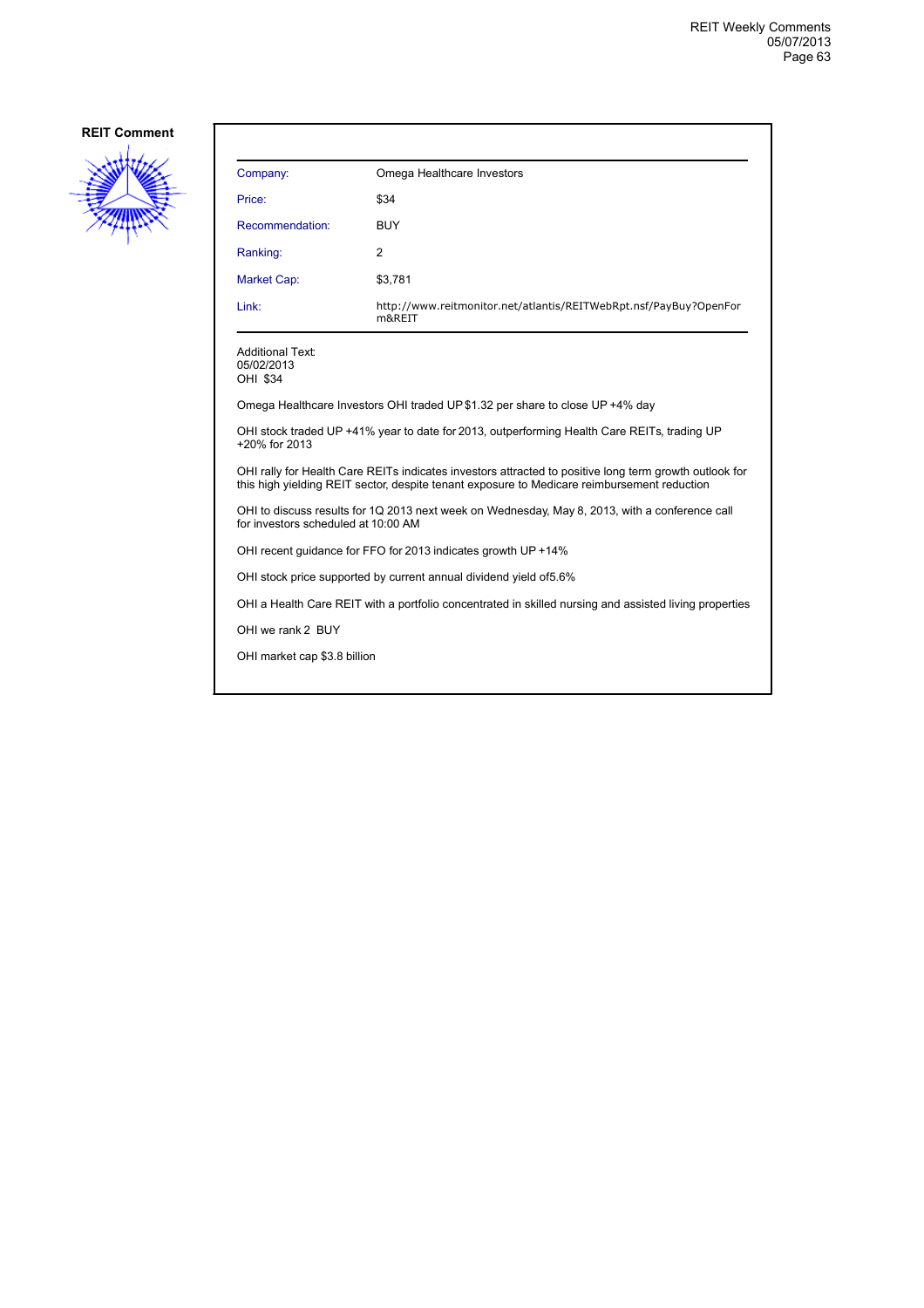

| Company:                                                                                                                                                                                                                     | <b>Brookfield Office Properties</b>                                                          |  |
|------------------------------------------------------------------------------------------------------------------------------------------------------------------------------------------------------------------------------|----------------------------------------------------------------------------------------------|--|
| Price:                                                                                                                                                                                                                       | \$18                                                                                         |  |
| Recommendation:                                                                                                                                                                                                              | <b>SELL</b>                                                                                  |  |
| Ranking:                                                                                                                                                                                                                     | 4                                                                                            |  |
| <b>Market Cap:</b>                                                                                                                                                                                                           | \$9,346                                                                                      |  |
| Link:                                                                                                                                                                                                                        | http://www.reitmonitor.net/atlantis/REITWebRpt.nsf/PayBuy?OpenFor<br>m&REIT                  |  |
| <b>Additional Text:</b><br>05/02/2013<br><b>BPO \$18</b>                                                                                                                                                                     |                                                                                              |  |
|                                                                                                                                                                                                                              | Brookfield Office Properties BPO traded UP \$0.20 per share to close UP +1% day              |  |
| for 2013                                                                                                                                                                                                                     | BPO stock traded UP +8% year to date for 2013, underperforming Office REITs, trading UP +14% |  |
| BPO portfolio expansion driven by investment in new developments of upscale office properties<br>partially funded by divestitures of older office properties                                                                 |                                                                                              |  |
| BPO reported better than expected results for 1Q 2013, with FFO growth UP +22%, while<br>maintaining quidance for FFO for 2013 indicating growth UP +5%                                                                      |                                                                                              |  |
| BPO management challenged to replace pending Merrill Lynch lease expiration for 4Q 2013 at (\$40)<br>million annual rent, representing (\$0.08) per share impact to FFO, expected to be made up from new<br>tenants for 2014 |                                                                                              |  |
|                                                                                                                                                                                                                              | BPO stock price supported by current annual dividend yield of 3.0%                           |  |
| BPO an Office REIT with a portfolio of upscale office properties in US, Canada, UK and Australia                                                                                                                             |                                                                                              |  |
| BPO we rank 4 SELL                                                                                                                                                                                                           |                                                                                              |  |

BPO market cap \$9.3 billion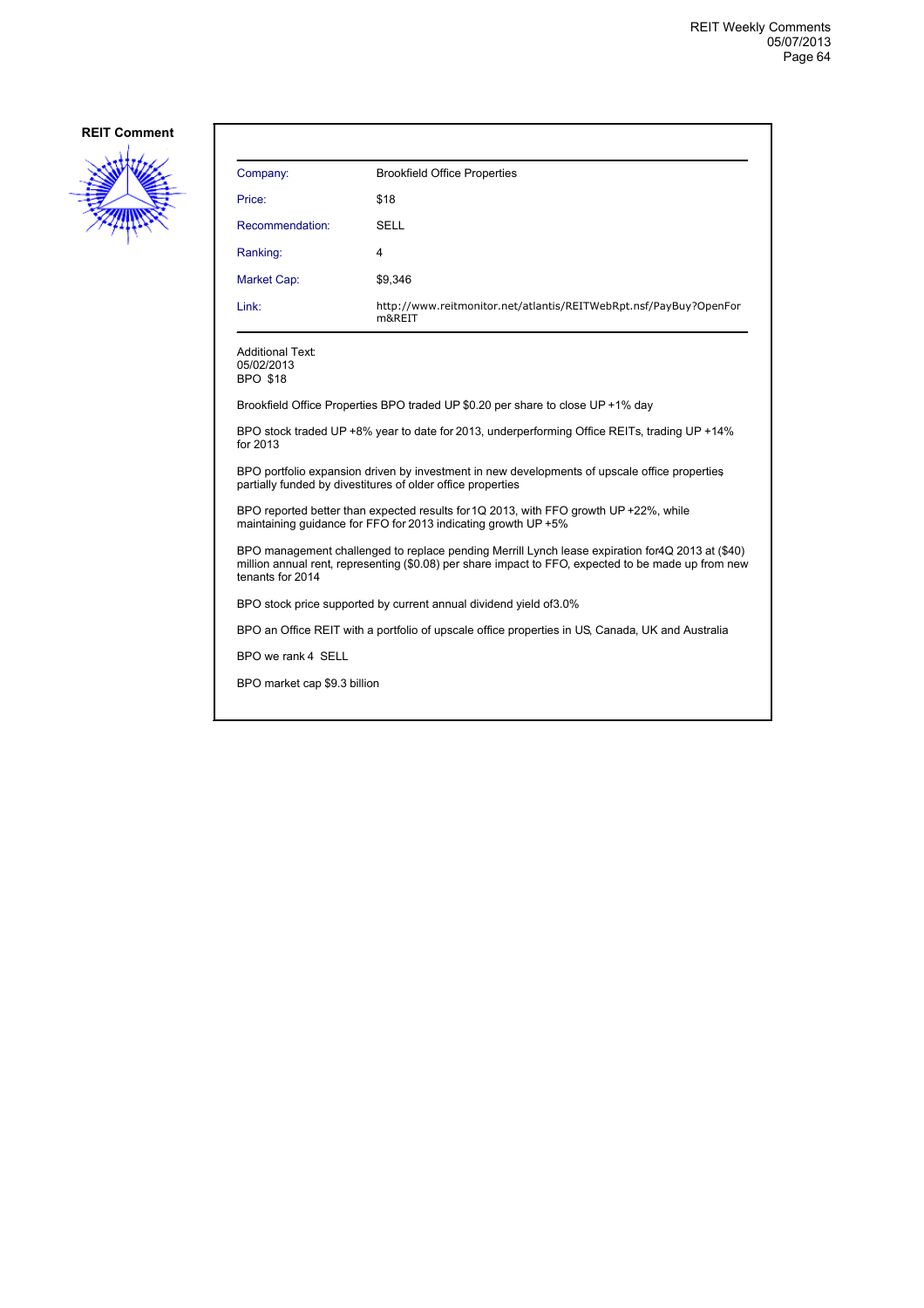

| Company:                                                                                                                                                                                                   | <b>Equity Residential</b>                                                                                                                                                  |  |
|------------------------------------------------------------------------------------------------------------------------------------------------------------------------------------------------------------|----------------------------------------------------------------------------------------------------------------------------------------------------------------------------|--|
| Price:                                                                                                                                                                                                     | \$57                                                                                                                                                                       |  |
| Recommendation:                                                                                                                                                                                            | <b>BUY</b>                                                                                                                                                                 |  |
| Ranking:                                                                                                                                                                                                   | 2                                                                                                                                                                          |  |
| Market Cap:                                                                                                                                                                                                | \$18,109                                                                                                                                                                   |  |
| Link:                                                                                                                                                                                                      | http://www.reitmonitor.net/atlantis/REITWebRpt.nsf/PayBuy?OpenFor<br>m&REIT                                                                                                |  |
| <b>Additional Text:</b><br>05/03/2013<br><b>EQR \$57</b>                                                                                                                                                   |                                                                                                                                                                            |  |
|                                                                                                                                                                                                            | Equity Residential EQR stock market lifting all stocks as new jobs report exceeds expectations                                                                             |  |
|                                                                                                                                                                                                            | EQR report from Labor Department found US economy created 165,000 new jobs during April, 2013,<br>compared to revised 138,000 for March 2013 and 332,000 for February 2013 |  |
| EQR private sector jobs increased 176,000, while government jobs decreased DOWN (11,000),<br>including federal government DOWN (8,000), state government DOWN (1,000) and local<br>government DOWN (2,000) |                                                                                                                                                                            |  |
| EQR earlier this week ADP survey reported found 119,000 new jobs created in private sector during<br>April 2013                                                                                            |                                                                                                                                                                            |  |
| EQR difference between ADP report and Labor Department report may indicate private sector<br>estimates by Labor Department impacted by seasonal adjustments                                                |                                                                                                                                                                            |  |
| EQR Residential REITs normally benefit from employment growth as most new jobs are taken by<br>25-34 year old age group, target market for apartment dwellers                                              |                                                                                                                                                                            |  |
| EQR reported FFO UP +5% for 1Q 2013, and made no change to guidance for FFO for 2013<br>indicating growth UP +5%                                                                                           |                                                                                                                                                                            |  |
| EQR impact of Archstone acquisition positive for margins, but creates need for divestitures to repay<br>debt                                                                                               |                                                                                                                                                                            |  |
| EQR stock supported by current annual dividend yield of 3.1%                                                                                                                                               |                                                                                                                                                                            |  |
| EQR the largest publicly traded Residential REIT with a diverse portfolio of apartment communities                                                                                                         |                                                                                                                                                                            |  |
| EQR we rank 2 BUY                                                                                                                                                                                          |                                                                                                                                                                            |  |
| EQR market cap \$18.1 billion                                                                                                                                                                              |                                                                                                                                                                            |  |
| EQR an S&P 500 Index REIT                                                                                                                                                                                  |                                                                                                                                                                            |  |
|                                                                                                                                                                                                            |                                                                                                                                                                            |  |
|                                                                                                                                                                                                            |                                                                                                                                                                            |  |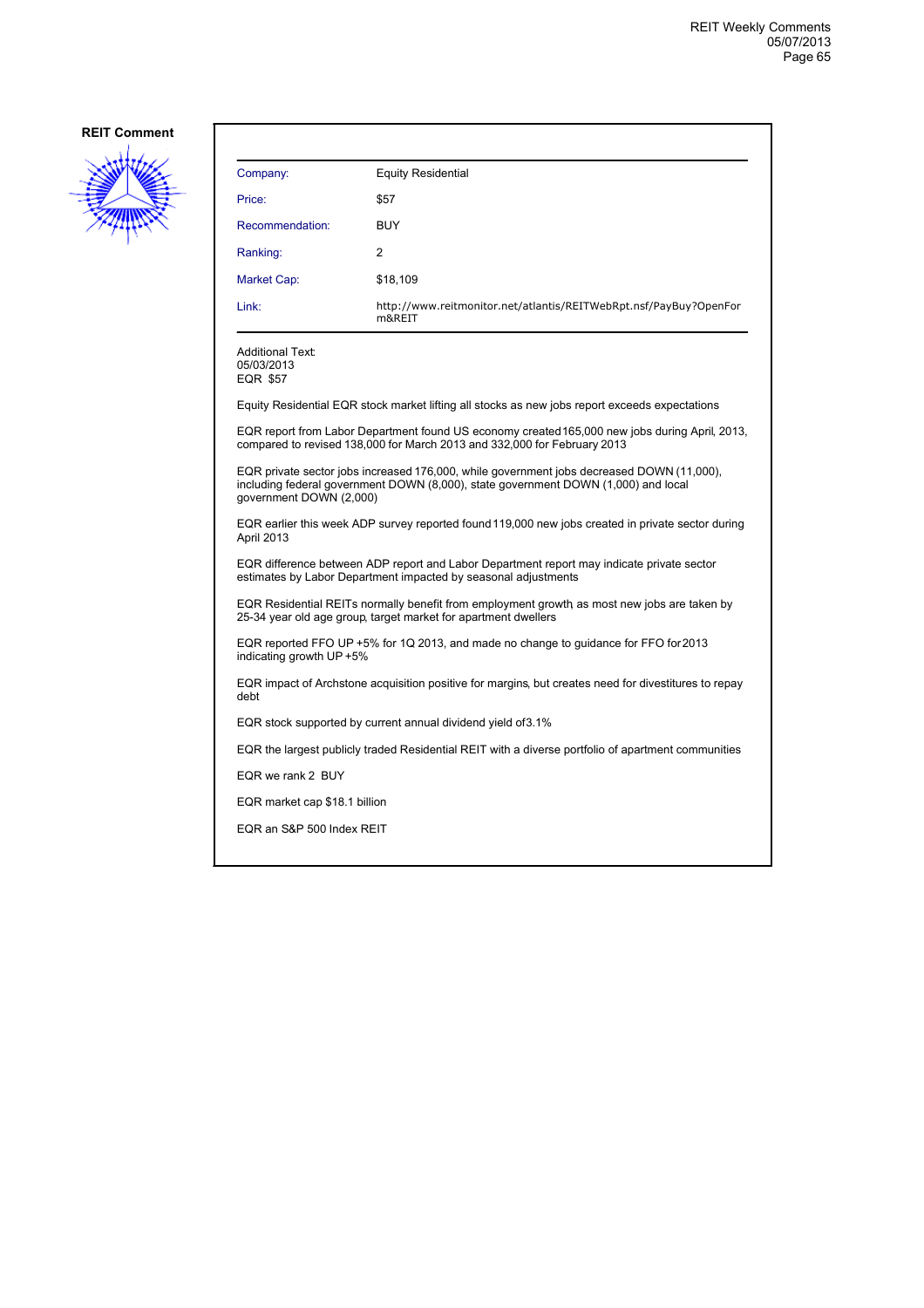

| Company:        | Annaly Capital Management                                                   |
|-----------------|-----------------------------------------------------------------------------|
| Price:          | \$16                                                                        |
| Recommendation: | BUY                                                                         |
| Ranking:        | 2                                                                           |
| Market Cap:     | \$15,778                                                                    |
| Link:           | http://www.reitmonitor.net/atlantis/REITWebRpt.nsf/PayBuy?OpenFor<br>m&REIT |

Additional Text: 05/03/2013 NLY \$16

Annaly Capital Management NLY mortgage application volume continues slow growth in stable range

NLY report from MBA (Mortgage Bankers Association) found mortgage applications increased UP +1.8 for week ended April 26, 2013

NLY mortgage applications for refinance UP +3%, while mortgage applications for home purchase DOWN (1%)

NLY report from MBA (Mortgage Bankers Association) also found average interest rate on 30 year fixed rate mortgage DOWN (0.05%) to 3.60%

NLY regulatory agency FHFA (Federal Housing Finance Agency) has announced new joint venture securitization platform to consolidate guarantees by Fannie Mae and Freddie Mac, but specific provisions not yet approved by Congressional oversight committee

NLY proposals for Fannie Mae reform expected from Congress during 2Q 2013, according to Jeb Hensarling, Chairman of House Financial Services Committee

NLY completed acquisition of publicly traded NLY subsidiary CreXus Investment CXS, as part of strategic decision to invest up to 25% of equity in non-agency real estate assets

NLY stock price supported by current annual dividend yield of 11.6%, above the midpoint of the range for Financial Mortgage REITs

NLY a Financial Mortgage REIT with a portfolio of agency guaranteed Residential MBS

NLY we rank 2 BUY

NLY market cap \$15.8 billion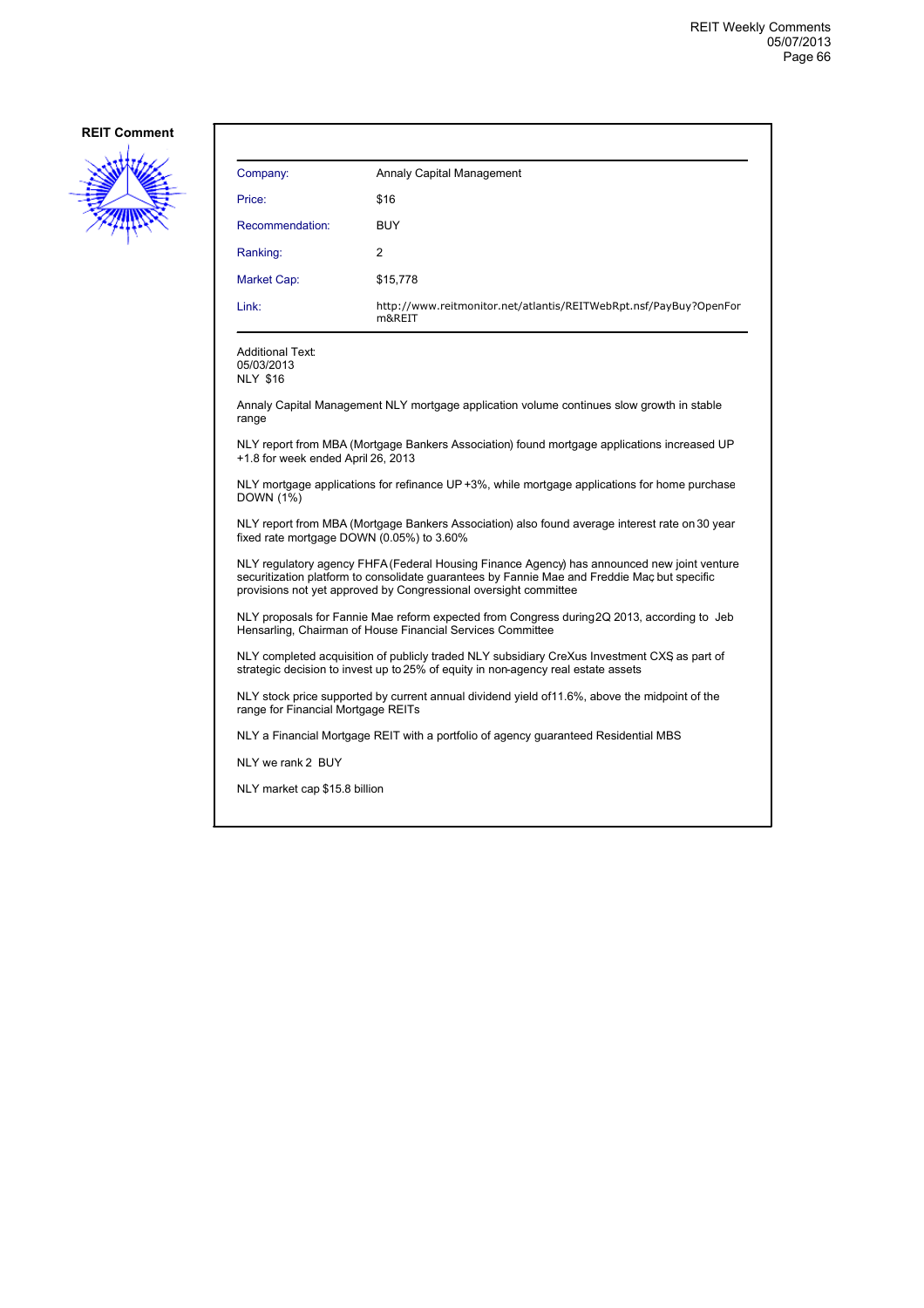

| Company:                                                                                                                                                                                                                                                                                                                  | <b>Host Hotels &amp; Resorts</b>                                                                                                                                                                                                             |  |
|---------------------------------------------------------------------------------------------------------------------------------------------------------------------------------------------------------------------------------------------------------------------------------------------------------------------------|----------------------------------------------------------------------------------------------------------------------------------------------------------------------------------------------------------------------------------------------|--|
| Price:                                                                                                                                                                                                                                                                                                                    | \$18                                                                                                                                                                                                                                         |  |
| Recommendation:                                                                                                                                                                                                                                                                                                           | <b>HOLD</b>                                                                                                                                                                                                                                  |  |
| Ranking:                                                                                                                                                                                                                                                                                                                  | 3                                                                                                                                                                                                                                            |  |
| Market Cap:                                                                                                                                                                                                                                                                                                               | \$13,349                                                                                                                                                                                                                                     |  |
| Link:                                                                                                                                                                                                                                                                                                                     | http://www.reitmonitor.net/atlantis/REITWebRpt.nsf/PayBuy?OpenFor<br>m&REIT                                                                                                                                                                  |  |
| <b>Additional Text:</b><br>05/03/2013<br><b>HST \$18</b>                                                                                                                                                                                                                                                                  |                                                                                                                                                                                                                                              |  |
| litigation                                                                                                                                                                                                                                                                                                                | Host Hotels & Resorts HST 1Q 2013 FFO \$0.28 (adjusted) v \$0.24 UP +17%<br>HST 1Q 2013 FFO (adjusted) excludes net gain of \$0.01 per share relating to deferred gain on                                                                    |  |
|                                                                                                                                                                                                                                                                                                                           | HST 1Q 2013 adjusted EBITDA \$283 million UP +10% (adjusted)                                                                                                                                                                                 |  |
| non-recurring items                                                                                                                                                                                                                                                                                                       | HST increased guidance 2013 FFO \$1.25-\$1.33 (adjusted) v \$1.10 UP +14%-+21%<br>HST guidance 1Q 2013 FFO (adjusted) excludes net gain of \$0.03 per share relating to<br>HST previous guidance 2013 FFO (adjusted) \$1.19-\$1.27 per share |  |
| HST new guidance 2013 FFO (adjusted) assumes same property RevPAR (revenue per available<br>room) UP +5%-+7%, with hotel operating margins UP +0.6%-+1.2%<br>HST new quidance 2013 FFO assumes adjusted EBITDA \$1.275-\$1.335 billion                                                                                    |                                                                                                                                                                                                                                              |  |
| HST 1Q 2013 same property RevPAR (revenue per available room) \$143 UP +5.1%<br>HST 1Q 2013 same property ADR (average daily rate) \$198 UP +4.0%<br>HST 1Q 2013 same property occupancy 72.3% UP +0.7%                                                                                                                   |                                                                                                                                                                                                                                              |  |
|                                                                                                                                                                                                                                                                                                                           | HST 1Q 2013 hotel operating margin 23.4% UP +0.85%                                                                                                                                                                                           |  |
| HST management comments noted revenue growth driven by higher ADR (average daily rate),<br>although group nights DOWN (4%)<br>HST management expects higher utility costs to impact profitability during rest of 2013<br>HST management expects hotels in DC "to continue to struggle" due to federal spending reductions |                                                                                                                                                                                                                                              |  |
| HST investing \$90-\$100 million to redevelop existing properties                                                                                                                                                                                                                                                         |                                                                                                                                                                                                                                              |  |
| HST stock price supported by new annual dividend yield of 2.2%                                                                                                                                                                                                                                                            |                                                                                                                                                                                                                                              |  |
|                                                                                                                                                                                                                                                                                                                           | HST a Hotel REIT with a portfolio of upscale hotels and resorts in US Mexico, Europe and Pacific                                                                                                                                             |  |
| HST we rank 3 HOLD                                                                                                                                                                                                                                                                                                        |                                                                                                                                                                                                                                              |  |
| HST market cap \$13.3 billion                                                                                                                                                                                                                                                                                             |                                                                                                                                                                                                                                              |  |
| HST an S&P 500 Index REIT                                                                                                                                                                                                                                                                                                 |                                                                                                                                                                                                                                              |  |
|                                                                                                                                                                                                                                                                                                                           |                                                                                                                                                                                                                                              |  |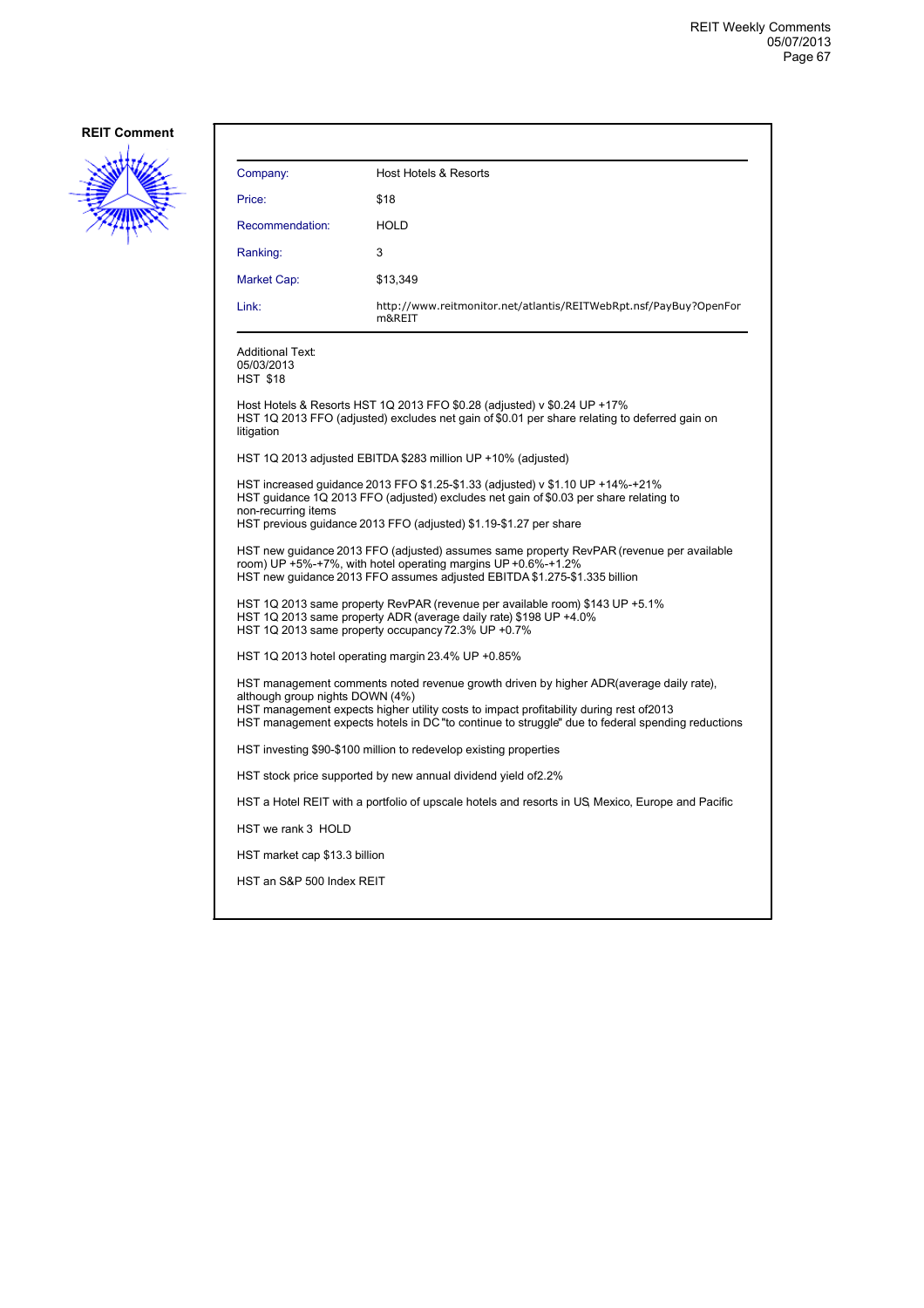

| Company:                                                                                                                                                                                                                                                             | <b>DCT Industrial Trust</b>                                                                                                         |  |
|----------------------------------------------------------------------------------------------------------------------------------------------------------------------------------------------------------------------------------------------------------------------|-------------------------------------------------------------------------------------------------------------------------------------|--|
| Price:                                                                                                                                                                                                                                                               | \$8                                                                                                                                 |  |
| Recommendation:                                                                                                                                                                                                                                                      | <b>BUY</b>                                                                                                                          |  |
| Ranking:                                                                                                                                                                                                                                                             | $\mathcal{P}$                                                                                                                       |  |
| Market Cap:                                                                                                                                                                                                                                                          | \$2,117                                                                                                                             |  |
| Link:                                                                                                                                                                                                                                                                | http://www.reitmonitor.net/atlantis/REITWebRpt.nsf/PayBuy?OpenFor<br>m&REIT                                                         |  |
| Additional Text:<br>05/03/2013<br>DCT \$8                                                                                                                                                                                                                            |                                                                                                                                     |  |
|                                                                                                                                                                                                                                                                      | DCT Industrial Trust DCT 1Q 2013 FFO \$0.11 v \$0.11 (adjusted) FLAT                                                                |  |
|                                                                                                                                                                                                                                                                      | DCT increased quidance 2013 FFO \$0.41-\$0.46 v \$0.42 DOWN (2%) - UP +10%<br>DCT previous guidance 2013 FFO \$0.40-\$.45 per share |  |
|                                                                                                                                                                                                                                                                      | DCT 1Q 2013 same property NOI UP +8.0% on cash basis<br>DCT 1Q 2013 same property occupancy 92.1% UP +0.4%                          |  |
| DCT 1Q 2013 portfolio occupancy 92.7% UP +2.6%                                                                                                                                                                                                                       |                                                                                                                                     |  |
| DCT 1Q 2013 rents on lease turnover UP +6.0% on cash basis and DOWN (1.9%) on cash basis<br>DCT 1Q 2013 tenant retention 46%                                                                                                                                         |                                                                                                                                     |  |
| DCT increased goal for 2013 acquisitions to \$150-\$200 million<br>DCT 2013 year to date acquisitions \$44 million for 6 buildings, now 96.3% occupied<br>DCT pending \$86 million acquisition of 96.4% joint venture interest in 7 buildings, now 71.2%<br>occupied |                                                                                                                                     |  |
| DCT 2013 year to date dispositions \$51 million for 3 properties                                                                                                                                                                                                     |                                                                                                                                     |  |
| DCT investing to expand portfolio in coastal regions, while divesting assets in midwest<br>DCT management comments noted positive GAAP rent trends signaling improved profitability as<br>occupancy stabilizes in 90%-95% range                                      |                                                                                                                                     |  |
| DCT stock price supported by current annual dividend yield of 3.6%                                                                                                                                                                                                   |                                                                                                                                     |  |
| DCT an Industrial REIT                                                                                                                                                                                                                                               |                                                                                                                                     |  |
| DCT we rank 2 BUY                                                                                                                                                                                                                                                    |                                                                                                                                     |  |
| DCT market cap \$2.1 billion                                                                                                                                                                                                                                         |                                                                                                                                     |  |
|                                                                                                                                                                                                                                                                      |                                                                                                                                     |  |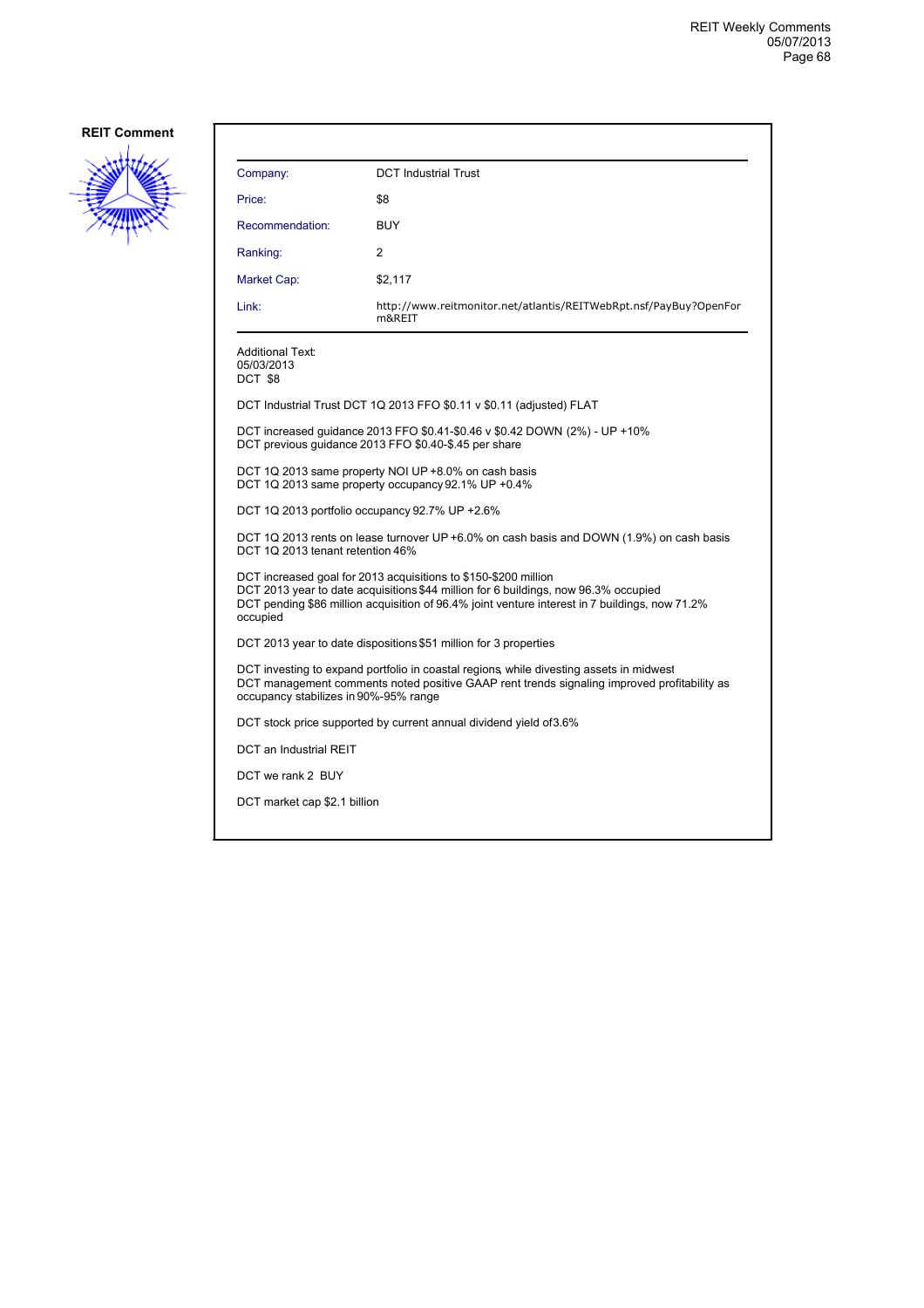

| Company:                                                                                                                                                                                                                      | Newcastle Investment                                                                                                                                                                                                                         |  |  |
|-------------------------------------------------------------------------------------------------------------------------------------------------------------------------------------------------------------------------------|----------------------------------------------------------------------------------------------------------------------------------------------------------------------------------------------------------------------------------------------|--|--|
| Price:                                                                                                                                                                                                                        | \$12                                                                                                                                                                                                                                         |  |  |
| Recommendation:                                                                                                                                                                                                               | <b>BUY</b>                                                                                                                                                                                                                                   |  |  |
| Ranking:                                                                                                                                                                                                                      | 2                                                                                                                                                                                                                                            |  |  |
| Market Cap:                                                                                                                                                                                                                   | \$2,072                                                                                                                                                                                                                                      |  |  |
| Link:                                                                                                                                                                                                                         | http://www.reitmonitor.net/atlantis/REITWebRpt.nsf/PayBuy?OpenFor<br>m&REIT                                                                                                                                                                  |  |  |
| <b>Additional Text:</b><br>05/03/2013<br><b>NCT \$11</b>                                                                                                                                                                      |                                                                                                                                                                                                                                              |  |  |
|                                                                                                                                                                                                                               | Newcastle Investment NCT 1Q 2013 GAAP EPS \$0.15 v \$0.68 DOWN (78%)<br>NCT 1Q 2013 GAAP EPS includes \$2.8 million reversal of impairment, as well as \$2.8 million fair<br>value adjustments and \$1.2 million gain on debt extinguishment |  |  |
|                                                                                                                                                                                                                               | NCT 1Q 2013 core EPS \$0.16 (adjusted) v \$0.33 (adjusted) DOWN $(52%)$<br>NCT 1Q 2013 core EPS excludes non-operating items as shown above                                                                                                  |  |  |
| NCT no quidance provided for GAAP EPS or core EPS for 2013                                                                                                                                                                    |                                                                                                                                                                                                                                              |  |  |
| NCT pending distribution of residential assets in new publicly traded REIT to be known as New<br>Residential Investment Corp will enable shareholders to decide their desired holdings of residential<br>or commercial assets |                                                                                                                                                                                                                                              |  |  |
| NCT 1Q 2013 portfolio face value \$5.0 billion, with carry value of \$4.2 billion                                                                                                                                             |                                                                                                                                                                                                                                              |  |  |
| NCT 1Q 2013 invested \$716 million including \$346 million excess MSRs and \$227 million<br>non-agency RMBS                                                                                                                   |                                                                                                                                                                                                                                              |  |  |
| NCT during April 2013 invested \$250 million to acquire 30% of \$4.2 billion consumer loan portfolio<br>from HSBC                                                                                                             |                                                                                                                                                                                                                                              |  |  |
| NCT plans to liquidate CDOs commitments to add to investments in senior living assets<br>NCT current senior living assets total \$188 million, with 87.5% occupancy rate                                                      |                                                                                                                                                                                                                                              |  |  |
|                                                                                                                                                                                                                               | NCT provides current yield of 7.5%, at the top end of the range for Financial Commercial REITs                                                                                                                                               |  |  |
|                                                                                                                                                                                                                               | NCT a Financial Commercial REIT                                                                                                                                                                                                              |  |  |
| NCT we rank 2 BUY                                                                                                                                                                                                             |                                                                                                                                                                                                                                              |  |  |
| NCT market cap \$2.1 billion                                                                                                                                                                                                  |                                                                                                                                                                                                                                              |  |  |
|                                                                                                                                                                                                                               |                                                                                                                                                                                                                                              |  |  |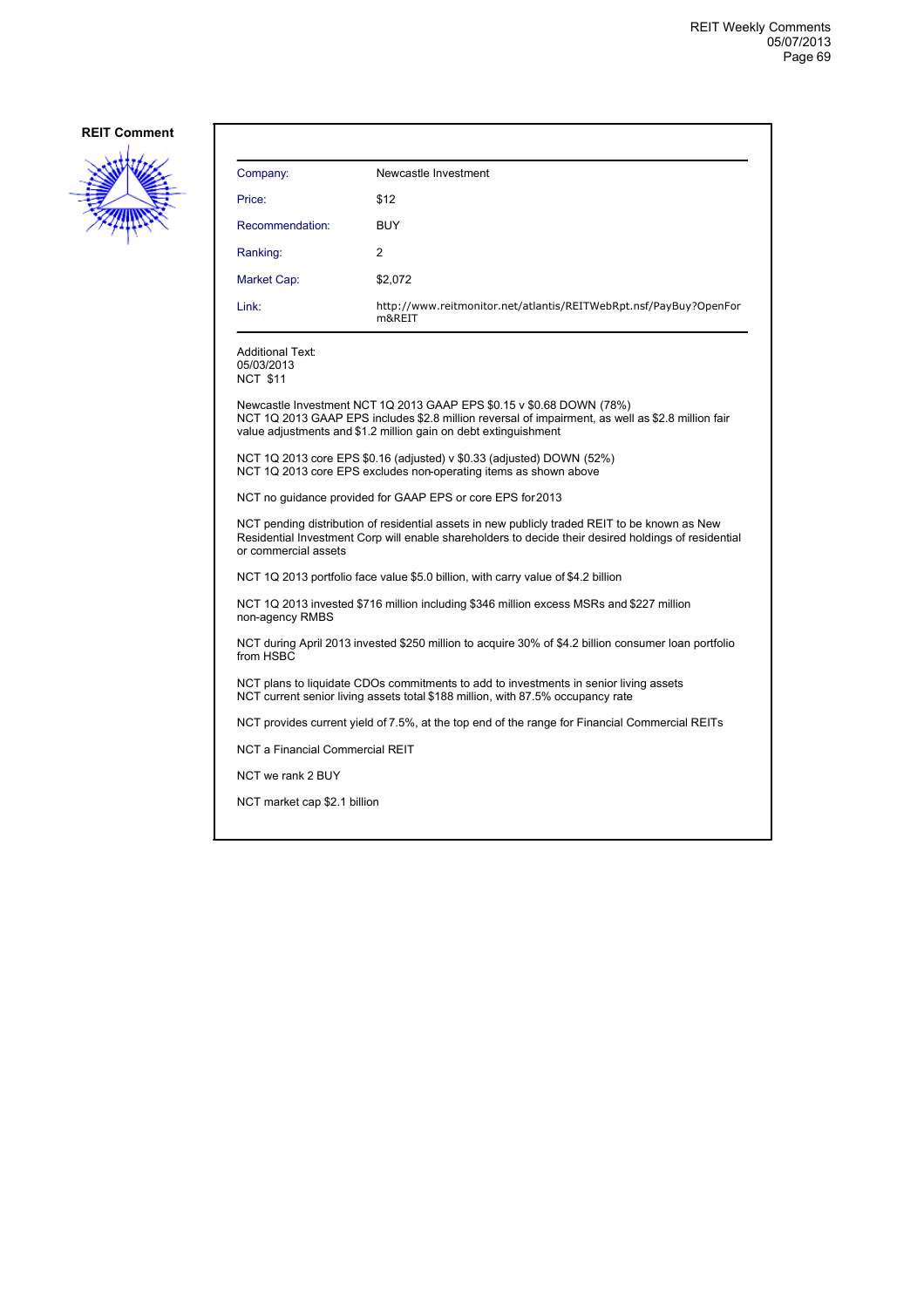

| Company:        | Newcastle Investment                                                        |
|-----------------|-----------------------------------------------------------------------------|
| Price:          | \$12                                                                        |
| Recommendation: | <b>BUY</b>                                                                  |
| Ranking:        | 2                                                                           |
| Market Cap:     | \$2,072                                                                     |
| Link:           | http://www.reitmonitor.net/atlantis/REITWebRpt.nsf/PayBuy?OpenFor<br>m&REIT |

Additional Text: 05/03/2013

NCT \$12

Newcastle Investment NCT announced dates for completion of planned spinoff of residential assets

NCT to spinoff residential assets in new publicly traded REIT to be known as New Residential Investment Corp, with record date next week, and ticker symbol NRZ

NCT expects residential assets totaling \$2.2 billion to be owned by New Residential Investment Corp, for initial quarterly cash flow of \$25 million

NCT spinoff will enable shareholders to decide their desired holdings of residential or commercial assets

NCT to continue as a publicly traded REIT with portfolio concentrated in commercial MBS corporate debt, and investments in senior housing properties

NCT provides current yield of 7.5%, at the top end of the range for Financial Commercial REITs

NCT a Financial Commercial REIT

NCT we rank 2 BUY

NCT market cap \$2.1 billion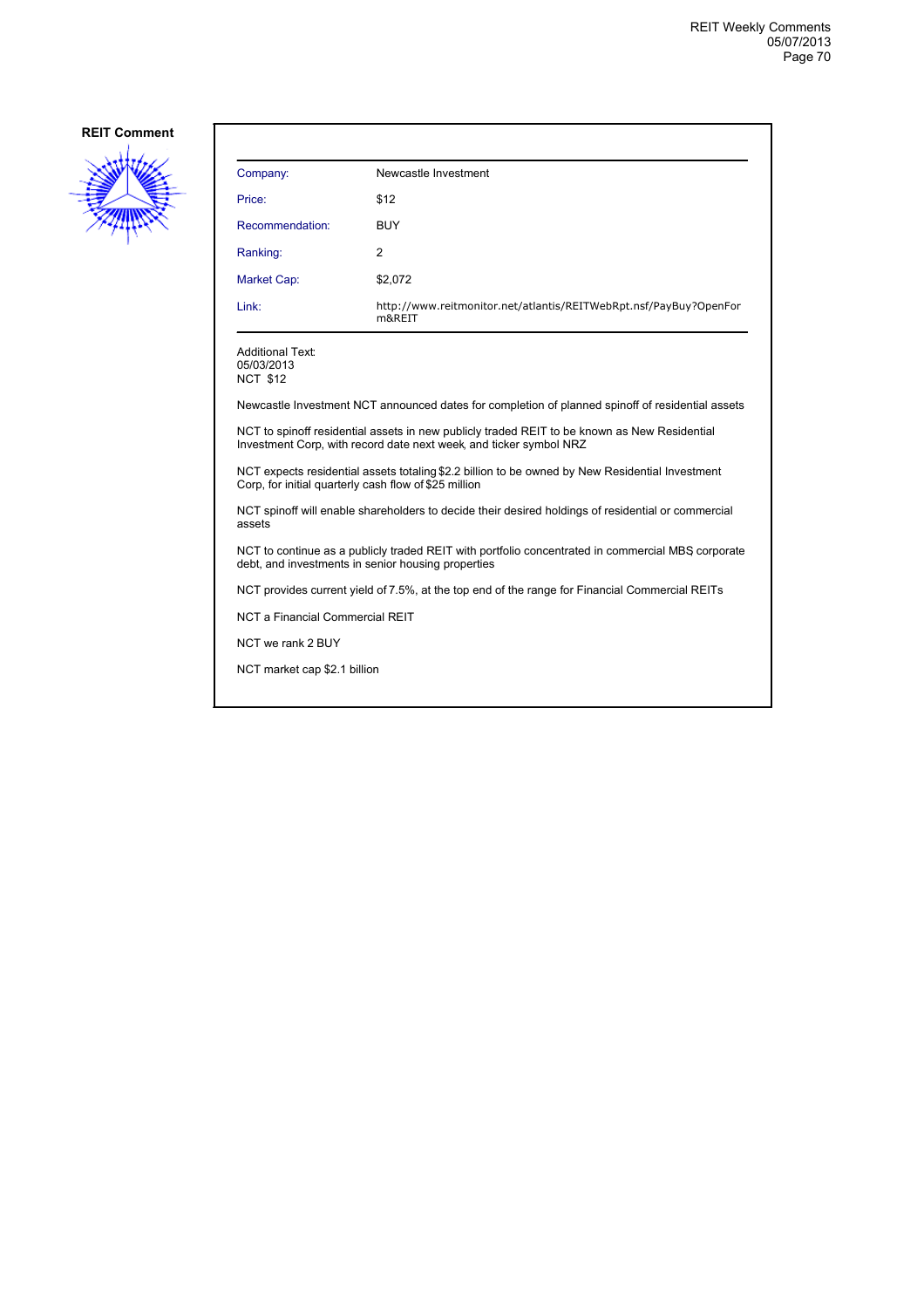

| Company:                                          | Apartment Investment and Management                                                                                                                                                                                               |
|---------------------------------------------------|-----------------------------------------------------------------------------------------------------------------------------------------------------------------------------------------------------------------------------------|
| Price:                                            | \$31                                                                                                                                                                                                                              |
| Recommendation:                                   | <b>BUY</b>                                                                                                                                                                                                                        |
| Ranking:                                          | 2                                                                                                                                                                                                                                 |
| Market Cap:                                       | \$4,486                                                                                                                                                                                                                           |
| Link:                                             | http://www.reitmonitor.net/atlantis/REITWebRpt.nsf/PayBuy?OpenFor<br>m&REIT                                                                                                                                                       |
| <b>Additional Text:</b><br>05/03/2013<br>AIV \$31 |                                                                                                                                                                                                                                   |
|                                                   | Apartment Investment and Management AIV 1Q 2013 AFFO \$0.48 v \$0.40 UP +20%                                                                                                                                                      |
| 95.2%-95.8%                                       | AIV increased guidance 2013 FFO \$1.94-\$2.10 v \$1.84 UP +5%-+14%<br>AIV previous guidance 2013 FFO \$1.92-\$2.08 per share<br>AIV quidance 2013 FFO assumes same property NOI UP +4.5%-+6.75% with occupancy                    |
|                                                   | AIV new guidance 2Q 2013 FFO \$0.45-\$0.49 v \$0.46 (adjusted) DOWN (2%) - UP +7%                                                                                                                                                 |
|                                                   | AIV 1Q 2013 conventional portfolio segment same property NOI UP+4.6%<br>AIV 1Q 2013 conventional portfolio segment occupancy 95.4% DOWN (0.6%)<br>AIV 1Q 2013 conventional portfolio segment average monthly rent\$1,344 UP +5.3% |
|                                                   | AIV 1Q 2013 average rental rate increase UP +3.9%                                                                                                                                                                                 |
| $+1.5%$                                           | AIV 1Q 2013 affordable portfolio segment occupancy 98.9%, with average monthly rent \$977, UP                                                                                                                                     |
|                                                   | AIV apartment shortage in key urban areas supporting strong occupancy and rental rate increases                                                                                                                                   |
| AIV provides current dividend yield of 3.1%       |                                                                                                                                                                                                                                   |
| communities                                       | AIV a Residential REIT with a diverse portfolio of conventional and affordable apartment                                                                                                                                          |
| AIV we rank 2 BUY                                 |                                                                                                                                                                                                                                   |
| AIV market cap \$4.5 billion                      |                                                                                                                                                                                                                                   |
| AIV an S&P 500 Index REIT                         |                                                                                                                                                                                                                                   |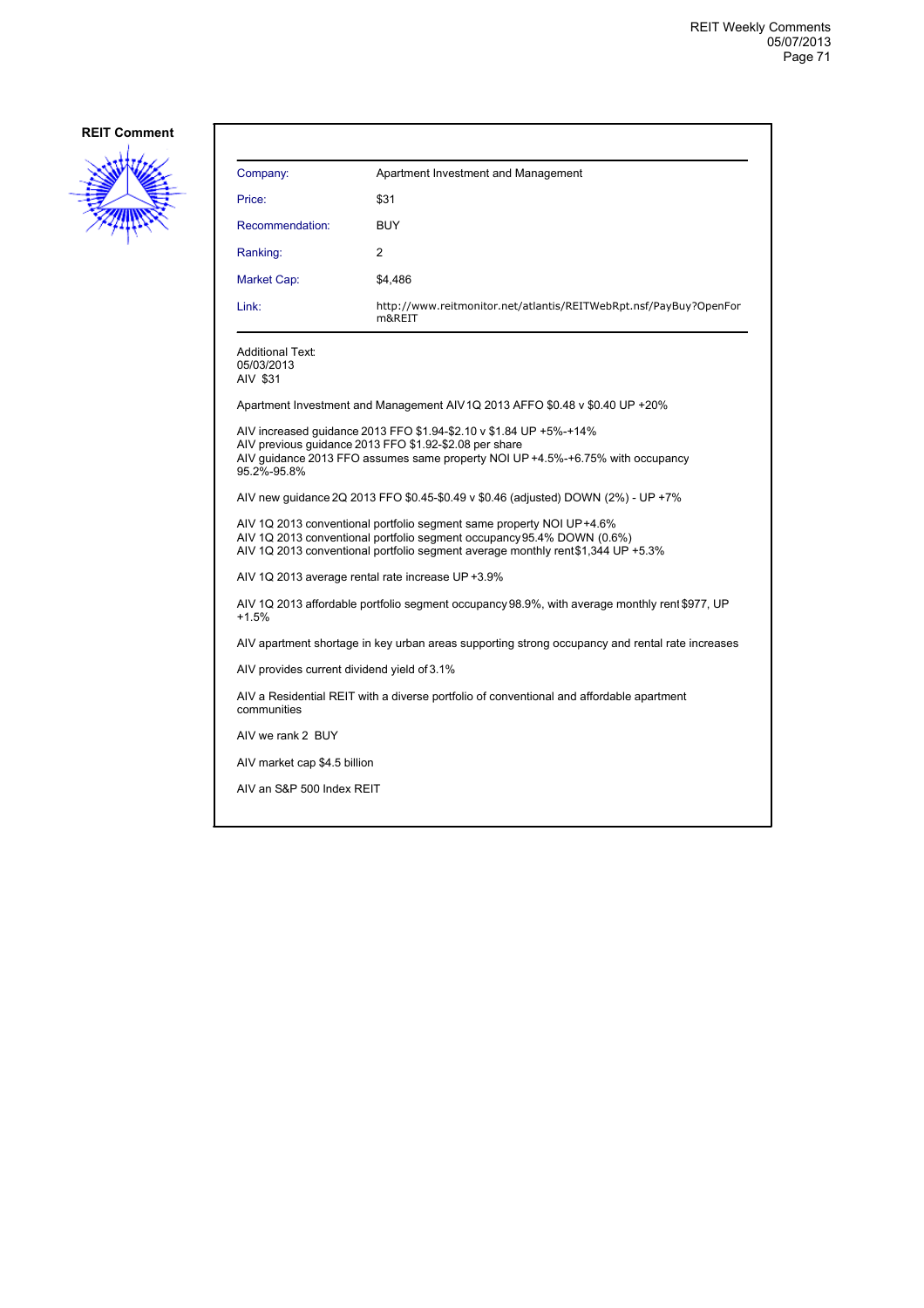

| Company:                                                                                                                                                                  | CommonWealth REIT                                                           |  |
|---------------------------------------------------------------------------------------------------------------------------------------------------------------------------|-----------------------------------------------------------------------------|--|
| Price:                                                                                                                                                                    | \$21                                                                        |  |
| Recommendation:                                                                                                                                                           | <b>HOLD</b>                                                                 |  |
| Ranking:                                                                                                                                                                  | 3                                                                           |  |
| Market Cap:                                                                                                                                                               | \$1,917                                                                     |  |
| Link:                                                                                                                                                                     | http://www.reitmonitor.net/atlantis/REITWebRpt.nsf/PayBuy?OpenFor<br>m&REIT |  |
| <b>Additional Text:</b><br>05/03/2013<br><b>CWH \$21</b>                                                                                                                  |                                                                             |  |
| CommonWealth REIT CWH traded DOWN (\$0.73) per share to close DOWN (3%) day                                                                                               |                                                                             |  |
| CWH stock traded UP +33% year to date for 2013, outperforming Office REITs, trading UP +14% for<br>2013                                                                   |                                                                             |  |
| CWH faces ruling next week on by-laws restricting shareholder vote                                                                                                        |                                                                             |  |
|                                                                                                                                                                           | CWH proxy battle continues before annual meeting normally held in May       |  |
| CWH disgruntled shareholders seeking to prevent secondary offering of CWH owned shares of<br>Select Income REIT SIR and to remove all 5 members of CWH board of directors |                                                                             |  |
| CWH stock price supported by current annual dividend yield of 4.8%                                                                                                        |                                                                             |  |
| CWH an Office REIT with a diverse portfolio of office and commercial properties                                                                                           |                                                                             |  |
| CWH we rank 3 HOLD                                                                                                                                                        |                                                                             |  |
| CWH market cap \$1.9 billion                                                                                                                                              |                                                                             |  |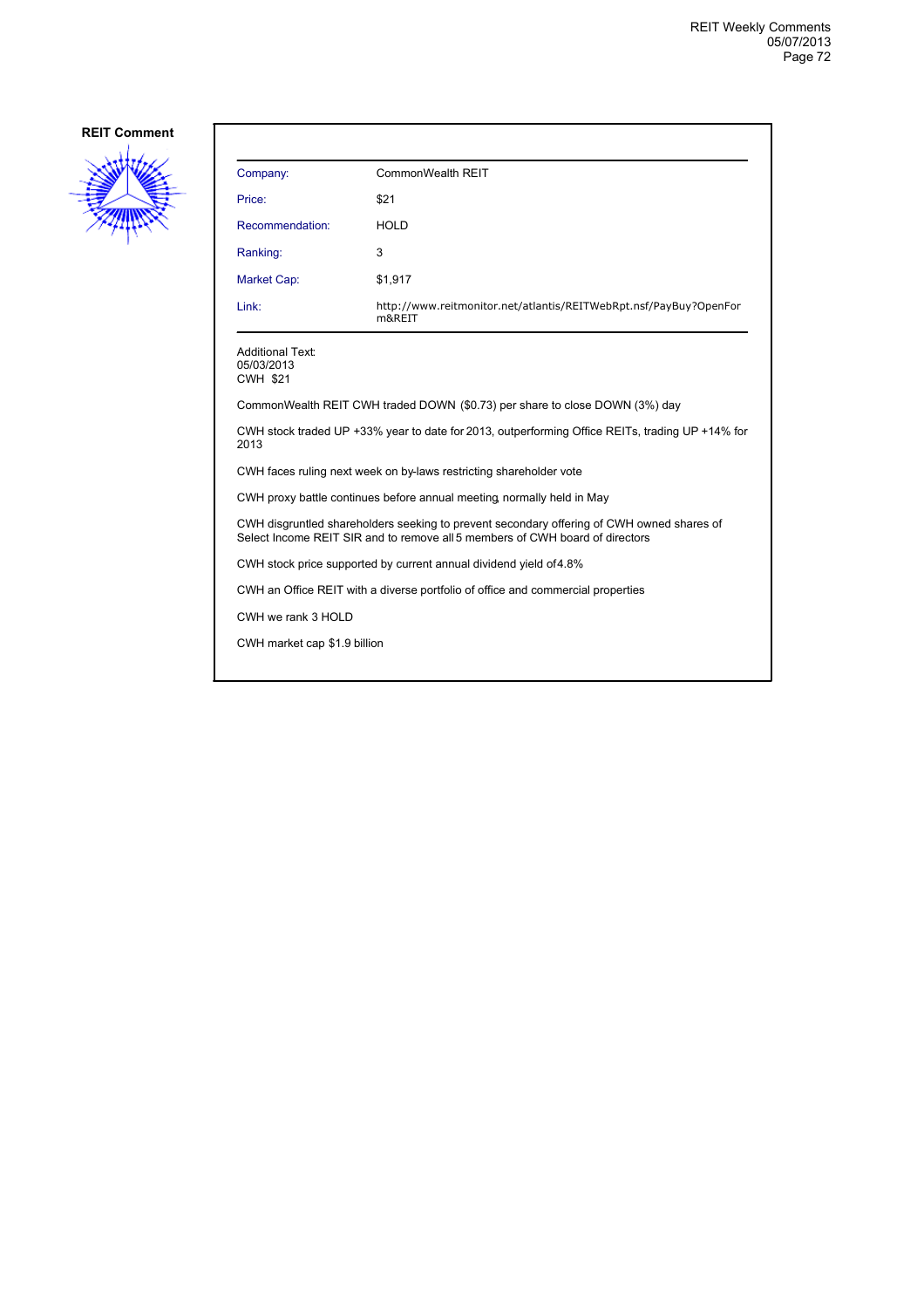

| Company:        | Apartment Investment and Management                                         |
|-----------------|-----------------------------------------------------------------------------|
| Price:          | \$30                                                                        |
| Recommendation: | <b>BUY</b>                                                                  |
| Ranking:        | 2                                                                           |
| Market Cap:     | \$4,418                                                                     |
| Link:           | http://www.reitmonitor.net/atlantis/REITWebRpt.nsf/PayBuy?OpenFor<br>m&REIT |

Additional Text: 05/03/2013 AIV \$30

Apartment Investment and Management AIV traded DOWN (\$0.47) per share to close DOWN (2%) day

AIV stock traded UP +13% year to date for 2013, outperforming Residential REITs, trading UP +4% for 2013

AIV stronger than expected jobs report favorable for Residential REITs

AIV today reported better than expected results for 1Q 2013, with FFO UP +20%

AIV increased guidance for FFO for 2013 to indicate FFO growth UP +14%

AIV provides current dividend yield of 3.2%

AIV a Residential REIT with a diverse portfolio of conventional and affordable apartment communities

AIV we rank 2 BUY

AIV market cap \$4.4 billion

AIV an S&P 500 Index REIT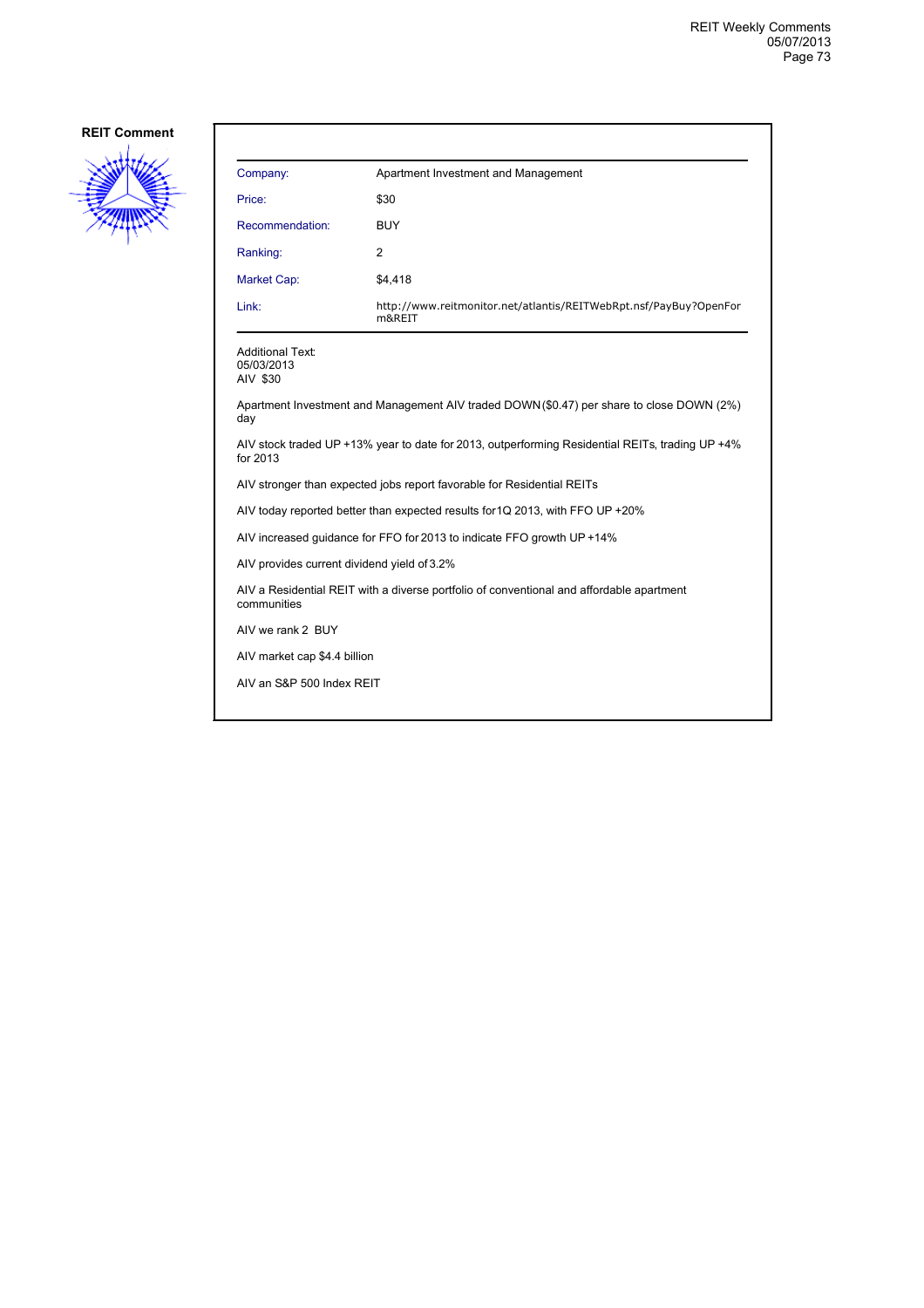

| Company:                                                                                                              | <b>DCT Industrial Trust</b>                                                 |  |
|-----------------------------------------------------------------------------------------------------------------------|-----------------------------------------------------------------------------|--|
| Price:                                                                                                                | \$8                                                                         |  |
| Recommendation:                                                                                                       | <b>BUY</b>                                                                  |  |
| Ranking:                                                                                                              | 2                                                                           |  |
| Market Cap:                                                                                                           | \$2,171                                                                     |  |
| Link:                                                                                                                 | http://www.reitmonitor.net/atlantis/REITWebRpt.nsf/PayBuy?OpenFor<br>m&REIT |  |
| <b>Additional Text:</b><br>05/03/2013<br>DCT \$8                                                                      |                                                                             |  |
| DCT Industrial Trust DCT traded UP \$0.20 per share to close UP +3% day                                               |                                                                             |  |
| DCT stock traded UP +23% year to date for 2013, outperforming Industrial REITs, trading UP +18%                       |                                                                             |  |
| DCT increased guidance to indicate FFO growth UP+10% for 2013                                                         |                                                                             |  |
| DCT increases in GAAP rental rates leading to higher profitability as occupancy reaches stability in<br>92%-95% range |                                                                             |  |
| DCT investing to expand portfolio in coastal regions, while divesting assets in midwest                               |                                                                             |  |
| DCT stock price supported by current annual dividend yield of 3.5%                                                    |                                                                             |  |
| DCT an Industrial REIT                                                                                                |                                                                             |  |
| DCT we rank 2 BUY                                                                                                     |                                                                             |  |
| DCT market cap \$2.2 billion                                                                                          |                                                                             |  |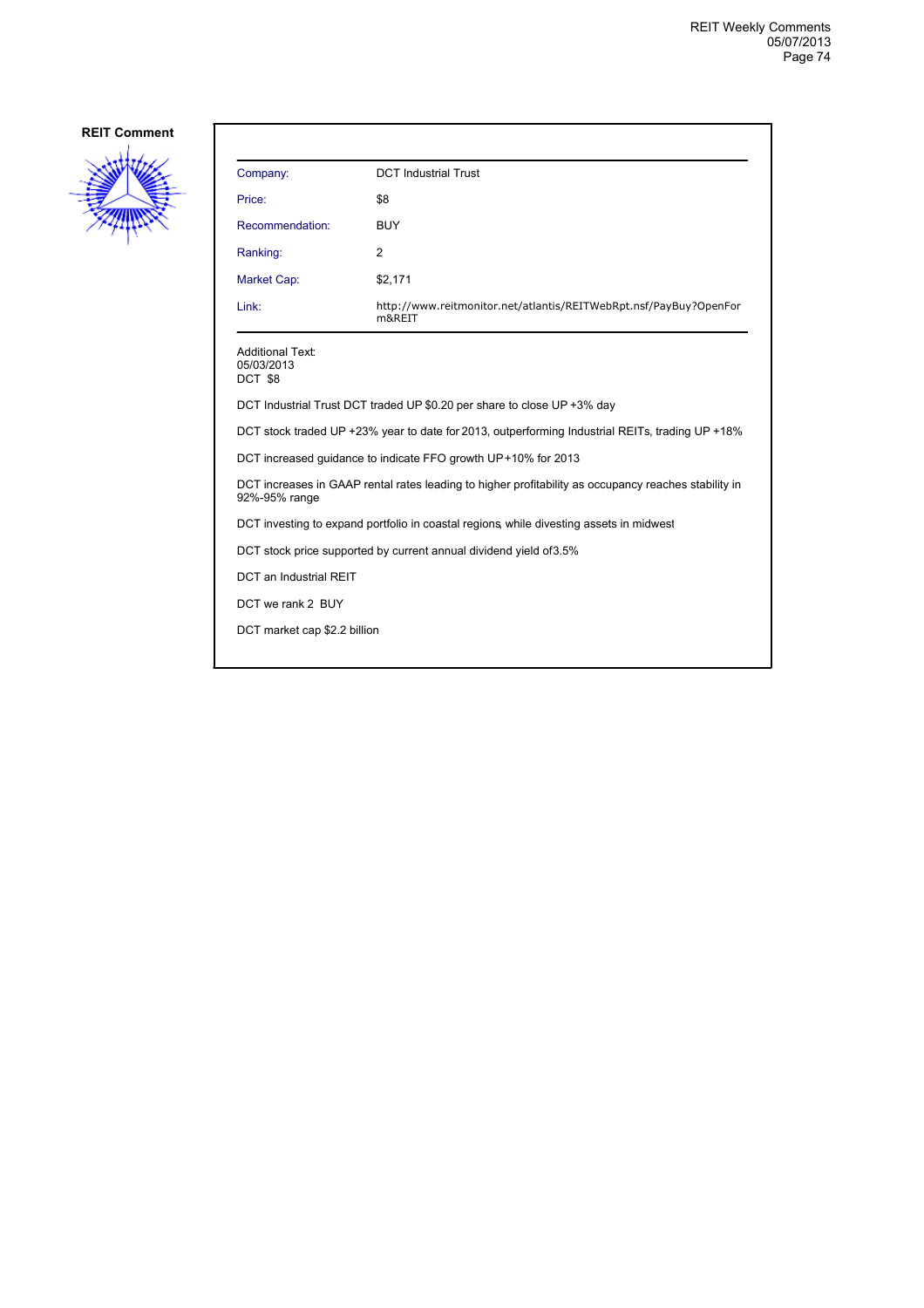

| Company:                                                                                                                                                                                                                    | <b>Medical Properties Trust</b>                                             |  |
|-----------------------------------------------------------------------------------------------------------------------------------------------------------------------------------------------------------------------------|-----------------------------------------------------------------------------|--|
| Price:                                                                                                                                                                                                                      | \$16                                                                        |  |
| Recommendation:                                                                                                                                                                                                             | <b>BUY</b>                                                                  |  |
| Ranking:                                                                                                                                                                                                                    | 2                                                                           |  |
| <b>Market Cap:</b>                                                                                                                                                                                                          | \$2,213                                                                     |  |
| Link:                                                                                                                                                                                                                       | http://www.reitmonitor.net/atlantis/REITWebRpt.nsf/PayBuy?OpenFor<br>m&REIT |  |
| Additional Text:<br>05/03/2013<br>MPW \$16                                                                                                                                                                                  |                                                                             |  |
| Medical Properties Trust MPW 1Q 2013 normalized FFO \$0.25 (adjusted) v \$0.19 (adjusted) UP<br>$+32%$<br>MPW 1Q 2013 normalized FFO (adjusted) excludes net charges of (\$0.01) per share relating to<br>acquisition costs |                                                                             |  |
| MPW made no change to guidance 2013 normalized FFO \$1.10 (adjusted) v \$0.90 (adjusted) UP<br>$+22%$                                                                                                                       |                                                                             |  |
| MPW 1Q 2013 revenues \$58 million UP +41% due to acquisitions<br>MPW 1Q 2013 operating income \$41 million UP +91% due to acquisitions                                                                                      |                                                                             |  |
| MPW growth of FFO supported by 2012 acquisitions of \$800 million for expected yield of more than                                                                                                                           |                                                                             |  |
| 10%<br>MPW following recent public offering, MPW has \$500 million liquidity to invest in additional<br>acquisitions                                                                                                        |                                                                             |  |
| MPW stock price supported by current yield of 4.9%                                                                                                                                                                          |                                                                             |  |
| MPW a Health Care REIT with a portfolio of acute care and specialty hospitals                                                                                                                                               |                                                                             |  |
| MPW we rank 2 BUY                                                                                                                                                                                                           |                                                                             |  |
| MPW market cap \$2.2 billion                                                                                                                                                                                                |                                                                             |  |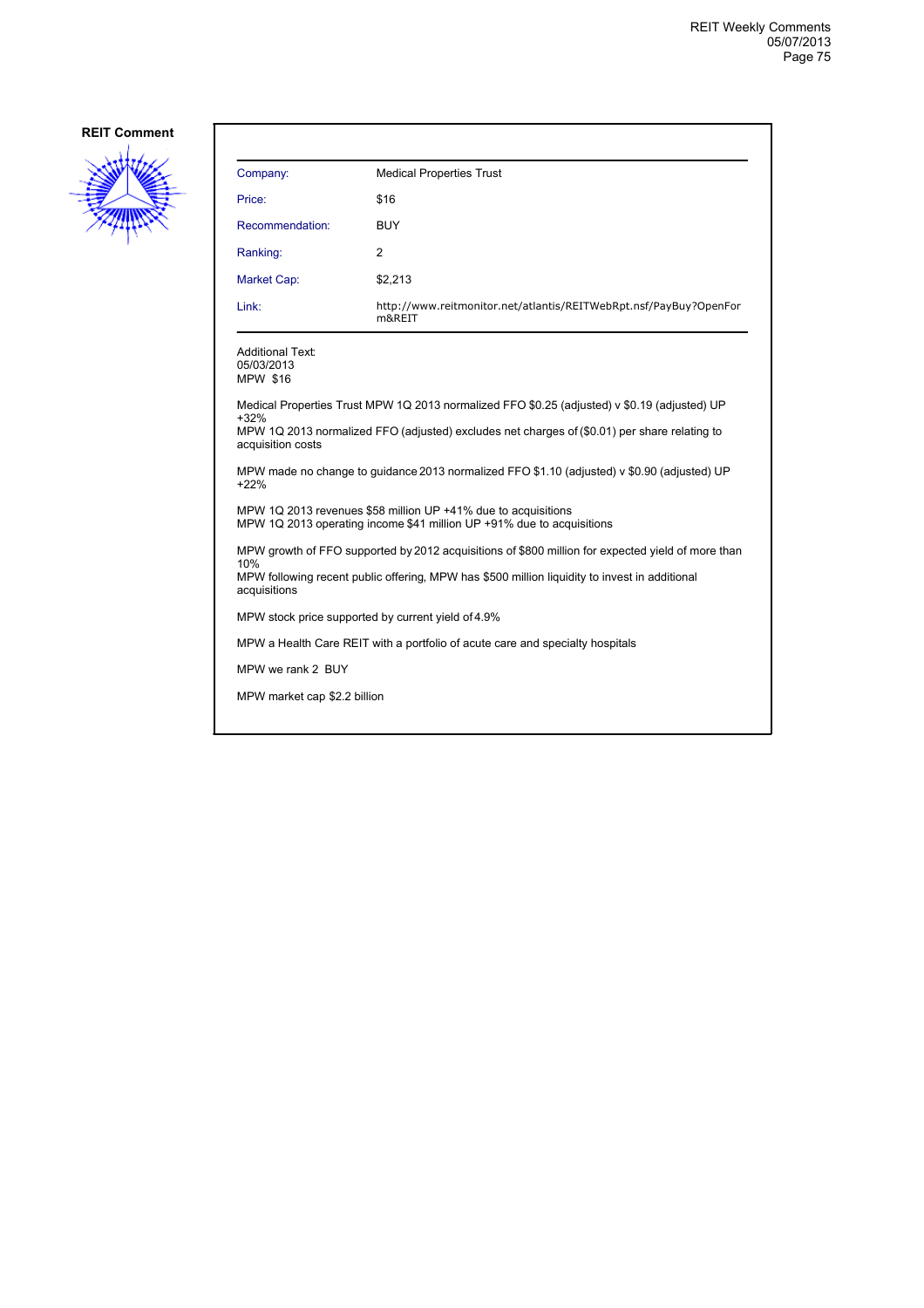

| Company:                                                                                                                                                                                                              | <b>National Retail Properties</b>                                           |  |
|-----------------------------------------------------------------------------------------------------------------------------------------------------------------------------------------------------------------------|-----------------------------------------------------------------------------|--|
| Price:                                                                                                                                                                                                                | \$40                                                                        |  |
| Recommendation:                                                                                                                                                                                                       | <b>BUY</b>                                                                  |  |
| Ranking:                                                                                                                                                                                                              | 2                                                                           |  |
| <b>Market Cap:</b>                                                                                                                                                                                                    | \$4,528                                                                     |  |
| Link:                                                                                                                                                                                                                 | http://www.reitmonitor.net/atlantis/REITWebRpt.nsf/PayBuy?OpenFor<br>m&REIT |  |
| <b>Additional Text:</b><br>05/03/2013<br><b>NNN \$40</b>                                                                                                                                                              |                                                                             |  |
| National Retail Properties NNN 1Q 2013 recurring FFO \$0.48 (adjusted) v \$0.42 (adjusted) UP<br>$+14%$<br>NNN 1Q 2013 recurring FFO (adjusted) excludes net charges of (\$0.01) per share for non-recurring<br>items |                                                                             |  |
| NNN increased quidance 2013 FFO \$1.85-\$1.89 (adjusted) v \$1.75 UP +6%-+8%<br>NNN previous quidance 2013 FFO \$1.81-\$1.85 per share                                                                                |                                                                             |  |
| NNN 1Q 2013 portfolio occupancy 97.8% UP +0.3%                                                                                                                                                                        |                                                                             |  |
| NNN 1Q 2013 investments \$43 million<br>NNN 1Q 2013 dispositions \$4 million                                                                                                                                          |                                                                             |  |
| NNN providing income investors with current annual dividend yield of 3.9%                                                                                                                                             |                                                                             |  |
| NNN a Retail REIT with a portfolio of net leased retail and commercial properties                                                                                                                                     |                                                                             |  |
| NNN we rank 2 BUY                                                                                                                                                                                                     |                                                                             |  |
| NNN market cap \$4.5 billion                                                                                                                                                                                          |                                                                             |  |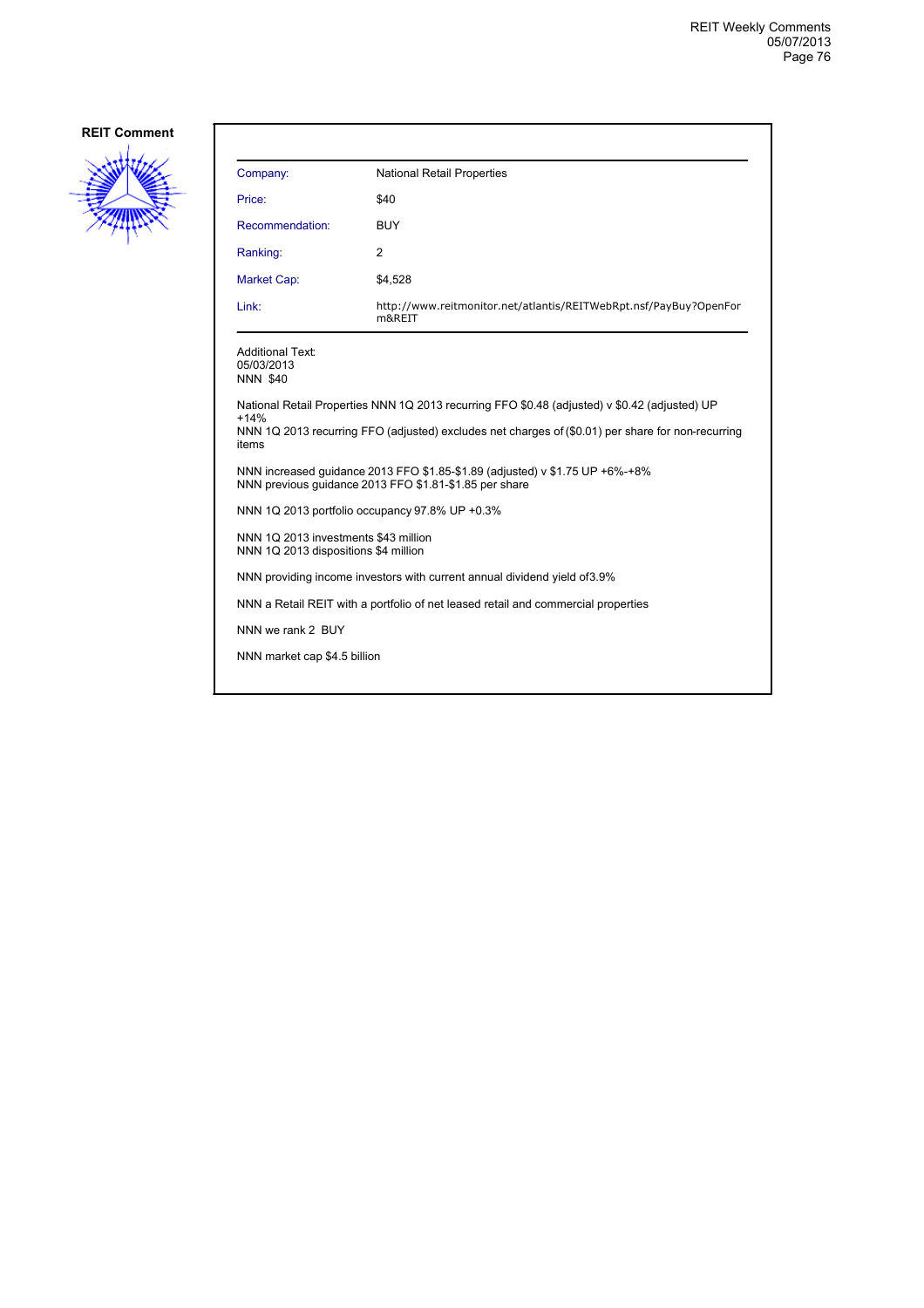

| Company:                                                                                  | <b>Healthcare Realty Trust</b>                                                                                                                                                                                                                |  |
|-------------------------------------------------------------------------------------------|-----------------------------------------------------------------------------------------------------------------------------------------------------------------------------------------------------------------------------------------------|--|
| Price:                                                                                    | \$30                                                                                                                                                                                                                                          |  |
| Recommendation:                                                                           | <b>BUY</b>                                                                                                                                                                                                                                    |  |
| Ranking:                                                                                  | $\overline{2}$                                                                                                                                                                                                                                |  |
| Market Cap:                                                                               | \$2,635                                                                                                                                                                                                                                       |  |
| Link:                                                                                     | http://www.reitmonitor.net/atlantis/REITWebRpt.nsf/PayBuy?OpenFor<br>m&REIT                                                                                                                                                                   |  |
| <b>Additional Text:</b><br>05/03/2013<br>HR \$30                                          |                                                                                                                                                                                                                                               |  |
| (3%)                                                                                      | Healthcare Realty Trust HR 1Q 2013 normalized FFO \$0.32 (adjusted) v \$0.33 (adjusted) DOWN<br>HR 1Q 2013 FFO (adjusted) excludes net charges of (\$0.02) per share relating to severance<br>expense, acquisition costs, and debt redemption |  |
| HR no quidance provided for FFO for 2013                                                  |                                                                                                                                                                                                                                               |  |
| HR 1Q 2013 same property NOI UP +2.5%<br>HR 1Q 2013 portfolio occupancy 89.7% DOWN (0.8%) |                                                                                                                                                                                                                                               |  |
| HR 1Q 2013 occupancy for properties in lease-up at 65%, on plan                           |                                                                                                                                                                                                                                               |  |
| HR 78% of medical office properties located adjacent to hospital campuses                 |                                                                                                                                                                                                                                               |  |
| HR stock price supported by current dividend yield of 3.9%                                |                                                                                                                                                                                                                                               |  |
| HR a Health Care REIT with a portfolio concentrated in medical office properties          |                                                                                                                                                                                                                                               |  |
| HR we rank 2 BUY                                                                          |                                                                                                                                                                                                                                               |  |
| HR market cap \$2.6 billion                                                               |                                                                                                                                                                                                                                               |  |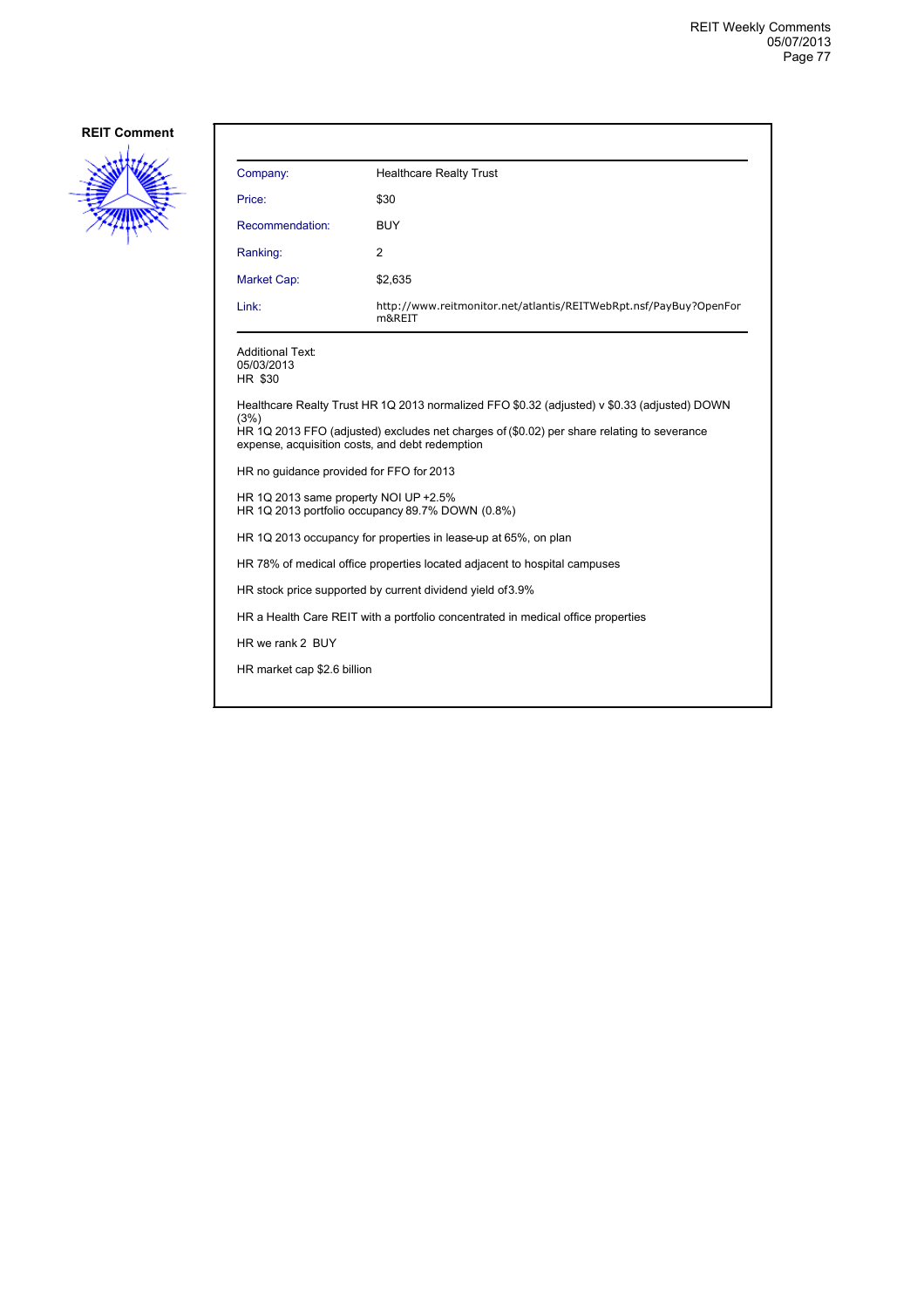

| Company:                                                                                     | NorthStar Realty Finance                                                                            |
|----------------------------------------------------------------------------------------------|-----------------------------------------------------------------------------------------------------|
| Price:                                                                                       | \$10                                                                                                |
| Recommendation:                                                                              | <b>BUY</b>                                                                                          |
| Ranking:                                                                                     | 2                                                                                                   |
| Market Cap:                                                                                  | \$1,440                                                                                             |
| Link:                                                                                        | http://www.reitmonitor.net/atlantis/REITWebRpt.nsf/PayBuy?OpenFor<br>m&REIT                         |
| <b>Additional Text:</b><br>05/03/2013<br><b>NRF \$10</b>                                     |                                                                                                     |
| 2Q 2013                                                                                      | NorthStar Realty Finance NRF increased quarterly dividend distribution by6% to \$0.19 per share for |
| NRF new annual dividend \$0.76 per share                                                     |                                                                                                     |
| NRF new yield 7.3%                                                                           |                                                                                                     |
| NRF increased quarterly dividend distributions for 7 consecutive quarters, including 2Q 2013 |                                                                                                     |
| NRF a Financial Commercial REIT                                                              |                                                                                                     |
| NRF we rank 2 BUY                                                                            |                                                                                                     |
| NRF market cap \$1.4 billion                                                                 |                                                                                                     |
|                                                                                              |                                                                                                     |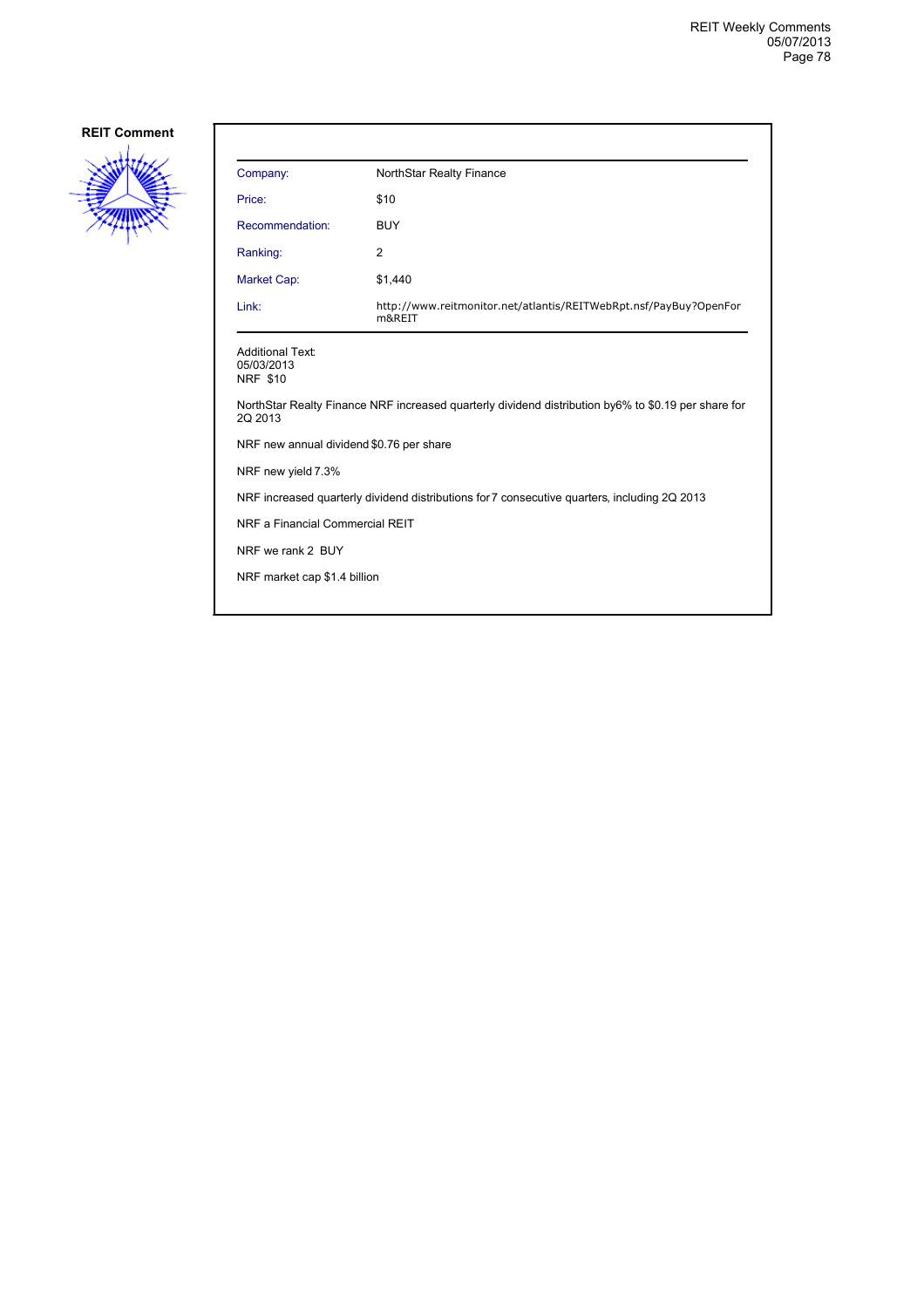

| Company:                                                                                                                                                                                                            | <b>Camden Property Trust</b>                                                |  |
|---------------------------------------------------------------------------------------------------------------------------------------------------------------------------------------------------------------------|-----------------------------------------------------------------------------|--|
| Price:                                                                                                                                                                                                              | \$71                                                                        |  |
| Recommendation:                                                                                                                                                                                                     | <b>BUY</b>                                                                  |  |
| Ranking:                                                                                                                                                                                                            | 2                                                                           |  |
| Market Cap:                                                                                                                                                                                                         | \$6,348                                                                     |  |
| Link:                                                                                                                                                                                                               | http://www.reitmonitor.net/atlantis/REITWebRpt.nsf/PayBuy?OpenFor<br>m&REIT |  |
| <b>Additional Text:</b><br>05/03/2013<br>CPT \$71                                                                                                                                                                   |                                                                             |  |
| Camden Property Trust CPT 1Q 2013 FFO \$0.96 (adjusted) v \$0.83 UP +16%<br>CPT 1Q 2013 FFO (adjusted) excludes net gain of \$0.01 per share on asset sale                                                          |                                                                             |  |
| CPT increased low end of guidance range 2013 FFO \$3.89-\$4.05 v \$3.64 UP +7%-+11%<br>CPT previous quidance 2013 FFO \$3.80-\$4.05 per share<br>CPT new guidance 2013 FFO assumes same property NOI UP +5.5%-+7.5% |                                                                             |  |
| CPT new quidance 2Q 2013 FFO \$0.96-\$1.00 v \$0.89 UP +8%-+12%                                                                                                                                                     |                                                                             |  |
| CPT 1Q 2013 same property NOI UP +6.7%<br>CPT 1Q 2013 same property physical occupancy 95.2% UP +0.3%<br>CPT 1Q 2013 average monthly rental rate \$1,116 UP +5.6%                                                   |                                                                             |  |
| CPT 2013 year to date divestitures \$104 million                                                                                                                                                                    |                                                                             |  |
| CPT now has 6 properties under construction for \$642 million to add 4% to total capacity, as well as<br>3 new properties now in lease-up                                                                           |                                                                             |  |
| CPT provides current annual dividend yield of 3.5%                                                                                                                                                                  |                                                                             |  |
| CPT a Residential REIT with a diverse portfolio of apartment communities                                                                                                                                            |                                                                             |  |
| CPT we rank 2 BUY                                                                                                                                                                                                   |                                                                             |  |
| CPT market cap \$6.3 billion                                                                                                                                                                                        |                                                                             |  |
|                                                                                                                                                                                                                     |                                                                             |  |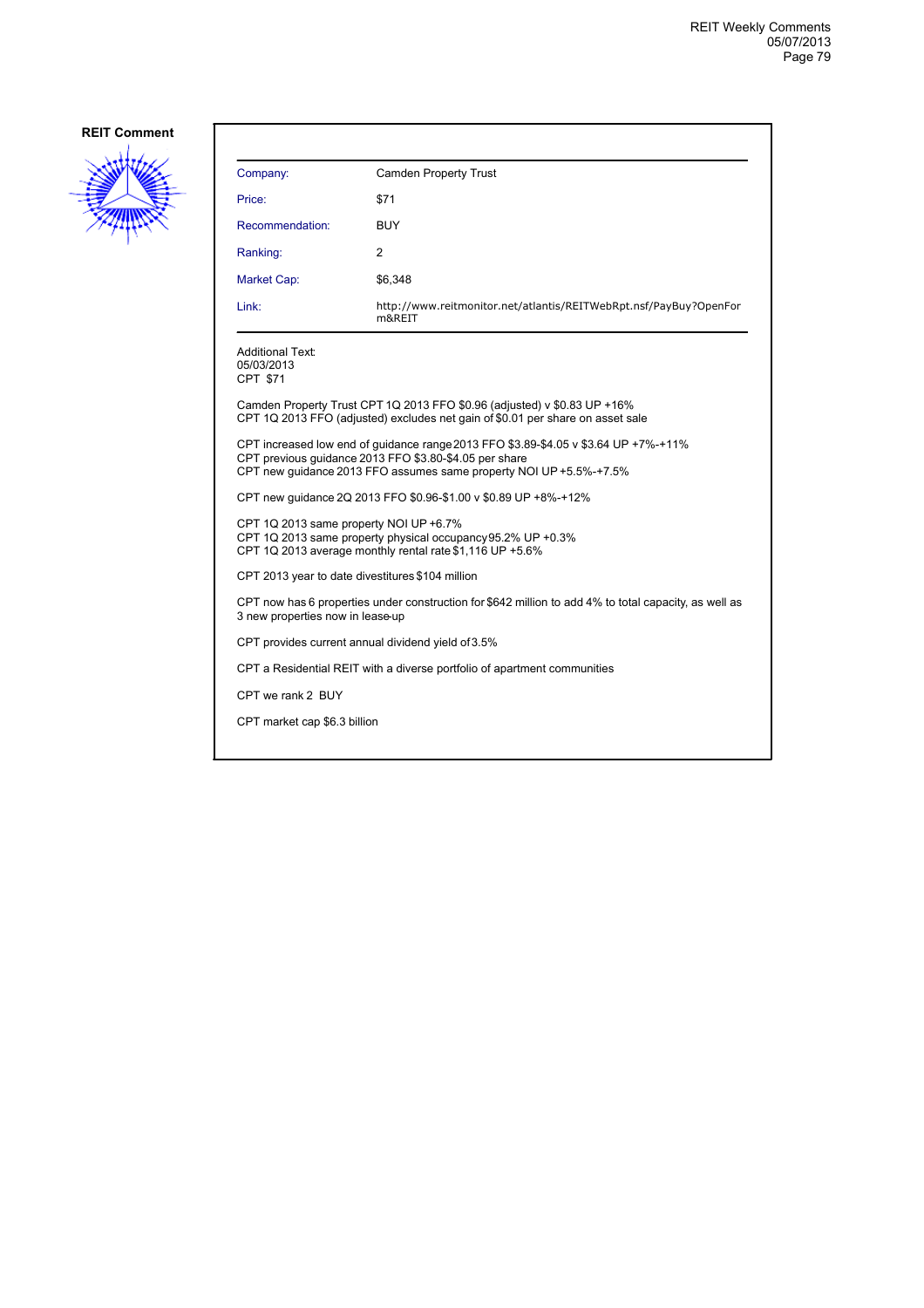

| Company:                                                                                                                                   | Home Properties                                                                                                                              |  |
|--------------------------------------------------------------------------------------------------------------------------------------------|----------------------------------------------------------------------------------------------------------------------------------------------|--|
| Price:                                                                                                                                     | \$64                                                                                                                                         |  |
| Recommendation:                                                                                                                            | BUY                                                                                                                                          |  |
| Ranking:                                                                                                                                   | 2                                                                                                                                            |  |
| Market Cap:                                                                                                                                | \$3,983                                                                                                                                      |  |
| Link:                                                                                                                                      | http://www.reitmonitor.net/atlantis/REITWebRpt.nsf/PayBuy?OpenFor<br>m&REIT                                                                  |  |
| <b>Additional Text:</b><br>05/03/2013<br><b>HME \$64</b>                                                                                   |                                                                                                                                              |  |
|                                                                                                                                            | Home Properties HME 1Q 2013 FFO \$1.05 v 0.98 UP +7%                                                                                         |  |
|                                                                                                                                            | HME increased low end of guidance range 2013 FFO \$4.32-\$4.44 v \$4.13 UP +5%-+8%<br>HME previous quidance 2013 FFO \$4.28-\$4.44 per share |  |
| HME new guidance 2Q 2013 FFO \$1.07-\$1.11 v \$1.00 (adjusted) UP +7%-+11%                                                                 |                                                                                                                                              |  |
| HME 1Q 2013 same property NOI UP +5.4%<br>HME 1Q 2013 occupancy 95.7% UP +0.8%                                                             |                                                                                                                                              |  |
|                                                                                                                                            | HME 1Q 2013 average monthly rent \$1,277 UP +3.3%                                                                                            |  |
| 2013                                                                                                                                       | HME 1Q 2013 divested 2 properties for \$109 million, with additional \$15 million divestiture during 2Q                                      |  |
| HME investing in new \$232 million development of residential community in Tysons Corner VA with<br>initial land purchase for \$27 million |                                                                                                                                              |  |
| HME current annual dividend yield to 4.4%                                                                                                  |                                                                                                                                              |  |
| HME a Residential REIT with a diverse portfolio of apartment communities                                                                   |                                                                                                                                              |  |
| HME we rank 2 BUY                                                                                                                          |                                                                                                                                              |  |
| HME market cap \$4.0 billion                                                                                                               |                                                                                                                                              |  |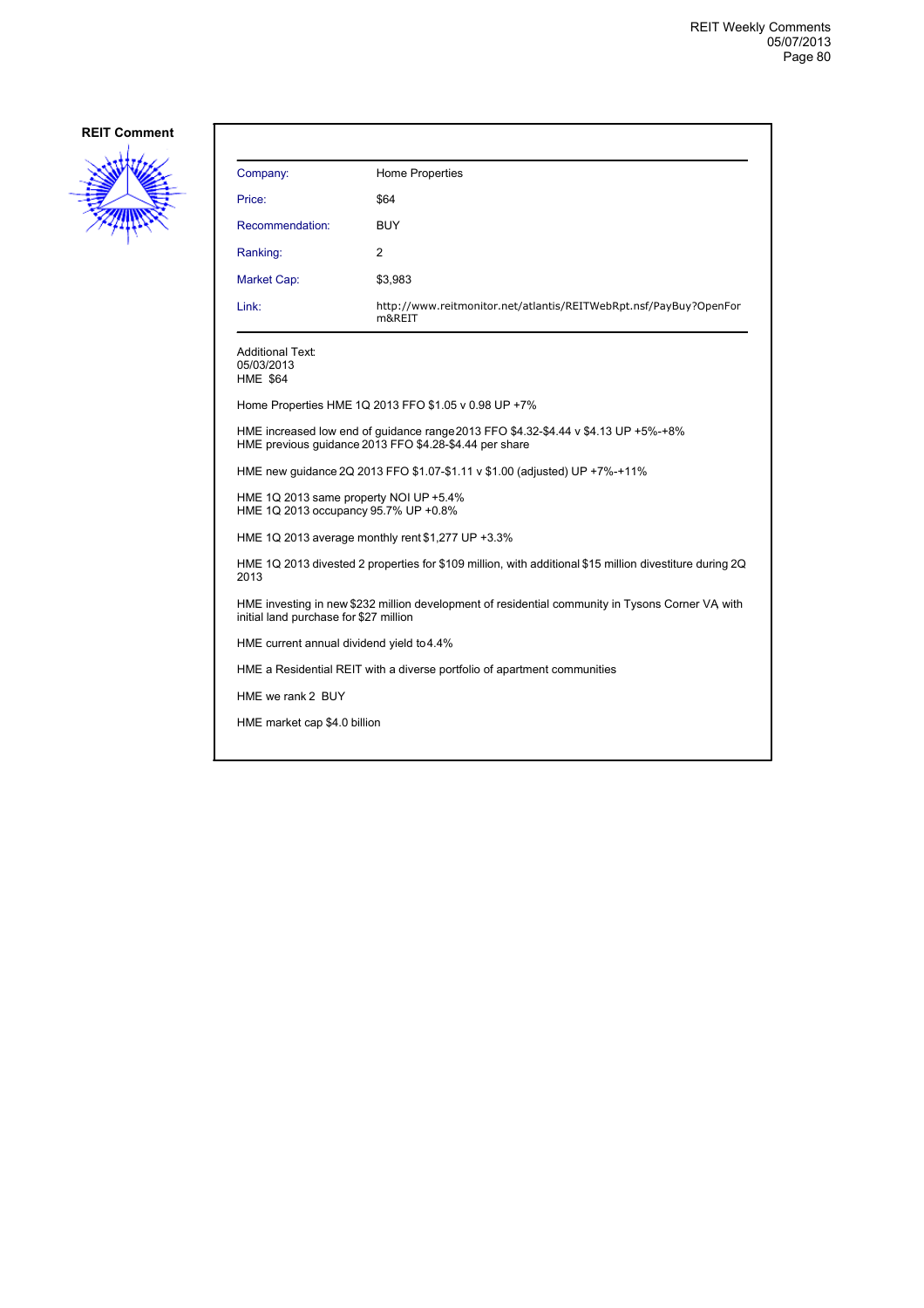

| Company:                                                                                                                                                                                                                                                            | NorthStar Realty Finance                                                                                                                                                                                                                                     |  |
|---------------------------------------------------------------------------------------------------------------------------------------------------------------------------------------------------------------------------------------------------------------------|--------------------------------------------------------------------------------------------------------------------------------------------------------------------------------------------------------------------------------------------------------------|--|
| Price:                                                                                                                                                                                                                                                              | \$10                                                                                                                                                                                                                                                         |  |
| Recommendation:                                                                                                                                                                                                                                                     | <b>BUY</b>                                                                                                                                                                                                                                                   |  |
| Ranking:                                                                                                                                                                                                                                                            | 2                                                                                                                                                                                                                                                            |  |
| Market Cap:                                                                                                                                                                                                                                                         | \$1,440                                                                                                                                                                                                                                                      |  |
| Link:                                                                                                                                                                                                                                                               | http://www.reitmonitor.net/atlantis/REITWebRpt.nsf/PayBuy?OpenFor<br>m&REIT                                                                                                                                                                                  |  |
| <b>Additional Text:</b><br>05/03/2013<br><b>NRF \$10</b>                                                                                                                                                                                                            |                                                                                                                                                                                                                                                              |  |
|                                                                                                                                                                                                                                                                     | NorthStar Realty Finance NRF 1Q 2013 GAAP EPS profit \$0.20 v loss (\$0.33)<br>NRF 1Q 2013 GAAP includes (\$2) million loan loss provision and \$4 million realized gain on<br>securities, as well as \$14 million unrealized gains on portfolio adjustments |  |
| NRF 1Q 2013 CAD (cash available for distribution) \$0.21 per share<br>NRF 1Q 2013 CAD includes net cash provided by operating activities offset by preferred stock<br>dividends, amortization of discounts on CDO repurchases, and timing differences               |                                                                                                                                                                                                                                                              |  |
| NRF 1Q 2013 adjusted book value \$6.78 per share FLAT with December 2012<br>NRF stock trading at premium of 46% to adjusted book value                                                                                                                              |                                                                                                                                                                                                                                                              |  |
| NRF 1Q 2013 portfolio \$5.7 billion including \$1.8 billion real estate debt, \$1.5 billion operating real<br>estate and \$1.2 billion commercial loan securities<br>NRF 1Q 2012 assets under management \$8.7 billion, generating \$5 million in quarterly revenue |                                                                                                                                                                                                                                                              |  |
| NRF 2013 year to date committed investments \$1.6 billion, including \$1.6 billion equity investment in<br>manufactured home communities, \$212 million apartment communities, and \$204 million<br>commercial loans                                                |                                                                                                                                                                                                                                                              |  |
| NRF 1Q 2013 occupancy 95% for net leased portfolio, 99% for health care properties, and 86% for<br>manufactured home communities                                                                                                                                    |                                                                                                                                                                                                                                                              |  |
| NRF 1Q 2013 total loan loss reserve \$153 million related to \$189 million carry value of loans, with no<br>loans indicated on non-performing status                                                                                                                |                                                                                                                                                                                                                                                              |  |
| NRF increased quarterly dividend distribution by 6%, now providing current annual dividend yield of<br>7.7%                                                                                                                                                         |                                                                                                                                                                                                                                                              |  |
| NRF increased quarterly dividend distributions for 7 consecutive quarters, including 2Q 2013                                                                                                                                                                        |                                                                                                                                                                                                                                                              |  |
| NRF a Financial Commercial REIT                                                                                                                                                                                                                                     |                                                                                                                                                                                                                                                              |  |
| NRF we rank 2 BUY                                                                                                                                                                                                                                                   |                                                                                                                                                                                                                                                              |  |
| NRF market cap \$1.4 billion                                                                                                                                                                                                                                        |                                                                                                                                                                                                                                                              |  |